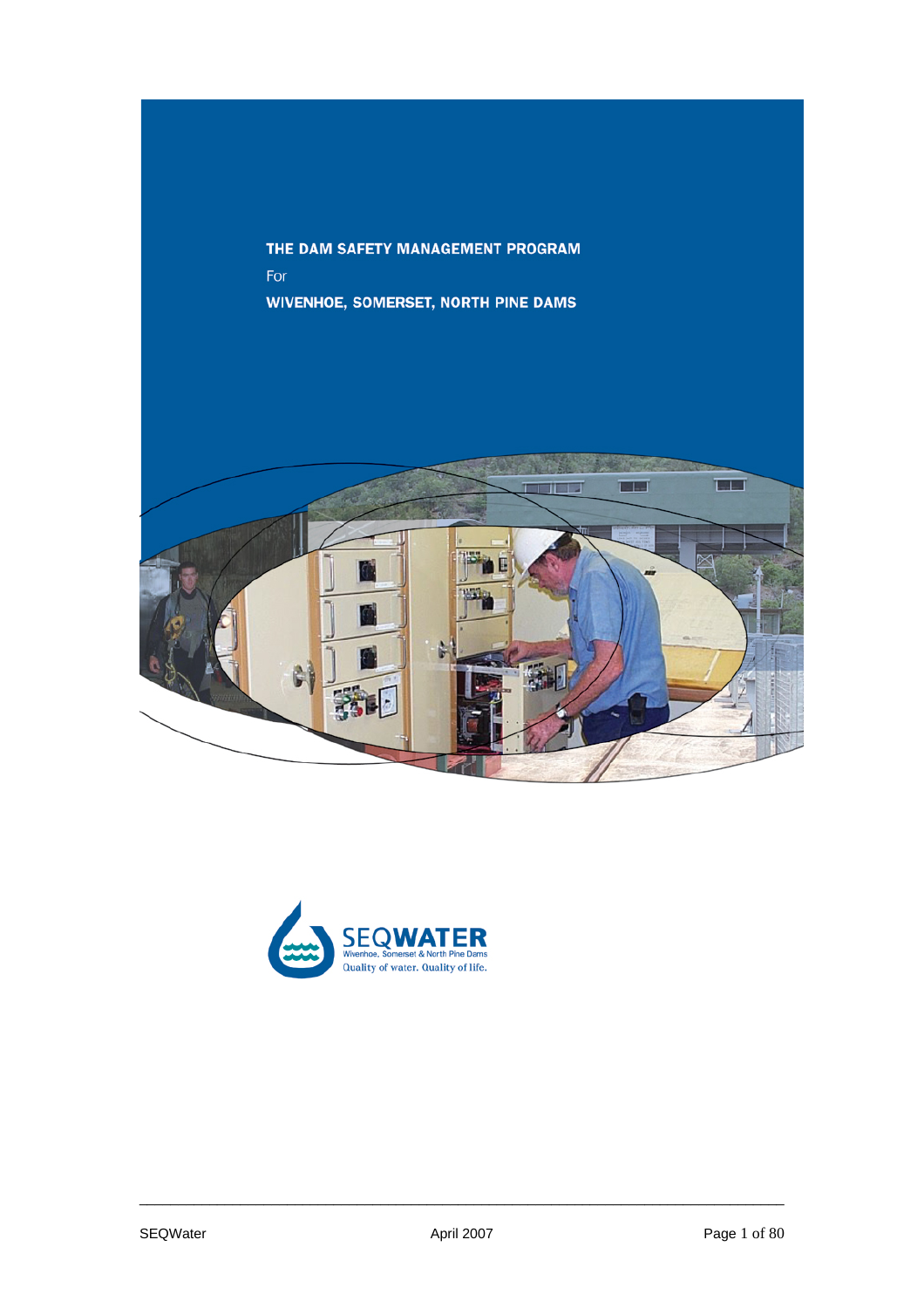<span id="page-1-0"></span>This document has been prepared to demonstrate SEQWater's compliance with Dam Safety requirements. It should not be used for any other purpose.

| <b>Revision No</b> | Date              | Description          |  |
|--------------------|-------------------|----------------------|--|
|                    | March 2002        | Original Issue       |  |
|                    | October 2002      | <b>Annual Review</b> |  |
| 3                  | December 2003     | <b>Annual Review</b> |  |
|                    | <b>March 2005</b> | <b>Annual Review</b> |  |
| 5                  | April 2007`       | <b>Annual Review</b> |  |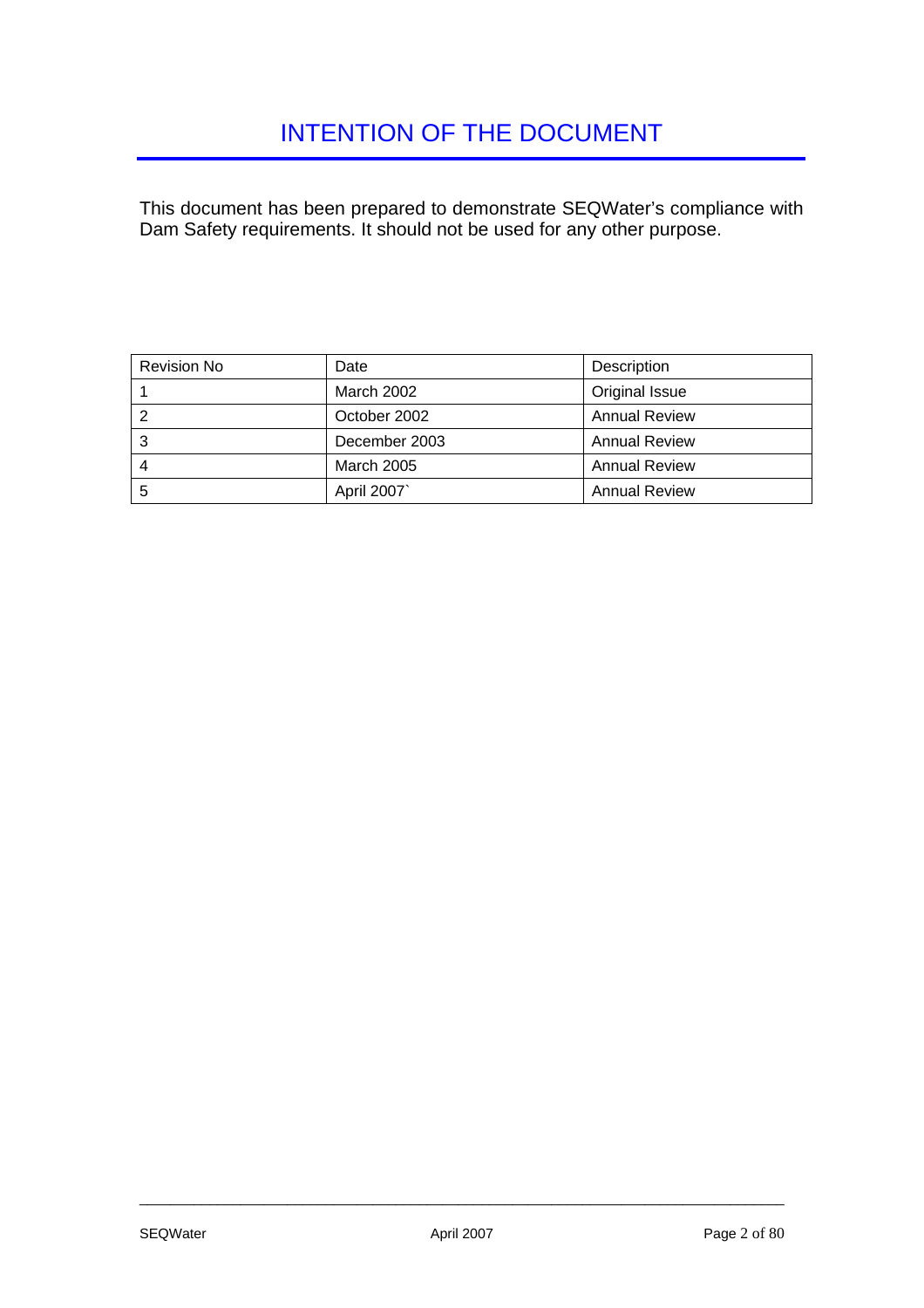# **DAM SAFETY POLICY**



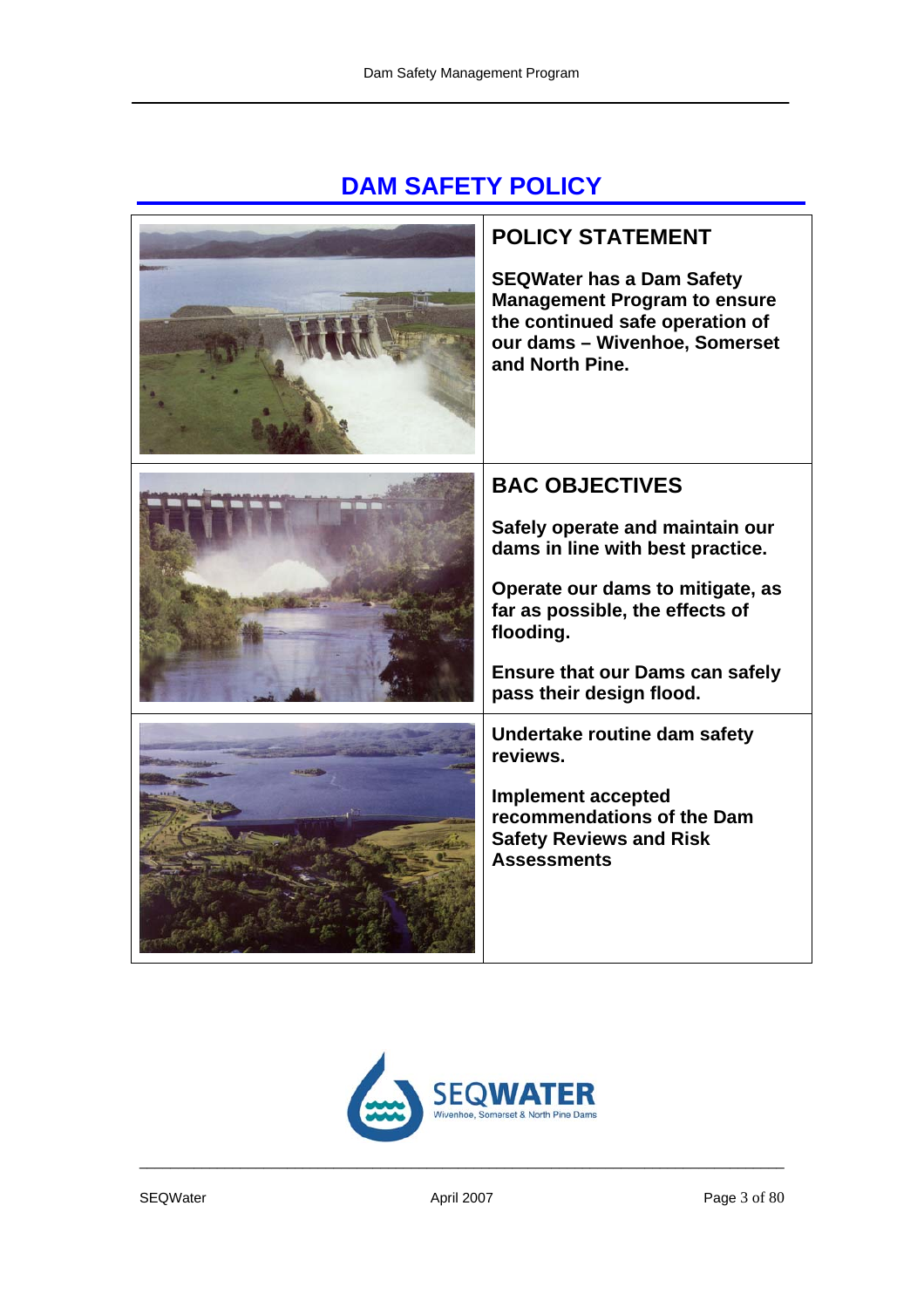# <span id="page-3-0"></span>**TABLE OF CONTENTS**

| $\mathbf{1}$ |       |                                                                         |
|--------------|-------|-------------------------------------------------------------------------|
|              | 1.1   |                                                                         |
|              | 1.2   |                                                                         |
|              | 1.3   |                                                                         |
|              | 1.4   |                                                                         |
|              | 1.5   |                                                                         |
| 2            |       | OBJECTIVE OF THE DAM SAFETY MANAGEMENT PROGRAM  10                      |
| 3            |       |                                                                         |
| 4            |       |                                                                         |
| 5            |       | MANAGEMENT STRUCTURE OF THE CORPORATION TO ENSURE DAM SAFETY11          |
| 6            |       | THE CORPORATION'S DAM SAFETY MANAGEMENT PROGRAM  12                     |
|              | 6.1   |                                                                         |
|              | 6.2   |                                                                         |
|              | 6.2.1 | Operational and maintenance aspects which affect dam safety and related |
|              | 6.2.2 |                                                                         |
| 7            |       |                                                                         |
|              | 7.1   |                                                                         |
|              | 7.2   |                                                                         |
|              | 7.3   |                                                                         |
|              | 7.4   |                                                                         |
|              | 7.5   |                                                                         |
| 8            |       |                                                                         |
|              | 8.1   |                                                                         |
|              | 8.2   |                                                                         |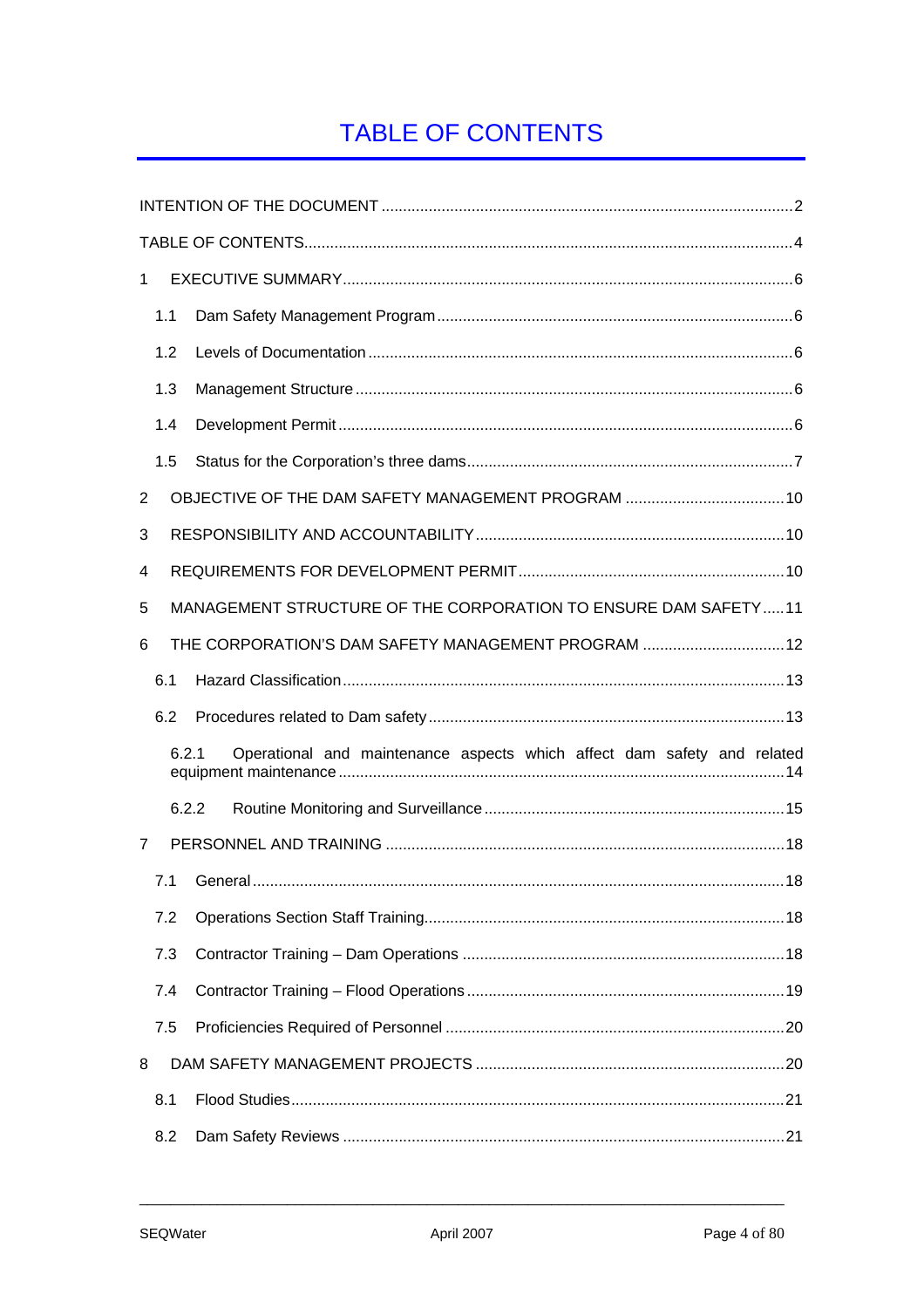| 8.4         |                                                                         |  |
|-------------|-------------------------------------------------------------------------|--|
| 8.5         |                                                                         |  |
| Appendix A. |                                                                         |  |
| Appendix B. |                                                                         |  |
| Appendix C. |                                                                         |  |
| Appendix D. | Detailed Risk Assessment - North Pine Dam Gate Reliability Assessment52 |  |
| Appendix E. |                                                                         |  |
| Appendix F. |                                                                         |  |
| Appendix G. |                                                                         |  |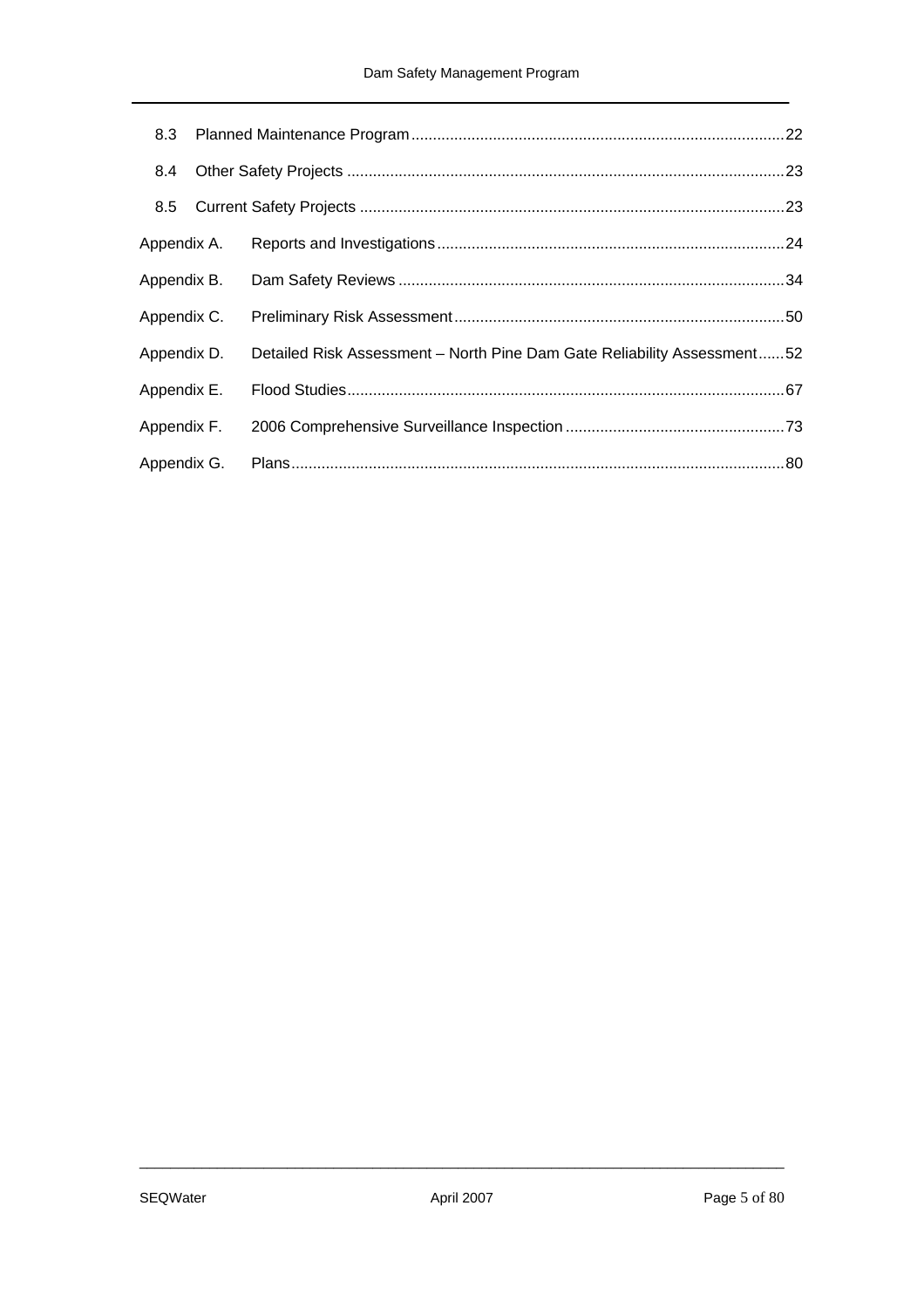## <span id="page-5-0"></span>**1 EXECUTIVE SUMMARY**

## <span id="page-5-1"></span>**1.1 Dam Safety Management Program**

A Dam Safety Management Program is a combination of policy, procedures and activities which, when methodically carried out, will ensure that each dam remains safe.

Each activity should be described within a documented procedure which can be reused later. It should also contain self-checking managerial functions which ensure that basic dam safety activities are being carried out and are working correctly.

To demonstrate compliance with dam safety requirements, a documented record of activities associated with these facilities needs to be maintained. The documentation needs to describe the procedure used in the activity and factual outcomes which measure the performance of the procedures, and be recorded in the Corporation's Quality Assurance System.

### <span id="page-5-2"></span>**1.2 Levels of Documentation**

A dam safety program consists of six functional levels of documentation, namely:

- 1. Emergency Action Plan (EAP)
- 2. Standing Operating Procedures (SOP)
- 3. Detailed Operating and Maintenance Manuals
- 4. Inspection and Evaluation Reports
- 5. Data Books
- 6. Dam Safety Review/Design Report.

### <span id="page-5-3"></span>**1.3 Management Structure**

SEQWater must maintain a suitable management structure to ensure that investigation, design, construction, operation and surveillance meets dam safety requirements.

For high and significant hazard dams, each dam owner must ensure that organisational staffing is sufficient and qualified for the projected workload, and that all programs necessary for the safety of each dam are established, continued and realistically funded throughout the life of the dam.

### <span id="page-5-4"></span>**1.4 Development Permit**

The process to satisfy the regulator for dam safety is summarised below:

- ¾ Development permits have been issued by Department of Natural Resources and Mines in July 2002.
- $\triangleright$  Deficiencies identified in Safety Reviews are being rectified by a program of works.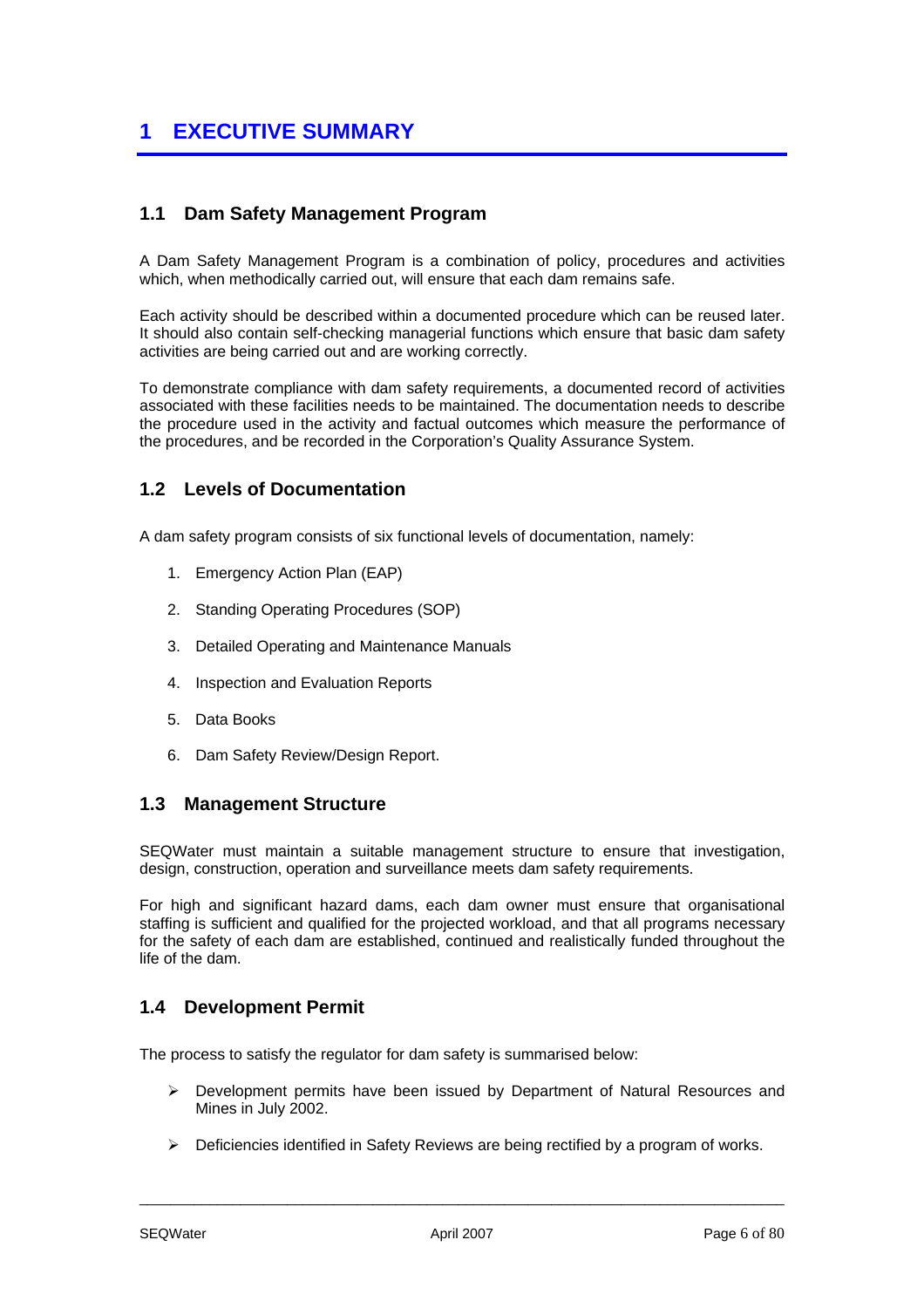¾ For deficiencies in relation to Australian design guidelines (ANCOLD Guidelines), a Preliminary Risk Assessment can be undertaken to assess the portfolio of dams and associated risks and consequences of those risks to (amongst other factors) give greater weight to the prioritisation of design deficiency remediation.

## <span id="page-6-0"></span>**1.5 Status for the Corporation's three dams**

The status for the Corporation's three dams in relation to the development permit conditions are described in Table 1.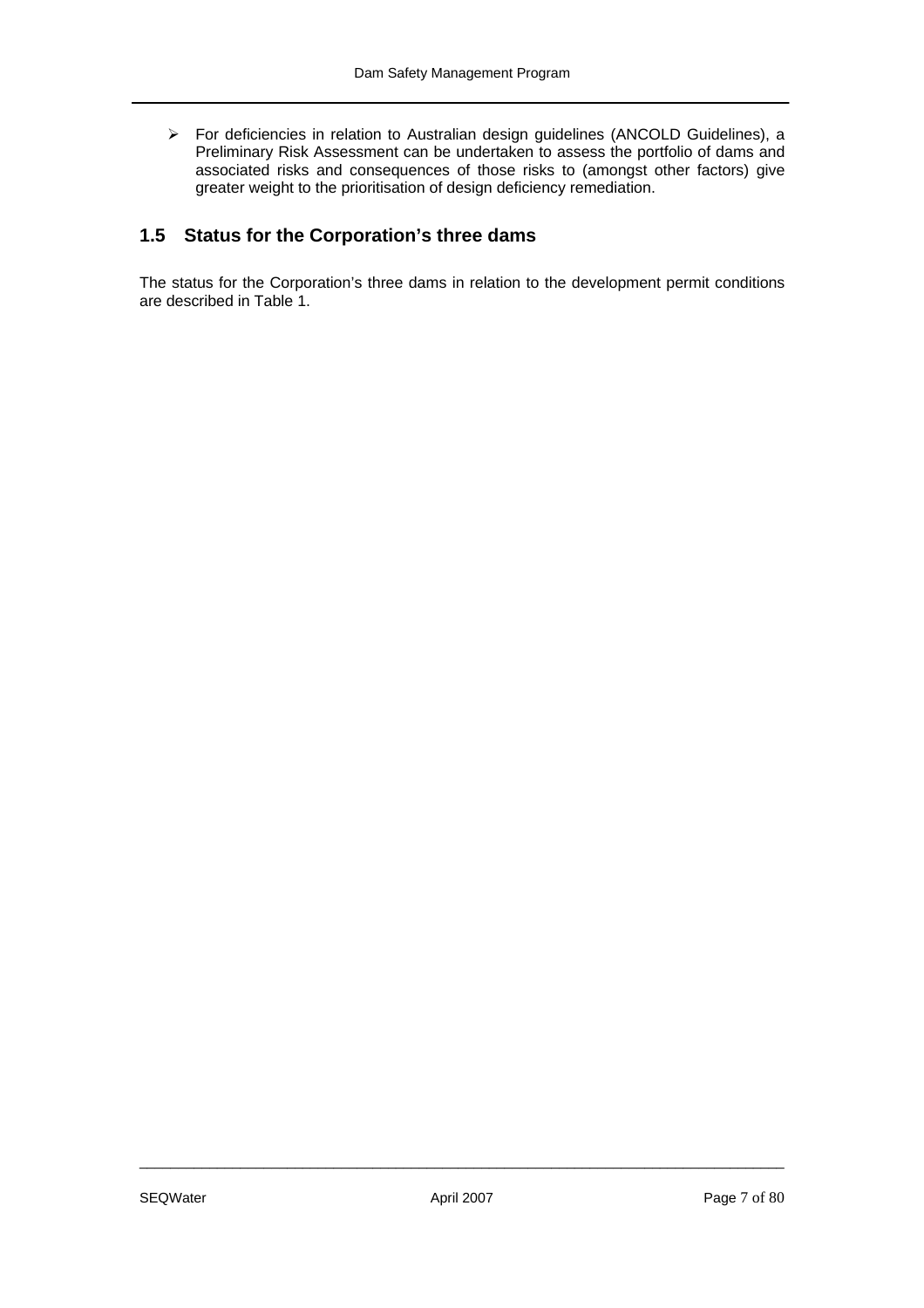|                                              | TABLE 1 - STATUS FOR DAM APRIL 2007                                                                                                                                                                                          |                                                                                   |                                                                                                                                                                                                                                  |                                                                                                                                                 |
|----------------------------------------------|------------------------------------------------------------------------------------------------------------------------------------------------------------------------------------------------------------------------------|-----------------------------------------------------------------------------------|----------------------------------------------------------------------------------------------------------------------------------------------------------------------------------------------------------------------------------|-------------------------------------------------------------------------------------------------------------------------------------------------|
| <b>DEVELOPMENT</b><br>PERMIT CONDITION       | <b>WIVENHOE</b>                                                                                                                                                                                                              | <b>SOMERSET</b>                                                                   | <b>NORTH PINE</b>                                                                                                                                                                                                                | <b>REVIEW PERIOD</b>                                                                                                                            |
| 1. Drawings                                  | All available drawings for the original<br>construction are scanned and stored<br>on CD. Paper copies are archived.<br>The Wivenhoe Upgrade Works from<br>2004 are available as scanned<br>images with hard copies archived. | All available are scanned and stored<br>on CD. Paper copies are archived.         | All available drawings from the<br>original construction are scanned and<br>stored on CD. Paper copies are<br>archived. Upgrade Works carried out<br>in 2000 and 2005 are stored<br>electronically with hard copies<br>archived. | Currently drawing sets are<br>being compiled into<br>controlled sets to include<br>upgrade works - drawings<br>sets to be reviewed<br>annually. |
| 2. Design Report                             | Produced 1995                                                                                                                                                                                                                | Not available *                                                                   | Not available.*                                                                                                                                                                                                                  | N/A                                                                                                                                             |
| 3. Data Books                                | Completed as much as is available.                                                                                                                                                                                           | Completed as much as is available.                                                | Completed as much as is available.                                                                                                                                                                                               | N/A                                                                                                                                             |
| 4. Construction Report                       | Produced 1995                                                                                                                                                                                                                | Not available *                                                                   | Not available *                                                                                                                                                                                                                  | N/A                                                                                                                                             |
| 5. Standard Operating<br>Procedures          | Exist. Control document status.                                                                                                                                                                                              | Exist. Control document status.                                                   | Exist. Control document status.                                                                                                                                                                                                  | Annual                                                                                                                                          |
| 6. Operation &<br><b>Maintenance Manuals</b> | Exist. Control document status.                                                                                                                                                                                              | Exist. Control document status.                                                   | Exist. Control document status.                                                                                                                                                                                                  | Currently undergoing a<br>complete revision to be<br>completed mid 2008.                                                                        |
| 7. Dam Safety &<br>Inspection Reports.       | Operations data recorded in<br>MAINSAVER;<br>Surveillance data recorded in files;                                                                                                                                            | Operations data recorded in<br>MAINSAVER;<br>Surveillance data recorded in files; | Operations data recorded in<br>MAINSAVER;<br>Surveillance data recorded in files;                                                                                                                                                | Currently implementing a<br>new asset management<br>system to replace<br>Mainsaver (comp 2007).                                                 |

\_\_\_\_\_\_\_\_\_\_\_\_\_\_\_\_\_\_\_\_\_\_\_\_\_\_\_\_\_\_\_\_\_\_\_\_\_\_\_\_\_\_\_\_\_\_\_\_\_\_\_\_\_\_\_\_\_\_\_\_\_\_\_\_\_\_\_\_\_\_\_\_\_\_\_\_\_\_\_\_\_\_\_\_\_\_\_\_\_\_\_\_\_\_\_\_\_\_\_\_\_\_\_\_\_\_\_\_\_\_\_\_\_\_\_\_\_\_\_\_\_\_\_\_\_\_\_\_\_\_\_\_\_\_\_\_\_\_\_\_\_\_\_\_\_\_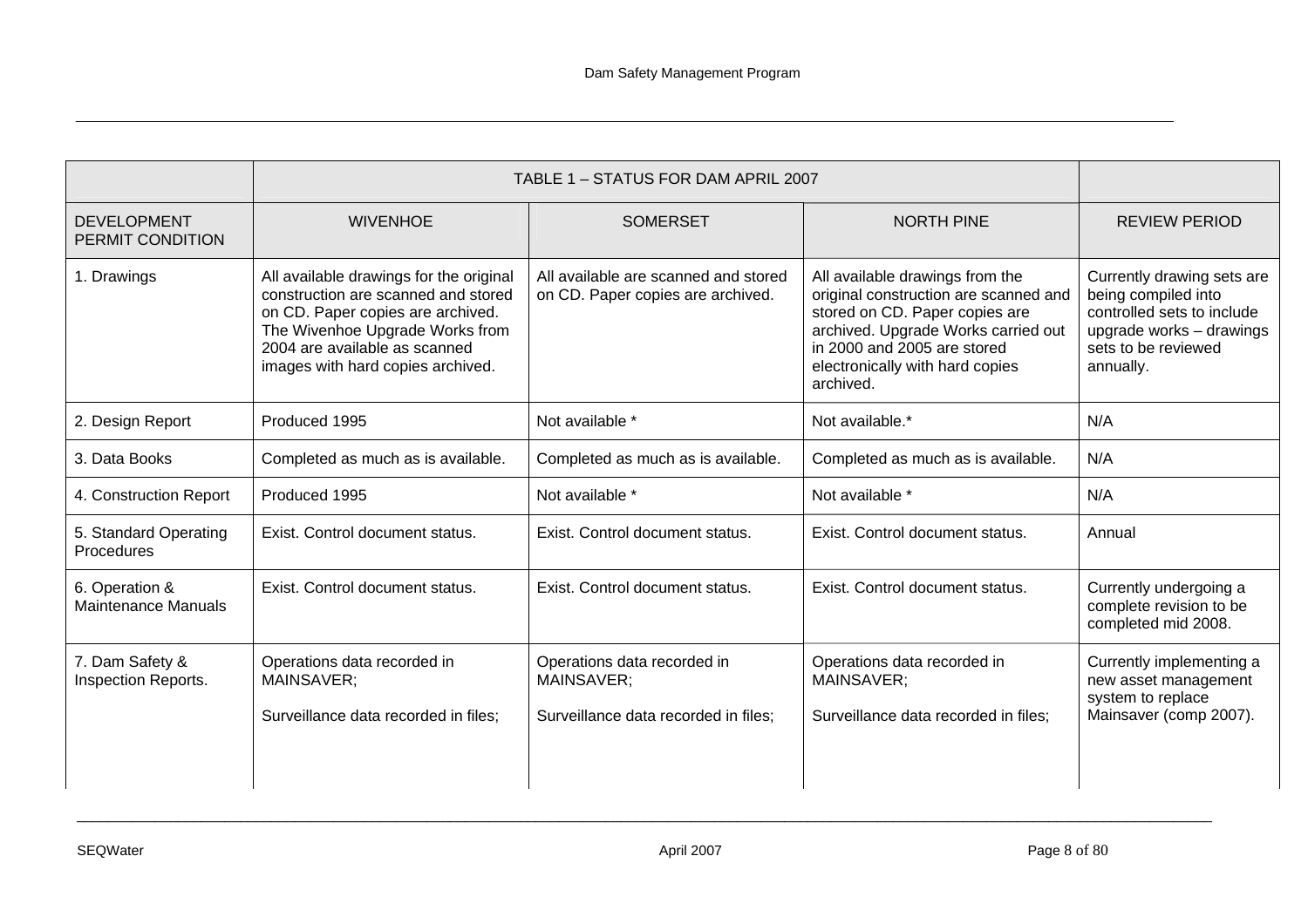|                                                                                        | TABLE 1 - STATUS FOR DAM APRIL 2007                                                            |                                                                                                |                                                                                                             |                                                             |
|----------------------------------------------------------------------------------------|------------------------------------------------------------------------------------------------|------------------------------------------------------------------------------------------------|-------------------------------------------------------------------------------------------------------------|-------------------------------------------------------------|
| <b>DEVELOPMENT</b><br><b>WIVENHOE</b><br>PERMIT CONDITION                              |                                                                                                | <b>SOMERSET</b>                                                                                | <b>NORTH PINE</b>                                                                                           | <b>REVIEW PERIOD</b>                                        |
|                                                                                        | Inspections undertaken:<br>Routinely under O&M Contract<br>by Sunwater personnel and by<br>OM. | Inspections undertaken:<br>Routinely under O&M Contract<br>by Sunwater personnel and by<br>OM. | Inspections undertaken:<br>Routinely under O&M Contract<br>$\bullet$<br>by Sunwater personnel and by<br>OM. | <b>Twice Weekly</b>                                         |
|                                                                                        | <b>SEQWater Operations Engineer</b><br>Review of Data.                                         | <b>SEQWater Operations Engineer</b><br>Review of Data.                                         | <b>SEQWater Operations Engineer</b><br>$\bullet$<br>Review of Data.                                         | Monthly                                                     |
|                                                                                        | Annual periodic inspections had<br>not been formally recorded until<br>1998.                   | Annual periodic inspections had<br>not been formally recorded until<br>1998.                   | Annual periodic inspections had<br>$\bullet$<br>not been formally recorded until<br>1998.                   | Annually                                                    |
|                                                                                        | Comprehensive inspections<br>every five years have been<br>undertaken (last one in 2006).      | Comprehensive inspections<br>every five years have been<br>undertaken (last one in 2006).      | Comprehensive inspections<br>$\bullet$<br>every five years have been<br>undertaken (last one in 2006).      | 5 Yearly<br>As per development<br>permits, due by 1/10/2005 |
| 8. Dam Safety Review                                                                   | Undertaken 1997.                                                                               | Undertaken 1995.                                                                               | Undertaken 1995.                                                                                            | 20 Yearly                                                   |
| 9. Eliminate Deficiencies<br>from Dam Safety<br><b>Review &amp; Risk</b><br>Assessment | Current status detailed in Appendices<br>B, C, D of Dam Safety Management<br>Program           | Current status detailed in Appendices<br>B,C,D of Dam Safety Management<br>Program             | Current status detailed in Appendices<br>B,C,D of Dam Safety Management<br>Program                          | As agreed with Dept<br>Natural Resources and<br>Water       |
| 10. Emergency Action<br>Plans                                                          | Exist. Control document status.                                                                | Exist. Control document status.                                                                | Exist. Control document status.                                                                             | Annual                                                      |

\* Unavailable due to loss of records but superseded by more recent dam safety reviews.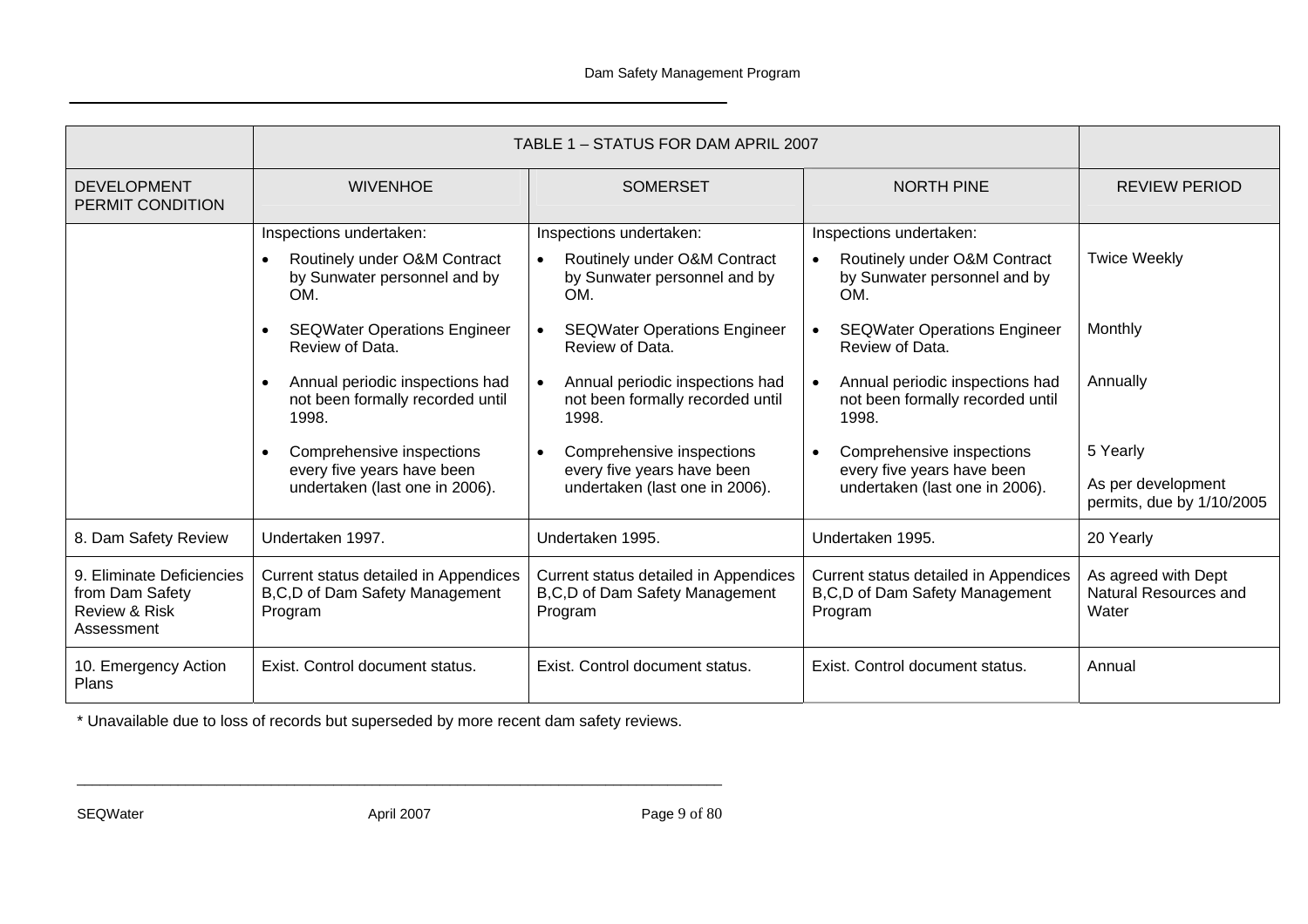## <span id="page-9-0"></span>**2 OBJECTIVE OF THE DAM SAFETY MANAGEMENT PROGRAM**

The primary objective of dam safety management is to ensure that each dam is operated and maintained in a safe manner and to minimise the risks associated with a dam failure. The Corporation aims to achieve this objective through its Dam Safety Management Program.

The failure of a dam is essentially a low probability, high consequence occurrence. A dam failure would have significant impacts including loss of life, direct financial losses to the dam owner and downstream property owners, indirect financial losses associated with the loss of supply, and personal liability.

The Corporation's commitment to dam safety is realised through the provision of adequate funding and resources essential to carry out the programs which ensure dam safety.

## <span id="page-9-1"></span>**3 RESPONSIBILITY AND ACCOUNTABILITY**

Dam Safety Legislation is contained within the Water Act 2000. The legislation defines an objective of protecting life and property and gives broad discretionary powers to the Chief Executive of the Department of Natural Resources and Water (NRW) who is responsible for dam safety in Queensland.

Requirements are now prescribed in Queensland Safety Management Guidelines for Referable Dams (2001). In addition, NRW have released the Guidelines on Acceptable Flood Capacity for Dams in February 2007. These guidelines have implications for the upgrade program of the dams owned by SEQWater.

Dam owners may be responsible for any damage to life or property arising from failure of their dam. Consequently, dam owners need to be committed to dam safety and have an effective dam safety management program. A dam safety management program is intended to minimise the risk of dams failing and to protect life and property from the effects of such a failure should one occur.

Previously the Australian National Committee on Large Dams (ANCOLD) "Guidelines on Dam Safety Management" (1993) and the Queensland Dam Safety Guidelines (1994) defined the requirements for dam safety. A TMP that incorporates our 3 dams is a requirement under the Water Act 2000. We are meeting our obligations in accordance with the Act with respect to the TMP.

## <span id="page-9-2"></span>**4 REQUIREMENTS FOR DEVELOPMENT PERMIT**

Dam safety management guidelines produced by Department of Natural Resources and Water Safety Group require that dam owners have the following documentation:

 $\triangleright$  Emergency Action Plan. This is a short document that details procedures to be followed in the event of problems developing at a dam.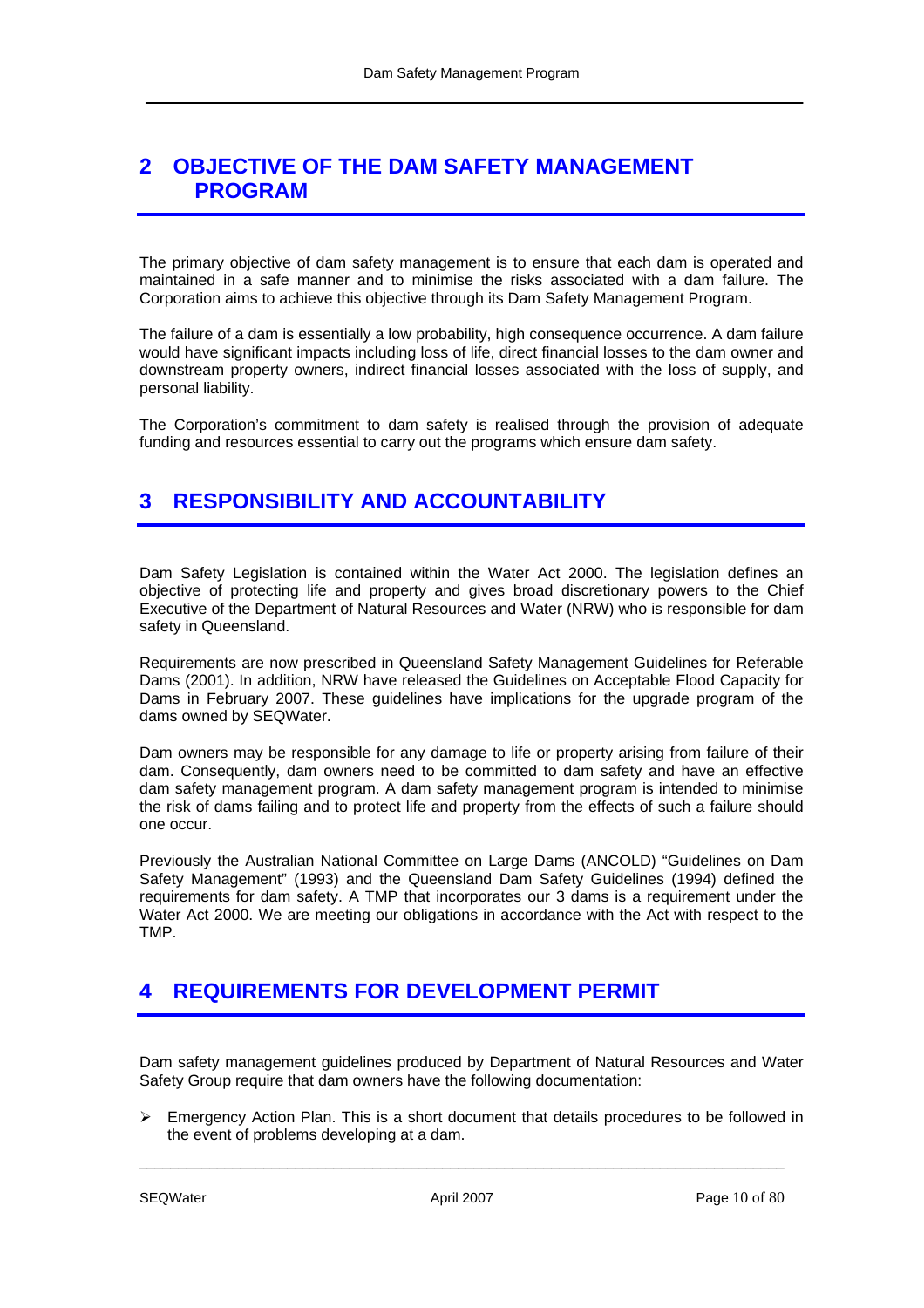- $\triangleright$  Standing Operating Procedures. This document details procedures to be followed in the operation of the dam especially during periods of flooding or high risk operation. It should contain sufficient information to enable all safety equipment at the dam to be operated.
- $\triangleright$  Detailed Operating and Maintenance manuals. This documentation should contain general information detailing operating, maintenance and over haul instructions for all equipment at the dam and the maintenance procedures.
- ¾ Inspection and Evaluation Reports. This document records details of operations, surveillance data and the findings of Inspection Engineers.
- $\triangleright$  Data Books. A data book is an abbreviated, convenient source of information summarising all the pertinent records and history related to the safety of the dam. It will contain a complete set of as constructed plans of the dam. It may actually be a large set of documentation.
- $\triangleright$  Dam Safety Review / Design Reports, Investigation Reports etc. This collection of documents should detail all the technical information on the investigation, design and construction of a dam. They should include the basis for all design and operating criteria and be in sufficient detail that no further investigations are necessary to resolve any technical issues which may arise. In the absence of a design report, the dam safety review should cover those areas not adequately documented.

The Corporation has produced all the above-mentioned documentation in QA format and operates and maintains its dams in accordance with the requirements of the documentation. The documentation is also periodically reviewed and updated as required.

## <span id="page-10-0"></span>**5 MANAGEMENT STRUCTURE OF THE CORPORATION TO ENSURE DAM SAFETY**

The Corporation's Operations Section manages the operation of the Corporation's dams. The relevant section of the organisational structure is shown below:

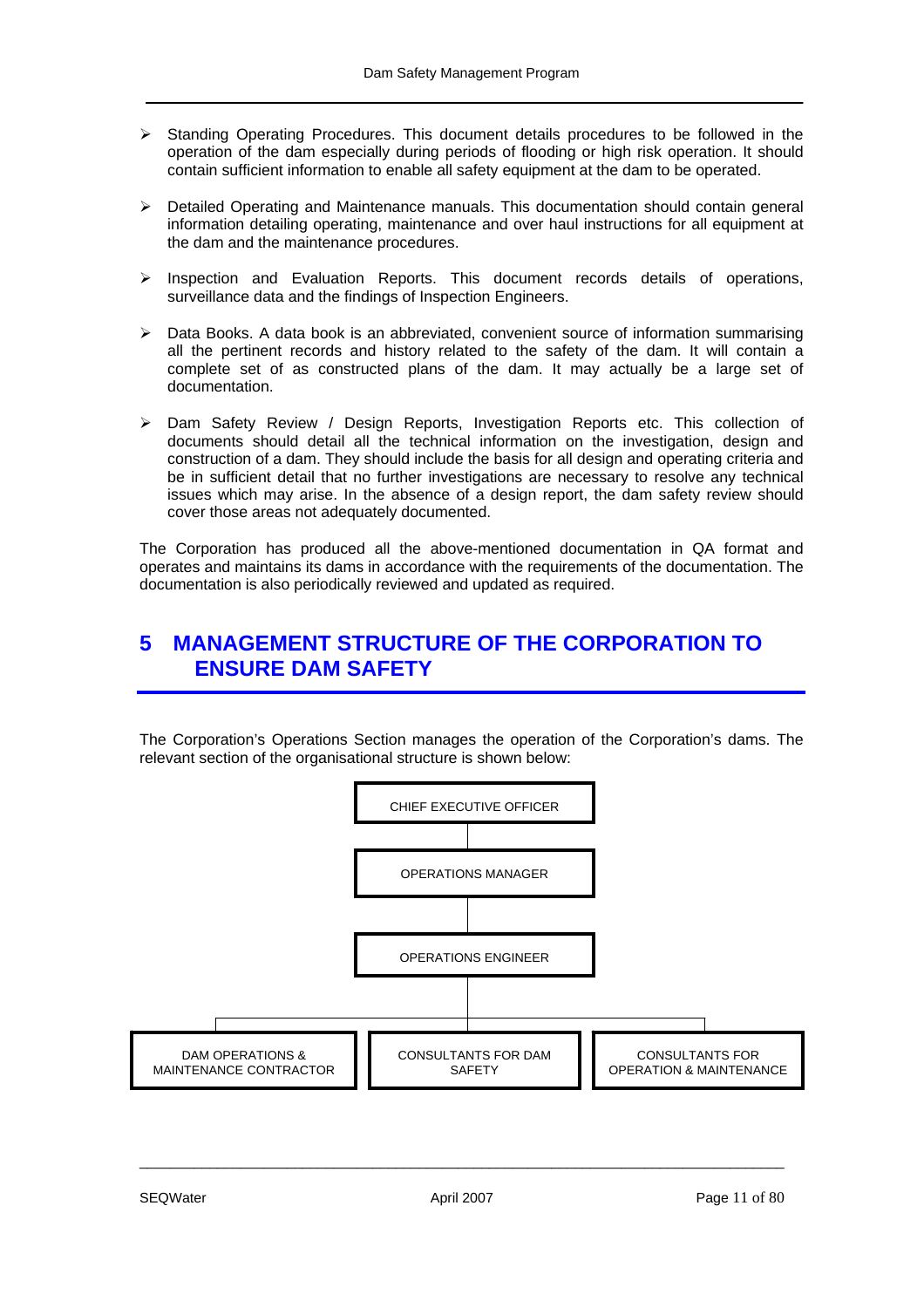The principal responsibilities for dam safety are allocated as follows:

## **OPERATIONS MANAGER**

- ¾ To implement this Dam Safety Management Program;
- $\triangleright$  To communicate with the Dam Safety Regulator (Department of Natural Resources and Water) should a deficiency arise or a requirement to operate a dam outside of the approved Standing Operating Procedure.

## **OPERATIONS ENGINEER**

- $\triangleright$  To manage the operation and maintenance of the dams;
- $\triangleright$  To supervise contractors, staff and consultants utilised in the management of the dams;
- $\triangleright$  Implement upgrade programs as required to minimise risk;
- $\triangleright$  Review surveillance data submitted by the Operations and Maintenance Contractor.

## **OPERATIONS AND MAINTENANCE CONTRACTOR**

- $\triangleright$  To operate the dam in accordance with the Standing Operating Procedures.
- $\triangleright$  To maintain the dam infrastructure in accordance with the Operation and Maintenance Manuals.
- $\geq$  To undertake other functions as described in Contract No T5-00/01 Operation and Maintenance of Wivenhoe, Somerset and North Pine Dams from 2001 to 2009.

SEQWater has a term contract with Sunwater for the provision of these services.

## <span id="page-11-0"></span>**6 THE CORPORATION'S DAM SAFETY MANAGEMENT PROGRAM**

The Corporation's Dam Safety Management Program is designed to provide assurance for the Corporation and also the community that its dams are indeed safe and that a works program is in place to provide this level of assurance. The Program ensures that:

- $\triangleright$  adequate resources are committed to dam safety;
- $\triangleright$  only relevant prevailing technology is used; and
- $\triangleright$  sound management is in place.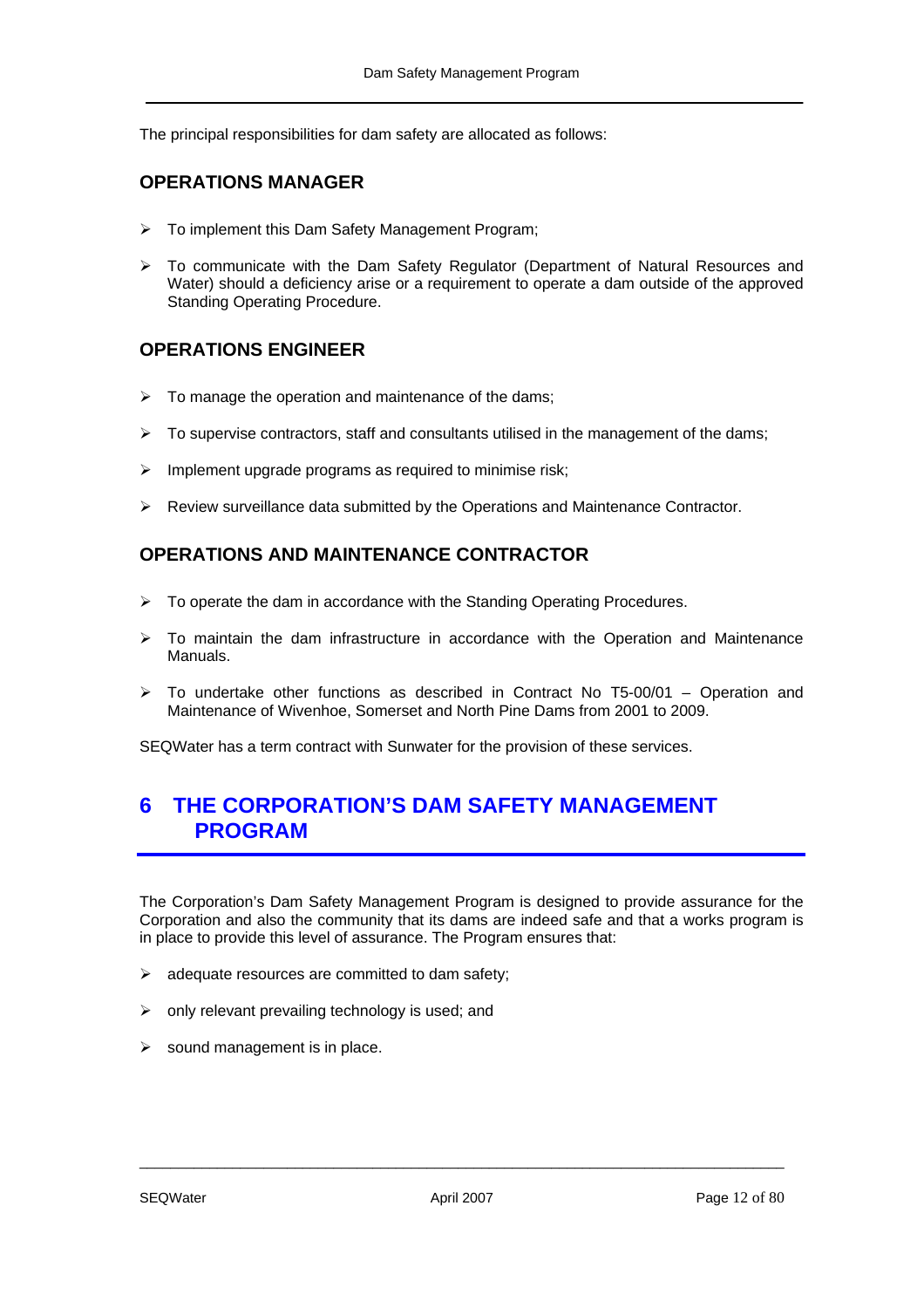## <span id="page-12-0"></span>**6.1 Hazard Classification**

The assigned consequences category and relevant PAR for each of the corporation's three dams is listed in Table 1. The consequences category is based on the recommendations of the ANCOLD Guideli[nes on A](#page-12-2)ssessment of the Consequences of Dam Failure (ANCOLD 2000). The Population at Risk estimates is taken from the Preliminary Risk Assessment carried out by SKM in 2000 using the inundation mapping from the Brisbane River Flood Studies carried out by the Queensland Department of Water Resources in the early 1990's.

| Dam      |                       | Sunny Day<br><b>Failure PAR</b> | <b>PMF Failure</b><br><b>PAR</b> | Sunny Day<br>Consequences<br>Category | <b>PMF Hazard</b><br>Category |
|----------|-----------------------|---------------------------------|----------------------------------|---------------------------------------|-------------------------------|
| Wivenhoe |                       | 57000                           | 244000                           | Extreme                               | Extreme                       |
| Somerset |                       | 0                               | 72                               | Significant                           | High B                        |
|          | North Pine            |                                 |                                  |                                       |                               |
|          | Saddle Dam 1          | 3                               | 838                              | High C                                | High A                        |
|          | Saddle Dam 2          | 66                              | 787                              | High B                                | High A                        |
|          | Saddle Dam 3          | 21                              | 714                              | High C                                | High A                        |
|          | <b>Right Abutment</b> | 0                               | 658                              | Significant                           | High A                        |
|          | Left Abutment         | 0                               | 658                              | Significant                           | High A                        |
|          | Concrete Monolith     | 0                               | 778                              | Significant                           | High A                        |

<span id="page-12-2"></span>**Table 1 – SEQWater Dams Consequences Category** 

## <span id="page-12-1"></span>**6.2 Procedures related to Dam safety**

The Corporation has in place numerous operational procedures related to Dam safety. The procedures address the following areas:

- $\triangleright$  Operational and maintenance aspects which affect dam safety and related equipment maintenance;
- $\triangleright$  Routine monitoring and surveillance;
- $\triangleright$  Specific inspections;
- $\triangleright$  Dam safety reviews;
- $\triangleright$  Flood operations; and
- $\triangleright$  Seismic monitoring.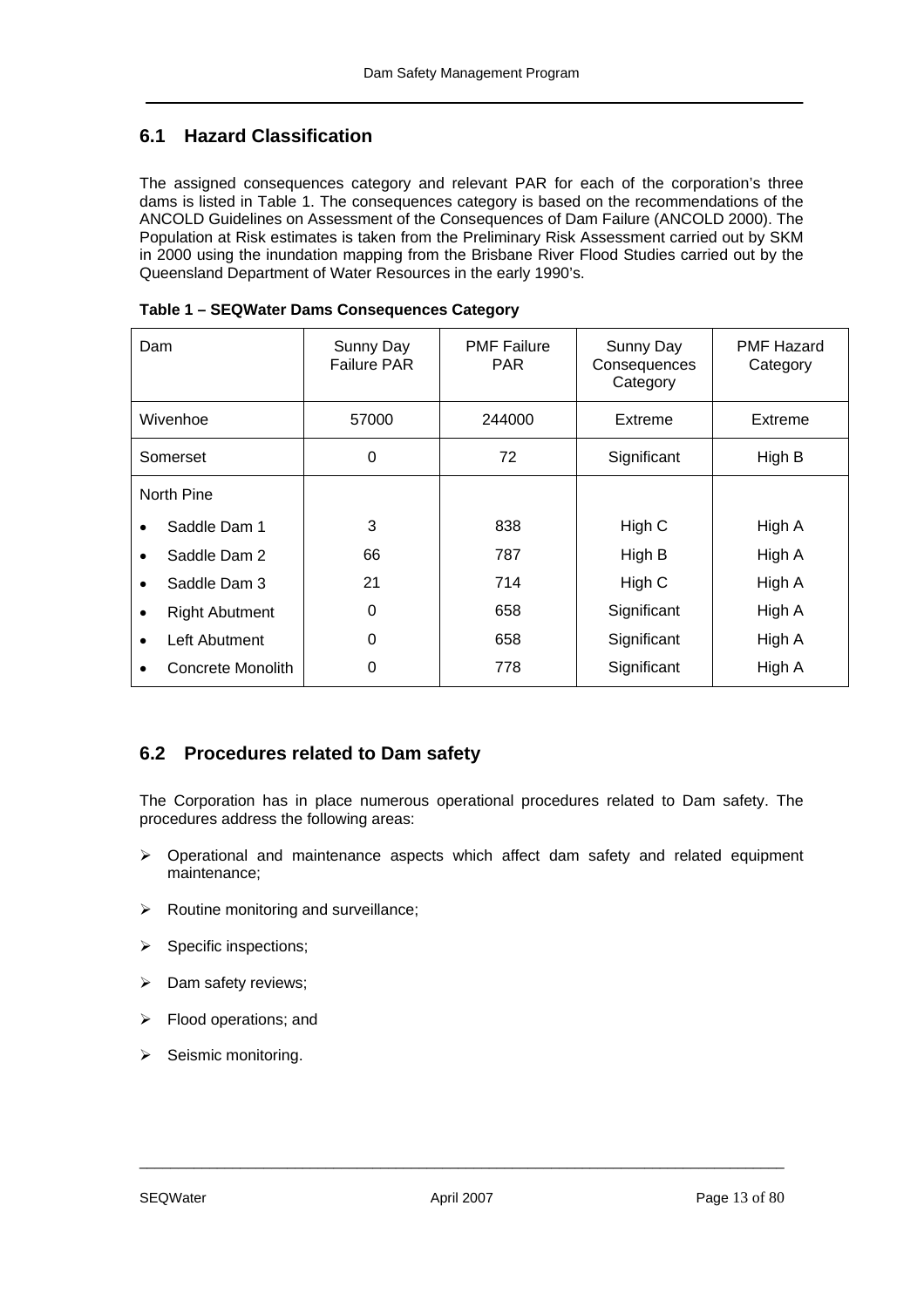### <span id="page-13-0"></span>**6.2.1 Operational and maintenance aspects which affect dam safety and related equipment maintenance**

The objectives for operation and maintenance are to ensure that the dam is used to maximum effect while maintaining an adequate standard of safety and preparedness for continuing operation. To meet these objectives all operations and maintenance is undertaken by contract to the following documentation. These documents are incorporated in our QA system.

#### *a). Manuals of Standing Operating Procedures*

These manuals detail procedures to be followed in both the normal operation of the dam, and during periods of flooding or high risk operation. They contain a continuum of procedures that encompass specific critical tasks associated with the operations of the dams. These include:

- $\triangleright$  routine operations;
- $\triangleright$  inspections, evaluations and reviews;
- $\triangleright$  routine and non-routine maintenance;
- $\triangleright$  flood operations including the ALERT system and the Real Time Flood Model; and
- ¾ Dam surveillance.

The procedures also define what is contained in other dam safety compliance documentation, with one folder for each dam with 19 procedures each. A detailed review of the procedures is to be carried out by 2008.

#### *b). Detailed Operation and Maintenance Manuals*

The operation and maintenance manuals contain general information; detailed operating, maintenance and overhaul instructions for all equipment at each dam; and maintenance procedures. A major purpose of the manual is to implement a well-designed and recorded maintenance program to reduce equipment failures, increase reliability, extend asset lives and reduce overall operating costs.

Separate Operation and Maintenance Manuals have been prepared for:

| Wivenhoe Dam | 17 Volumes |  |
|--------------|------------|--|
|              |            |  |

Somerset Dam 16 Volumes

North Pine Dam 18 Volumes

These manuals are currently undergoing a complete revision as part of the ongoing management of the dams. The revision will provide data on key components, update supplier information, capture procedure developed by the Operations and Maintenance Contractor and ensure that all necessary data is recorded for the operation of the storages. The manuals will be simplified to reflect the key activities required for the operation of the dam. Additional information which is only rarely required will be capture electronically and included in the revised Asset Management System being implemented by SEQWater.

Additionally, the Corporation develops an annual Planned Maintenance Program based on the Corporation's Total Asset Management Plans and a five-year rolling program of maintenance. The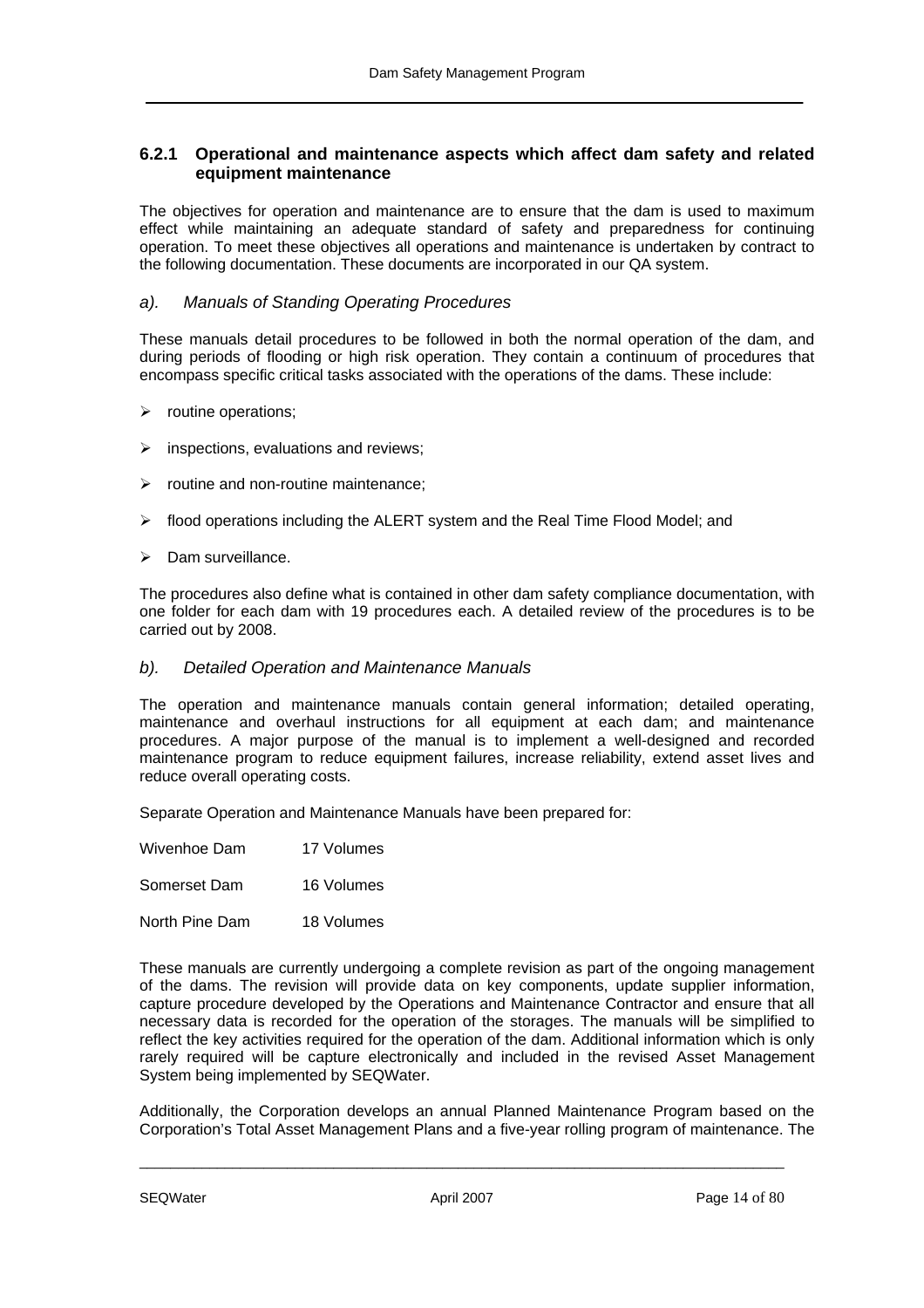foundation for the five year rolling program is the Corporation's Total Asset Management Plans for the dams. SEQWater is currently moving to a new software platform and reviewing all aspects of the Asset Management System.

٦

#### <span id="page-14-0"></span>**6.2.2 Routine Monitoring and Surveillance**

Monitoring and inspections are a fundamental part of the dam safety process. These range from routine daily observations to special safety review inspections.

#### *a). Routine Monitoring and Surveillance*

For confirmation of satisfactory behaviour and identification of deficiencies, the Operation and Maintenance Contractor's dam supervisors undertake routine inspections and instrument readings as part of their normal duties at each dam. Inspections are in accordance with the requirements of the relevant Standing Operating Procedures and Operation and Maintenance Manuals including maintaining records of all surveillance in the operating log and in the dam data books instrument recording folders.

The dam supervisors ensure that all instruments are regularly maintained and tested at intervals not exceeding those recommended by the manufacturers of the instruments to ensure reliability of measurements carried out.

Instruments read include:

#### **Wivenhoe Dam:**

- $\triangleright$  V-notch weirs in lower gallery of spillway for seepage
- ¾ Seepage measuring points in right and left embankment drainage system
- $\triangleright$  Piezometers right embankment for piezometric pressure and primary concrete spillway for uplift pressure
- $\triangleright$  Inclinometers (right embankment) for movement
- ¾ Survey points on concrete and embankment for deformation measurement

#### **Somerset Dam:**

- $\triangleright$  Piezometers in upper and lower galleries for uplift pressure
- $\triangleright$  Crack measurement for crack in upper gallery and construction joint in deck
- $\triangleright$  Water depth in foundation drains
- $\triangleright$  Survey points on concrete structure for deformation measurement

#### **North Pine Dam**:

- $\triangleright$  V-notch weirs in lower gallery for seepage
- $\triangleright$  Uplift pressure gauges in lower gallery
- ¾ Seepage measuring points in Main Dam Right Embankment drainage system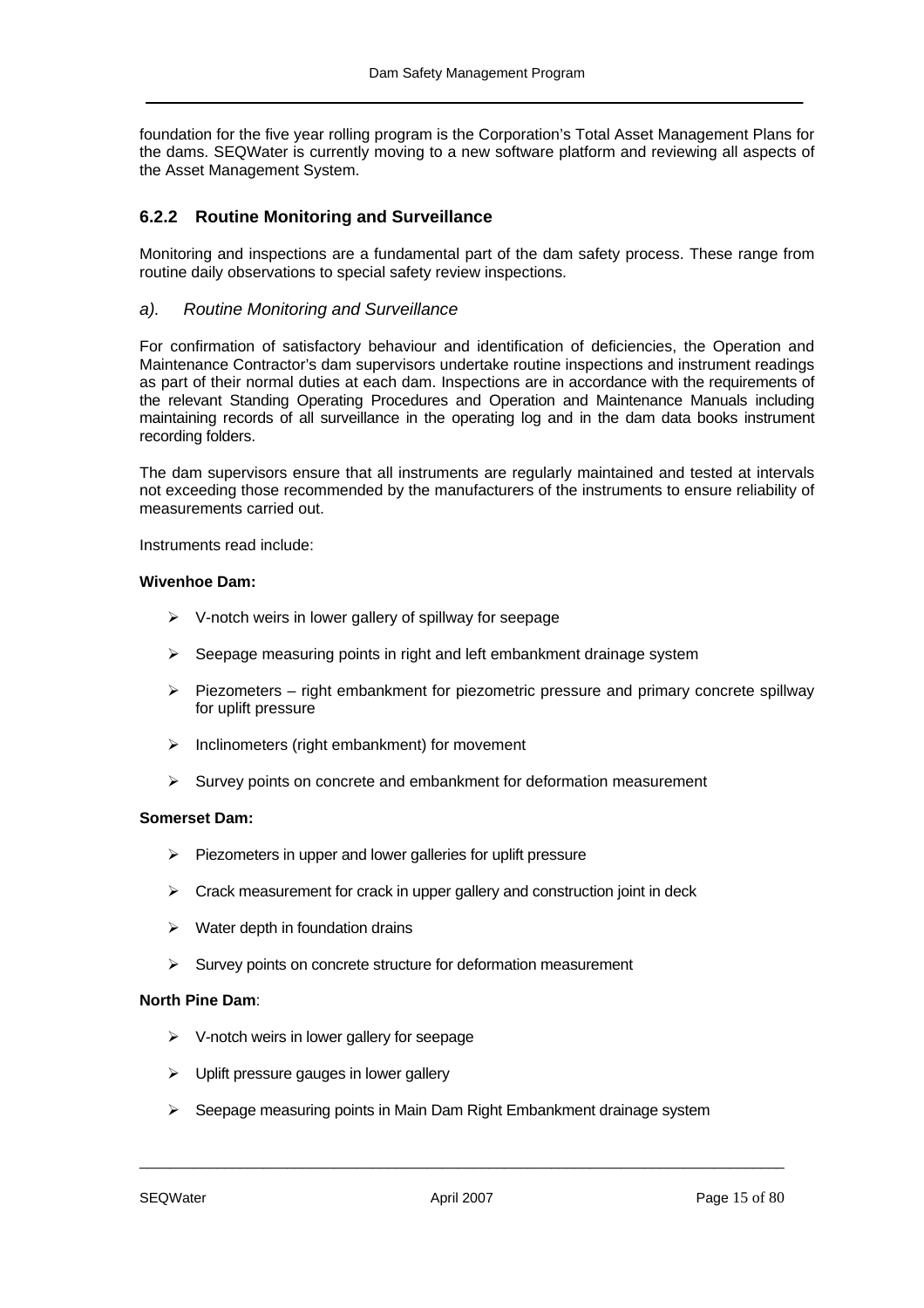- $\triangleright$  Standpipe piezometers in Main Dam Right Embankment for water depth
- ¾ Standpipe piezometers downstream of Main Dam concrete gravity section on right abutment for water depth
- ¾ Standpipe piezometers downstream of Main Dam concrete gravity section on left abutment for water depth
- $\triangleright$  Survey points on concrete structure for deformation measurement

#### *b). Unplanned or Emergency Inspections*

Where ongoing dam surveillance or unusual flood or earthquake events indicate abnormal behaviour, the dam supervisors undertake an unplanned inspection at the direction of the Operations Manager. Follow-up inspections by the Operations Manager and possibly dam specialist consultants may be required.

#### *c). Specific Inspections*

This inspection involves the confirmation of satisfactory behaviour or identification of deficiencies by a thorough on-site inspection; by evaluating data; and by applying current criteria and state-of the-art knowledge. All equipment is test operated to identify any deficiencies. Condition monitoring is undertaken on selected mechanical and electrical equipment every 6 months and recorded in the dam data books.

#### *d). Annual Dam Inspection*

Periodic (Annual) Dam Inspections are performed by the Corporation's Operations Engineer in conjunction with specialist dams engineers by visual examination of the dams and review of surveillance data against prevailing knowledge.

The annual inspections require the review of maintenance records of equipment which is considered important for Dam Safety. This includes but is not limited to spillway and sluice gates and emergency generating equipment.

#### *e). Comprehensive Dam Inspection*

A comprehensive dam inspection is preformed every five years by an external inspection team made of up of experienced dam designers and dam surveillance engineers. The comprehensive inspection involves:

- $\triangleright$  A physical inspection of all dam components by the inspection team;
- $\triangleright$  A review of all monitoring data and surveillance records;
- $\triangleright$  A review of investigations and remedial works carried out on the dam since the previous inspection;
- $\triangleright$  A review of all dam safety documentation;
- $\triangleright$  A review of the status of the dam in relation to current standards; and
- $\triangleright$  A report detailing the outcomes from the review.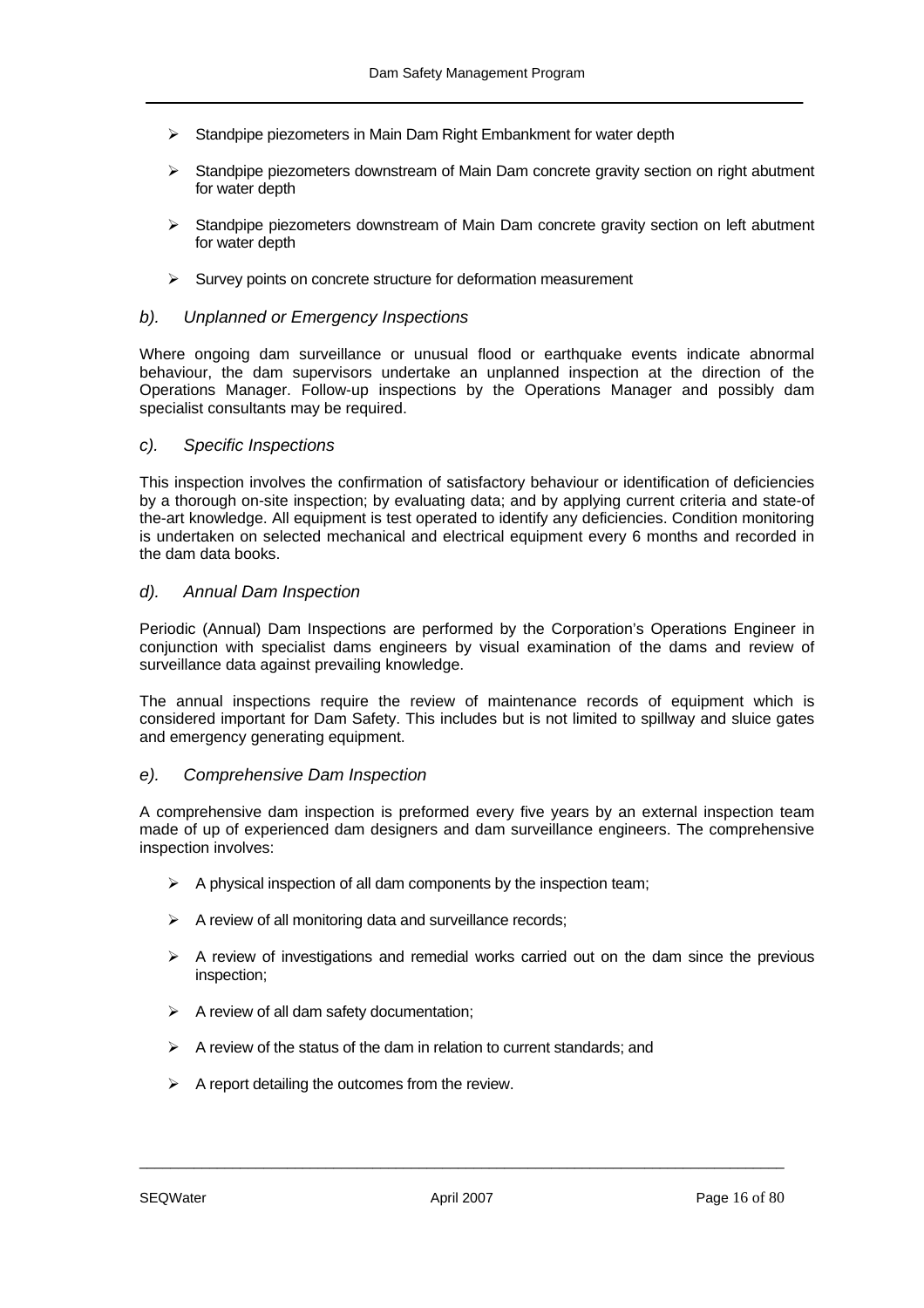#### *f). Dam Safety Reviews*

A Dam Safety Review is a procedure for systematically assessing a dam's safety. It usually incorporates:

- $\triangleright$  A current hazard assessment:
- $\triangleright$  An audit of existing documentation on the dam;
- $\triangleright$  A detailed review of structural, hydraulic, hydrologic, and geotechnical design aspects;
- $\triangleright$  A review of historical operational records; and
- $\triangleright$  A review of surveillance reports.

The Safety Review provides the knowledge that demonstrates a dam is known to be safe. Safety Reviews are not normally carried out on a regular basis, but the existing condition of the dam should be reflected in the last Safety Review undertaken, ie. if conditions change a Safety Review should be carried out. Queensland Dam Safety Procedures state that "Because of frequency of changes in standards, it is recommended that all dams with potential to damage life or property should have a minimum of one safety review every twenty years."

The following Table summarises the different types of inspections undertaken as part of the Corporation's Dam Safety Management Program.

|                            | Surveillance<br>Continuous | <b>Unplanned or</b><br>Inspections<br>Emergency | Periodic (Annual)<br>Dam Inspections | 5 Yearly<br>Surveillance<br>Inspection | Specific<br>Inspections | Dam Safety<br>Reviews |
|----------------------------|----------------------------|-------------------------------------------------|--------------------------------------|----------------------------------------|-------------------------|-----------------------|
| Dam Supervisors            |                            |                                                 |                                      |                                        |                         |                       |
| Consultant / Reviewers     |                            | 2a                                              | 2a                                   | 2a                                     | 2a                      |                       |
| <b>Operations Engineer</b> | 1                          | 2a                                              | 2a                                   | $\overline{2}$                         | 2a                      | 2a                    |
| Regulator                  |                            |                                                 |                                      |                                        |                         | 2a                    |

1 Safety Check

2 Safety Assessment

a Decision upon measures to improve safety

Flow of information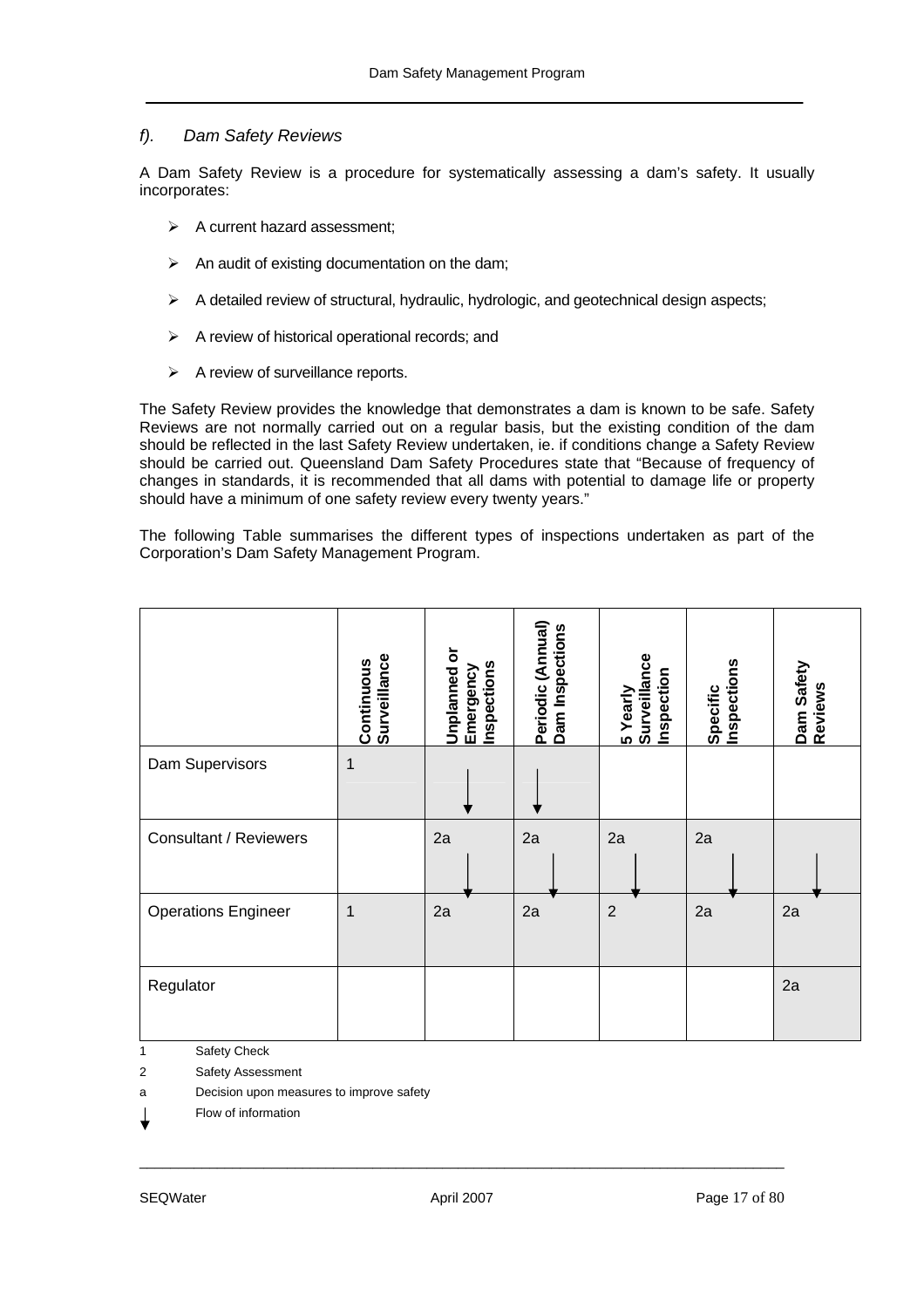#### *g). Flood Operations*

The operations of each dam during flood is in accordance with manuals, one for the Wivenhoe/Somerset system and one for North Pine, developed in conjunction with the Corporation, Department of Natural Resources and Mines and Bureau of Meteorology. These manuals are reviewed after every flood event and these changes must be authorised by the Minister for Natural Resources and Water. Variation in flood operations from these manuals must be approved by the Chief Executive of Natural Resources and Water and the Chairman of SEQWater.

#### *h). Seismic Monitoring*

The Corporation has six stations throughout the three dam catchments with seismometers which measure seismic activity in x, y and z directions in real time. This data is transmitted via radio telemetry to the Wivenhoe Office where the information is analysed. Six accelerometers are to be installed, two at each dam, one at the crest and one at the base of each dam, to measure the actual dam movement during earthquakes.

## <span id="page-17-0"></span>**7 PERSONNEL AND TRAINING**

## <span id="page-17-1"></span>**7.1 General**

The Corporation's philosophy on Dam Safety is that safe management is a frame of mind. It involves all the people concerned – from the Corporation itself, to the General Manager, the relevant staff of the Operations Section and the Operation and Maintenance contractor and his dam supervisors and Flood Control Centre Team.

The Corporation also relies on "expert" advice from a range of consultants on a range of matters related to the safe management of the dams, and ways to improve management practices and/or the structures themselves.

Education and training is developed and delivered along the lines of developing awareness of the need for ongoing vigilance, surveillance and maintenance in addition to giving/reviewing instructions of the relevant and desirable procedures.

## <span id="page-17-2"></span>**7.2 Operations Section Staff Training**

Education and training for the relevant Operations Section staff is gained through experience and formal education; experience with the current management of the dams (eg use of, and enhancement of the O&M Manuals, the Standard Operating Procedures, the Emergency Action Plans, analysis of surveillance data, etc); and relevant "formal" seminars, etc. eg ANCOLD Conferences. Operations Section staff at Lake Wivenhoe Information Centre undertake Incident Response training for dissemination of information during a flood.

## <span id="page-17-3"></span>**7.3 Contractor Training – Dam Operations**

The contract for the Operation and Maintenance of the dams contains a requirement for training of the contractor's personnel. The requirement is specified in Standard Operating Procedures for the dams and also for flood operations. In summary, the Contractor's Manager is responsible for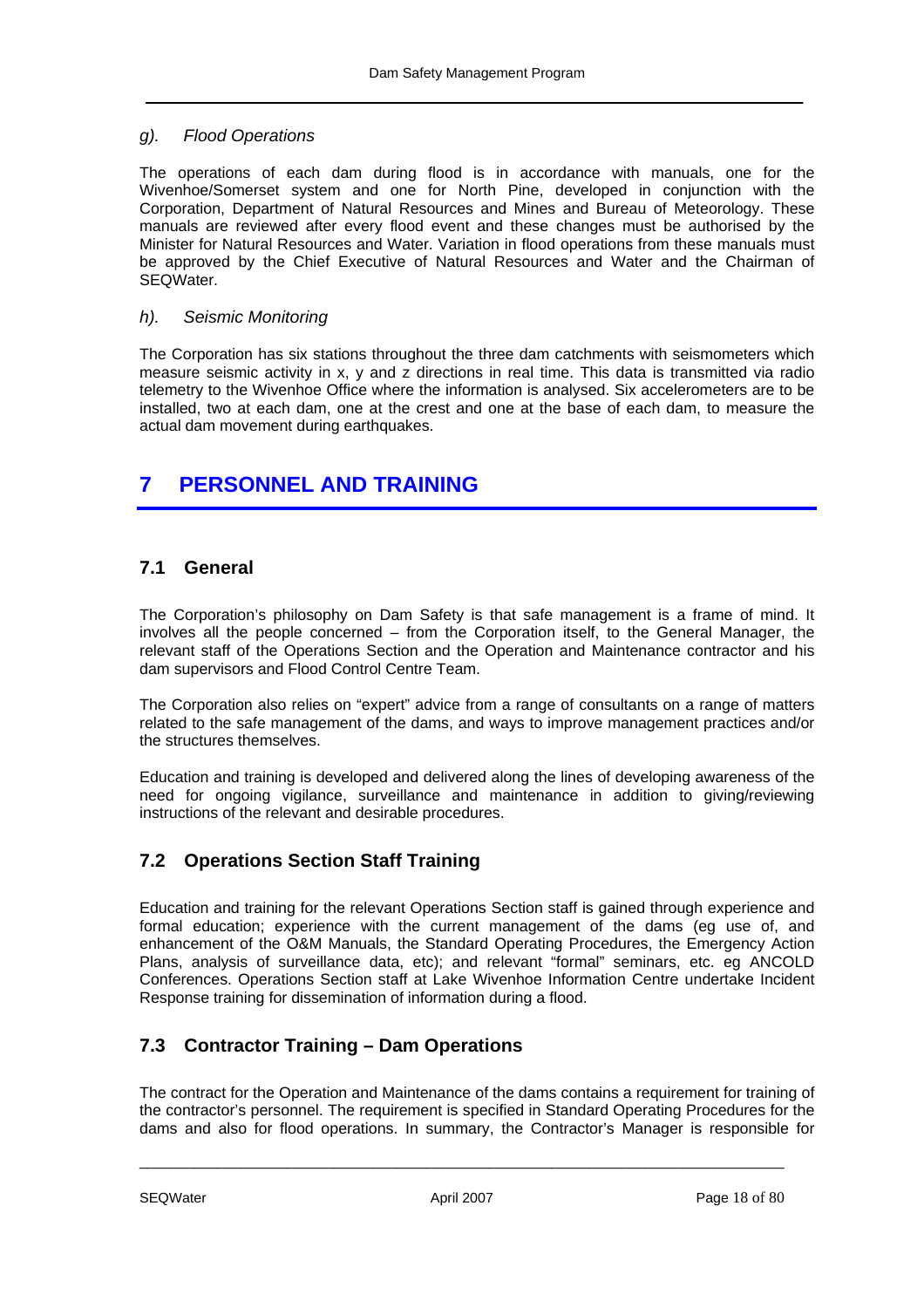establishing an approved training program and the dam supervisors must ensure all personnel involved in operation and maintenance activities at the dam receive proper training before they undertake relevant activities and also ensure such training, including refresher courses, is carried out at least annually.

Standby operators who may be required to operate the dam in an emergency are also required to receive organised training to ensure they are familiar and confident with the Operation Procedures. Such training includes:

- ¾ Familiarisation with the dam, the equipment, and the location of controls, tools, keys etc. required to operate the equipment;
- ¾ Instruction on the Standard Operating Procedures;
- $\triangleright$  Instruction on the Operation and Maintenance Manuals:
- $\triangleright$  Supervision by an experienced operator during initial operations;
- ¾ Regular involvement in testing of equipment to maintain familiarity; and
- $\triangleright$  Testing to ensure training has been satisfactorily completed.

The training takes into account the likelihood that operation in an emergency is likely to be in adverse conditions, and that the consequence of failure to operate properly in an emergency can be extremely serious. Crane drivers and crane followers receive in addition to operator training as described above, the required training for operation of a runway crane, and are required to be licensed or accredited by applicable legislation or regulations.

## <span id="page-18-0"></span>**7.4 Contractor Training – Flood Operations**

The O&M contract also contains specific requirements for training of operators, both at the dams and also in the Flood Control Centre, in flood operations. The Contractor is required to be prepared to competently deal with flood events in accordance with the requirements of the Standard Operating Procedures, the Emergency Action Plans and the Manuals of Operational Procedures for Flood Release from the Dams. The contractor must prepare a program for approval prior to 31 July each year which sets out the training schedule for all flood response team members. The flood response team includes all the Contractor's operators and flood control centre staff and other staff required to respond to flood events at any of the dams. This program also states the names and contact details of all staff proposed at each dam and at the flood control centre and the names and contact details of any backup flood response team members.

Training of all flood response team members occurs prior to 30 September each year. No flood response team members are permitted to provide services at a dam or flood control centre during a flood event if this training has not been satisfactorily completed. Training includes simulation of real past events and events up to and including the probable maximum flood with all staff operating at their designated work stations during the training. Prior to 30 September each year the Contractor submits a formal Statement of Preparedness. This statement includes:

- $\triangleright$  An outline of the training given to the flood response team members;
- $\triangleright$  The names of all flood response team members who have satisfactorily completed training;
- $\triangleright$  An assurance to the Corporation that the Contractor is prepared to deal with any flood event; and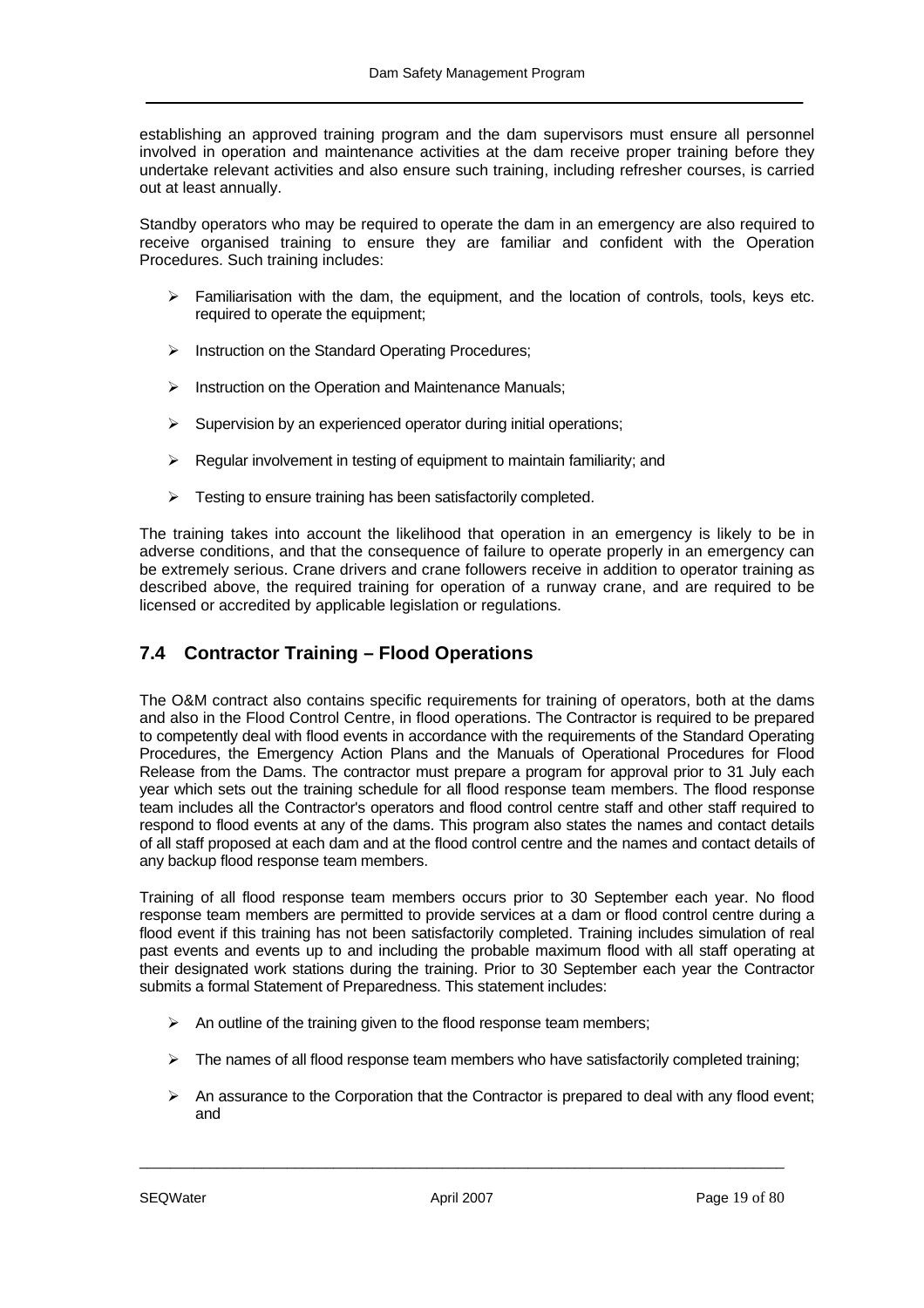$\triangleright$  An assurance that all management and communication channels to be used in a flood event are unambiguous and effective and have been recently tested and found to be satisfactory.

## <span id="page-19-0"></span>**7.5 Proficiencies Required of Personnel**

The following Table summarises the proficiencies required for personnel involved in the Dam Safety Management Program.

| <b>GROUP</b>                 | <b>PRINCIPAL AREAS OF PROFICIENCY</b>                                             |  |
|------------------------------|-----------------------------------------------------------------------------------|--|
| <b>Corporation Directors</b> | Awareness of environmental, regulatory and financial                              |  |
| <b>Chief Executive</b>       | responsibilities relating to dam safety.                                          |  |
| Officer                      | Understanding of the significance of hazard and risk.                             |  |
| <b>Operations Manager</b>    | Geotechnical principles                                                           |  |
| <b>Operations Engineer</b>   | Design principles including structural, geotechnical, hydrologic and<br>hydraulic |  |
|                              | <b>Construction techniques</b>                                                    |  |
|                              | Operation and maintenance procedures                                              |  |
|                              | Surveillance processes                                                            |  |
|                              | Emergency planning                                                                |  |
|                              | Emergency response                                                                |  |
| Contractor's operation       | Safe operating procedures                                                         |  |
| and maintenance<br>personnel | Maintenance practices                                                             |  |
|                              | Surveillance principles, including monitoring                                     |  |
|                              | Emergency responses including alerting others                                     |  |
|                              | Need for vigilance                                                                |  |
| Consultants                  | Expert advice on:                                                                 |  |
|                              | Geotechnical principles                                                           |  |
|                              | Design principles including structural, geotechnical, hydrologic and<br>hydraulic |  |
|                              | <b>Construction techniques</b>                                                    |  |
|                              | Operation and maintenance procedures                                              |  |
|                              | Surveillance processes                                                            |  |

## <span id="page-19-1"></span>**8 DAM SAFETY MANAGEMENT PROJECTS**

As discussed above, the Corporation's Dam Safety Management Program is a multi-faceted approach to ensuring safe operations and maintenance of its dams. In addition to the abovementioned activities related to operation and maintenance, surveillance and training, four specific 'project activities' occur to ensure this goal. These are:

 $\triangleright$  Flood Studies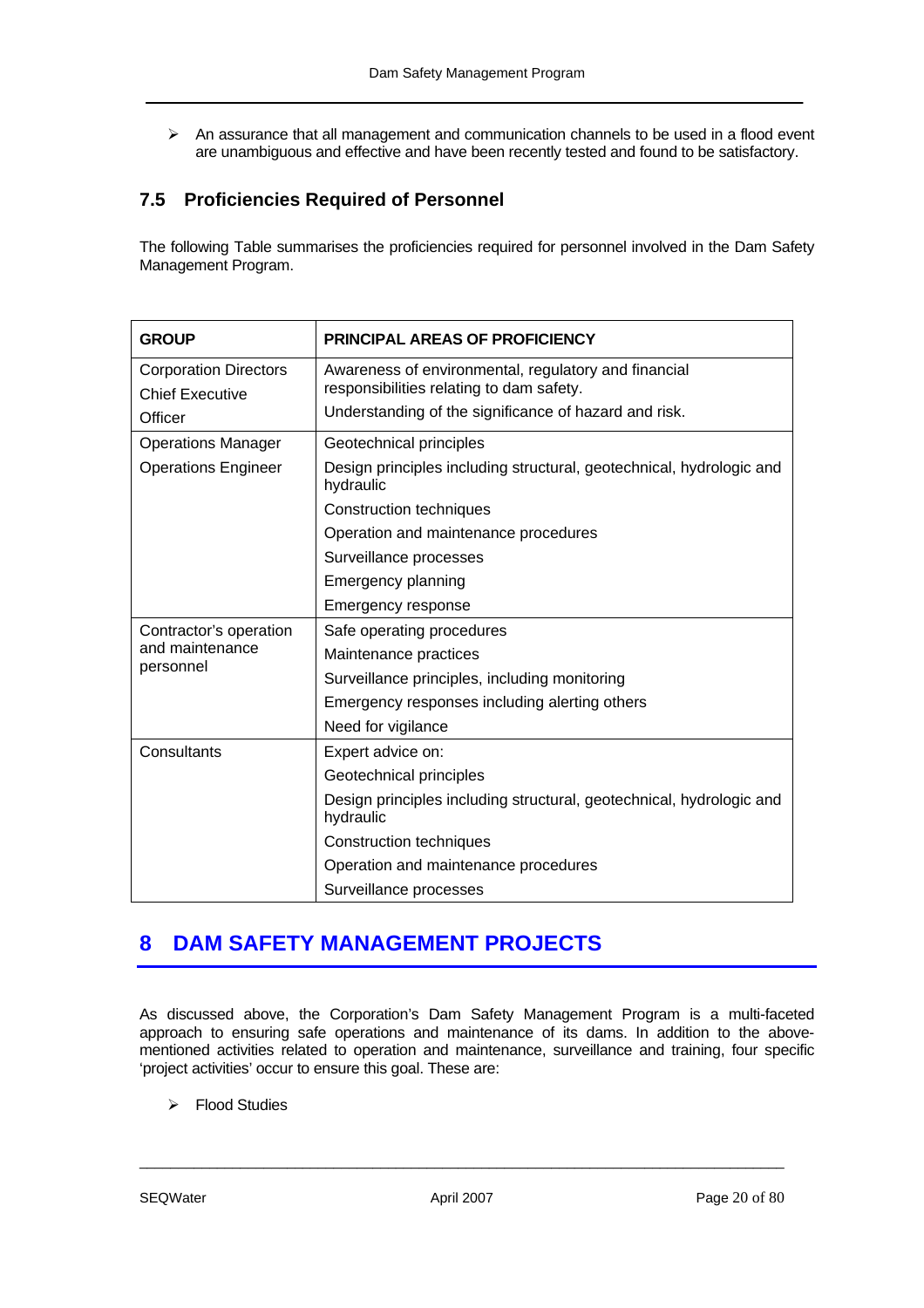- ¾ Dam Safety Reviews
- ¾ Planned Maintenance Program
- ¾ Other Safety Projects

### <span id="page-20-0"></span>**8.1 Flood Studies**

In August 1990, the Corporation commissioned the Department of Primary Industries, Water Resources Business Group to undertake the Brisbane River and Pine River Flood Study. The need for the study stemmed from a number of factors including:

- The emergence of new techniques for the estimation of probable maximum precipitation and subsequent flooding;
- The development of computer software capable of simulating the hydraulic behaviour of whole river basins and simulating dam failure scenarios.

The Executive Summary Report was tabled in draft in December 1994, and in final copy version in 1997. The report detailed numerous conclusions and recommendations that have been prioritised for action (or no action).

In 2000, SKM and Hydro Tasmania carried out a preliminary portfolio risk assessment of the three dams owned by SEQWater. One of the key risks identified by this assessment was flood risk for Wivenhoe Dam. The Wivenhoe Alliance was formed and consequently carried out an upgrade of Wivenhoe Dam to reduce flood risk. Detailed assessments were made of flooding for the upgrading works. The 5 yearly report in 2006 also recommended that flood study for North Pine be updated to assess changes in hydrological methods.

A comprehensive Table listing the recommendations, prioritisation and status is contained within Appendix E. It is intended that this Table will be updated at the end of every financial year.

## <span id="page-20-1"></span>**8.2 Dam Safety Reviews**

The actions undertaken in relation to dam safety and licensing of the dams are summarised below:

In 1994, the Dam Safety Manager of DNR advised that DNR will not licence a dam with known deficiencies. Full Dam Safety Reviews had not been undertaken for the Corporation's dams at that time.

In 1995, Safety Reviews of North Pine Dam and Somerset Dam were carried out by Gutteridge Haskins & Davey and the Hydro Electric Commission Enterprise Corporation. Both dams were rated "Conditionally Poor" using the USBR Safety Evaluation of Existing Dams (SEED) methodology.

This rating means "a potential dam safety deficiency is recognised for unusual loading conditions which may realistically occur during the expected life of the structure. CONDITIONALLY POOR may also be used when uncertainties exist as to critical analysis parameters which identify a potential dam safety deficiency; further investigations and studies are necessary." The Reviews highlighted areas of concern, and made a substantial number of recommendations, including the need for obtaining construction material parameters.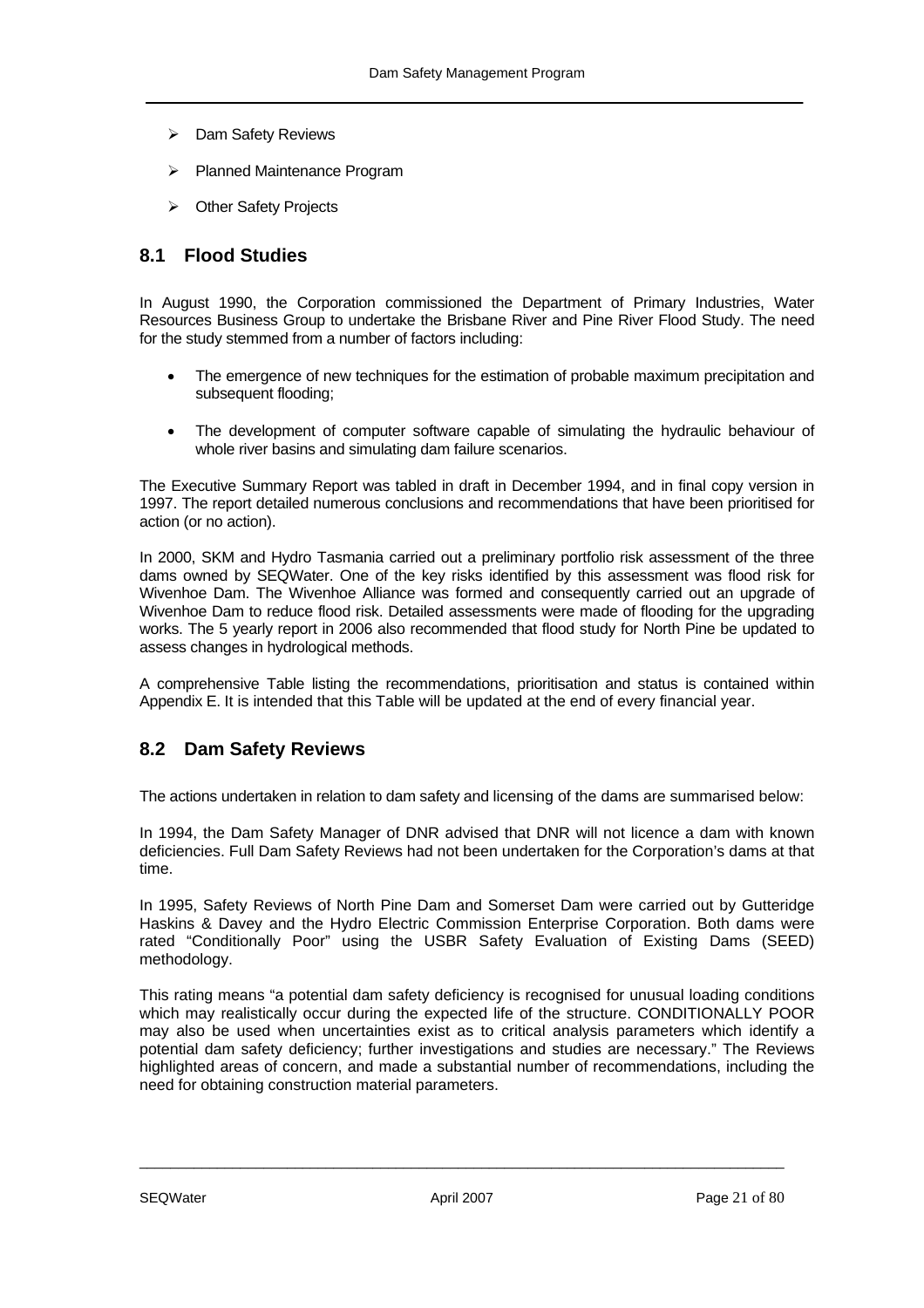The Safety Reviews were peer reviewed by R Russo Consultants who reported some disagreements with the GH&D/HECEC methodology and noted that, in his opinion, in the cases where the original consultants deemed the structure not to comply with ANCOLD guidelines that they in fact did, or were "probably safe".

The recommendations of GH&D/HECEC have been tabulated and prioritised for action, and are included in Appendix B of this document. Note that in some cases, it has been decided not to accept the recommendation. The prioritisation process was based on a feeling of an assessment of the criticality of the recommendation and the cost of the recommendation ie a pseudo risk assessment.

A program of works was developed and every budget since 1995/96 has contained items of work from the program.

In 1997, a Safety Review of Wivenhoe Dam was undertaken and similar steps to those outlined above were taken.

In 1999, a Preliminary Risk Assessment consultancy was awarded to Sinclair Knight Merz in conjunction with the Hydro Electric Commission Enterprise Corporation to assess the portfolio of dams and associated risks and consequences of those risks to (amongst other reasons) give greater weight to the prioritisation process. The report detailed numerous conclusions and recommendations, which have been prioritised for action (or no action). A comprehensive Table listing the recommendations, prioritisation and status is contained within Appendix C. It is intended that this Table will be updated at the end of each financial year.

Detailed Risk Assessments of the recommendations of the above report have being undertaken. As these reports are done, the recommendations and actions are included in Appendix D.

Between 2002 and 2004, SMEC completed a detailed risk assessment for Somerset Dam.

As per the Dam Development Permit Conditions, the dates for the next Dam Safety Reviews are as follows:

Wivenhoe Dam – October 2017

North Pine Dam – October 2015

Somerset Dam – October 2015

### <span id="page-21-0"></span>**8.3 Planned Maintenance Program**

The O peration and Maintenance Contract has a requirement for the Contractor to prepare, in conjunction with the Corporation, each March during the period of the Contract an Annual Report on Planned Maintenance. The Report identifies for each dam observations of deteriorating condition or performance of various components or scope for enhancements to improve efficiency, economy or safety of operations.

The Report covers all aspects including civil works, electrical and mechanical works such as painting, plant refurbishment, plant replacement, automation or upgrades and instrumentation.

The Report makes recommendations for planned maintenance activities in the coming year with cost estimates together with proposed methods of implementing the work including details of any proposed sub-contracts. Indicative timing for carrying out such work are also provided.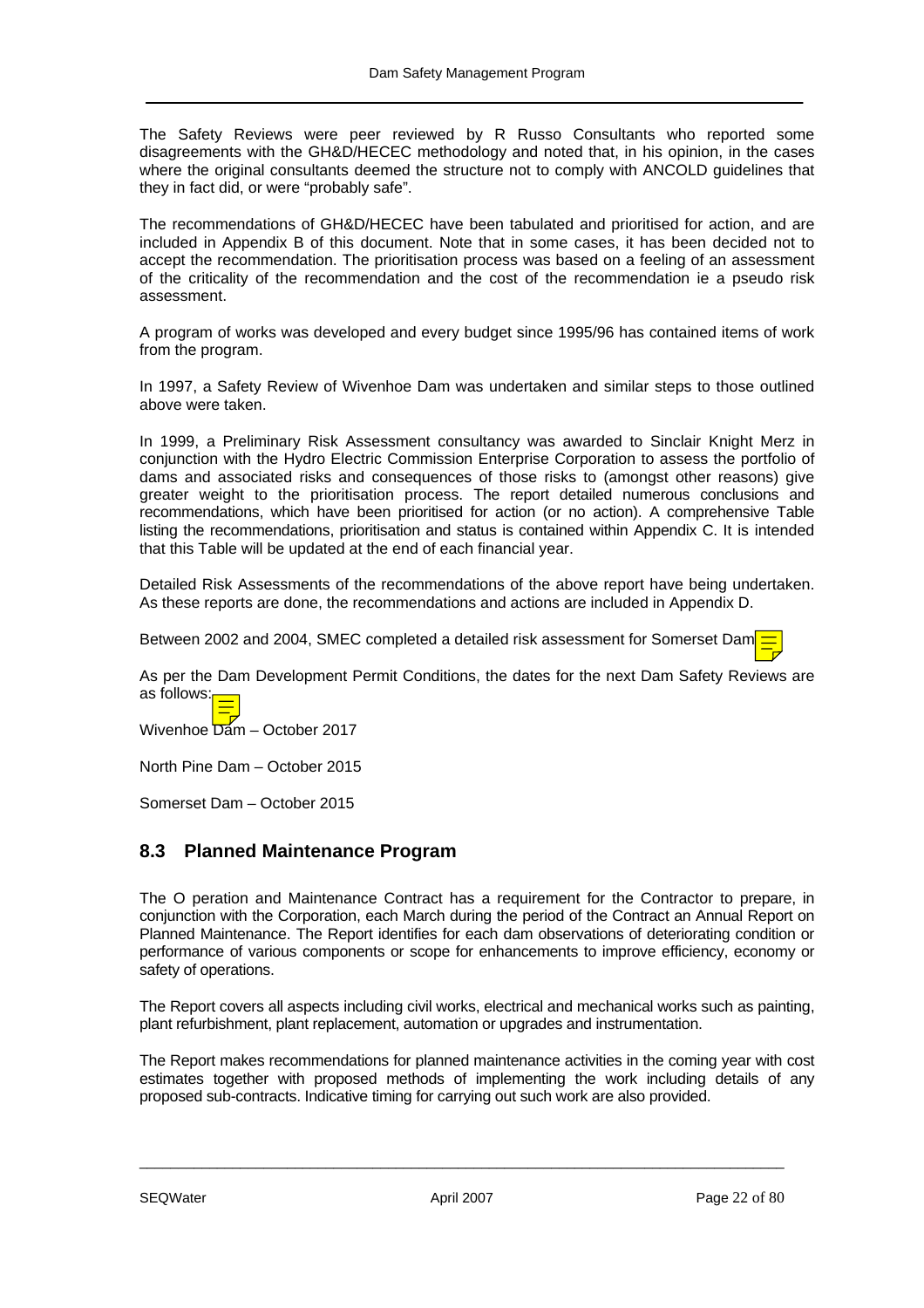When agreement is reached on the scope of works, the Planned Maintenance is approved for implementation.

٦

A rolling plan for longer term maintenance for a period up to 2010 has been prepared.

Another significant feature of the O&M contract is that the Corporation is not bound to use the Contractor in any role for any planned maintenance and reserves the right to make other arrangements to carry out planned maintenance at its sole discretion. This feature is used for discrete projects.

### <span id="page-22-0"></span>**8.4 Other Safety Projects**

As noted in (c) above, the Corporation reserves the right to undertake dam maintenance/safety projects outside of the O&M contract. This feature allows flexibility for the Corporation in its operations. Typical projects that have been undertaken this way are the refurbishment of the 70 tonne gantry crane at North Pine Dam and the reconstruction of the right embankment and two saddle dams at North Pine Dam.

### <span id="page-22-1"></span>**8.5 Current Safety Projects**

In 2006, a comprehensive dam safety inspection of the three dams owned by SEQWater was carried out by representatives from the NSW Department of Commerce and NSW State Water. Key recommendations from this inspection are presented in [Appendix F.](#page-72-0)

Key projects to come out of this inspection include:

- $\triangleright$  Updating of the risk assessments for the three dams; and
- $\triangleright$  Updating the hydrology for North Pine Dam.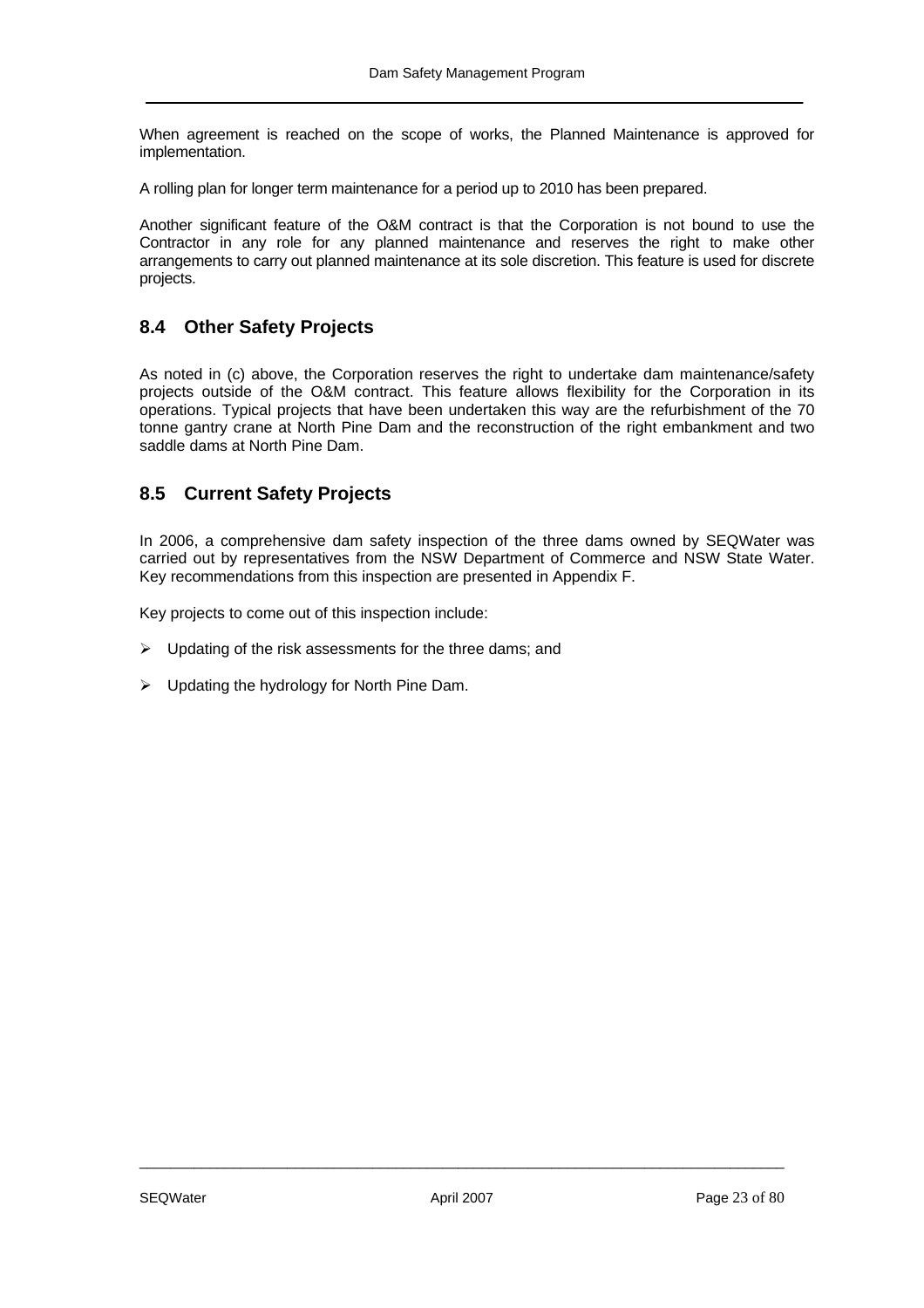# <span id="page-23-0"></span>**Appendix A. Reports and Investigations**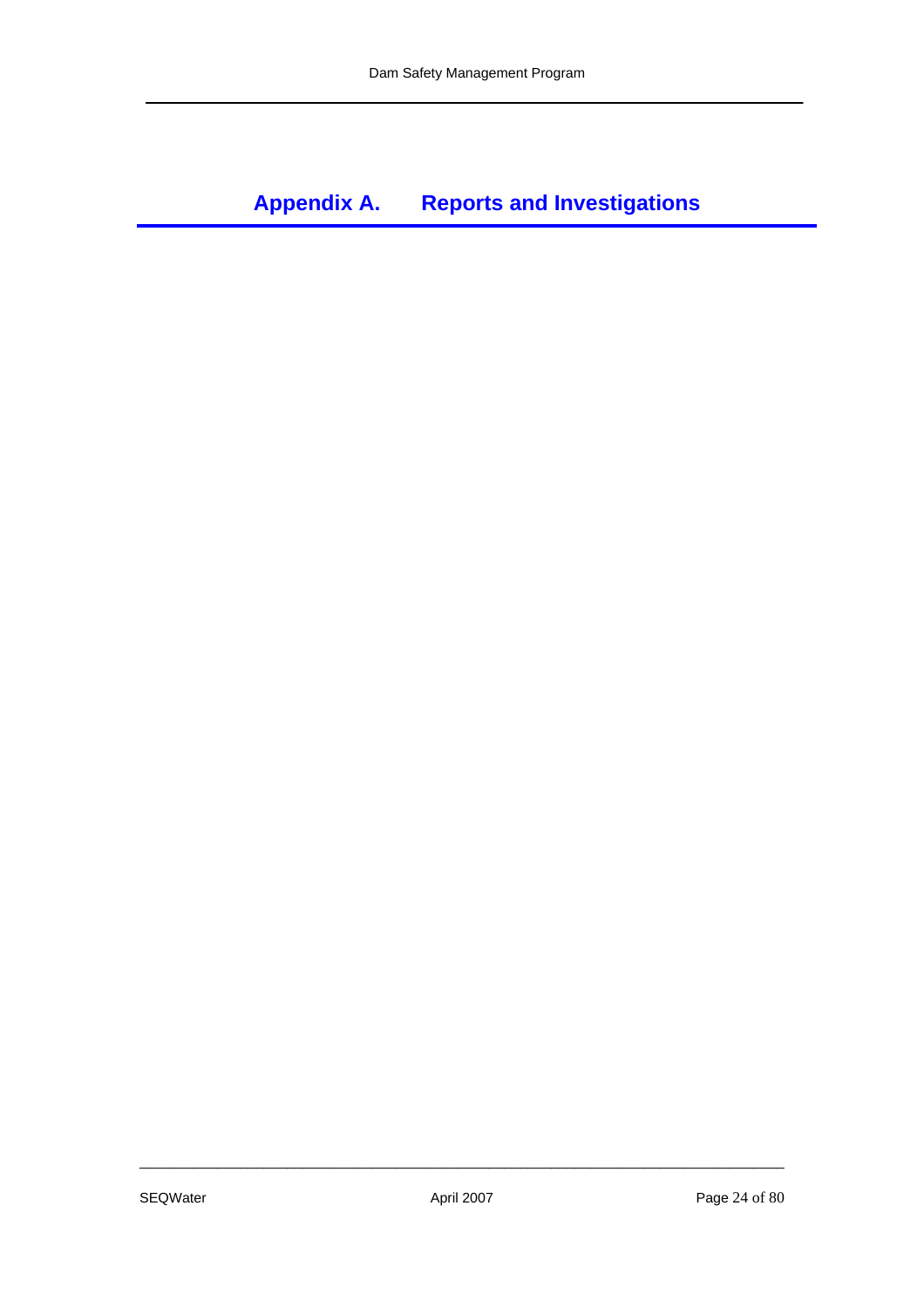## **North Pine Dam**

In respect to the Dam design and construction the following reports and investigations have been undertaken. The classification number is the reference number in SEQWater Records Section.

| Classification<br>No | Title                                                                                                                                 | Author     |
|----------------------|---------------------------------------------------------------------------------------------------------------------------------------|------------|
| <b>Flood Studies</b> |                                                                                                                                       |            |
| <b>FM015</b>         | Brisbane River and Pine Rivers Flood Study                                                                                            |            |
|                      | North Pine Dam Post Dam Flood Frequency Analysis                                                                                      | <b>DPI</b> |
|                      | Report No 5 - December 1991                                                                                                           |            |
| FM027-V1             | <b>Brisbane River &amp; Pine River Flood Studies</b>                                                                                  |            |
|                      | Pine River System Hydraulic Model: Interim Report<br>on North Pine Dam Break Analysis                                                 | <b>DPI</b> |
|                      | Volume 1 April 1993                                                                                                                   |            |
| FM027-V2             | <b>Brisbane River &amp; Pine River Flood Studies</b>                                                                                  |            |
|                      | Pine River System Hydraulic Model: Interim Report<br>on North Pine Dam Break Analysis                                                 | DPI        |
|                      | Volume 2 April 1993                                                                                                                   |            |
| FM027-V3             | Brisbane River & Pine River Flood Studies                                                                                             |            |
|                      | Pine River System Hydraulic Model: Interim Report<br>on North Pine Dam Break Analysis                                                 | DPI        |
|                      | Volume 3 April 1993                                                                                                                   |            |
| <b>FM028</b>         | <b>Brisbane River and Pine River Flood Studies</b>                                                                                    |            |
|                      | Report No 10 North Pine Dam: Rating of Spillway<br>Gates. April 1993                                                                  | DPI        |
| <b>FM055</b>         | Sth East Qld Water Corporation Report on Data<br>Collection Network at Somerset Dam, Wivenhoe<br>Dam and North Pine Dam - April 2001. | <b>DPI</b> |
|                      | Project: E-01299(1). Contract T5-95/96                                                                                                |            |
| FM057-V2             | Brisbane River and Pine River Flood Study: Report<br>No 4b. Pine River Hydrology Report Design                                        | <b>DPI</b> |
|                      | <b>Flood Estimation</b>                                                                                                               |            |
|                      | Volume 2 August 1991                                                                                                                  |            |
| FM059-V1             | <b>Brisbane River and Pine River Flood Studies</b>                                                                                    |            |
|                      | Report No 11a. Pine Rivers System Hydraulic Model                                                                                     | <b>DPI</b> |
|                      | Report - North Pine Dam Dambreak Analysis                                                                                             |            |
|                      | Volume 1 June 1993                                                                                                                    |            |
| FM061-V1             | <b>Brisbane River and Pine River Flood Studies</b>                                                                                    |            |
|                      | Report No 14a. Pine Rivers System Hydraulic Model                                                                                     | <b>DPI</b> |
|                      | Report - Sideling Creek Dam Dambreak Analysis                                                                                         |            |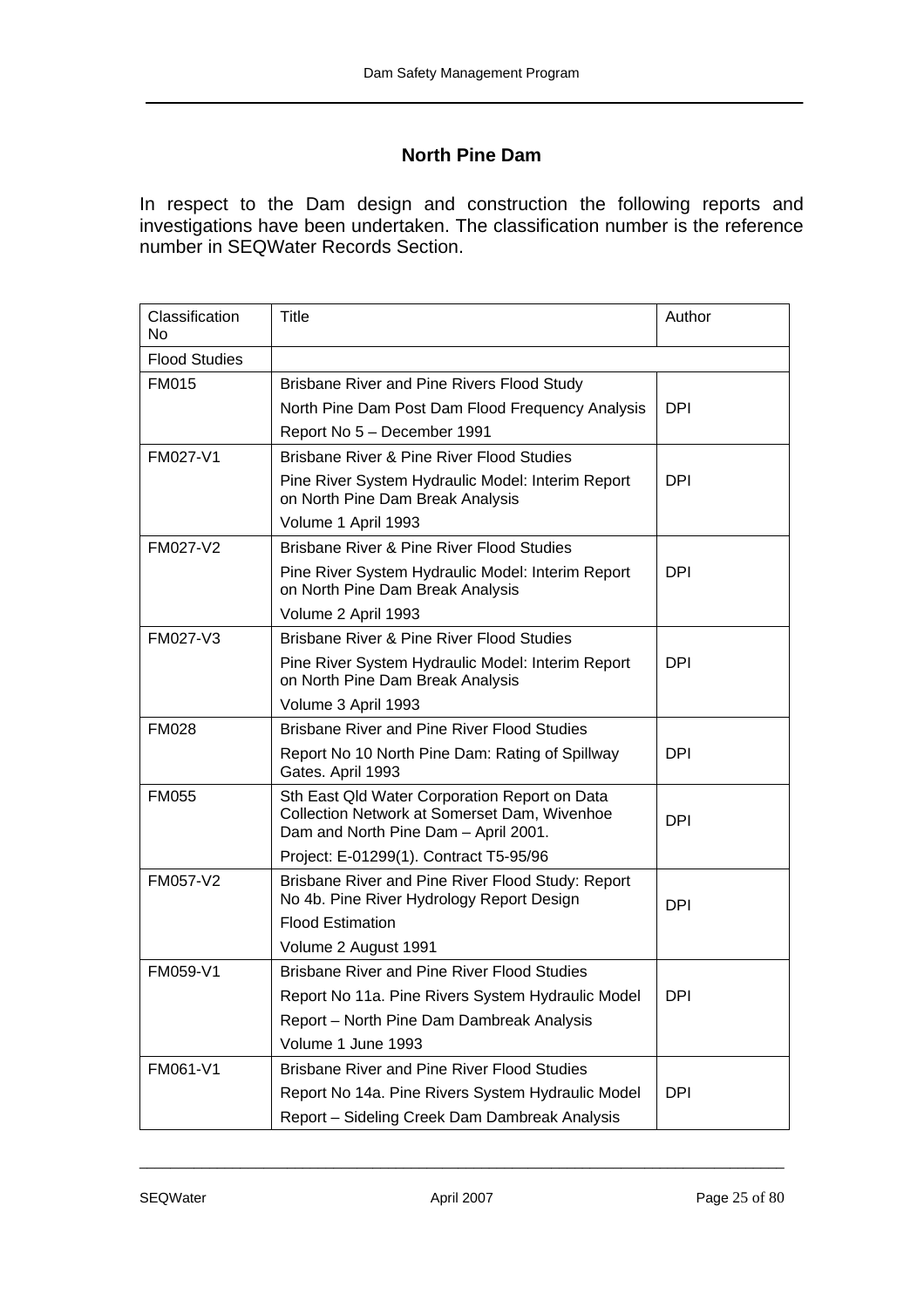| 1993<br>Ħ<br><b>THE</b><br>v |  |
|------------------------------|--|

| Dam Studies   |                                                                                                                            |                               |
|---------------|----------------------------------------------------------------------------------------------------------------------------|-------------------------------|
| <b>WS153</b>  | Geotechnical Investigations - North Pine Dam                                                                               |                               |
|               | <b>Factual Report on Geotechnical Investigations</b>                                                                       | <b>GHD</b>                    |
|               | December 1997                                                                                                              |                               |
| <b>WS154</b>  | Geotechnical Investigations - North Pine Dam                                                                               |                               |
|               | - Report on Additional Geotechnical<br>Investigations on the Dispersiveness of the<br>Embankment Materials - April 1998    | <b>GHD</b>                    |
| <b>WS158</b>  | Geotechnical Investigations - North Pine Dam                                                                               |                               |
|               | - Factual Report on Geotechnical Investigations<br>- December 1997                                                         | <b>GHD</b>                    |
| <b>WS162</b>  | Safety Review - North Pine Dam                                                                                             |                               |
|               | September 1995                                                                                                             | <b>GHD</b>                    |
| <b>WS187</b>  | Report - Radial Gate Piers Structural Adequacy                                                                             |                               |
|               | Assessment North Pine Dam - September 1999                                                                                 | <b>DNR</b>                    |
| <b>WS195</b>  | Report on the Piping Potential of North Pine Dam<br>Saddle Dam No 1 - October 1999                                         | <b>HECEC</b>                  |
| <b>WS208</b>  | Preliminary Risk Assessment Wivenhoe,<br>Somerset and North Pine Dams                                                      | SKM/HEC                       |
|               | Final Report March 2000                                                                                                    |                               |
| <b>WS219</b>  | North Pine Dam - Remedial Works on<br>Embankments                                                                          | <b>GHD</b>                    |
|               | Factual Report on Construction Works - May<br>2000                                                                         |                               |
| <b>WS239</b>  | North Pine Dam                                                                                                             |                               |
|               | - Factual Report on Geotechnical Information                                                                               | <b>GHD</b>                    |
|               | North Pine Saddle Dam No 1                                                                                                 |                               |
|               | August 1999                                                                                                                |                               |
| <b>WS256</b>  | Gate Reliability Assessment - North Pine Dam                                                                               |                               |
|               | Final Report June 2001                                                                                                     | <b>AWT</b>                    |
| ?             | Report for North Pine Dam                                                                                                  | Sunwater                      |
|               | - Dam Monoliths Structural Adequacy<br>Assessment - July 2002                                                              |                               |
| ?             | Geotechnical Investigation for the Earthfill<br>Embankments of the North Pine Dam Abutments<br>and Saddle Dams - June 2002 | Qld Gov - Dept. Main<br>Roads |
| <b>WS 274</b> | Report on North Pine Dam Embankments and<br>Saddle Dams                                                                    | Sunwater                      |
|               | - Further investigation of Piping Potential and<br>Preliminary Design for Piping Protection -<br>September 2002            |                               |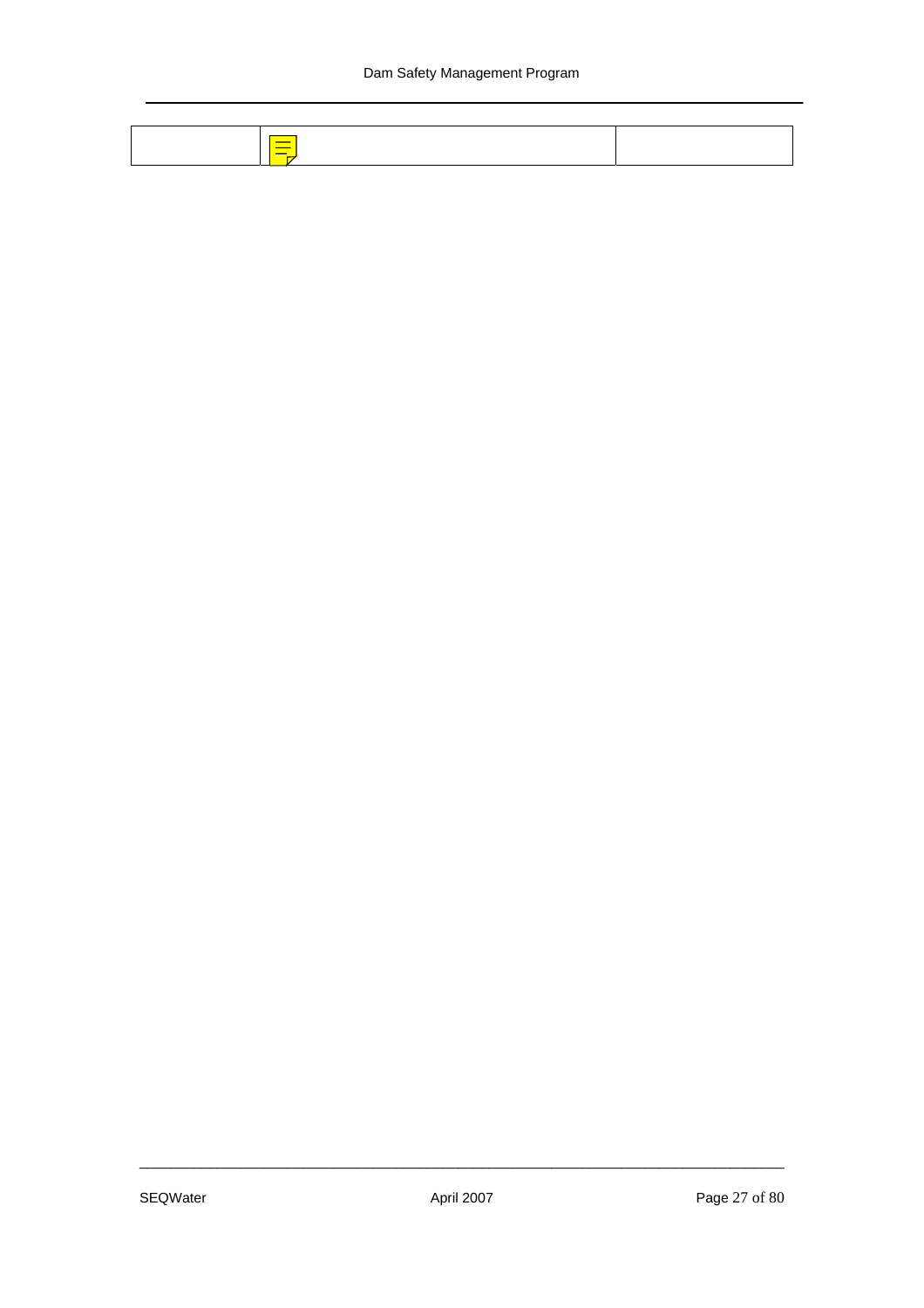## **Somerset Dam**

In respect to the Dam design and construction the following reports and investigations have been undertaken. The classification number is the reference number in SEQWater Records Section.

| <b>Classification</b><br>No | Title                                                                                                                                                                                           | <b>Author</b> |
|-----------------------------|-------------------------------------------------------------------------------------------------------------------------------------------------------------------------------------------------|---------------|
| <b>Flood Studies</b>        |                                                                                                                                                                                                 |               |
| FM021-V1                    | Hydrology Report for Manual of Operational<br>Procedures for Flood Mitigation for Wivenhoe<br>Dam and Somerset Dam. Volume 1 - Report<br>January 1985                                           | <b>DPI</b>    |
| FM023-V1                    | Brisbane River and Pine River Flood Study:<br>Report No 17a. Brisbane River System Hydraulic<br>Model Report - Somerset Dam - Wivenhoe<br>Dam Hydraulic Model Calibration. Volume 1 May<br>1994 | <b>DPI</b>    |
| <b>FM032</b>                | Brisbane River and Pine River Flood Studies.                                                                                                                                                    |               |
|                             | Brisbane River Flood Hydrology: Final Draft                                                                                                                                                     | <b>DPI</b>    |
|                             | Report on Somerset Dam - Dam Failure                                                                                                                                                            |               |
|                             | Models June 1994                                                                                                                                                                                |               |
| FM033-V1                    | Brisbane River and Pine River Flood Study:<br>Report No 21a. Brisbane River System Hydraulic<br>Model Report - Somerset Dam - Dam Failure<br>Analysis Volume 1 June 1994                        | <b>DPI</b>    |
| <b>FM045</b>                | Hydrology Report for Manual of Operational<br>Procedures for Flood Mitigation for Wivenhoe<br>Dam and Somerset Dam - January 1985.                                                              | <b>DPI</b>    |
| <b>FM062</b>                | Brisbane River and Pine River Flood Study:<br>Report No 20, Brisbane River System Hydraulic<br>Model Report - Somerset Dam - Dam Failure<br>Modes Volume 1 June 1994                            | <b>DPI</b>    |
| <b>Dam Studies</b>          |                                                                                                                                                                                                 |               |
| <b>WS163</b>                | Safety Review - Somerset Dam                                                                                                                                                                    |               |
|                             | September 1995                                                                                                                                                                                  | <b>GHD</b>    |
| <b>WS208</b>                | Preliminary<br>Wivenhoe,<br><b>Risk</b><br>Assessment                                                                                                                                           |               |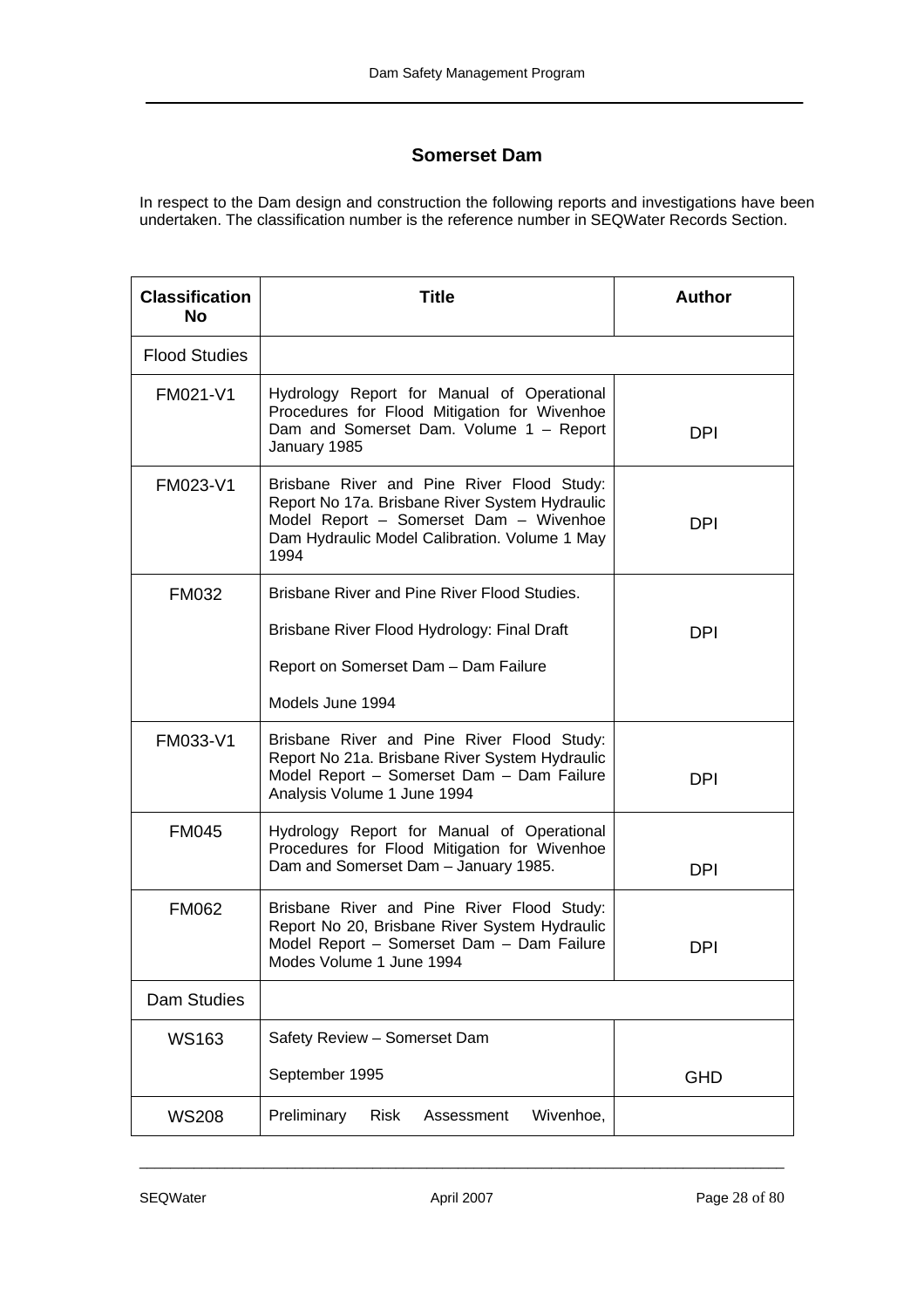|              | Somerset and North Pine Dams                                              | SKM/HEC     |
|--------------|---------------------------------------------------------------------------|-------------|
|              | Final Report - March 2000                                                 |             |
| <b>TS311</b> | 1996 Somerset Dam Safety Review                                           |             |
|              | 5th August 1996                                                           | R. Russo    |
|              | Comments by R Russo                                                       |             |
| WS 19/7/3    | Geotechnical Investigations and Recommended<br>Piezometer Locations       |             |
|              |                                                                           | GHD         |
|              | Somerset Dam - Detailed Risk Assessment<br>Stage $1 - 5$ th February 2003 | <b>SMEC</b> |
|              | Somerset Dam - Detailed Risk Assessment<br>Stage $2 -$ August 2004        | <b>SMEC</b> |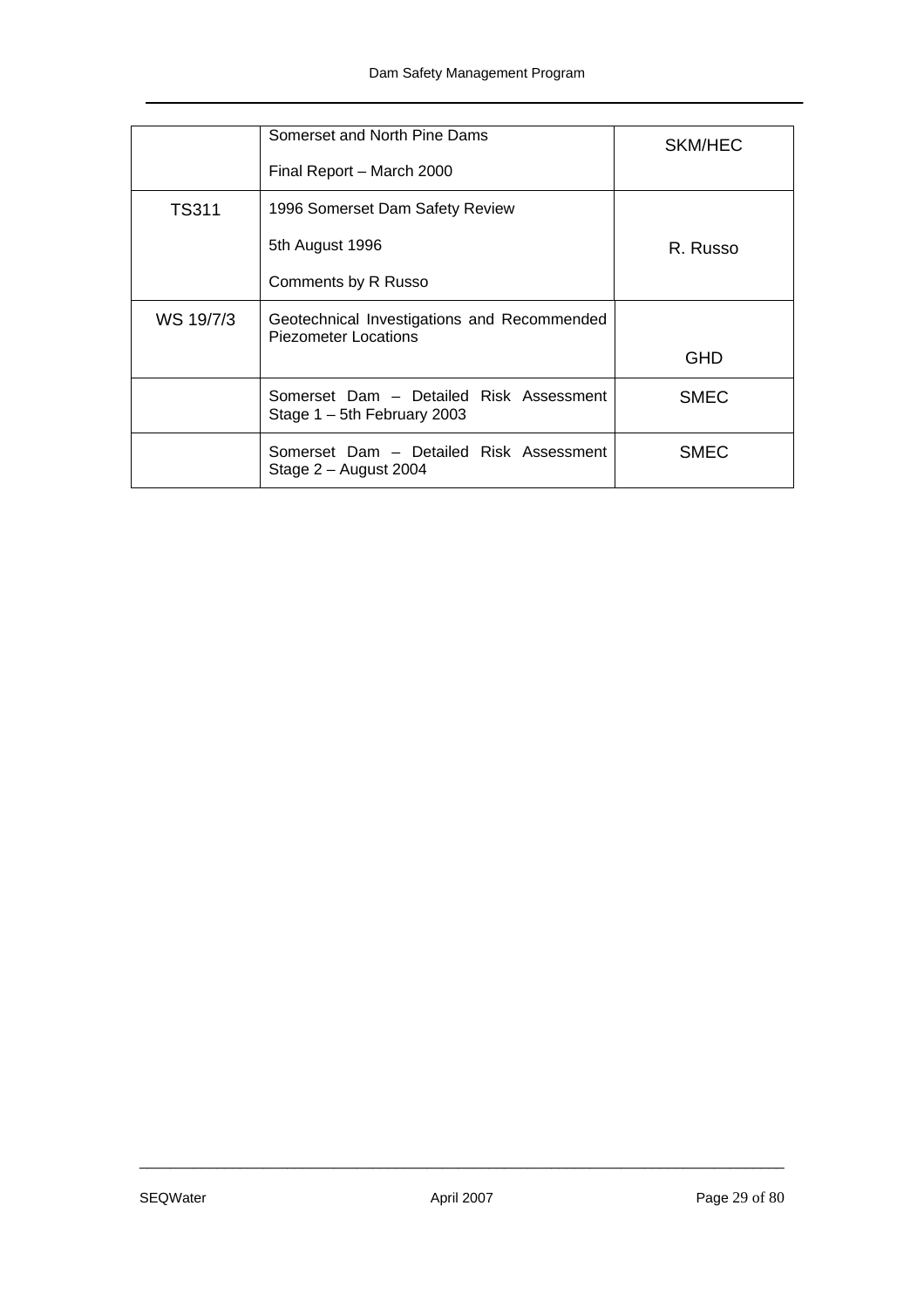## **Wivenhoe Dam**

In respect to the Dam design and construction the following reports and investigations have been undertaken.

| <b>Classification</b><br><b>No</b> | <b>Title</b>                                                                                                                                                                                   | <b>Author</b> |
|------------------------------------|------------------------------------------------------------------------------------------------------------------------------------------------------------------------------------------------|---------------|
| <b>Flood Studies</b>               |                                                                                                                                                                                                |               |
| <b>FM020</b>                       | Brisbane River and Pine River Flood Studies. Report<br>on Warragamba Dam EIS Flood Study. Report No 6.<br>April 1992                                                                           |               |
| FM021-V1                           | Report for Manual of<br>Hydrology<br>Operational<br>Procedures for Flood Mitigation for Wivenhoe Dam and<br>Somerset Dam. Volume 2 - Appendices. January<br>1985.                              |               |
| FM022-V1                           | Brisbane River and Pine River Flood Studies. Brisbane<br>River Flood Hydrology Report: Interim Report on<br>Design Flood Estimation. Volume 1. March 1993.                                     |               |
| FM022-V3                           | Brisbane River and Pine River Flood Studies. Brisbane<br>River Flood Hydrology Report: Interim Report on<br>Design Flood Estimation. Volume 3 March 1993.                                      |               |
| FM022-V4                           | Brisbane River and Pine River Flood Studies, Brisbane<br>River Flood Hydrology Report: Interim Report on<br>Design Flood Estimation. Volume 1. March 1993.                                     |               |
| FM023-V1                           | Brisbane River and Pine River Flood Study: Report No<br>17a. Brisbane River System Hydraulic Model Report -<br>Somerset Dam - Wivenhoe Dam Hydraulic Model<br>Calibration. Volume 1 - May 1994 |               |
| <b>FM034</b>                       | Brisbane River & Pine River Flood Studies                                                                                                                                                      |               |
|                                    | Brisbane River System Wivenhoe dam - Moreton Bay<br>Hydraulic Model: Final Draft Report on Wivenhoe Dam<br>Failure Modes. Report No 22. July 1994                                              |               |
|                                    | Report on North Pine Dam Break Analysis                                                                                                                                                        |               |
|                                    | Volume 3 April 1993                                                                                                                                                                            |               |
| FM035-V1                           | Brisbane River and Pine River Flood Study                                                                                                                                                      |               |
|                                    | Brisbane River System Wivenhoe Dam - Moreton Bay<br>Hydraulic Model: Final Draft Report on Wivenhoe Dam<br>Failure Analysis. Volume 1 October 1994.                                            |               |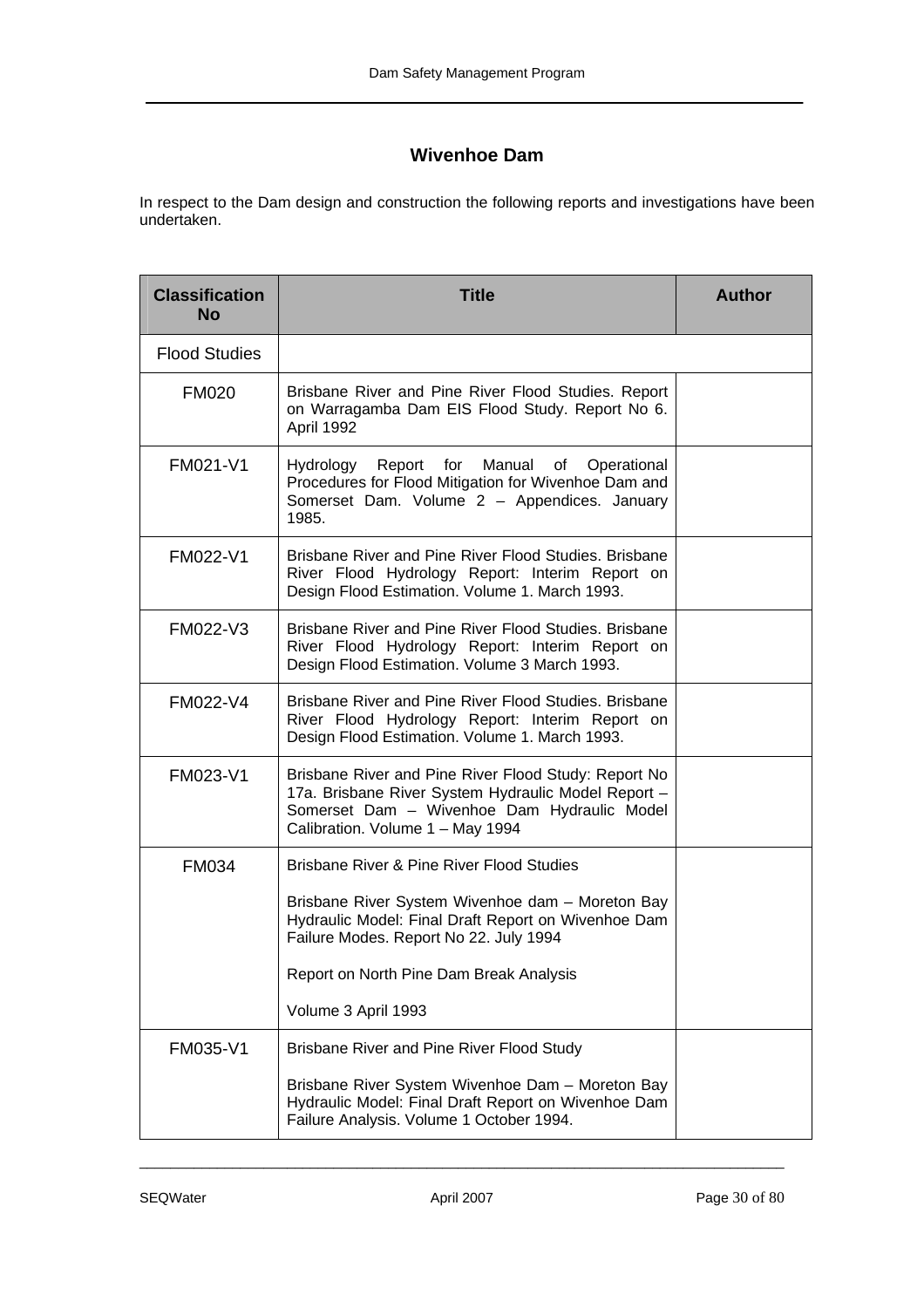| <b>Classification</b><br><b>No</b> | <b>Title</b>                                                                                                                                                                                           | <b>Author</b> |  |
|------------------------------------|--------------------------------------------------------------------------------------------------------------------------------------------------------------------------------------------------------|---------------|--|
|                                    | Spillway Gates. April 1993                                                                                                                                                                             |               |  |
| FM036-V2                           | Brisbane River and Pine River Flood Study                                                                                                                                                              |               |  |
|                                    | Brisbane River System Wivenhoe Dam - Moreton Bay<br>Hydraulic Model: Final Draft Report on Wivenhoe Dam<br>Model Calibration. Volume 2 October 1994.                                                   |               |  |
| FM036-V3                           | Brisbane River and Pine River Flood Study: Report No<br>23c. Brisbane River System Hydraulic Model Report -<br>Derivation of Wivenhoe Dam Discharges. Volume 3<br>October 1994                         |               |  |
| FM036-V4                           | <b>Brisbane River Flood Study</b>                                                                                                                                                                      |               |  |
|                                    | Brisbane River System Wivenhoe Dam - Moreton Bay<br>Hydraulic Models: Final Draft Report on Wivenhoe<br>Dam Model Calibration. Volume 4 October 1994                                                   |               |  |
| FM036-V5                           | Brisbane River Flood Study. Brisbane River System<br>Wivenhoe Dam - Moreton Bay Hydraulic Models: Final<br>Draft Report on Wivenhoe Dam Model Calibration.<br>Volume 5 October 1994.                   |               |  |
| Dam Studies                        |                                                                                                                                                                                                        |               |  |
| <b>WS013</b>                       | Progress Report to Premier's Department State<br>Government of Queensland for Phase 2 of the<br>Wivenhoe Dam Seismic Surveillance Project Report<br>WDSSP-4. August 1983.                              |               |  |
| <b>WS015</b>                       | Report to Premier's<br>State<br>Interim<br>Department<br>Government of Queensland for Post-Impounding<br>Stage of the Wivenhoe Dam Seismic Surveillance<br>Project July-October 1984. Report WDSSP-7.  |               |  |
| <b>WS016</b>                       | Premier's<br>Report to<br>Department<br>State<br>Interim<br>Government of Queensland for Post-Impounding<br>Stage of the Wivenhoe Dam Seismic Surveillance<br>Project Jan - Jun 1984. Report WDSSP-6.  |               |  |
| <b>WS017</b>                       | Report to Premier's Department<br>State<br>Interim<br>Government of Queensland for Post-Impounding<br>Stage of the Wivenhoe Dam Seismic Surveillance<br>Project Mar 1997 to April 1991 Report WDSSP-3. |               |  |
| <b>WS062-C1</b>                    | Comprehensive<br>Evaluation of the<br>Proposed<br>A<br>Wivenhoe Dam on the Brisbane River                                                                                                              |               |  |
| <b>WS082</b>                       | Wivenhoe<br>Post-construction<br>Report<br>Dam.<br>on<br>September 1995.                                                                                                                               |               |  |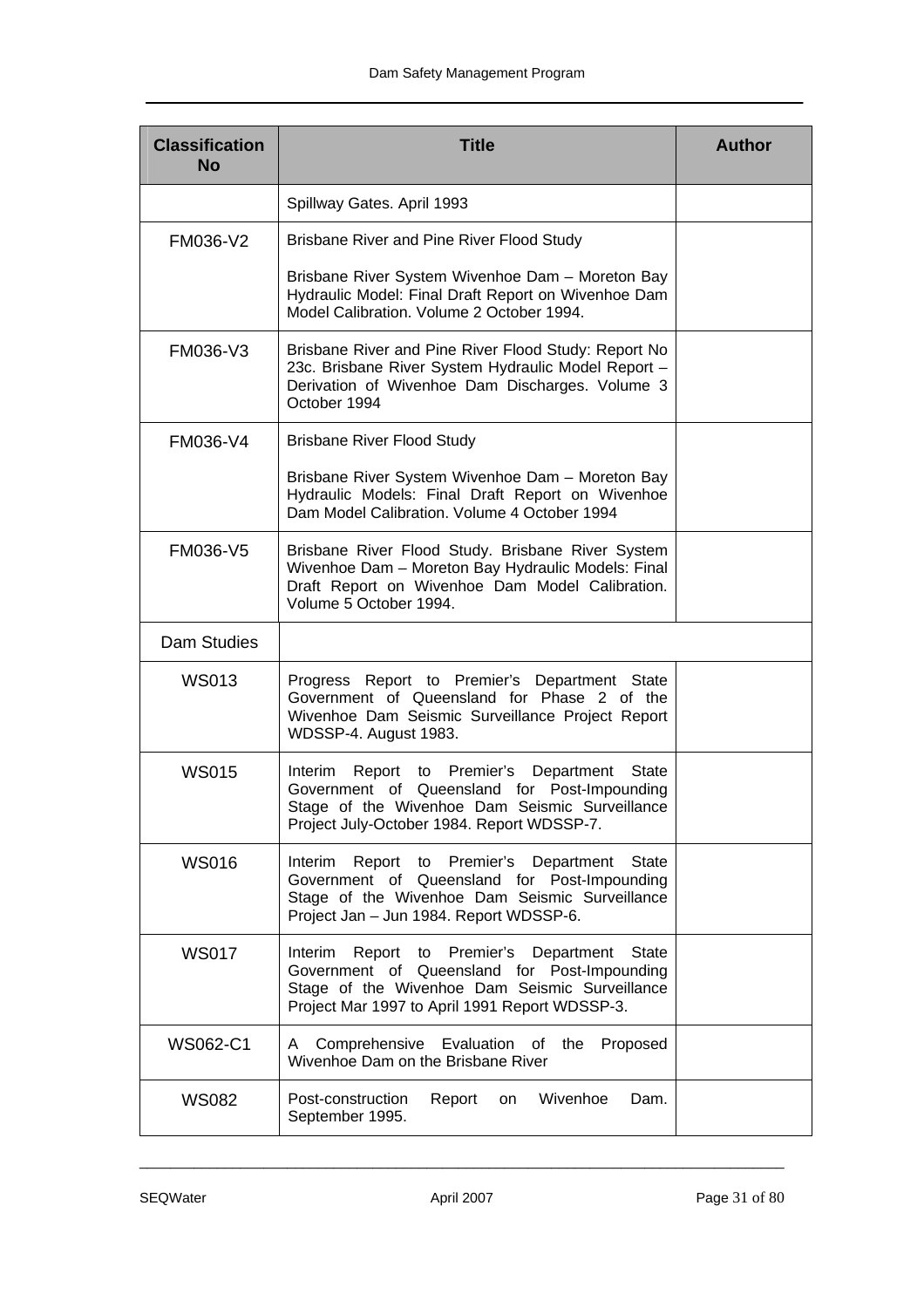| <b>Classification</b><br><b>No</b> | <b>Title</b>                                                                                                                                                                            | <b>Author</b> |
|------------------------------------|-----------------------------------------------------------------------------------------------------------------------------------------------------------------------------------------|---------------|
| <b>WS094</b>                       | Wivenhoe Dam Design Report Volume 1 - Text                                                                                                                                              |               |
| WS094-V2                           | Wivenhoe Dam Design Report-Volume 2 - Drawings                                                                                                                                          |               |
| <b>WS138</b>                       | Report on the Feasibility Study of a Hydroelectric<br>Scheme at Wivenhoe Dam September 1997                                                                                             |               |
| <b>WS174</b>                       | Surveillance<br>Wivenhoe<br>Seismic<br><b>Network</b><br>Dam<br>Operational Report to June 1994.                                                                                        |               |
| <b>WS222-C1</b>                    | Report on Seismic Assessment of the Radial Gates,<br>Piers and Bridges - Wivenhoe Dam                                                                                                   |               |
| <b>WS231-V1</b>                    | Engineering Feasibility Study into Augmentation of the<br>Flood Passing Capacity of Wivenhoe Dam Volume 1 -<br>Phase Two Report                                                         |               |
| <b>WS231-V2</b>                    | Engineering Feasibility Study into Augmentation of the<br>Flood Passing Capacity of Wivenhoe Dam Volume 1 -<br>Phase One Report                                                         |               |
| <b>WS242</b>                       | Report on Embankment Foundation Soils and Sources<br>Construction<br><b>Materials</b><br>for<br>Wivenhoe<br>of<br>Dam<br>Queensland Co-Ordinator General's Department -<br>August 1977. |               |
| <b>WS243</b>                       | Report on Sources of Construction Materials for Third<br>Stage Construction of Wivenhoe Dam Queensland Co-<br>ordinator General's Department Reprinted June 1979                        |               |
| <b>WS244</b>                       | The Geology of Wivenhoe Dam Site Report and Logs<br>of Drill Holes Queensland Co-ordinator General's<br>Department Part 1 of 3 (December 1976)                                          |               |
| <b>WS245</b>                       | The Geology of Wivenhoe Dam Site Report on Logs of<br>Queensland<br>Drill<br>Holes<br>Co-ordinator<br>General's<br>Department Part 2 of 3 (December 1976)                               |               |
| <b>WS246</b>                       | The Geology of Wivenhoe Dam Site Report and Logs<br>of Drill Holes Queensland Co-ordinator General's<br>Department Part 3 of 3 (December 1976)                                          |               |
| <b>WS254</b>                       | Wivenhoe Saddle Dam Geotechnical Investigation<br>Factual Geotechnical Report May 2001.                                                                                                 |               |
| <b>WS163A</b>                      | Safety Review - Wivenhoe Dam April 1997                                                                                                                                                 | <b>GHD</b>    |
| <b>WS208</b>                       | Preliminary Risk Assessment Wivenhoe, Somerset<br>and North Pine Dams - Final Report March 2000                                                                                         |               |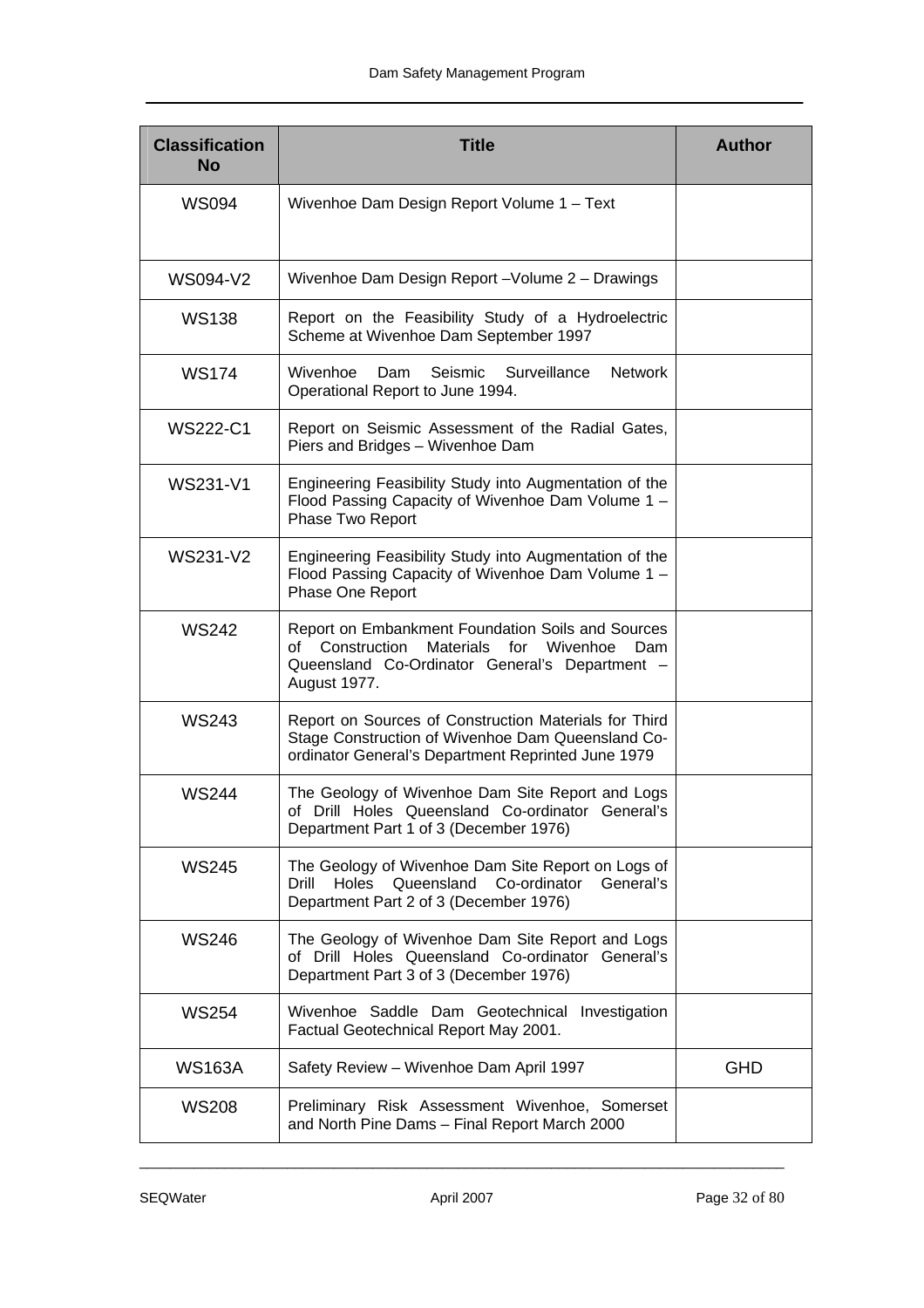| <b>Classification</b><br><b>No</b> | <b>Title</b>                                                                                                                                                  | <b>Author</b>  |
|------------------------------------|---------------------------------------------------------------------------------------------------------------------------------------------------------------|----------------|
|                                    |                                                                                                                                                               | <b>SKM/HEC</b> |
|                                    | Engineering Feasibility Study into Augmentation of the<br>Flood Passing Capacity of Wivenhoe Dam - Report on<br>Volume One - Phase Two Report - February 2001 | GHD            |
| <b>WD</b>                          | Detailed Stability Check of Spillway Retaining Wall<br>Monoliths at Wivenhoe Dam - Final Report - June<br>2001.                                               | Sunwater       |
| <b>WD</b>                          | Summary of Available Test Data Wivenhoe Dam<br>September 2001.                                                                                                | <b>GHD</b>     |
| <b>WD</b>                          | Review of Soil Testing at Wivenhoe Dam, Review of<br>Reports - July 2001.                                                                                     | Sunwater       |
| <b>WD</b>                          | Review of GHD Report Report on Wivenhoe Saddle<br>Dam Geotechnical Investigation. July 2001                                                                   | Sunwater       |
| <b>WD</b>                          | Review of Record Testing of Zone 1A Material During<br>Construction of Wivenhoe Dam - Final Report -<br>September 2001.                                       | Sunwater       |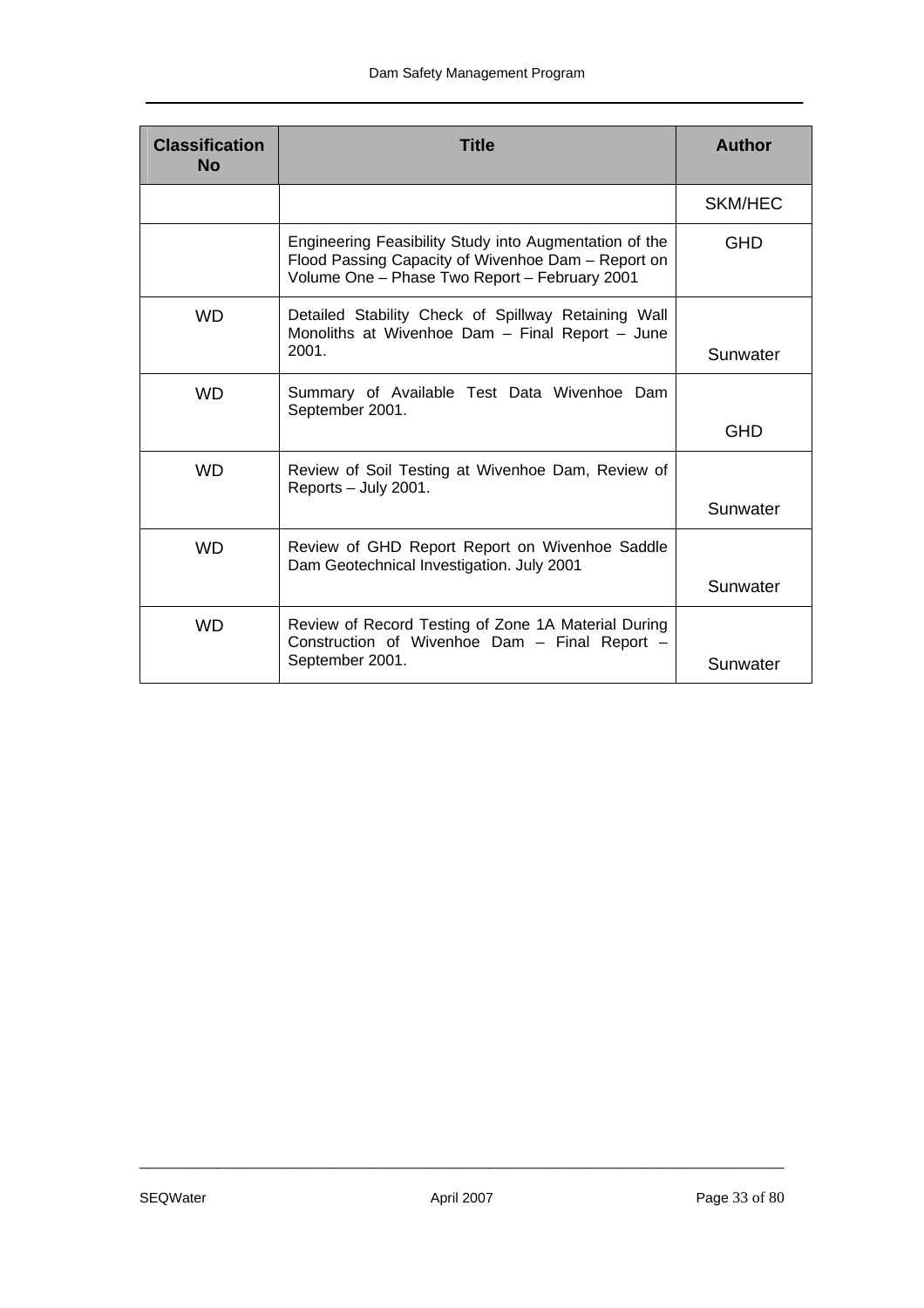# <span id="page-33-0"></span>**Appendix B. Dam Safety Reviews**

| <b>Classification</b><br><b>No</b> | Title                                           | <b>Author</b> |
|------------------------------------|-------------------------------------------------|---------------|
| NPD DS                             | Safety Review - North Pine Dam - September 1995 | <b>GHD</b>    |
| SOM DS                             | Safety Review - Somerset Dam - September 1995   | <b>GHD</b>    |
| WIV DS                             | Safety Review - Wivenhoe Dam - April 1997       | <b>GHD</b>    |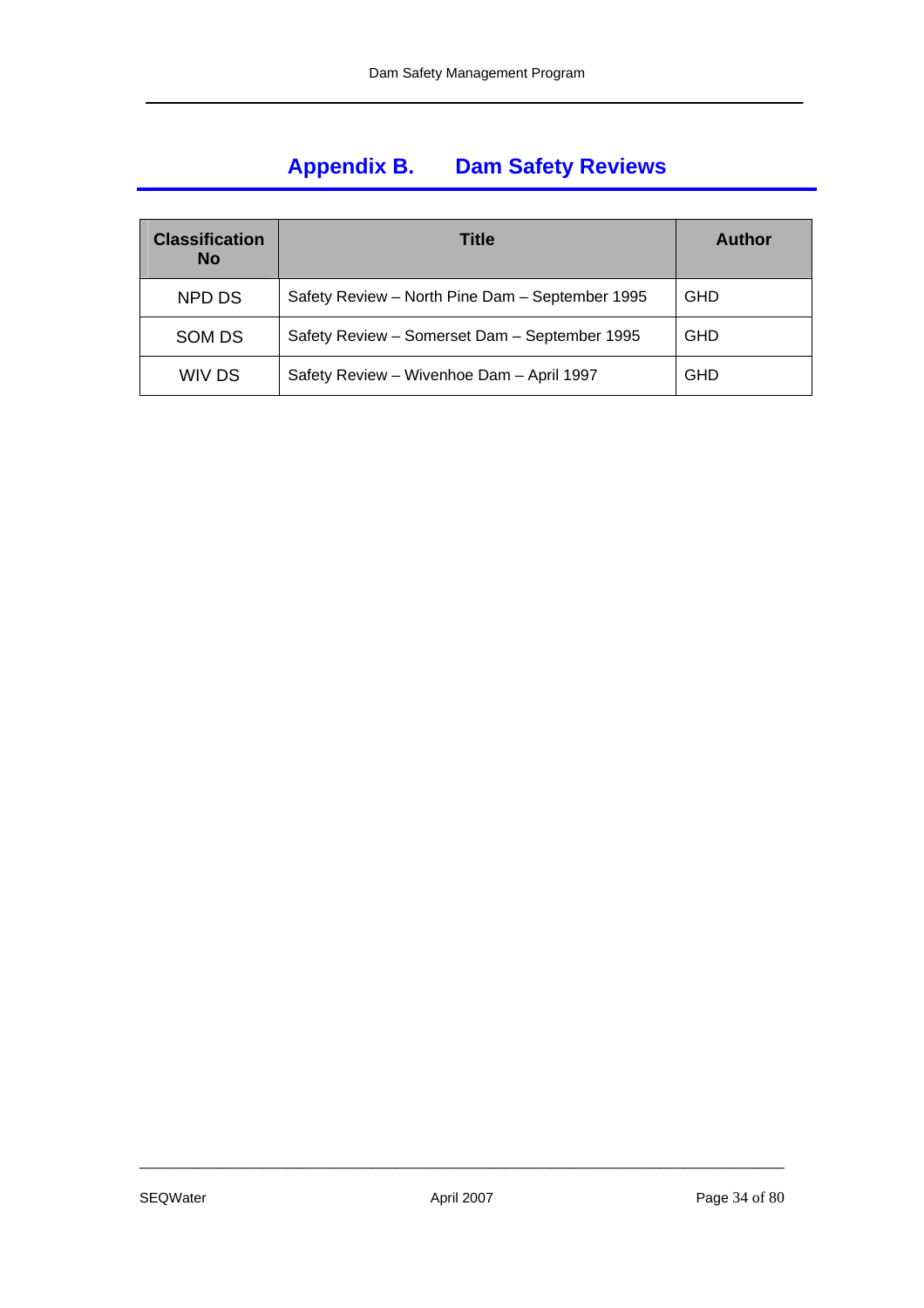|                | <b>NORTH PINE DAM SAFETY REVIEW - STATUS AT April 2007</b>                                                                                                                                                                                                                                                                        |          |                  |                                                            |
|----------------|-----------------------------------------------------------------------------------------------------------------------------------------------------------------------------------------------------------------------------------------------------------------------------------------------------------------------------------|----------|------------------|------------------------------------------------------------|
| <b>No</b>      | Recommendation                                                                                                                                                                                                                                                                                                                    | Priority | Date<br>Complete | Comments                                                   |
| 1.             | lf<br>missing<br>the<br>design<br>and<br>construction records are not found<br>then investigations be undertaken<br>to determine the actual properties<br>of the materials in the dam and its<br>foundation. These<br>investigations<br>would include.                                                                            |          |                  |                                                            |
| 1a.            | Concrete dam:<br>Drilling not less than three<br>holes through the dam and at<br>least 20 m into the foundation<br>with core recovery. The core<br>should be at least 100mm<br>diameter.                                                                                                                                          | м        | 1999             | Completed 1999                                             |
|                | Undertake laboratory testing on<br>the core to determine the<br>density of the concrete and<br>rock, and the strength of the<br>concrete and rock.                                                                                                                                                                                |          |                  | Completed                                                  |
|                | Undertake<br>borehole<br>camera<br>$\overline{\phantom{a}}$<br>inspections down the holes.<br>Install plumb-bob tilt meters<br>$\qquad \qquad \blacksquare$<br>and additional piezometers in<br>holes when drilling<br>the<br>is<br>completed.                                                                                    |          |                  | Not considered<br>necessary<br>Not considered<br>necessary |
| 1 <sub>b</sub> | Rolled fill dams:<br>Selection<br>of<br>representative<br>determine<br>sites and<br>the<br>gradation of the rip rap on the<br>dams.                                                                                                                                                                                               | м        | 1998             | Completed 1998                                             |
|                | investigations<br>Undertake<br>to<br>$\qquad \qquad \blacksquare$<br>determine the properties of the<br>rolled fill and foundations. This<br>will<br>require<br>at<br>least three<br>boreholes in each abutment<br>and one borehole<br>in each<br>saddle dam. Insitu permeability<br>tests may be undertaken in the<br>boreholes. |          | 1998             | Completed 1998                                             |
|                | Undertake laboratory testing to<br>define the properties of the<br>rolled fill and foundation. This<br>testing may include:                                                                                                                                                                                                       |          | 1998             | Completed 1998                                             |
|                | Atterberg limits, Emerson<br>crumb, pinhole, insitu<br>density and moisture<br>content, particle size,<br>grading including<br>hydrometer, shear strength<br>and permeability.                                                                                                                                                    |          | 1998             | Completed 1998                                             |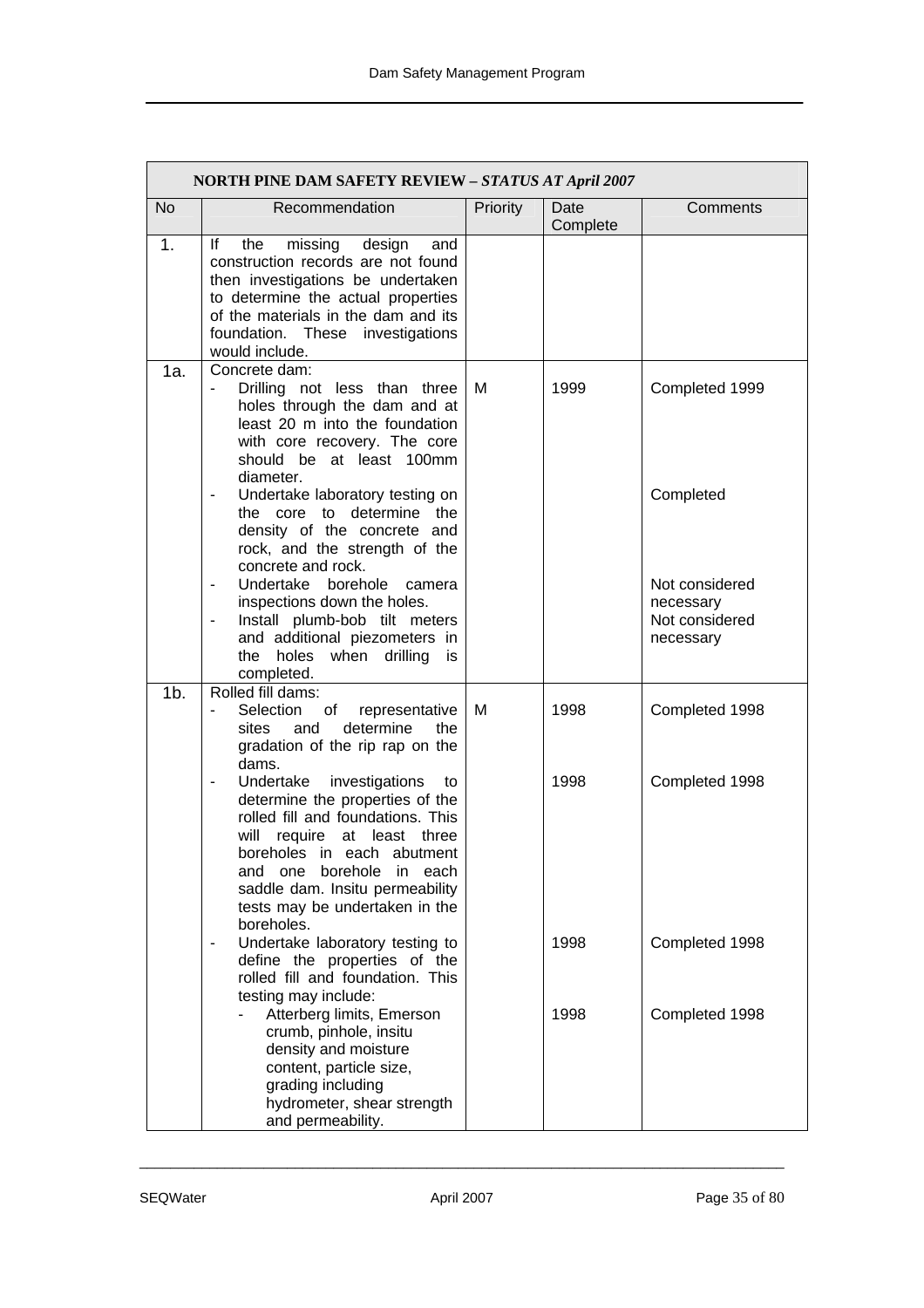|     | Install piezometers in the left<br>and right rolled fill abutments in<br>at least two cross sections in<br>each abutment and at the<br>maximum section in the saddle<br>least<br>dams.<br>At<br>three<br>piezometers would be installed<br>at each cross section. |   |         | Pending outcome of<br>risk assessment.<br>Bore holes already<br>installed.                               |
|-----|-------------------------------------------------------------------------------------------------------------------------------------------------------------------------------------------------------------------------------------------------------------------|---|---------|----------------------------------------------------------------------------------------------------------|
| 2.  | Calibrate the Bourdon gauges in<br>the gallery and where defective<br>gauges are found replace them.<br>Determine whether flow is occurring<br>into the uplift cell installations by<br>monitoring the flow occurring when<br>the gauges are removed.             |   | 1998    | Completed                                                                                                |
| 3a. | When the properties of the dam are<br>known and the uplift behaviour is<br>the<br>structural<br>known<br>analysis<br>should be repeated with the known<br>piezometric levels and potential<br>variations,<br>and actual<br>design<br>parameters for the dam.      | L |         | Undertake<br>in.<br>comprehensive<br>inspection in 2005                                                  |
| 3b. | detailed<br>Undertake<br>structural<br>analysis of the gate piers to assess<br>the behaviour of the piers under<br>degrees<br>various<br>of loss<br>of<br>prestress and under earthquake<br>and normal reservoir loading.                                         | M | 1999    | Completed<br>1999.<br>Piers OK                                                                           |
| 4.  | Determine the structural adequacy<br>of the gates under earthquake<br>loading and the requirements to<br>ensure that they meet current<br>practice standards.                                                                                                     | L |         | Not an outcome of<br>preliminary<br>risk<br>assessment. Review<br>with comprehensive<br>inspection 2005. |
| 5.  | Inspect the spillway bucket $\overline{\text{8}}$ rip<br>rap after pumping out the bucket.                                                                                                                                                                        | L |         | Include in next dam<br>safety<br>inspection<br>2015                                                      |
| 6.  | Every monolith joint should be<br>identified in the gallery by the<br>monolith no on each side.                                                                                                                                                                   |   | 1996    | Completed 1996                                                                                           |
| 7.  | The trees on the left and right<br>abutments and saddle dams should<br>be removed.                                                                                                                                                                                |   | 1996    | Completed 1996                                                                                           |
| 8.  | should<br>The<br>pumps<br>sump<br>be<br>calibrated to ensure that they have<br>a combined capacity of at least<br>1200 l/minute.                                                                                                                                  | M |         | Combined<br>capacity<br>is 398l/m. No further<br>action.                                                 |
| 9a. | Uplift monitoring be undertaken at<br>monthly intervals.                                                                                                                                                                                                          |   | Ongoing | Commenced 1997                                                                                           |
| 9b. | The behaviour of the uplift gauges<br>be reviewed again 12 months after<br>the gauges have been calibrated.                                                                                                                                                       |   | Yes     | reviewed<br>Data<br>annually and in next<br>comprehensive<br>inspection in 2005                          |
| 10. | Cavitation damage in the spillway<br>chute should be repaired.                                                                                                                                                                                                    | L |         | Repairs done when<br>highlighted by annual<br>inspections                                                |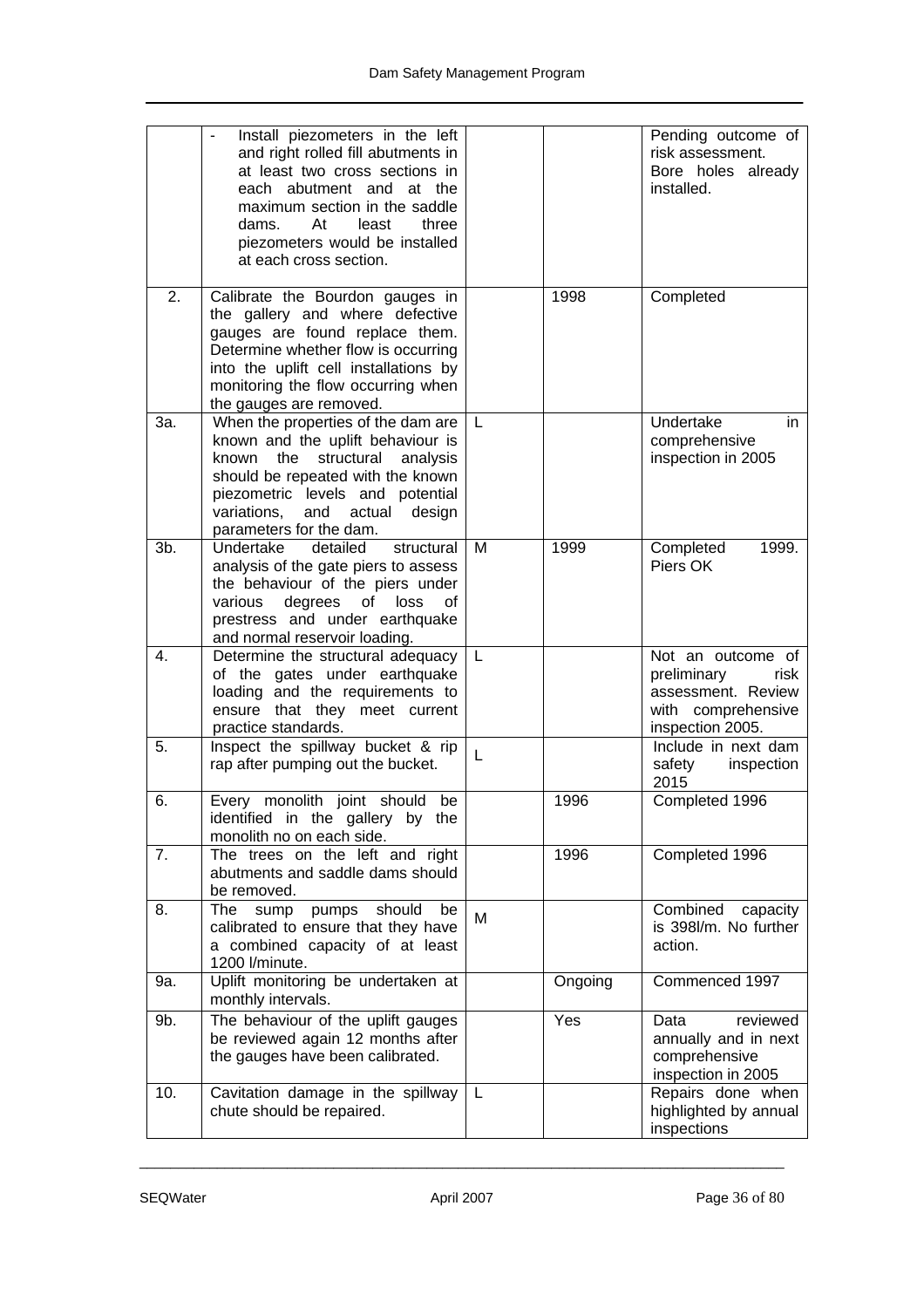| 11. | l Undertake deflection / deformation<br>surveys of the dam crest including<br>saddle dams and within<br>the<br>galleries.                                                                                                                                                               | Yes  | Yearly deformation<br>surveys have been<br>reintroduced<br>from<br>1998 |
|-----|-----------------------------------------------------------------------------------------------------------------------------------------------------------------------------------------------------------------------------------------------------------------------------------------|------|-------------------------------------------------------------------------|
| 12. | Ultrasonic thickness surveys be<br>undertaken on the outlet pipe to<br>assess whether there has been any<br>reduction in steel thickness due to<br>corrosion and a core of the mortar<br>lining be taken to assess whether<br>the lining is still alkaline and<br>protecting the steel. | 1998 | $\mathsf{in}$<br>Pipe<br>inspected<br>1998                              |

The priority in the Table was assigned prior to a risk assessment being undertaken and given as either low (L), medium (M) or high (H).The 1998 annual safety inspection highlighted the possibility of loss of material on the downstream side of the right embankment, and this material was found to be dispersive. A filter layer was placed on the downstream side of these embankments, with this work being completed in late 1999.

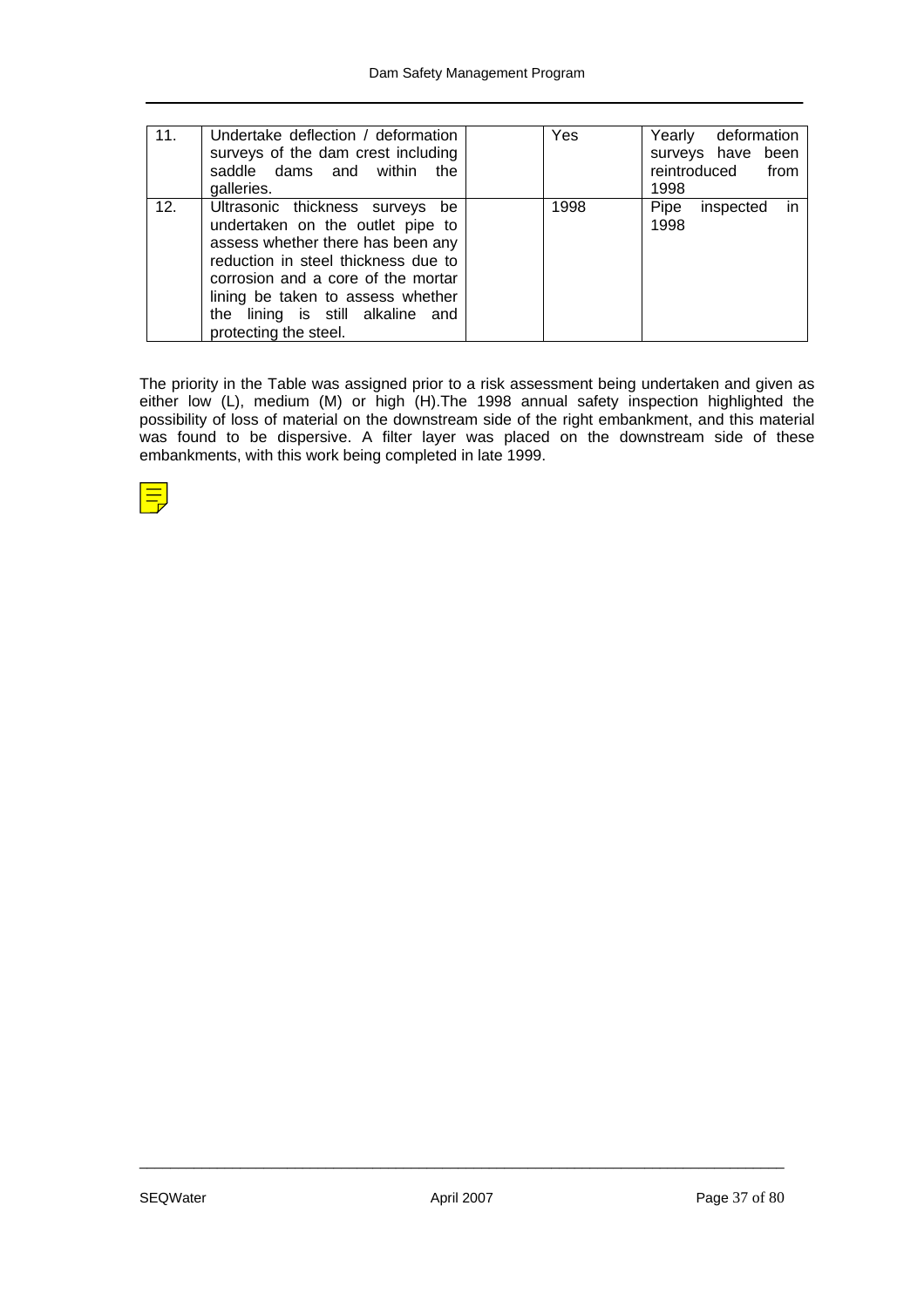|                  | SOMERSET DAM SAFETY REVIEW - STATUS AT APRIL 2007                                                                                                                                                                                                                                                                                                                                |          |                  |                                                       |  |
|------------------|----------------------------------------------------------------------------------------------------------------------------------------------------------------------------------------------------------------------------------------------------------------------------------------------------------------------------------------------------------------------------------|----------|------------------|-------------------------------------------------------|--|
| No.              | Recommendation                                                                                                                                                                                                                                                                                                                                                                   | Priority | Date<br>Complete | Comments                                              |  |
| 1.               | In order to assess the extent of the<br>deterioration it is recommended that:                                                                                                                                                                                                                                                                                                    |          |                  |                                                       |  |
| 1a.              | Measurements of pH, dissolved gases,<br>water temperature and sulphate be<br>undertaken in the reservoir water at<br>various depths and times of the year at<br>the dam. In addition the saturation<br>index or Longellier Index should be<br>calculated.<br>Cores be taken from the concrete in<br>the upstream face of the dam to test<br>for deterioration or loss of cement. | M        |                  | Undertake in<br>comprehensive<br>inspection in 2005.  |  |
| $1b$ .           | Cores be taken from the gate pier<br>concrete for testing to assess whether<br>alkali aggregate reaction is occurring.                                                                                                                                                                                                                                                           | M        |                  | Undertake in<br>comprehensive<br>inspection in 2005.  |  |
| 1c.              | The joint opening between Monoliths<br>L/M be monitored at the deck level,<br>upper gallery level, and lower deck<br>level. If movement is not continuing<br>over a 1 or 2 year period the joint<br>should be repaired and the water stop<br>reinstated.                                                                                                                         | M        |                  | Review during<br>annual inspections                   |  |
| 1d.              | The caps on the drilled foundation<br>drainage holes should be removed and<br>replaced with 90° elbows and the rate<br>of seepage from each drain monitored.                                                                                                                                                                                                                     | H        | Dec1998          | Drain flushing only<br>necessary                      |  |
| 1e.              | The emergency coaster gate<br>be<br>repaired or replaced to provide a gate<br>that can be safely placed in flowing<br>water.                                                                                                                                                                                                                                                     | M        |                  | Design check & field<br>test in 2001. Gate is<br>safe |  |
| $\overline{2}$ . | In order to "prove" the stability model<br>assumptions about drainage, uplift,<br>rock joint strength, cracking, concrete<br>strength and density it is<br>recommended that investigations be<br>undertaken.<br><b>These</b><br>investigations<br>should involve drilling and recovery of<br>core with a diameter of not less than<br>100mm. This drilling will include:         |          |                  |                                                       |  |
| 2a.              | At least five holes through the dam<br>with some holes extending about 20m<br>into the foundation.                                                                                                                                                                                                                                                                               | M        |                  | Completed 2000                                        |  |
| 2b.              | At least 3 boreholes in the left and right<br>abutment near the toe of the dam to a<br>depth of about 10m and at least two<br>sub-horizontal holes drilled into the<br>dam from the dam abutments to<br>inspect cracking and the quality of the<br>concrete foundation interface.                                                                                                | M        |                  | Completed 2000                                        |  |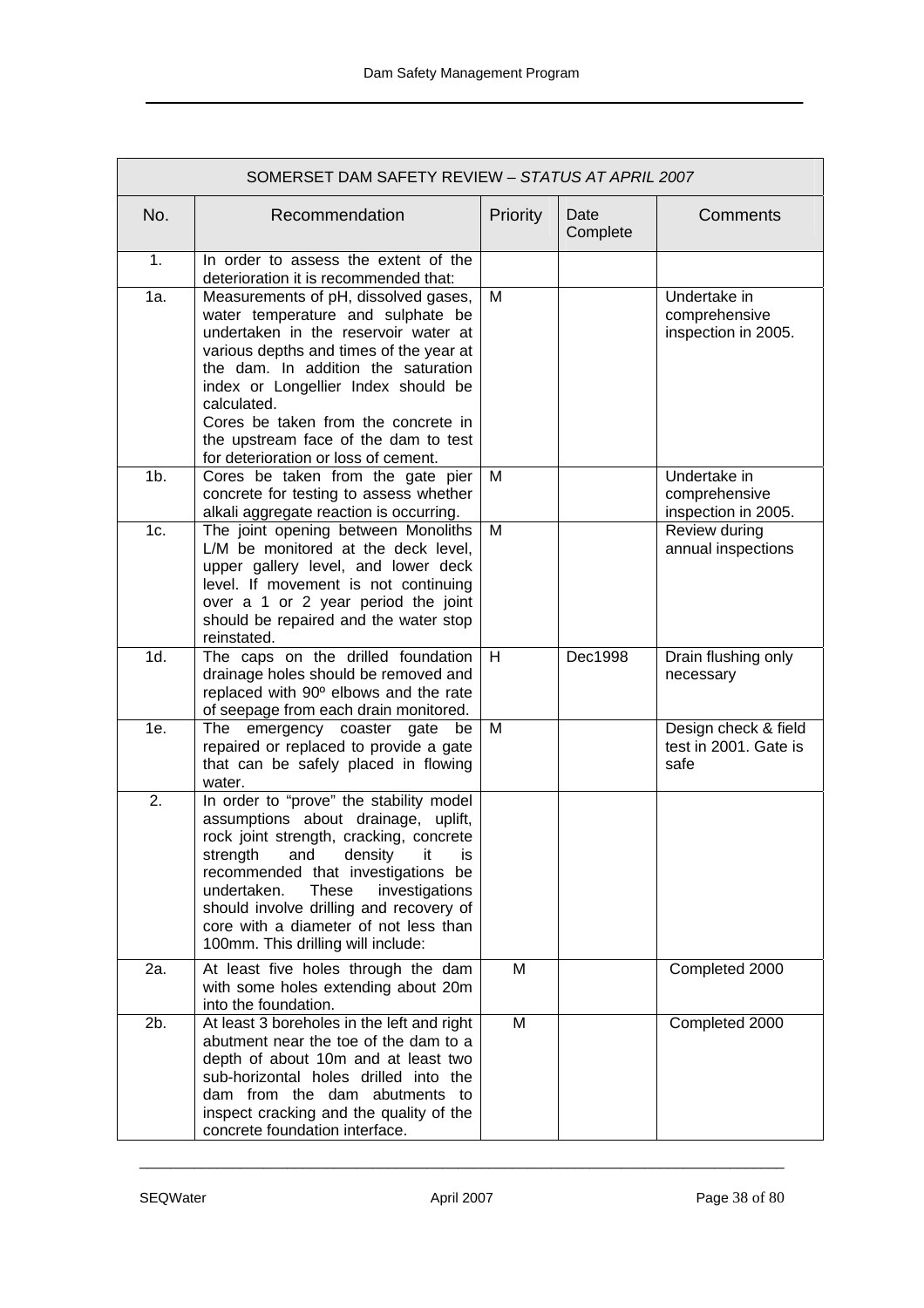| SOMERSET DAM SAFETY REVIEW - STATUS AT APRIL 2007 |                                                                                                                                                                                                                                                                                                                   |          |                  |                                    |
|---------------------------------------------------|-------------------------------------------------------------------------------------------------------------------------------------------------------------------------------------------------------------------------------------------------------------------------------------------------------------------|----------|------------------|------------------------------------|
| No.                                               | Recommendation                                                                                                                                                                                                                                                                                                    | Priority | Date<br>Complete | Comments                           |
| 2c.                                               | Bore hole camera inspection of the<br>holes in the dam and abutment to<br>define cracking, joint orientation and<br>opening.                                                                                                                                                                                      | м        |                  | Not considered<br>necessary        |
| 2d.                                               | 6 holes in the left and right dissipator<br>retaining walls to determine the<br>properties & depth of the backfill and<br>monitor water levels.                                                                                                                                                                   | M        |                  | Not considered<br>necessary        |
| 2e.                                               | Inspection of the floor of the dissipator<br>to assess its current condition and if<br>practical undertake drilling in the floor<br>quality<br>the<br>of<br>the<br>to<br>assess<br>concrete/rock interface, and<br>install<br>determine<br>uplift<br>piezometers<br>to<br>pressures beneath the dissipator floor. | M        |                  | Inspection completed<br>1997       |
| 2f.                                               | Inspect the drain/weep holes in the<br>floor of the dissipator and assess<br>whether they are working and whether<br>high velocity flow could enter the<br>holes. Map the position of the holes.                                                                                                                  | Μ        |                  | Inspection completed<br>1997       |
| За.                                               | It is recommended that a crack survey<br>be undertaken to locate the position<br>and extent of all visible cracks in the<br>dam. This survey should be in<br>sufficient detail to enable new cracks<br>to be identified in the future.                                                                            | M        |                  | Completed 1999                     |
| 3b.                                               | It is recommended that the frequency<br>of the current crack monitoring in the<br>upper gallery be undertaken at one<br>month intervals rather than weekly.                                                                                                                                                       |          | 1996             | Complete                           |
| 4.                                                | To prevent entry of water into the<br>gallery it is recommended that:                                                                                                                                                                                                                                             |          |                  |                                    |
| 4a.                                               | A bulkhead gate be designed, supplied<br>and installed at the access door to the<br>upstream regulator/trashrack platform.                                                                                                                                                                                        | M        | 2002             | Completed in 2001                  |
| 4b.                                               | The importance of the bulkhead gate<br>be fully understood by all staff at the<br>dam and that it should be installed &<br>removed as part of the regular safety<br>inspection.                                                                                                                                   | H        | 1996             | Included in Operator<br>training   |
| 4c.                                               | The reflux valve on the sump pump<br>outlet pipe be regularly inspected and<br>maintained.                                                                                                                                                                                                                        |          | 1996             | Included in Routine<br>Maintenance |
| 5.                                                | It is recommended that the following<br>instrumentation be installed to allow<br>effective monitoring of the structural<br>performance of the dam:                                                                                                                                                                |          |                  |                                    |
| 5a.                                               | Piezometer at 5 sections in the dam.<br>These should be located at the<br>following points in the dam:                                                                                                                                                                                                            | M        |                  | Completed 1999                     |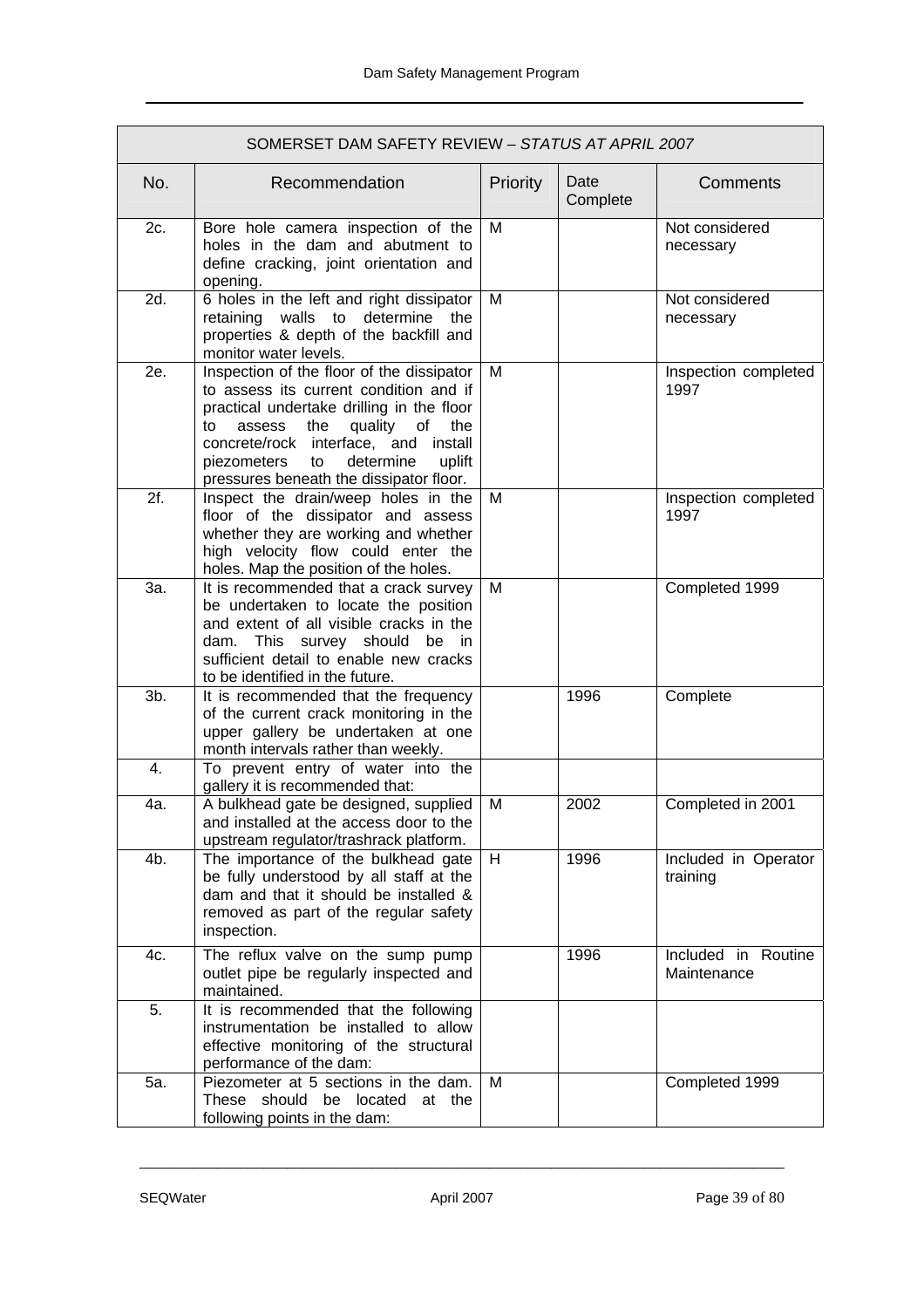| No.<br>Recommendation<br>Priority<br>Upstream of the grout curtain,<br>$\overline{\phantom{a}}$<br>about 5 m upstream of the grout<br>curtain and about 1 m below the<br>"cut-off" level.<br>Between the grout curtain and<br>drilled drainage holes.<br>Between the upstream foundation<br>$\overline{\phantom{a}}$<br>drain and upstream foundation<br>tunnel.<br>At the downstream toe of the dam.<br>$\overline{\phantom{a}}$<br>5b.<br>It is recommended that thermometers<br>L<br>be installed in the dam to measure the<br>change in response of temperature<br>with depth into the concrete. This<br>should be compared with deformation<br>monitored using plumb bobs and<br>precise survey of the crest.<br>Piezometers in each<br>of the<br>5c.<br>six<br>L<br>boreholes drilled behind the dissipator<br>retaining walls.<br>5d.<br>Piezometers in the floor<br>of the<br>L<br>dissipator to monitor uplift.<br>5e.<br>Carry out a precise survey at the<br>M<br>location surveyed in the early 1980's,<br>and then at six monthly intervals in the<br>winter and summer.<br>5f.<br>Install plumb bob monitoring in the drill<br>L.<br>holes installed from the crest of the<br>dam and intersecting the lower gallery.<br>M<br>Install surface movement points on the<br>5g.<br>crest of the dam and along the<br>downstream toe of the dam.<br>5h.<br>Install a water meter on the sump<br>L.<br>pump system to monitor the quantity of<br>water seeping into the under drains<br>and take water samples at six monthly<br>and<br>undertake<br>intervals<br>certain<br>analyses to assess deterioration of the<br>grout curtain. |                  |                                                                   |
|------------------------------------------------------------------------------------------------------------------------------------------------------------------------------------------------------------------------------------------------------------------------------------------------------------------------------------------------------------------------------------------------------------------------------------------------------------------------------------------------------------------------------------------------------------------------------------------------------------------------------------------------------------------------------------------------------------------------------------------------------------------------------------------------------------------------------------------------------------------------------------------------------------------------------------------------------------------------------------------------------------------------------------------------------------------------------------------------------------------------------------------------------------------------------------------------------------------------------------------------------------------------------------------------------------------------------------------------------------------------------------------------------------------------------------------------------------------------------------------------------------------------------------------------------------------------------------------------------------------------------------------------|------------------|-------------------------------------------------------------------|
|                                                                                                                                                                                                                                                                                                                                                                                                                                                                                                                                                                                                                                                                                                                                                                                                                                                                                                                                                                                                                                                                                                                                                                                                                                                                                                                                                                                                                                                                                                                                                                                                                                                | Date<br>Complete | Comments                                                          |
|                                                                                                                                                                                                                                                                                                                                                                                                                                                                                                                                                                                                                                                                                                                                                                                                                                                                                                                                                                                                                                                                                                                                                                                                                                                                                                                                                                                                                                                                                                                                                                                                                                                |                  |                                                                   |
|                                                                                                                                                                                                                                                                                                                                                                                                                                                                                                                                                                                                                                                                                                                                                                                                                                                                                                                                                                                                                                                                                                                                                                                                                                                                                                                                                                                                                                                                                                                                                                                                                                                |                  | Temperature<br>recorded by<br>Piezometers<br>therefore complete.  |
|                                                                                                                                                                                                                                                                                                                                                                                                                                                                                                                                                                                                                                                                                                                                                                                                                                                                                                                                                                                                                                                                                                                                                                                                                                                                                                                                                                                                                                                                                                                                                                                                                                                |                  | Review in next Dam<br>Safety<br>Review<br>in.<br>2015             |
|                                                                                                                                                                                                                                                                                                                                                                                                                                                                                                                                                                                                                                                                                                                                                                                                                                                                                                                                                                                                                                                                                                                                                                                                                                                                                                                                                                                                                                                                                                                                                                                                                                                |                  | Review in next Dam<br>Safety<br>Review<br>in.<br>2015             |
|                                                                                                                                                                                                                                                                                                                                                                                                                                                                                                                                                                                                                                                                                                                                                                                                                                                                                                                                                                                                                                                                                                                                                                                                                                                                                                                                                                                                                                                                                                                                                                                                                                                |                  | Completed in 1999 &<br>surveyed annually                          |
|                                                                                                                                                                                                                                                                                                                                                                                                                                                                                                                                                                                                                                                                                                                                                                                                                                                                                                                                                                                                                                                                                                                                                                                                                                                                                                                                                                                                                                                                                                                                                                                                                                                |                  | Review in next Dam<br>Safety<br>Review<br>in.<br>2015             |
|                                                                                                                                                                                                                                                                                                                                                                                                                                                                                                                                                                                                                                                                                                                                                                                                                                                                                                                                                                                                                                                                                                                                                                                                                                                                                                                                                                                                                                                                                                                                                                                                                                                |                  | Crest points installed<br>1999                                    |
|                                                                                                                                                                                                                                                                                                                                                                                                                                                                                                                                                                                                                                                                                                                                                                                                                                                                                                                                                                                                                                                                                                                                                                                                                                                                                                                                                                                                                                                                                                                                                                                                                                                |                  | Completed in<br>July<br>2001                                      |
| 6.<br>About 12 months after installing the<br>L<br>monitoring system review the data<br>collected and reassess the stability of<br>the dam.<br>It is recommended that a study be<br>undertaken of the flood limits likely to<br>access to the site during extreme flood<br>events, this study would also result in<br>an improved knowledge of the tailwater<br>levels likely to exist at the dam.<br>7.<br>Until<br>investigation<br>detailed<br>and                                                                                                                                                                                                                                                                                                                                                                                                                                                                                                                                                                                                                                                                                                                                                                                                                                                                                                                                                                                                                                                                                                                                                                                          | 1996             | Review in next Dam<br>Safety<br>Review<br>in.<br>2015<br>Complete |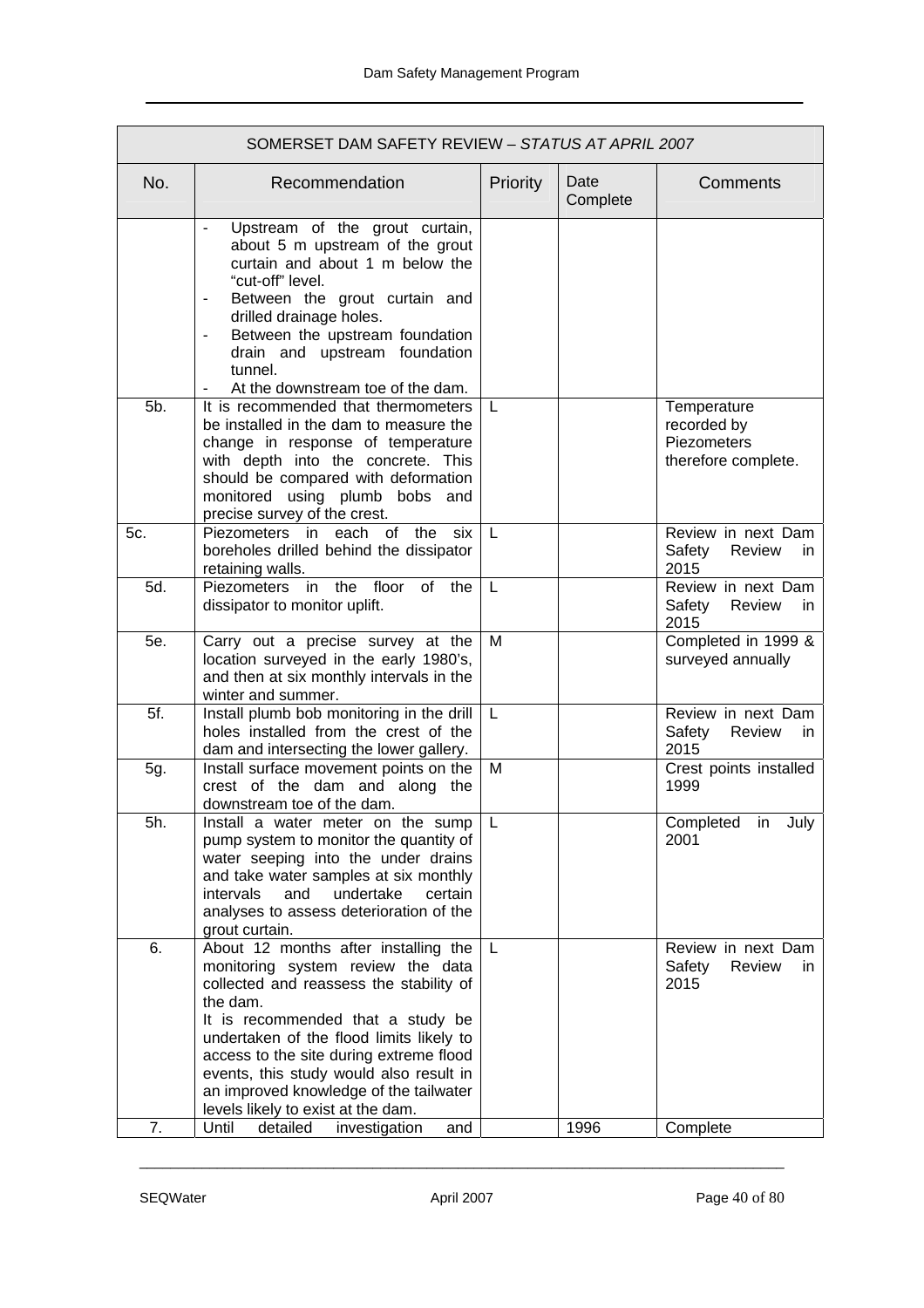| SOMERSET DAM SAFETY REVIEW - STATUS AT APRIL 2007 |                                                                                                                                                                                                    |          |                  |          |  |
|---------------------------------------------------|----------------------------------------------------------------------------------------------------------------------------------------------------------------------------------------------------|----------|------------------|----------|--|
| No.                                               | Recommendation                                                                                                                                                                                     | Priority | Date<br>Complete | Comments |  |
|                                                   | analyses are completed<br>İS<br>⊟it<br>recommended that the imminent failure<br>flood level be adopted as RL 105.7 if<br>the radial gates are closed and RL<br>109.1 if the radial gates are open. |          |                  |          |  |

| <b>Contract Contract Contract Contract Contract Contract Contract Contract Contract Contract Contract Contract Co</b><br><b>Contract Contract Contract Contract Contract Contract Contract Contract Contract Contract Contract Contract Co</b><br>and the state of the state of the state of the state of the state of the state of the state of the state of th<br><b>Service Service</b> | <b>Service Service</b><br><b>Service Service</b> |
|--------------------------------------------------------------------------------------------------------------------------------------------------------------------------------------------------------------------------------------------------------------------------------------------------------------------------------------------------------------------------------------------|--------------------------------------------------|
|                                                                                                                                                                                                                                                                                                                                                                                            |                                                  |
|                                                                                                                                                                                                                                                                                                                                                                                            |                                                  |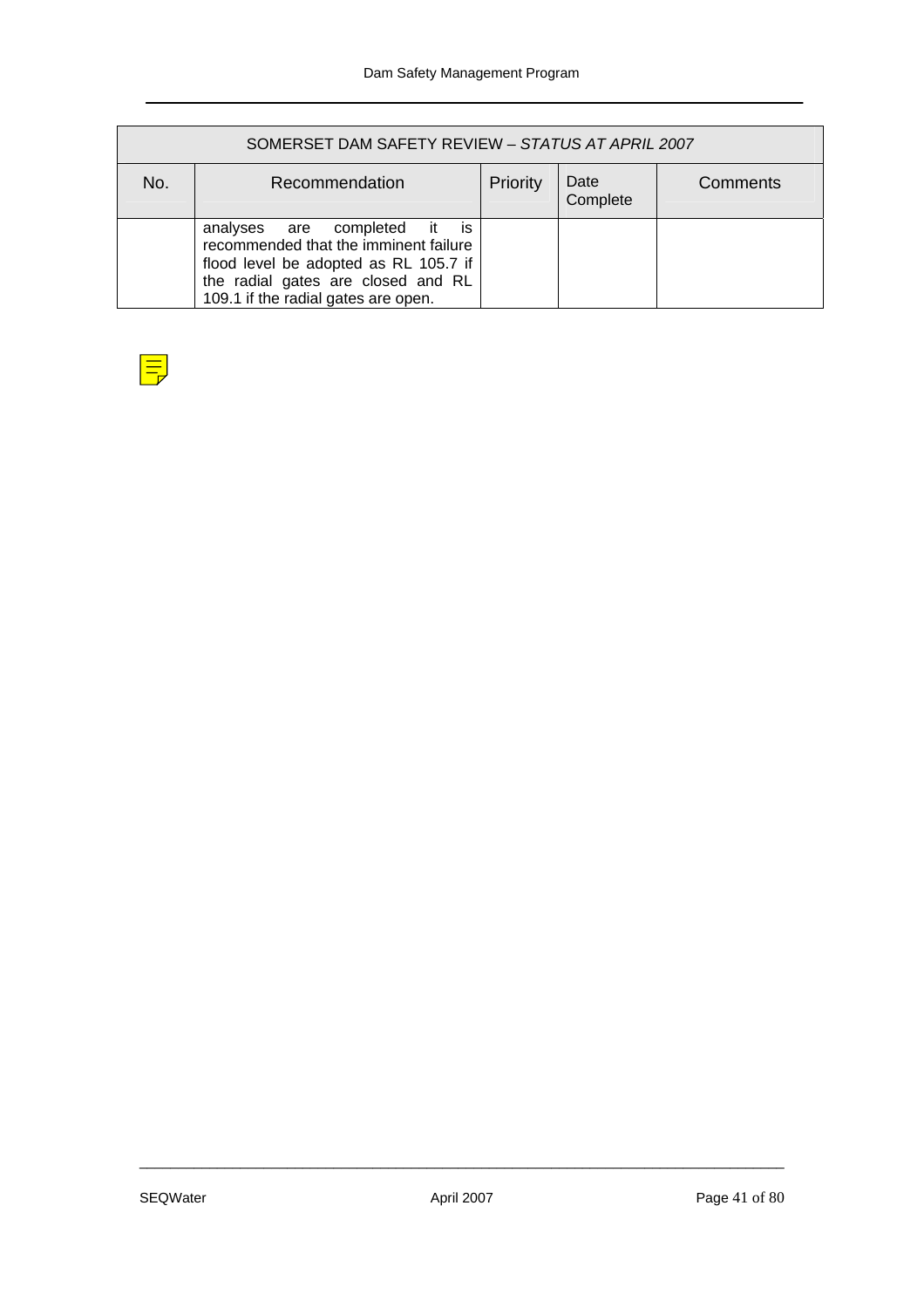| <b>WIVENHOE DAM SAFETY REVIEW - STATUS AS AT APRIL 2007</b> |                                                                                                                                                                             |          |                  |                                                                                           |  |
|-------------------------------------------------------------|-----------------------------------------------------------------------------------------------------------------------------------------------------------------------------|----------|------------------|-------------------------------------------------------------------------------------------|--|
|                                                             | - CAPITAL WORKS                                                                                                                                                             |          |                  |                                                                                           |  |
| No.                                                         | Recommendation                                                                                                                                                              | Priority | Date<br>Complete | Comments                                                                                  |  |
| 1.                                                          | <b>Mechanical/Electrical</b>                                                                                                                                                |          |                  |                                                                                           |  |
| a.                                                          | The feasibility of converting the gates<br>to automatic operation be investigated.                                                                                          |          |                  | Automatic operation<br>not considered<br>economical                                       |  |
| b.                                                          | That consideration be given to<br>refurbishing the control system to<br>provide condition monitoring.                                                                       | H        | 1996             | Completed 1996                                                                            |  |
| C.                                                          | That means of improving the security<br>of the hydraulic pipework be<br>investigated.                                                                                       | M        | 2000             | Completed 2000                                                                            |  |
| d.                                                          | That a system of valving and quick<br>connect oil pressure fittings be<br>provided at each winch and thereby<br>permit the connection of an emergency<br>oil supply system. | M        | 2000             | Completed 2000                                                                            |  |
| е.                                                          | That the diesel hydraulic unit be re-<br>located to the surface/or be converted<br>to a mobile unit.                                                                        | M        | 2000             | Completed 2000                                                                            |  |
| f.                                                          | That consideration be given to re-<br>locating the main hydraulic unit and<br>control panels to a higher level in the<br>building.                                          | M        | <b>July 1999</b> | The room<br>containing this<br>equipment has<br>been waterproofed<br>- no further action. |  |
| g.                                                          | That consideration be given to<br>providing a sheltered control station or<br>control room near the present control<br>complex.                                             |          |                  | Not considered<br>necessary                                                               |  |
| h.                                                          | That consideration be given to<br>providing on-line alternative oil<br>supplies, and improved drainage<br>system including an oil separator.                                | M        |                  | Included with 1b, c,<br>d.                                                                |  |
| k.                                                          | That the fuel system be upgraded to<br>be more accessible, and to reduce the<br>fire risk from leaks.                                                                       | н        | <b>July 1999</b> | Completed                                                                                 |  |
| Ι.                                                          | That the adequacy of the system be<br>reviewed by a fire detection and<br>control expert.                                                                                   | H        | <b>July 1999</b> | Completed                                                                                 |  |
| m.                                                          | That consideration be given to<br>upgrading the ventilation provisions of<br>the underground control complex and<br>running the system continuously.                        | M        |                  | Fire safety<br>equipment<br>upgraded in 2000.                                             |  |
| n.                                                          | That consideration be given to<br>improving the system for delivering fuel<br>to the diesel operated oil pump.                                                              | M        | 1996             | Completed 1996                                                                            |  |
| 0.                                                          | That the adequacy of the intruder<br>detection system be reviewed and that<br>the alarms be interconnected to a                                                             | M        |                  | Security system<br>with dial out<br>completed in 2001                                     |  |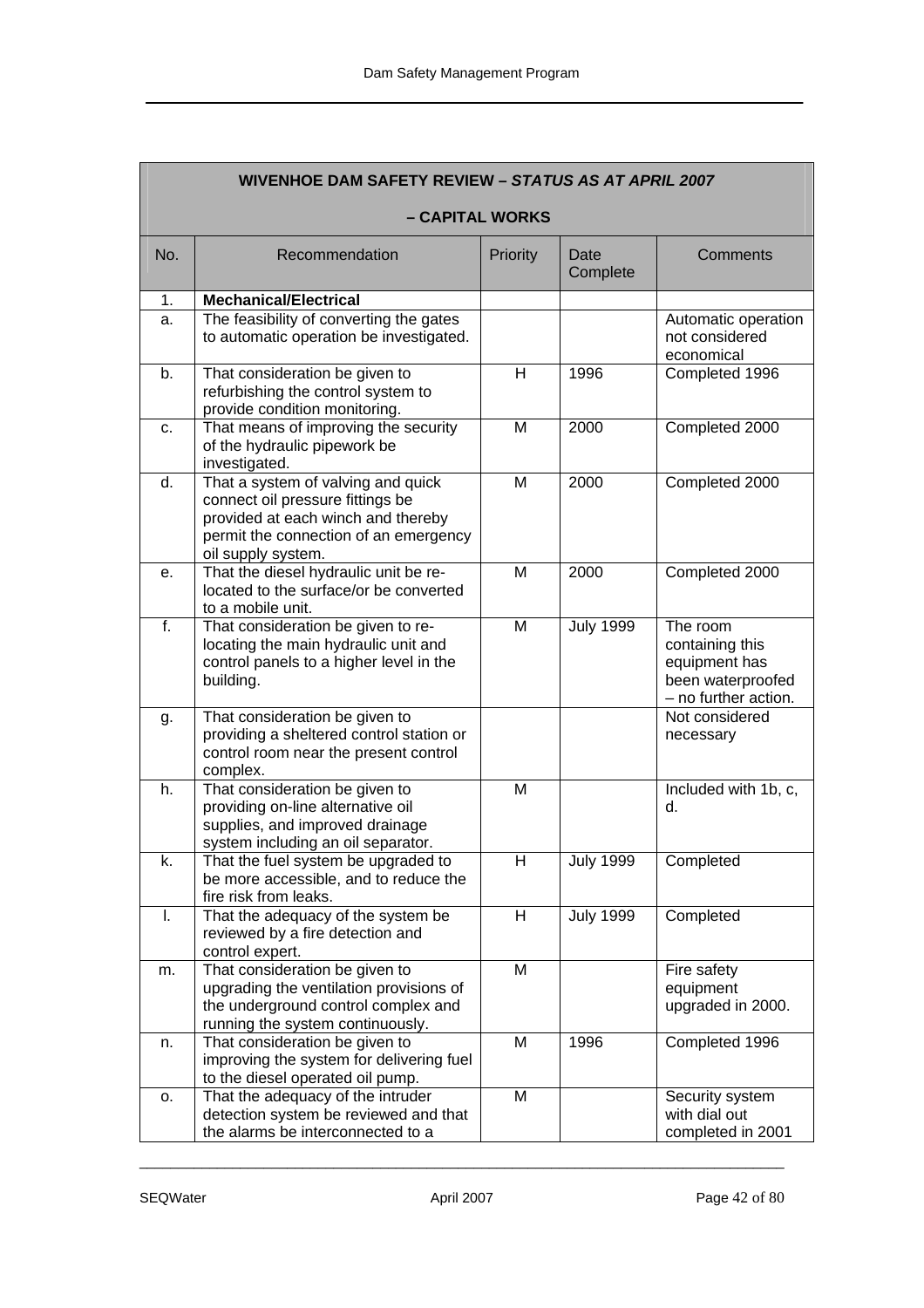| <b>WIVENHOE DAM SAFETY REVIEW - STATUS AS AT APRIL 2007</b> |                                                                                                                                                                                                                    |          |                  |                                                                                                                               |  |  |
|-------------------------------------------------------------|--------------------------------------------------------------------------------------------------------------------------------------------------------------------------------------------------------------------|----------|------------------|-------------------------------------------------------------------------------------------------------------------------------|--|--|
|                                                             | – CAPITAL WORKS                                                                                                                                                                                                    |          |                  |                                                                                                                               |  |  |
| No.                                                         | Recommendation                                                                                                                                                                                                     | Priority | Date<br>Complete | Comments                                                                                                                      |  |  |
|                                                             | paging system which will alert<br>operators, a security firm or the police.                                                                                                                                        |          |                  |                                                                                                                               |  |  |
| p.                                                          | That operators be equipped with hand<br>held radios for use while operating the<br>spillway gates.                                                                                                                 | H        | 1997             | Completed 1997                                                                                                                |  |  |
| q.                                                          | indicators<br>position<br>That gate<br>be<br>investigated.                                                                                                                                                         | L        |                  | Installed 2000                                                                                                                |  |  |
| r.                                                          | That tests be conducted to determine<br>whether a single hoist would be<br>capable of moving a gate safely under<br>emergency conditions.                                                                          | H        | <b>July 1999</b> | <b>Discussions</b><br>held<br><b>DNR</b><br>design<br>with<br>staff $-$ one winch<br>will hold gate $-$ no<br>further action. |  |  |
| s.                                                          | Consideration be given to ensuring the<br>duplicate hydraulic pumps be made<br>flood proof.                                                                                                                        | H        | August<br>1999   | Included with 1b, c,<br>d.                                                                                                    |  |  |
| t.                                                          | That<br>consideration<br>be<br>given<br>to<br>improving the fail safe nature of the<br>Main Switchboard.                                                                                                           | M        |                  | Inspections<br>done<br>during<br>annual<br>condition monitoring                                                               |  |  |
| u.                                                          | A review of the load bank size be<br>undertaken.                                                                                                                                                                   | L        |                  | Planned Mntce in<br>plan to 2010.                                                                                             |  |  |
| v.                                                          | Review of the location for the outlet<br>works distribution board be undertaken<br>as it is below tailwater level and could<br>be at risk if the dewatering pumps fail.                                            | L        |                  | Regular inspection<br>and operation<br>is<br>done on dewatering<br>pumps                                                      |  |  |
| W.                                                          | A review of the UPS power supply<br>standby time be undertaken to see if it<br>is adequate.                                                                                                                        | H        |                  | Overhauled 2000                                                                                                               |  |  |
| X.                                                          | The position sensors be installed on<br>each side of each gate.                                                                                                                                                    | H        |                  | Position<br>indicators<br>connected to flood<br>alert in 2001                                                                 |  |  |
| 2.                                                          | <b>Civil</b>                                                                                                                                                                                                       |          |                  |                                                                                                                               |  |  |
| а.                                                          | Block numbers are painted on each<br>side of each spillway section block joint<br>allow easy reference to location for all<br>gallery joints, weeping drains or cracks<br>in future inspections.                   | L        | <b>July 2003</b> |                                                                                                                               |  |  |
| c.                                                          | The effectiveness of the spillway flip<br>bucket<br>drainage<br>system<br>be<br>investigated further (section 11.1.1)                                                                                              | M        |                  | Review in<br>comprehensive<br>inspection 2005                                                                                 |  |  |
| d.                                                          | The radial gates, winches and bridges<br>be checked for seismic loading. Radial<br>gates of this size (16.5m high) have<br>the potential to produce a significant<br>flood wave if they breach (section<br>12.8.6) | M        | Dec 1999         | Structurally ok refer<br>Report WS222-C1                                                                                      |  |  |
| е.                                                          | Data is obtained for the performance of                                                                                                                                                                            | Nil      | 1999             | Observed in Feb 99                                                                                                            |  |  |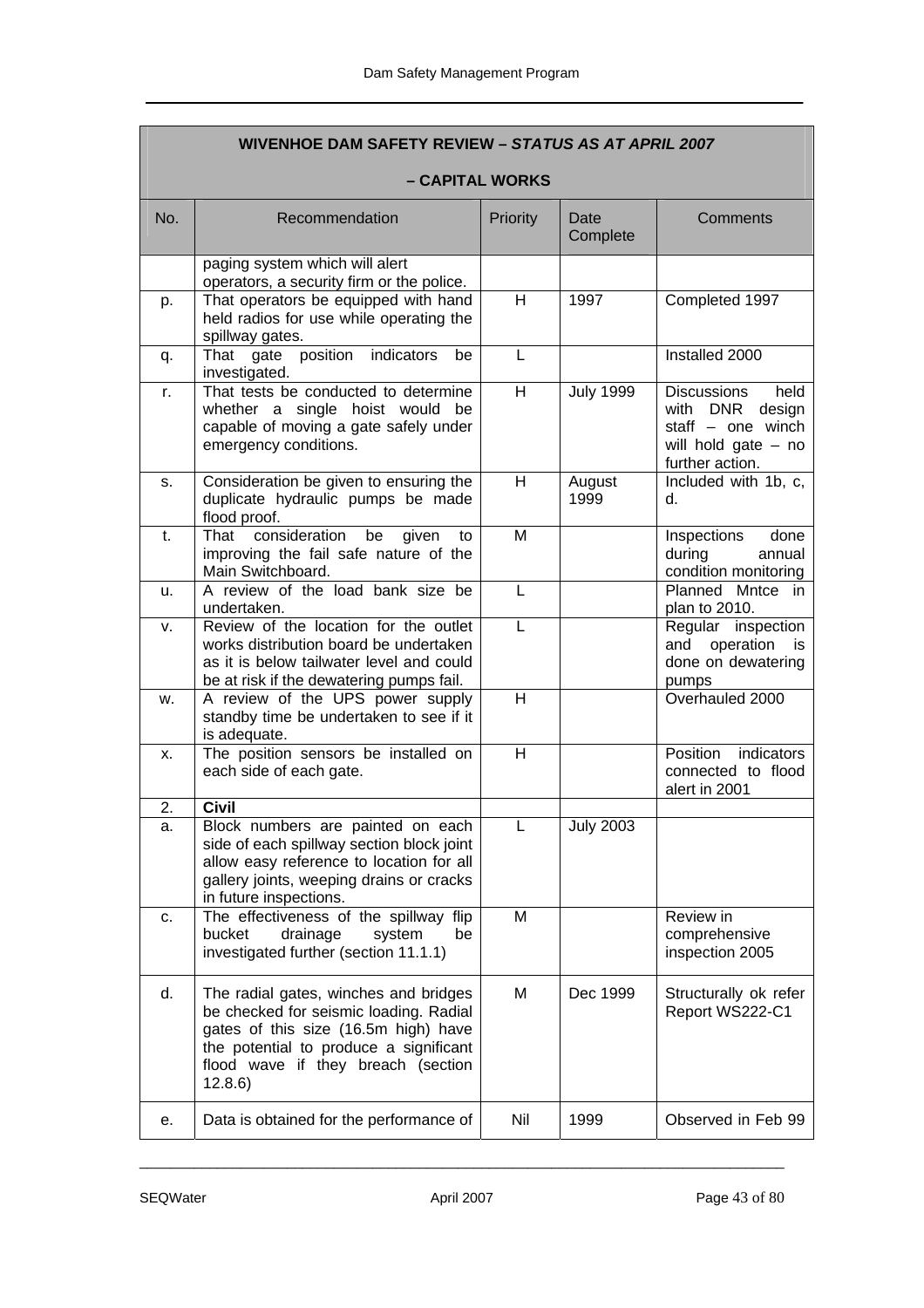|     | <b>WIVENHOE DAM SAFETY REVIEW - STATUS AS AT APRIL 2007</b>                                                                                                                                                                                                                                                              |          |                  |                                                                 |  |
|-----|--------------------------------------------------------------------------------------------------------------------------------------------------------------------------------------------------------------------------------------------------------------------------------------------------------------------------|----------|------------------|-----------------------------------------------------------------|--|
|     | - CAPITAL WORKS                                                                                                                                                                                                                                                                                                          |          |                  |                                                                 |  |
| No. | Recommendation                                                                                                                                                                                                                                                                                                           | Priority | Date<br>Complete | Comments                                                        |  |
|     | the spillway, specifically the flows and<br>gate openings with time during the<br>1991 event and any other data which<br>may be of used such as video or<br>photographs of spill (section 12.9.4).                                                                                                                       |          |                  | flood                                                           |  |
| f.  | Vibration monitoring is installed on the<br>radial gates and concrete structure to<br>monitor any vortex formation and gate<br>performance. This should be installed<br>prior to the next spill event (section<br>$12.9.4$ ).                                                                                            | M        | 1999             | Observed in Feb 99<br>flood. Not<br>considered<br>necessary.    |  |
| g.  | Surveys of the stilling basin before and<br>after flood events are taken to quantify<br>the amount of erosion. These surveys<br>should include the upper level berms.<br>Details on the repairs undertaken (if<br>any) after the 1991 flood should be<br>obtained (section 12.9.5).                                      | м        | Dec 1999         | Will be resurveyed<br>after each<br>significant flood<br>event. |  |
| h.  | The flood immunity of the spillway gate<br>control equipment is checked for<br>extreme flood events (section 12.9.6).                                                                                                                                                                                                    |          |                  | As per 1f                                                       |  |
| i.  | The spillway retaining wall monoliths<br>are checked for stability, particularly in<br>light of current earthquake and "at rest"<br>design methods (section<br>pressure<br>$12.9.7$ ).                                                                                                                                   | L        |                  | Design check<br>complete in 2001                                |  |
| 3.  | <b>Embankment General:</b>                                                                                                                                                                                                                                                                                               |          |                  |                                                                 |  |
| a.  | Soil properties are confirmed using as<br>placed<br>strength<br><b>This</b><br>data.<br>is.<br>particularly important for the rolled<br>sandstone<br>as the<br>placed<br>fill<br>as<br>differ<br>properties<br>will<br>from<br>the<br>excavated<br>properties<br>of<br>because<br>particle breakdown (section 12.8.3.2). | L        |                  | Not considered<br>necessary.                                    |  |
| b.  | The alluvium properties are obtained<br>(section 12.8.3.2).                                                                                                                                                                                                                                                              | L        |                  | Report by GHD<br>Review by<br>Sunwater                          |  |
| c.  | Soil properties are obtained for the<br>actual core material used. It is possible                                                                                                                                                                                                                                        | L        |                  | Report by GHD                                                   |  |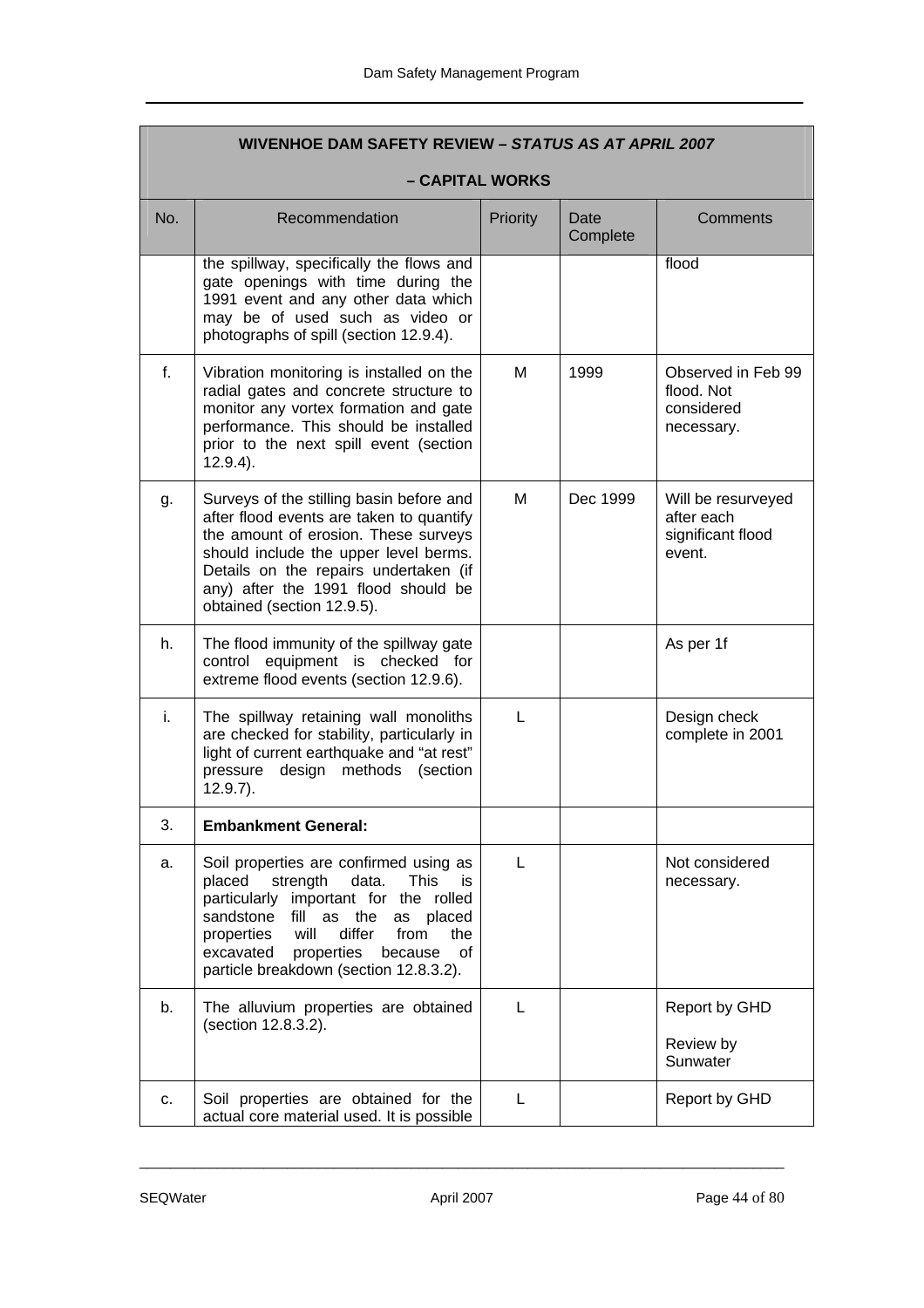|     | WIVENHOE DAM SAFETY REVIEW - STATUS AS AT APRIL 2007                                                                                                                                                                                                                                                               |          |                  |                                                                             |  |
|-----|--------------------------------------------------------------------------------------------------------------------------------------------------------------------------------------------------------------------------------------------------------------------------------------------------------------------|----------|------------------|-----------------------------------------------------------------------------|--|
|     | - CAPITAL WORKS                                                                                                                                                                                                                                                                                                    |          |                  |                                                                             |  |
| No. | Recommendation                                                                                                                                                                                                                                                                                                     | Priority | Date<br>Complete | <b>Comments</b>                                                             |  |
|     | that soil tests relate to borrow area not<br>utilised in construction (section 12.8.2).                                                                                                                                                                                                                            |          |                  | Review by<br>Sunwater Strength<br>is adequate.                              |  |
| e.  | A review is made of all available soil<br>strength tests and quality control<br>records to determine the<br>actual<br>strength of the embankment as placed<br>(section 12.8.3.6).                                                                                                                                  | L        |                  | Report by GHD<br>Review by<br>Sunwater                                      |  |
| f.  | An investigation into the seepage<br>profile through the embankment is<br>required to determine the actual<br>phreatic surface. This would include a<br>review of the materials used in the<br>downstream shoulder to determine the<br>actual pore pressure profile (section<br>$12.8.3.6$ ).                      | L        | yes              | Investigation done<br>Monitor during<br>annual inspections                  |  |
| g.  | The embankment is monitored closely<br>following extensive drought periods.<br><b>This</b><br>will include<br>monitoring<br>of<br>of<br>piezometric levels<br>the<br>main<br>embankment at least twice weekly<br>during flood and visual inspection of<br>upstream<br>shoulder<br>(section<br>the<br>$12.8.3.6$ ). | L        |                  | Piezometric levels<br>read on monthly<br>basis                              |  |
| 4.  | <b>Right Bank Section.</b>                                                                                                                                                                                                                                                                                         |          |                  |                                                                             |  |
| а.  | The reason for the presence of the fine<br>zone in the rip rap on the upstream<br>face approximately halfway between<br>the spillway and the right abutment is<br>investigated further (section 13.8.2).                                                                                                           | м        | 1996             | Complete.<br>Material<br>was from<br>access<br>ramp on top of the<br>riprap |  |
| d.  | The seepage in the right bank of the<br>diversion cut at the foundation contact<br>be monitored with a V notch weir or<br>similar (section 13.8.2).                                                                                                                                                                | H        | Yes              | Review during<br>annual inspection in<br>October each year                  |  |
| f.  | The reason for the zone of fine<br>material in the rip rap half way<br>between the right abutment and the<br>spillway on the downstream face be<br>investigated. It is also recommended<br>that this area should be<br>closely<br>watched until appropriate remedial                                               | н        | 1996             | Complete. Material<br>was from access<br>ramp on top of the<br>riprap.      |  |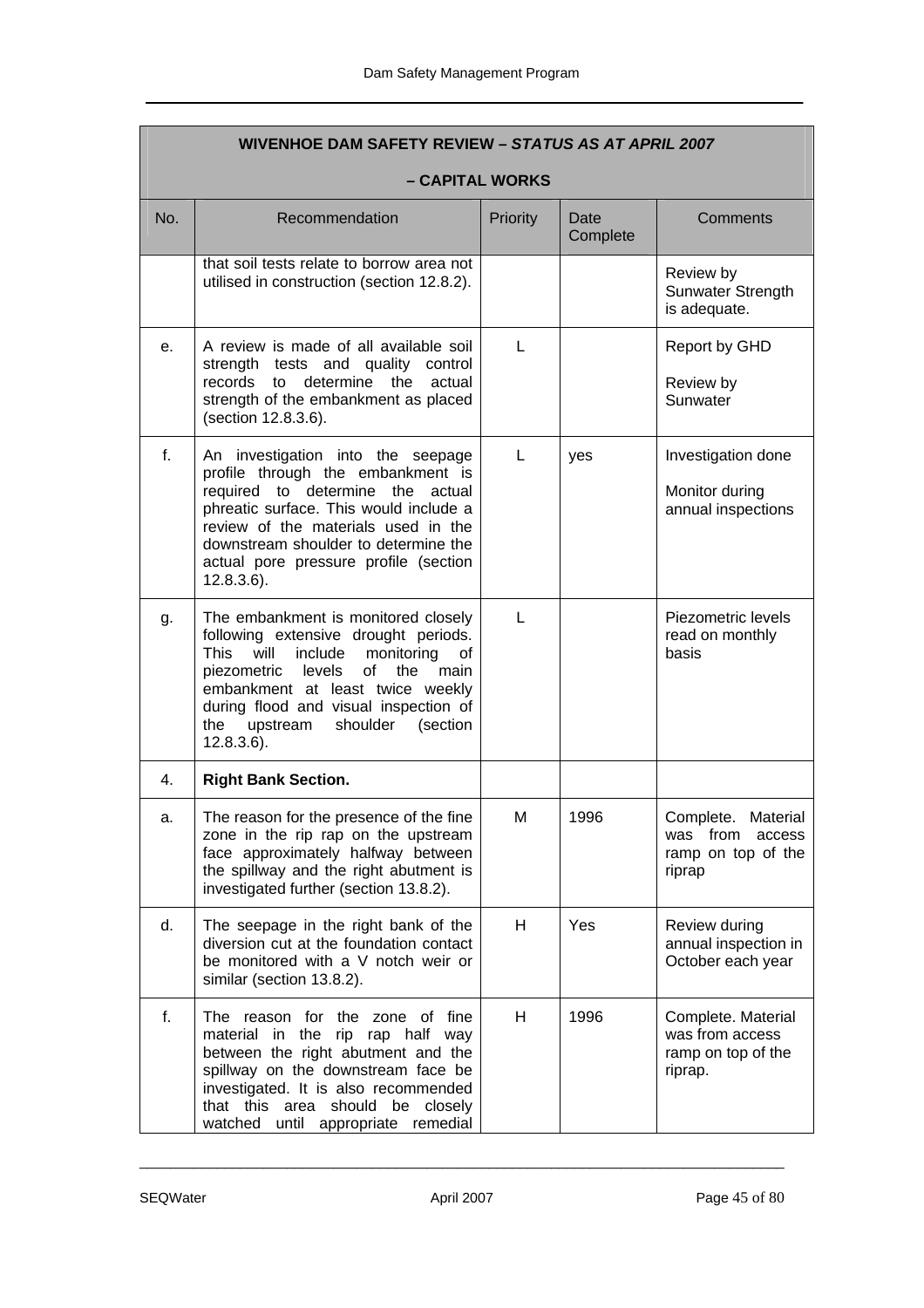|     | WIVENHOE DAM SAFETY REVIEW - STATUS AS AT APRIL 2007                                                                                                                                                                               |          |                  |                                                            |  |
|-----|------------------------------------------------------------------------------------------------------------------------------------------------------------------------------------------------------------------------------------|----------|------------------|------------------------------------------------------------|--|
|     | - CAPITAL WORKS                                                                                                                                                                                                                    |          |                  |                                                            |  |
| No. | Recommendation                                                                                                                                                                                                                     | Priority | Date<br>Complete | Comments                                                   |  |
|     | action is taken in the event that the<br>fines have been washed out from the<br>shoulder (section 13.8.2).                                                                                                                         |          |                  |                                                            |  |
| g.  | The effectiveness of the drainage<br>system downstream of the core is<br>investigated in light of the increasing<br>pore pressures in the filter at chainage<br>1800 (section 11.1.2.2).                                           | H.       | Yes              | Review during<br>annual inspection in<br>October each year |  |
| 5.  | <b>Left Bank Section</b>                                                                                                                                                                                                           |          |                  |                                                            |  |
| е.  | The concrete manholes installed at<br>regular intervals<br>along<br>the<br>left<br>abutment section toe are investigated<br>further to define where they drain from<br>and whether they should be monitored<br>(section 13.8.3).   | H        | 2002             | Complete                                                   |  |
| 6.  | Saddle Dam 1                                                                                                                                                                                                                       |          |                  |                                                            |  |
| c.  | The unusual animal burrows over a<br>large area of the lower part of the<br>downstream shoulder of saddle dam 1<br>are dug out and recompacted to stop<br>rainfall and runoff from entering the<br>dam structure (section 13.8.4). | м        | 1998             | Complete                                                   |  |
| d.  | The bare patch on the downstream<br>saddle<br>shoulder<br>0f<br>dam<br>1<br><b>is</b><br>recompacted and sowed with grass<br>(section 13.8.4).                                                                                     | M        | 1998             | Complete                                                   |  |
| е.  | Soil testing be undertaken or that the<br>construction testing is investigated to<br>determine whether the soil used for<br>saddle dam 1 is dispersive (section<br>$13.8.4$ ).                                                     | м        |                  | Complete. Refer<br><b>Sunwater Reports</b>                 |  |
| f.  | Set wheel tracks on the downstream<br>shoulder of saddle dam 1 be repaired<br>so that an erosion gully does not form<br>in them (section 13.8.4).                                                                                  | М        | 1998             | Complete                                                   |  |
| 7.  | Saddle Dam 2                                                                                                                                                                                                                       |          |                  |                                                            |  |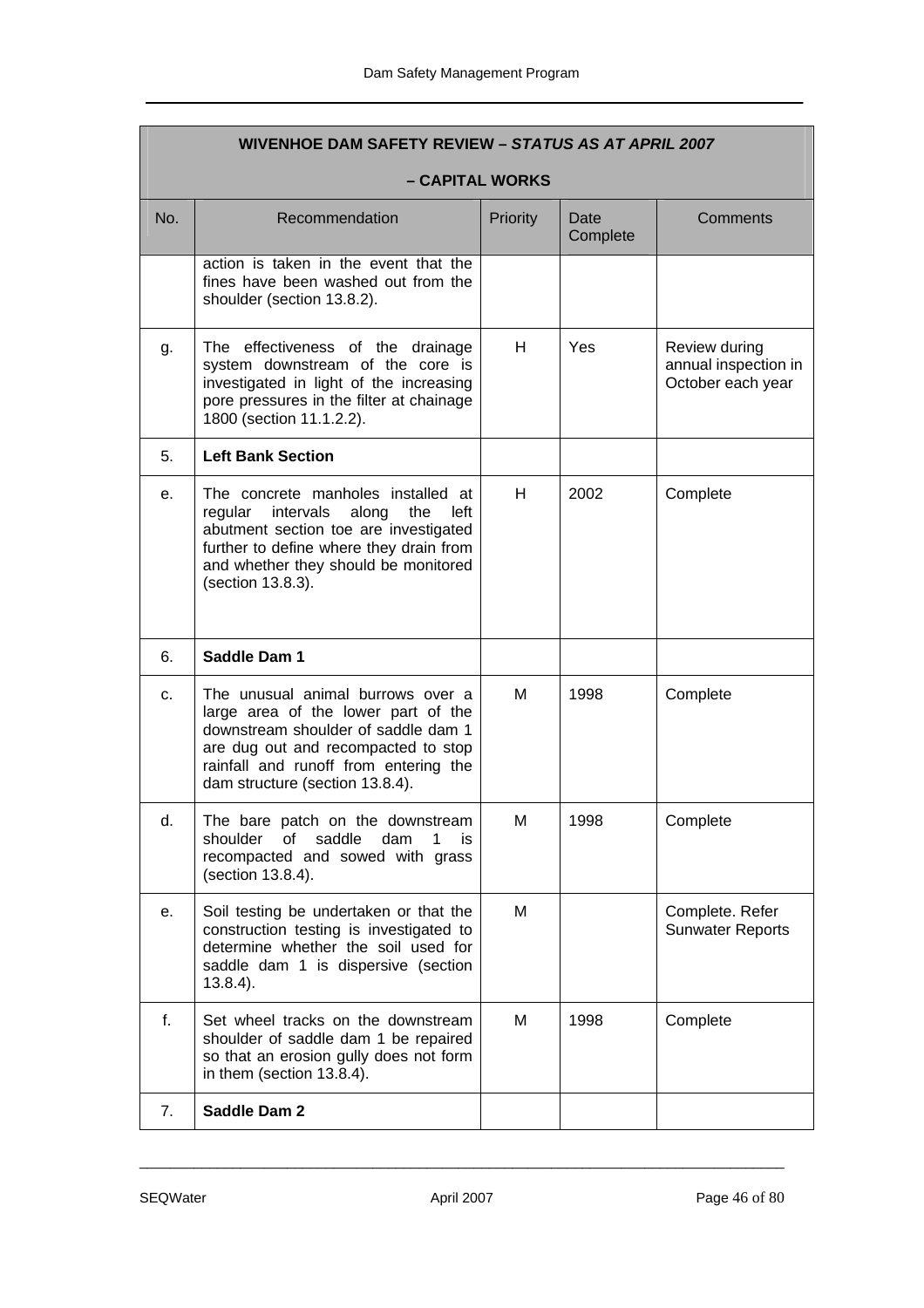|                | WIVENHOE DAM SAFETY REVIEW - STATUS AS AT APRIL 2007                                                                                                                                                                                                              |          |                  |                           |  |  |
|----------------|-------------------------------------------------------------------------------------------------------------------------------------------------------------------------------------------------------------------------------------------------------------------|----------|------------------|---------------------------|--|--|
|                | – CAPITAL WORKS                                                                                                                                                                                                                                                   |          |                  |                           |  |  |
| No.            | Recommendation                                                                                                                                                                                                                                                    | Priority | Date<br>Complete | Comments                  |  |  |
| a.             | The long grass on saddle dam 2<br>(furthest from the main dam)<br>be<br>slashed or mowed to allow easy<br>detection of seepage or erosion<br>(section 13.8.5).                                                                                                    | м        | 1998             | Complete and on-<br>going |  |  |
| b <sub>1</sub> | A zone of 10 meters or so should be<br>cleared of trees on the upstream and<br>downstream toe if saddle dam 2. This<br>includes the large dead tree at the<br>downstream toe (section 13.8.5).                                                                    | M        | 1998             | Complete                  |  |  |
| C <sub>1</sub> | The downstream shoulder and toe of<br>saddle dam 2 is fenced off from<br>vehicles and stock and the track<br>graded in on the left abutment is<br>removed. The original profile of the<br>dam should be re-established and<br>resown with grass (section 13.8.5). | M        | 1998             | Complete                  |  |  |
| 8.             | <b>Outlet Works</b><br>It is recommended that a detailed<br>inspection of the corrosion protection<br>of the inside of the penstock be<br>undertaken                                                                                                              | M        | May 1999         | Complete                  |  |  |

| <b>WIVENHOE DAM SAFETY REVIEW - STATUS AS AT APRIL 2007</b><br>- GENERAL MAINTENANCE |                                                                                                                                                                                                                                                                       |                 |                  |                                                            |
|--------------------------------------------------------------------------------------|-----------------------------------------------------------------------------------------------------------------------------------------------------------------------------------------------------------------------------------------------------------------------|-----------------|------------------|------------------------------------------------------------|
| No.                                                                                  | Recommendation                                                                                                                                                                                                                                                        | <b>Priority</b> | Date<br>Complete | Comments                                                   |
| 1.                                                                                   | <b>Mechanical/Electrical</b>                                                                                                                                                                                                                                          |                 |                  |                                                            |
| I.                                                                                   | Replacement oil be purchased<br>in.<br>advance and stored on site as reserve<br>oil for the system.                                                                                                                                                                   | н               | 1997             | Review during<br>annual inspection in<br>October each year |
|                                                                                      | Consideration be given to providing oil<br>containment and oil clean up materials.                                                                                                                                                                                    |                 |                  | As above                                                   |
| 2.                                                                                   | Civil                                                                                                                                                                                                                                                                 |                 |                  |                                                            |
| b.                                                                                   | The drain on the stairs of the upper<br>gallery which is still filled with<br>polystyrene foam (possibly from<br>construction) is cleared out (section<br>13.8.1). The tree at the toe of left side<br>spillway training wall should<br>be<br>removed (section 13.10) |                 |                  | As above                                                   |
|                                                                                      | Appropriate water safety buoys and                                                                                                                                                                                                                                    |                 |                  | As above                                                   |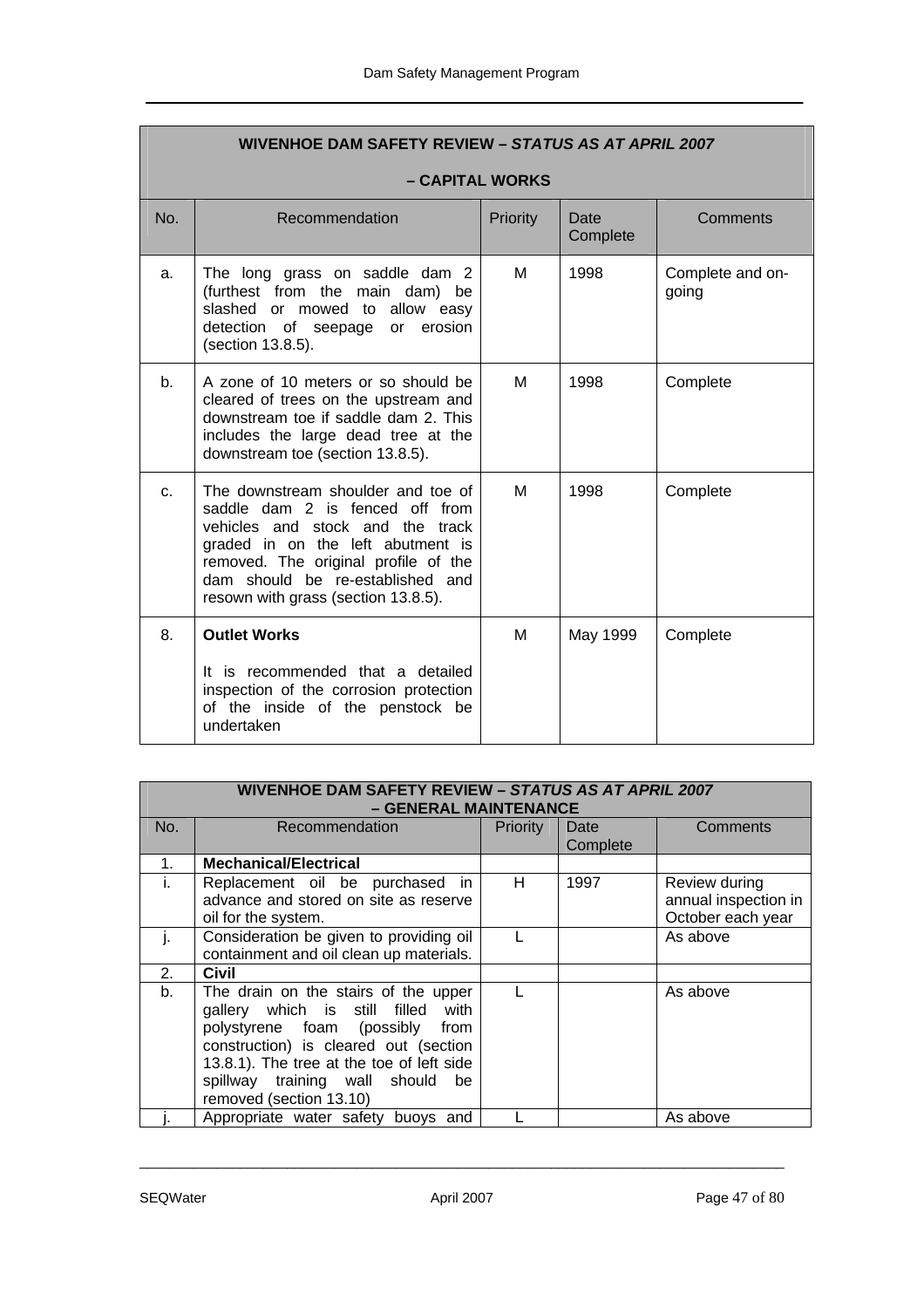| <b>WIVENHOE DAM SAFETY REVIEW - STATUS AS AT APRIL 2007</b><br>- GENERAL MAINTENANCE |                                                                                                                                                                                                                                                                                                                                                                   |          |                  |                                                                                   |
|--------------------------------------------------------------------------------------|-------------------------------------------------------------------------------------------------------------------------------------------------------------------------------------------------------------------------------------------------------------------------------------------------------------------------------------------------------------------|----------|------------------|-----------------------------------------------------------------------------------|
| No.                                                                                  | Recommendation                                                                                                                                                                                                                                                                                                                                                    | Priority | Date<br>Complete | <b>Comments</b>                                                                   |
|                                                                                      | booms be placed across the entrance<br>to the spillway.                                                                                                                                                                                                                                                                                                           |          |                  |                                                                                   |
| 3.                                                                                   | <b>Spillway Section.</b>                                                                                                                                                                                                                                                                                                                                          |          |                  |                                                                                   |
| $d_{\cdot}$                                                                          | The rip rap condition be monitored<br>following significant wind storm events.<br>(section 12.8.1)                                                                                                                                                                                                                                                                | M        | Yes              | As above                                                                          |
| 4.                                                                                   | <b>Right Bank Section.</b>                                                                                                                                                                                                                                                                                                                                        |          |                  |                                                                                   |
| b <sub>1</sub>                                                                       | One or two trees are removed on the<br>downstream shoulder of the right<br>abutment section (section 13.8.2).                                                                                                                                                                                                                                                     | M        | Yes              | As above                                                                          |
| C.                                                                                   | The erosion of the far right abutment<br>section above the diversion cut is<br>repaired and monitored after significant<br>rainstorms. In the event that the<br>erosion gets much worse rockfill or<br>concrete drop structures may<br>be<br>required in the formed drain (section<br>$13.8.2$ ).                                                                 | M        | <b>July 1999</b> | Review during<br>annual inspection in<br>October each year                        |
| е.                                                                                   | The seepage from the top of the<br>shotcrete protection in the Brisbane<br>River section be closely monitored and<br>that the effect of this on the overall<br>stability of the dam be investigated<br>(section 13.8.2).                                                                                                                                          | M        | Yes              | Review during<br>annual inspection in<br>October each year                        |
| 5.                                                                                   | <b>Left Bank Section</b>                                                                                                                                                                                                                                                                                                                                          |          |                  |                                                                                   |
| a.                                                                                   | Removal of a few trees in a zone 10<br>metres from the toe of the left<br>embankment section is undertaken<br>(section 13.8.3)                                                                                                                                                                                                                                    | M        | 1997             | As above                                                                          |
| b <sub>1</sub>                                                                       | The creeper on the upstream face near<br>the left abutment be poisoned so that<br>the performance of the rip rap can be<br>inspected and monitored and<br>the<br>reason for the undersized rip<br>rap<br>determined. Area of insufficient or<br>undersized rip rap in this section will<br>have to be repaired with a cover of<br>suitable rock (section 13.8.3). | M        | 1997             | As Above                                                                          |
| c.                                                                                   | The drainage of the seepage at the toe<br>of the highest section in the<br>left<br>abutment section is improved<br>by<br>cleaning<br>out<br>and<br>regrading<br>the<br>drainage bank. The installation of a<br>monitoring weir for this seepage is also<br>required (section 13.8.3).                                                                             | M        | <b>July 1999</b> | Completed<br>and<br>during<br>review<br>annual inspection in<br>October each year |
| d.                                                                                   | The substantial open drain from the<br>toe of the left abutment section is<br>cleaned out. The inflows into this drain<br>should<br>be<br>investigated<br>and<br>a<br>monitoring weir should be installed if<br>this drain conducts seepage from the<br>dam (section 13.8.3).                                                                                     | M        | <b>July 1999</b> | Completed<br>and<br>review<br>during<br>annual inspection in<br>October each year |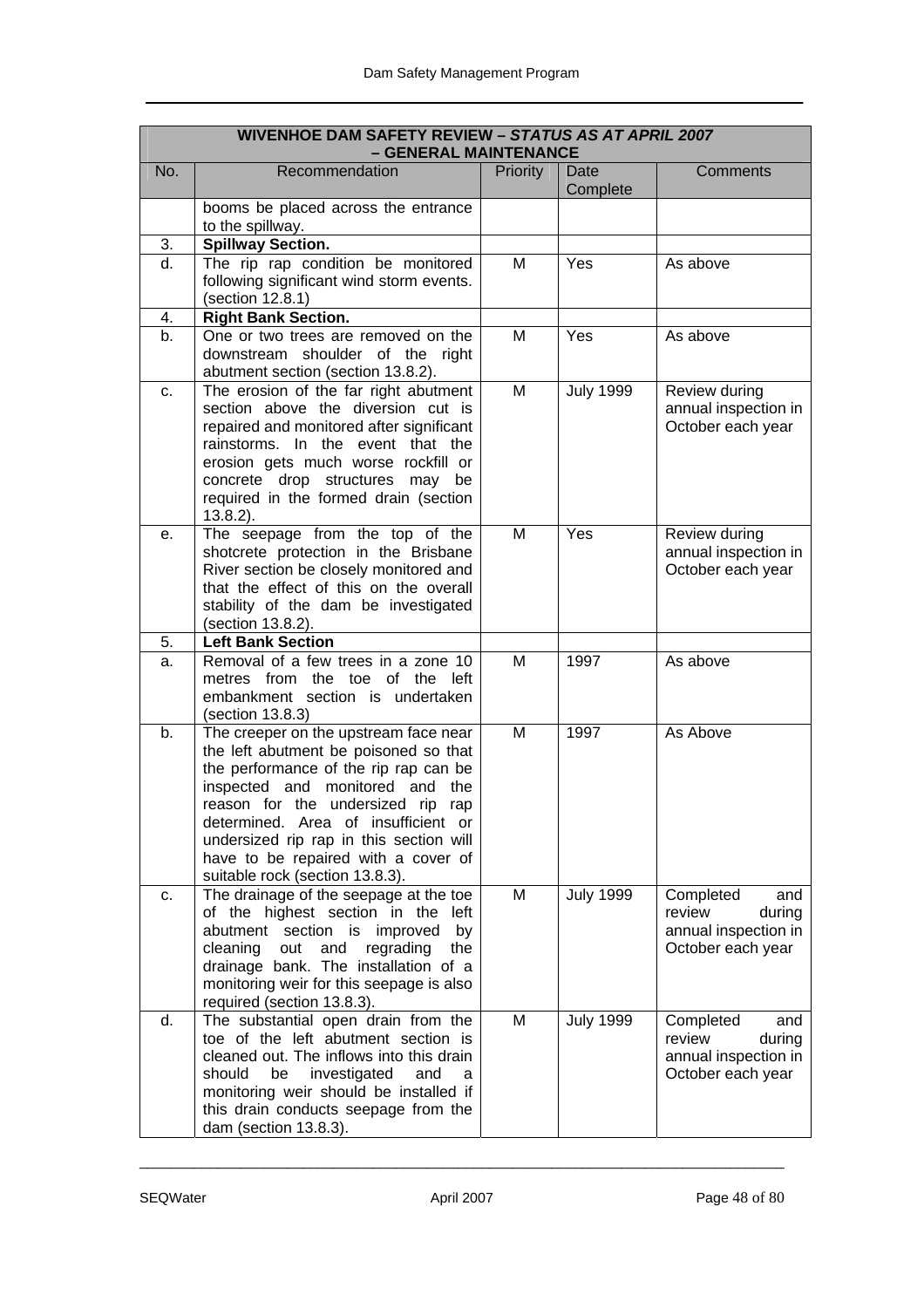| <b>WIVENHOE DAM SAFETY REVIEW - STATUS AS AT APRIL 2007</b><br>- GENERAL MAINTENANCE |                                                                                                                                                               |                 |                  |                                                                             |
|--------------------------------------------------------------------------------------|---------------------------------------------------------------------------------------------------------------------------------------------------------------|-----------------|------------------|-----------------------------------------------------------------------------|
| No.                                                                                  | Recommendation                                                                                                                                                | <b>Priority</b> | Date<br>Complete | Comments                                                                    |
| 6.                                                                                   | Saddle Dam 1                                                                                                                                                  |                 |                  |                                                                             |
| a.                                                                                   | The long grass on saddle dam 1 (close<br>to the main dam) be slashed or mowed<br>to allow easy detection of seepage or<br>erosion.                            | H.              | 1997             | As above                                                                    |
| b <sub>1</sub>                                                                       | A zone of 10 metres or so should be<br>cleared of trees on the upstream and<br>downstream toe of saddle dam 1<br>(section 13.8.4).                            | н               | 1997             | As above                                                                    |
| 7.                                                                                   | Saddle Dam 2                                                                                                                                                  |                 |                  |                                                                             |
| d.                                                                                   | The erosion gully forming from the left<br>abutment towards the toe of saddle<br>dam 2 is backfilled and monitored<br>following rain storms (section 13.8.5). | м               | 1997             | As above                                                                    |
| $e_{i}$                                                                              | The minor runoff erosion on the<br>downstream shoulder of saddle dam 2<br>be monitored (section 13.8.5).                                                      | H.              | <b>Yes</b>       | Completed and<br>review during<br>annual inspection in<br>October each year |

The priority in the Table was assigned prior to the risk assessment being undertaken. In this case the priority was given as either low (L), medium (M) or high (H).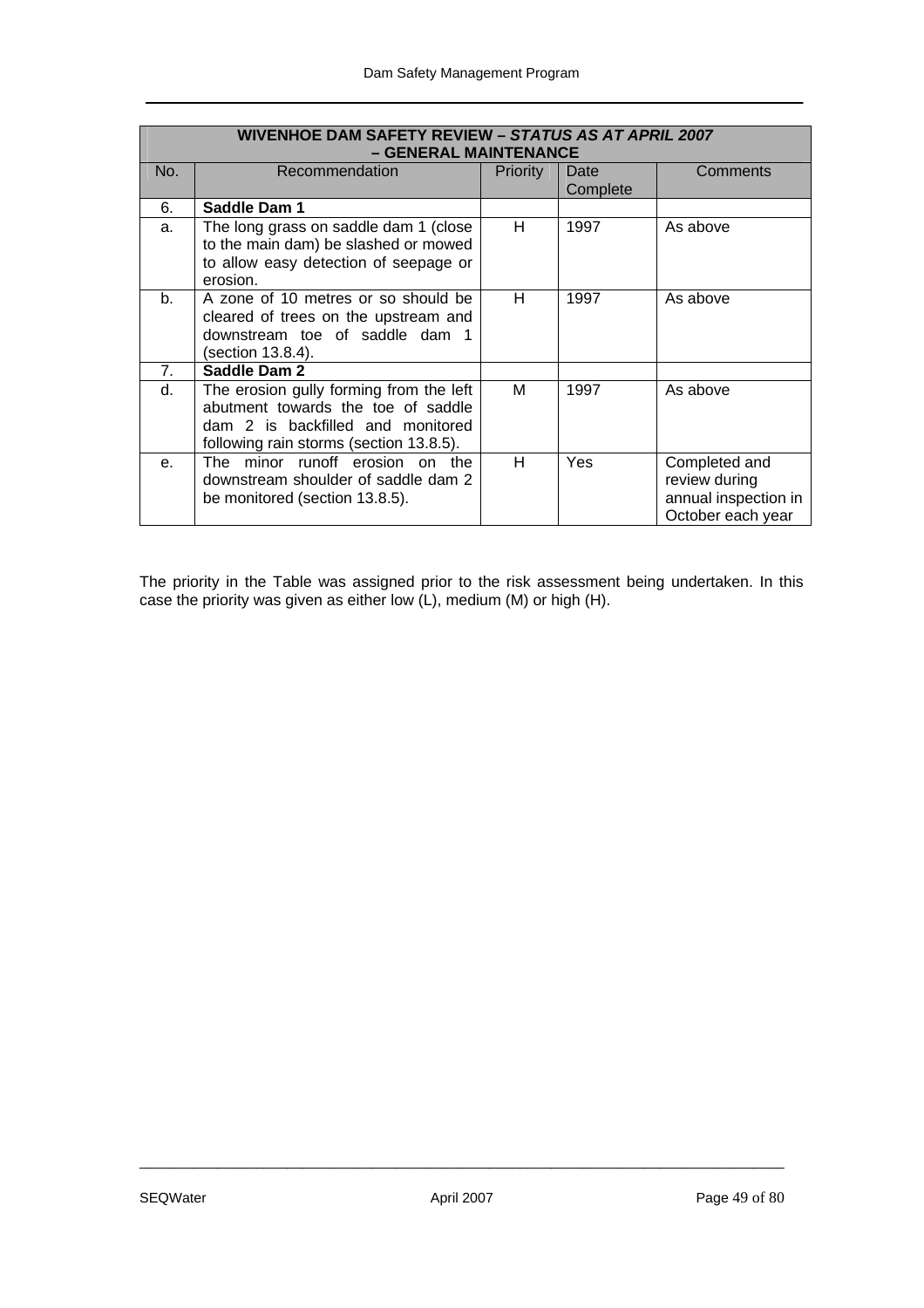# **Appendix C. Preliminary Risk Assessment**

| Dam               | <b>Consultant's Proposed 'Fix'</b>                                                                       | <b>Estimate</b><br>d Cost            | <b>Corporation Comments</b>                                                                                                                                                                                                            |
|-------------------|----------------------------------------------------------------------------------------------------------|--------------------------------------|----------------------------------------------------------------------------------------------------------------------------------------------------------------------------------------------------------------------------------------|
| North Pine        | Downstream filter on Right<br><b>Embankment and Saddle Dam</b><br>No 2 & 3 (GHD design)                  | \$0.9m                               | <b>Work Completed</b>                                                                                                                                                                                                                  |
| Wivenhoe          | Improve reliability of Spillway<br>Gates (GHD design)                                                    | \$0.13m                              | <b>Work Completed</b>                                                                                                                                                                                                                  |
| Wivenhoe          | Auxiliary Spillway to enable the<br>dam to pass the PMF                                                  | \$64.2M                              | Alliance formed and works completed<br>on the Stage 1 upgrade including<br>secondary spillway at the end of 2005                                                                                                                       |
| North Pine        | Downstream filter on the main<br>dam left embankment and<br>Saddle Dam No 1 and u/s<br>blocking filters. | $$0.3M$ on<br><b>LHS</b><br>Abutment | Risk assessment done in 2001/02.<br>Peer review completed in 2002.<br>Left hand abutment works completed<br>by Wivenhoe Alliance. Saddle Dam 1<br>to be reviewed in 2008 during revision<br>of the risk assessment.                    |
| North Pine        | Cut off trench downstream of<br>filters.                                                                 | \$2.00m                              | Risk assessment done in 2001/02.<br>Peer review completed in 2002.<br>Furtehr Geotech Investigations have<br>raised concerns regarding the<br>adequacy of the filters. To be<br>addressed in risk assessment update<br>in 2008.        |
| <b>North Pine</b> | Improve the Spillway Gate<br>reliability.                                                                | \$0.30m                              | A detailed risk assessment of gate<br>reliability completed. See Appendix D.<br>Recommendations being implemented.                                                                                                                     |
| North Pine        | Post-tensioning anchors in<br>dam and gate piers.                                                        | \$1.25m                              | Not required - see Sunwater Report.                                                                                                                                                                                                    |
| North Pine        | Fuse plug auxiliary Spillway in<br>Right Embankment.                                                     | \$16.1m                              | 'Fix'<br>not<br>due<br>accepted<br>to<br>low<br>failure<br>probability<br>of<br>gate<br>(see<br>Appendix D).                                                                                                                           |
| Somerset          | Protective apron at foundation<br>contact.                                                               | \$1.27m                              | Detailed Risk Assessment completed<br>between 2002-2004, with Peer Review<br>completed end of 2004.<br>Work not considered as required. To<br>be reassessed during update of risk<br>assessment in 2008.                               |
| Somerset          | Installing post-tensioning<br>anchors.                                                                   | \$1.50m                              | Detailed Risk Assessment completed<br>between 2002-2004, with Peer Review<br>completed end of 2004.<br>Work may not be required. To be<br>considered further during the update of<br>the Wivenhoe Somerset Risk<br>Assessment in 2008. |
| Somerset          | Improve Spillway Gate<br>reliability.                                                                    | \$0.30m                              | Detailed Risk Assessment completed<br>between 2002-2004, with Peer Review<br>completed end of 2004.<br>Work not considered as required.<br>Consider removal of the spillway                                                            |

#### Table of Proposed 'Fixes' with Corporation Comments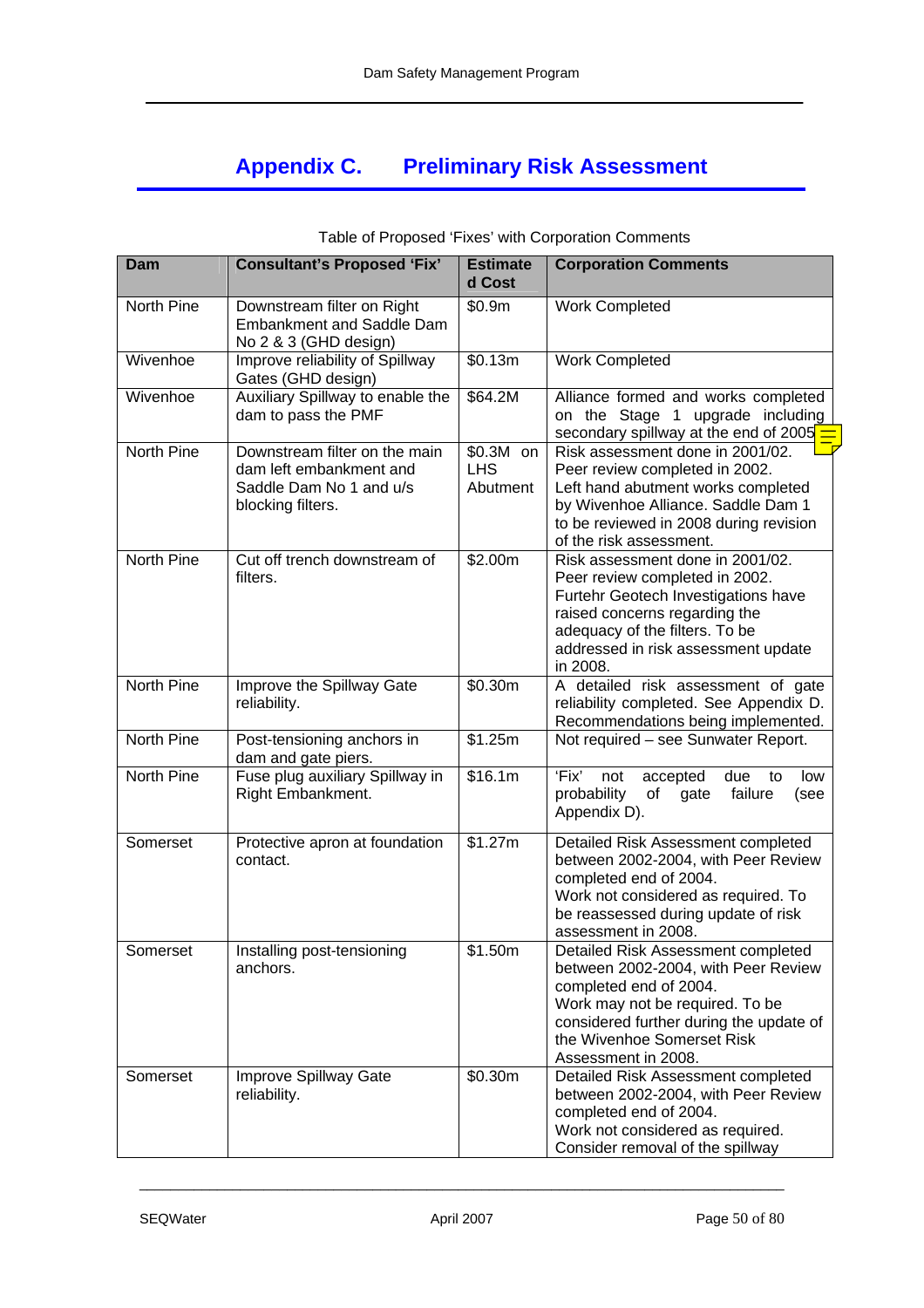| Dam                       | <b>Consultant's Proposed 'Fix'</b>           | <b>Estimate</b><br>d Cost | <b>Corporation Comments</b>                                                                                                                                            |
|---------------------------|----------------------------------------------|---------------------------|------------------------------------------------------------------------------------------------------------------------------------------------------------------------|
|                           |                                              |                           | gates.                                                                                                                                                                 |
| Downstream<br>of all dams | Develop Emergency<br><b>Evacuation Plans</b> | \$1.50m                   | Discussions with Local Authorities and<br>SES ongoing. Co-ordinating supply of<br>Dam release information. Evacuation<br>is responsibility of SES and Police. $\equiv$ |

The above Table has been incorporated into the Strategic Plan for 2001-2004.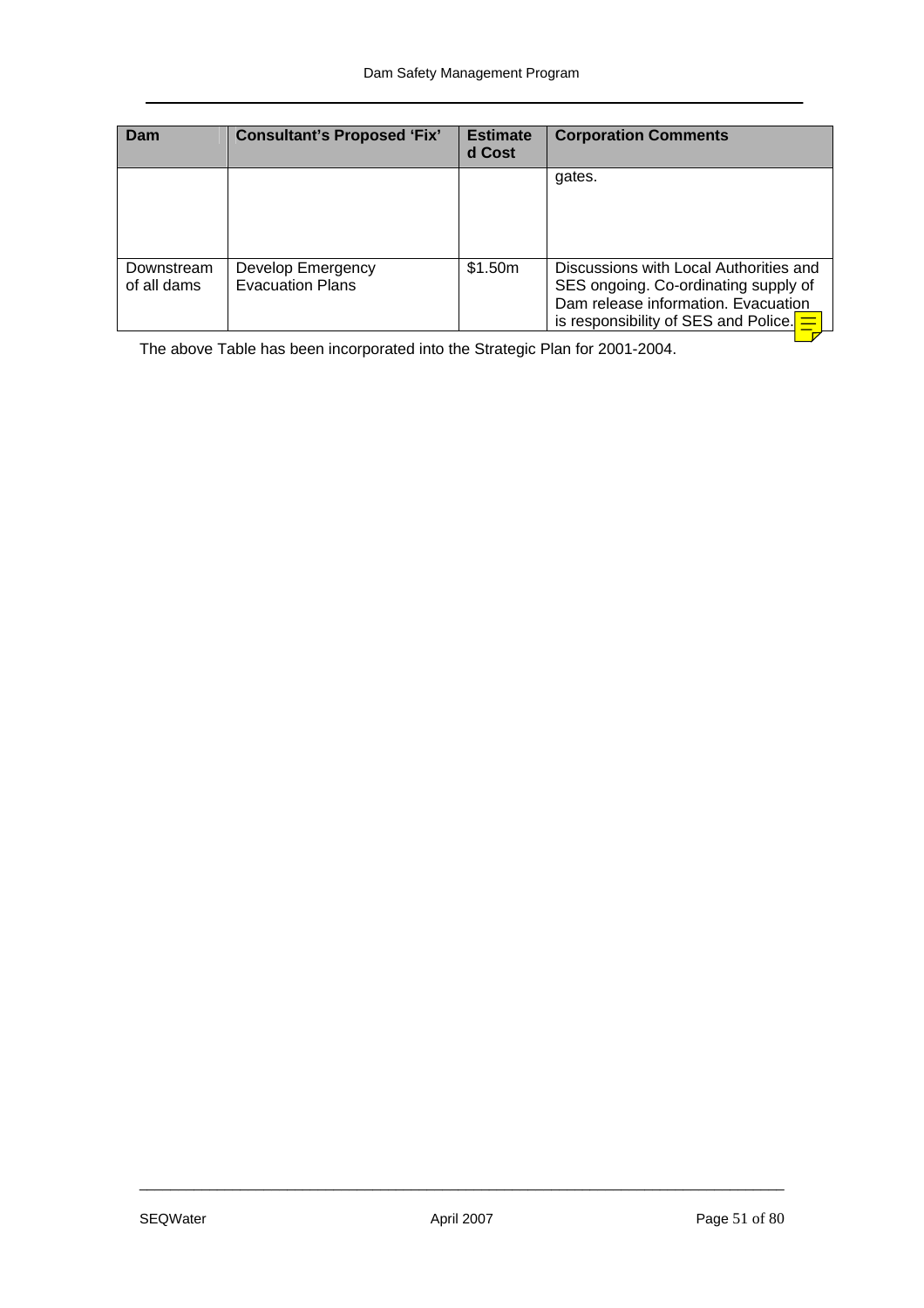## **Appendix D. Detailed Risk Assessment – North Pine Dam Gate Reliability Assessment**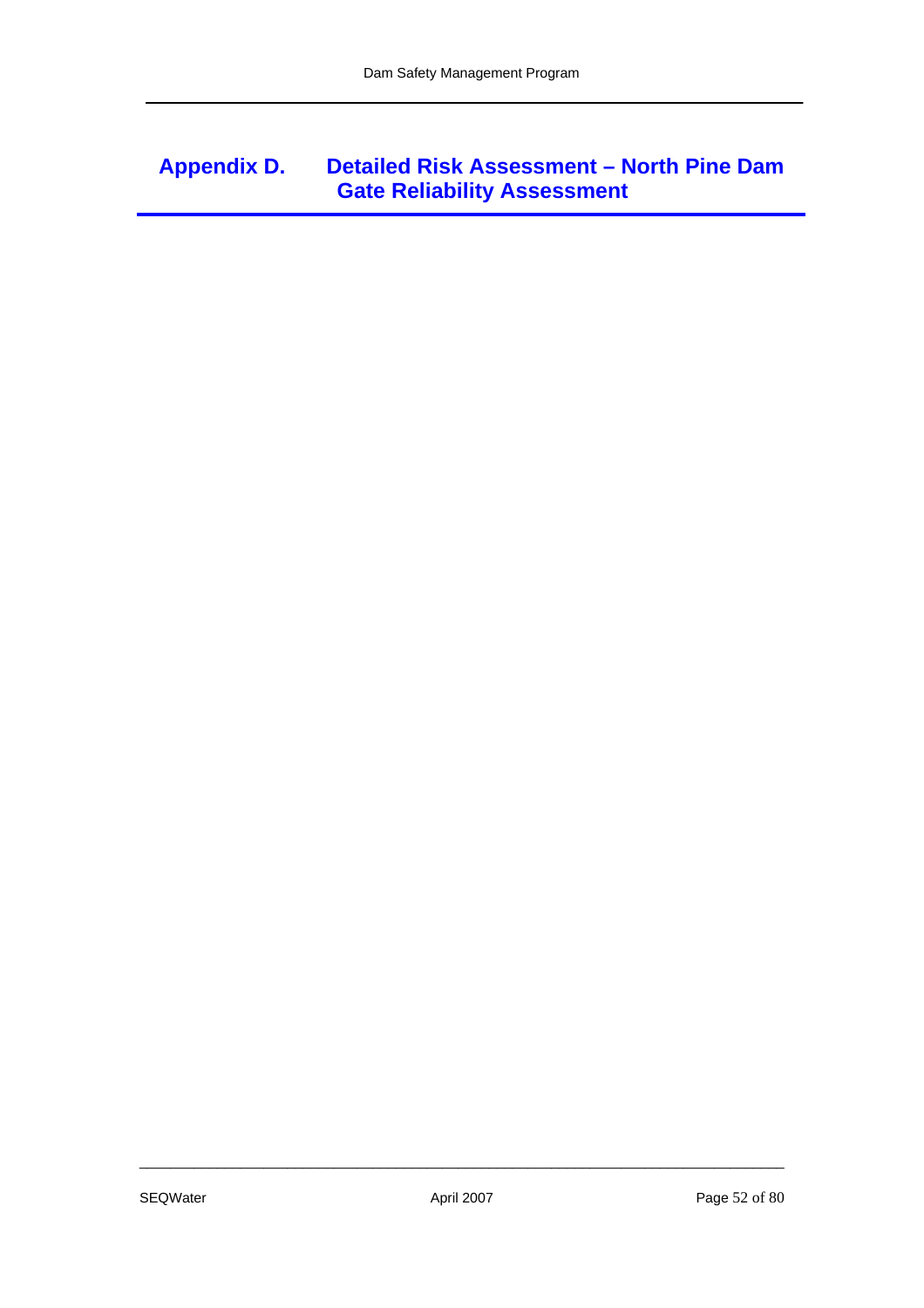| <b>NPD GATE FEASIBILITY</b>                                                                                                                                                                                                                                                                                                                                                                                                                                                  |                                        |  |  |  |
|------------------------------------------------------------------------------------------------------------------------------------------------------------------------------------------------------------------------------------------------------------------------------------------------------------------------------------------------------------------------------------------------------------------------------------------------------------------------------|----------------------------------------|--|--|--|
| <b>FINDINGS</b>                                                                                                                                                                                                                                                                                                                                                                                                                                                              | <b>STATUS</b>                          |  |  |  |
| 1. Recommendations                                                                                                                                                                                                                                                                                                                                                                                                                                                           | <b>Action</b>                          |  |  |  |
| Performance of existing equipment against required standards and<br>Recommendations                                                                                                                                                                                                                                                                                                                                                                                          |                                        |  |  |  |
| Main Power Supply from Brisbane City Council WTP                                                                                                                                                                                                                                                                                                                                                                                                                             |                                        |  |  |  |
| There are no expected failures of the Brisbane City Council power<br>substation at the Water Treatment Plant that could not be rectified<br>within 1-2 hours by switching over to the standby transformer.                                                                                                                                                                                                                                                                   |                                        |  |  |  |
| The reliability of the normal supply to the dam is subject to the<br>following:                                                                                                                                                                                                                                                                                                                                                                                              |                                        |  |  |  |
| There is no alternative supply to the dam. The chance of losing the<br>aerial power lines during a storm to the Brisbane City Council<br>Substation should be considered. Estimated time to repair is 6-8<br>hours. The failure rates and duration of the failures of supply to the<br>Brisbane City Council should be obtained from Energex's data<br>base.                                                                                                                 | Separate HV line<br>installed in 2002. |  |  |  |
| An official agreement should be established with Energex and<br>Brisbane City Council to guarantee restoration of supply within an<br>agreed period of time. This should be in the form of a priority of<br>service agreement, to ensure flood damage to the community<br>downstream is minimised. The response period of time should fit in<br>with the operational requirements of the dam to mitigate a flood<br>event without relying on the diesel generator.           |                                        |  |  |  |
| How often Brisbane City Council checks and maintains their<br>equipment should be established. If a fire was to break out in the<br>BCC substation and damage the transformers or main switchboard<br>how long before an alternative supply could be arranged for the<br>Dam. This aspect should be investigated and a contingency plan<br>should be put in place. The contingency plan should include actions<br>by Energex, Brisbane City Council, Sun Water and SEQWater. |                                        |  |  |  |
| High Voltage Switchroom (At the Dam)                                                                                                                                                                                                                                                                                                                                                                                                                                         |                                        |  |  |  |
| The normal power supply should not be relied upon during a flood,<br>as there are some single points of failure within the supply system.<br>These are:                                                                                                                                                                                                                                                                                                                      |                                        |  |  |  |
| The existing mains cable which is old. This cable should be tested<br>every 2 years. A failure would require extensive works and<br>considerable time to replace the cable, especially as there is no<br>alternative supply.                                                                                                                                                                                                                                                 | Replaced in 2002                       |  |  |  |
| The Ring Main Unit taking supply from the Brisbane City Council.<br>Maintenance, cleaning, checking cables and connections should be<br>carried out yearly.                                                                                                                                                                                                                                                                                                                  |                                        |  |  |  |
| The existing Hazemeyer high voltage fuse panel should be given a<br>high priority. It should be treated as being a high risk, which could                                                                                                                                                                                                                                                                                                                                    |                                        |  |  |  |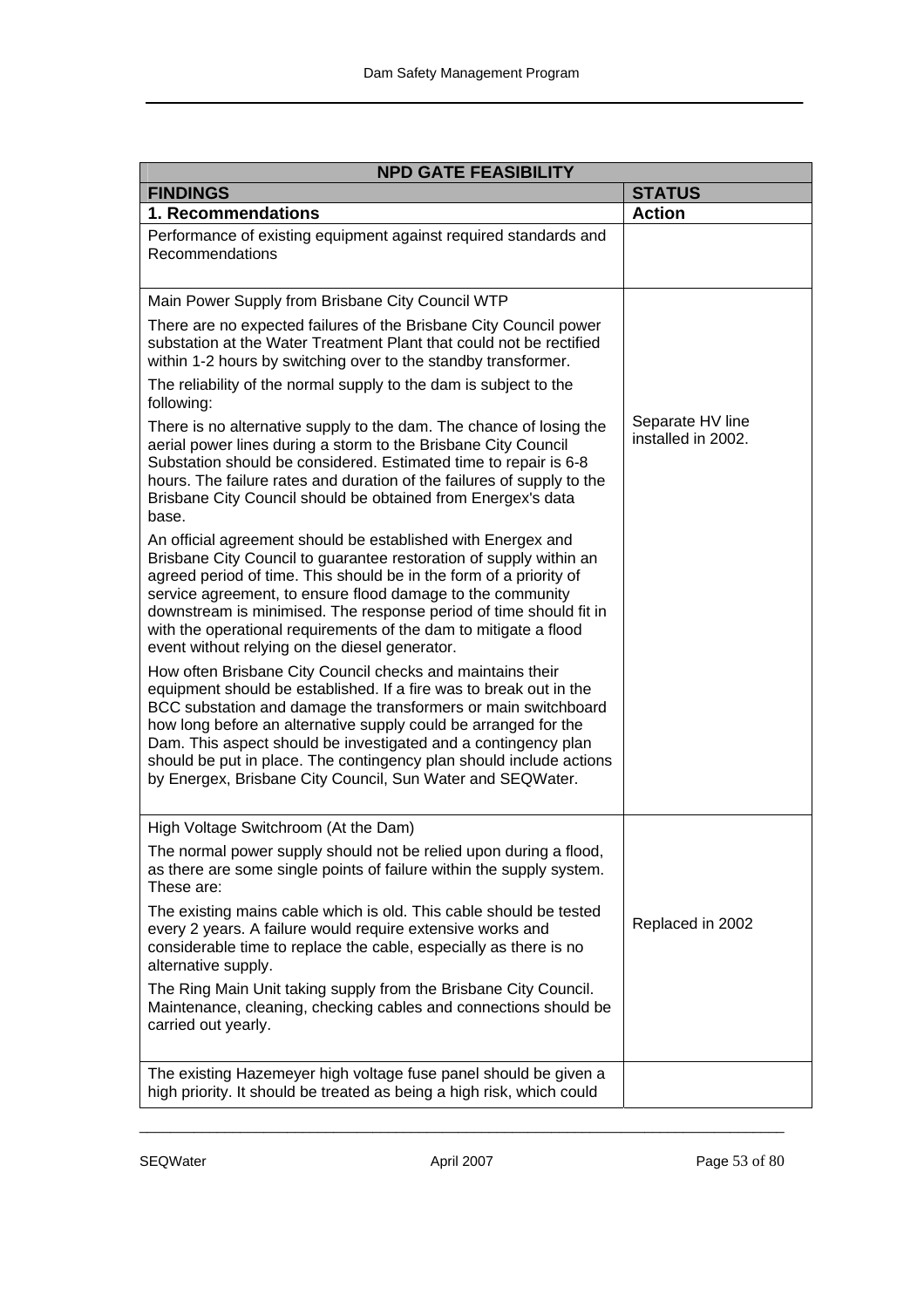| <b>NPD GATE FEASIBILITY</b>                                                                                                                                                                                                                                                                                                                                                                  |                                                                                                                                    |  |  |  |
|----------------------------------------------------------------------------------------------------------------------------------------------------------------------------------------------------------------------------------------------------------------------------------------------------------------------------------------------------------------------------------------------|------------------------------------------------------------------------------------------------------------------------------------|--|--|--|
| <b>FINDINGS</b>                                                                                                                                                                                                                                                                                                                                                                              | <b>STATUS</b>                                                                                                                      |  |  |  |
| cause significant consequential damage as a result of a fault at this<br>panel. It should also be considered as a significant risk to<br>personnel.                                                                                                                                                                                                                                          | Replaced in<br>2002                                                                                                                |  |  |  |
| The high voltage cable should be provided with mechanical<br>protection and isolation from personnel, and should be securely<br>clamped down. Cable trays and metal covers should be solidly<br>earthed.                                                                                                                                                                                     |                                                                                                                                    |  |  |  |
| The underground routes of the high voltage cables from the<br>Brisbane City Council switchyard in the Treatment Works to the<br>Dam should be clearly marked with a brass marker and/or peg.<br>Where this cable is located inside a wall, the wall should be clearly<br>marked "Danger high voltage cable inside wall".                                                                     |                                                                                                                                    |  |  |  |
| It should be noted that to ensure the availability of the back-up<br>transformer, there should be segregation between them. This would<br>contain a fire to one transformer, stop the hot oil from spreading the<br>fire and provide a better survival rate of the second transformer so<br>that mains power to the Dam would remain available.                                              | <b>Both transformers</b><br>removed due to PCB<br>and replaced by one<br>11KV and Industry<br><b>Standard Fire</b><br>Suppression. |  |  |  |
| To achieve maximum reliability, the location of cables and<br>terminations should also be considered. The security of power<br>supply from one transformer should be investigated in terms of<br>segregation and isolation between circuits and equipment of the<br>other transformers.                                                                                                      | A new transformer and<br>cables were installed in<br>2002.                                                                         |  |  |  |
| Access to the high voltage switchroom should be limited to an<br>electrician with recognised high voltage qualifications, or supervised<br>by an electrician with high voltage qualifications.                                                                                                                                                                                               | O & M Contractor staff<br>are HV qualified.                                                                                        |  |  |  |
| There should be "Danger High Voltage" signs on all high voltage<br>equipment, and entry to the switchroom                                                                                                                                                                                                                                                                                    | Signs are in place on<br>room. Sunwater to audit.                                                                                  |  |  |  |
| There should be high voltage switching instructions for the site.<br>Switching should be carried out by a suitably qualified H.V.<br>electrician. All high voltage equipment should be labelled with<br>switch numbers and clearly identified components. Switching<br>instructions should include switch numbers, description of<br>equipment and location and simple dot point procedures. | Complete                                                                                                                           |  |  |  |
| The transformers should be checked and tested yearly. This should<br>include the connections, oil leaks, terminations and insulation, as<br>well as the attached cabling. This should also include identifying hot<br>spots. The oil is understood to be tested yearly under current<br>maintenance procedures.                                                                              | In place.                                                                                                                          |  |  |  |
| The existing automatic gas fire extinguishing system should be<br>checked every 6 months along with the normal fire extinguishers, by<br>a suitably qualified company.                                                                                                                                                                                                                       | Done monthly.                                                                                                                      |  |  |  |
| Control Room/Low Voltage Switchboard                                                                                                                                                                                                                                                                                                                                                         |                                                                                                                                    |  |  |  |
| Several aspects are recommended for improvement in relation to<br>the security in operation of the Spillway Gates and also in relation to<br>personnel safety. Recommendations are as follows:                                                                                                                                                                                               |                                                                                                                                    |  |  |  |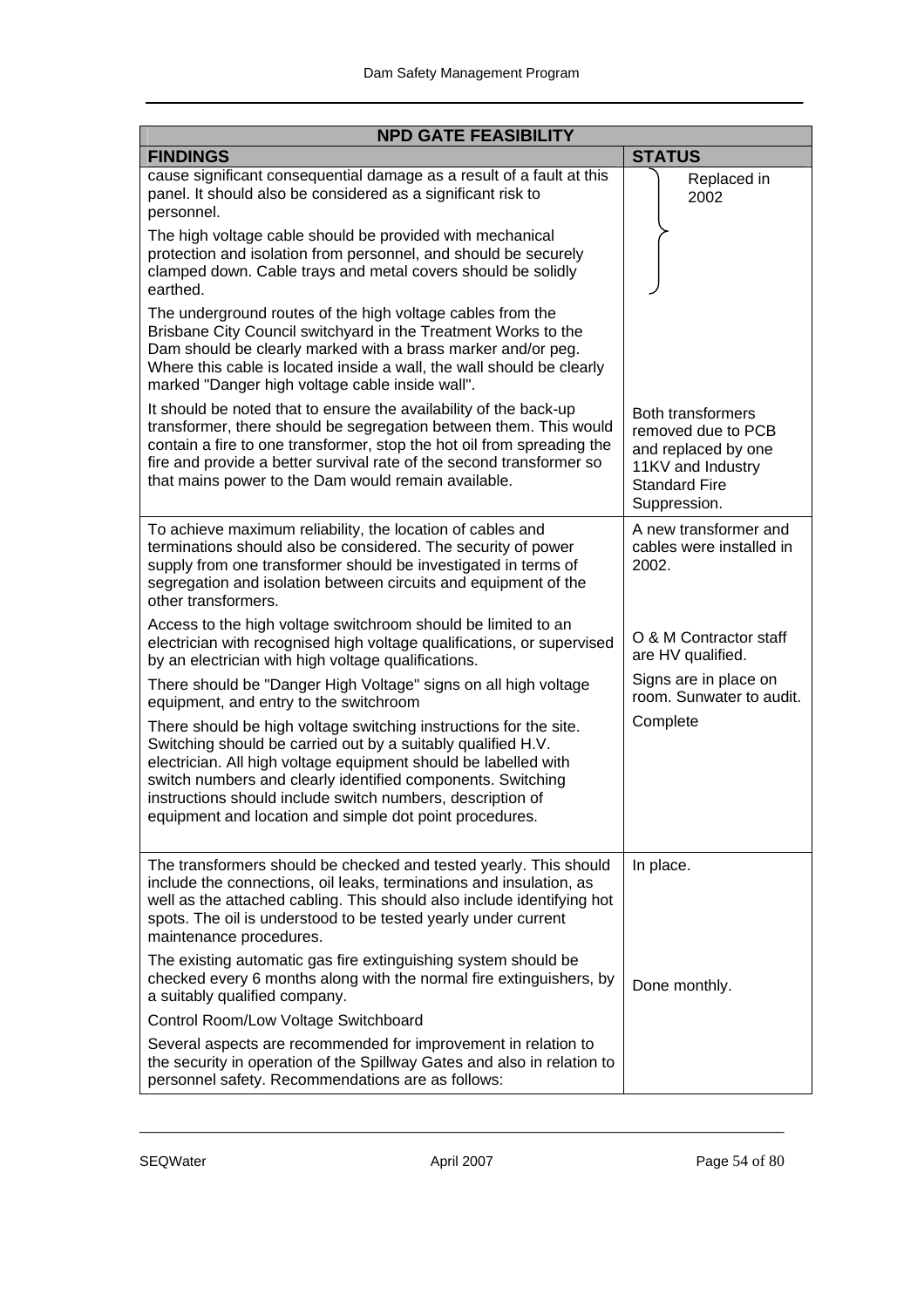| <b>NPD GATE FEASIBILITY</b>                                                                                                                                                                                                                                                                                                                                                                              |                                                                                                                                                                                                 |  |  |  |
|----------------------------------------------------------------------------------------------------------------------------------------------------------------------------------------------------------------------------------------------------------------------------------------------------------------------------------------------------------------------------------------------------------|-------------------------------------------------------------------------------------------------------------------------------------------------------------------------------------------------|--|--|--|
| <b>FINDINGS</b>                                                                                                                                                                                                                                                                                                                                                                                          | <b>STATUS</b>                                                                                                                                                                                   |  |  |  |
| General                                                                                                                                                                                                                                                                                                                                                                                                  |                                                                                                                                                                                                 |  |  |  |
| Segregation of all cables to meet the wiring rules and ensure there<br>is no induced voltages. This includes segregation between high<br>voltage, low voltage and extra low voltage. Also included should be<br>the separation of any communications cable to meet the AUSTEL<br>requirements and ensure personnel safety.                                                                               | Complete<br>Requirement for annual<br>servicing of the 6.6 kV<br>RMU is no longer<br>required given this<br>system is now obsolete.<br>It has been replaced by<br>the new 11 kV system.         |  |  |  |
|                                                                                                                                                                                                                                                                                                                                                                                                          | The Hazemeyer HV fuse<br>panel hazards have<br>been eliminated by the<br>new 11kV reclosure unit<br>(main switch) on the<br>supply pole.                                                        |  |  |  |
|                                                                                                                                                                                                                                                                                                                                                                                                          | Earthing system has<br>been upgraded with the<br>removal of the old RMU.                                                                                                                        |  |  |  |
|                                                                                                                                                                                                                                                                                                                                                                                                          | Spillway Gate motor<br>supplies are now on<br>separate electrical<br>boards. Upgrade<br>included the addition of<br>a spare panel. Hence<br>associated single point<br>of failure risk removed. |  |  |  |
|                                                                                                                                                                                                                                                                                                                                                                                                          | Switchboards have been<br>labelled with 415v signs.<br>Main switch LV sign is<br>now very visible.                                                                                              |  |  |  |
| The labelling of gate controls on the main control panel and local<br>control areas should be consistent to avoid confusion, ie. up/down,<br>open/close, stop/off.                                                                                                                                                                                                                                       | Operation done at local<br>control panel so there is<br>no contusion.                                                                                                                           |  |  |  |
| Fire detection should be installed in the control room.                                                                                                                                                                                                                                                                                                                                                  | In place.                                                                                                                                                                                       |  |  |  |
| The operational capacity and functionality should be clearly<br>identified. The operations manuals should be updated to suit and<br>equipment altered and relabelled to suit the current functionality.<br>This may require removing connections and equipment or utilising<br>the PLC as a monitoring function only.                                                                                    | Manuals have been<br>updated and PLC to be<br>removed.                                                                                                                                          |  |  |  |
| Components such as limit switches should be checked for wear and<br>protective devices should be tested for correct operation.                                                                                                                                                                                                                                                                           | This is done every 6<br>months.                                                                                                                                                                 |  |  |  |
| It is not known how good the earthing system is on site, or how the<br>high voltage earth is connected in relation to the low voltage<br>system, and when it was last tested. It is recommended that this<br>system be fully checked for continuity to ensure safe and reliable<br>operation of protective equipment. This is important in providing a<br>direct path for lightning and surge grounding. | New earth has been<br>installed in 2001<br>following yearly<br>inspection by J & P<br>Richardson.                                                                                               |  |  |  |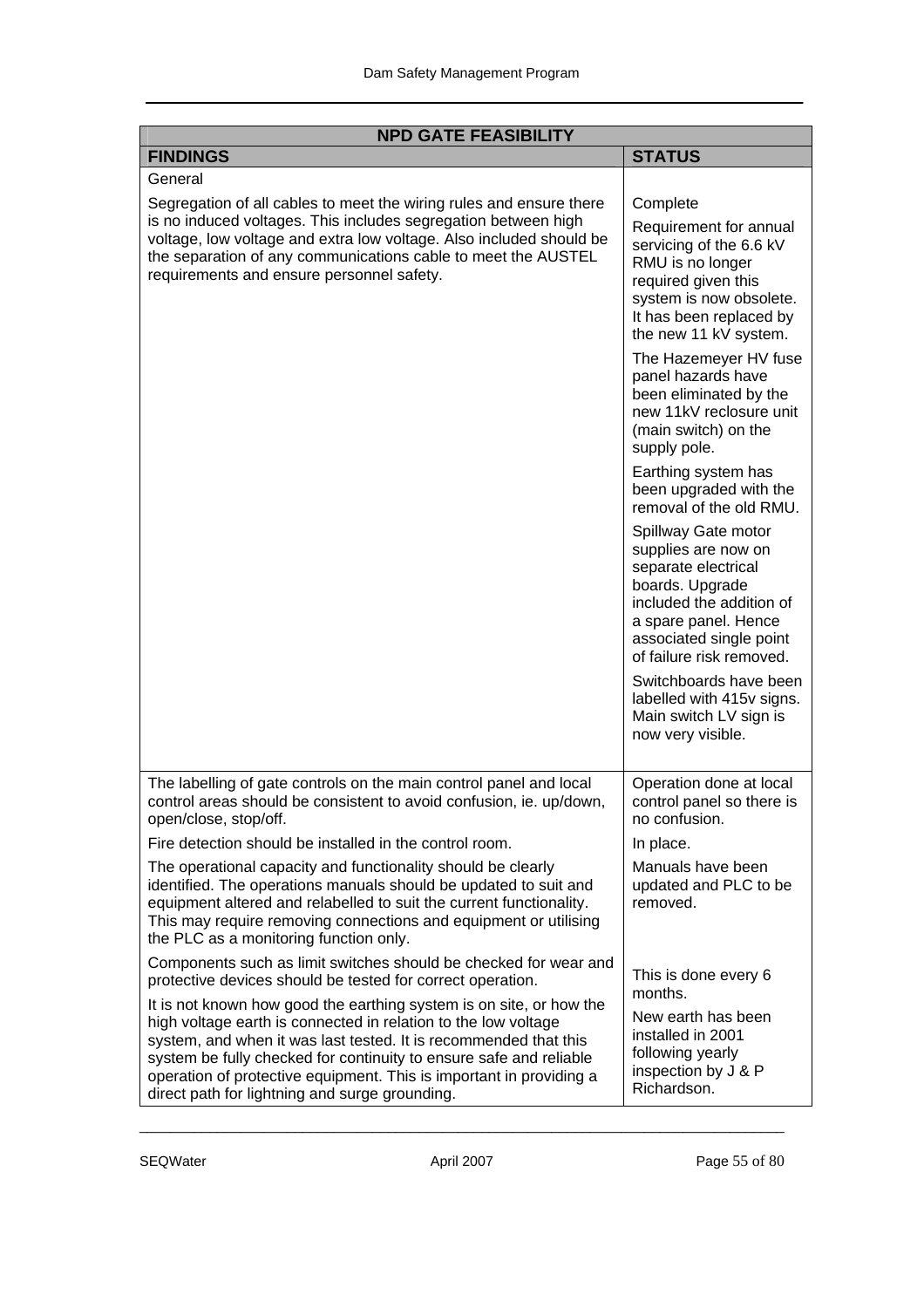| <b>NPD GATE FEASIBILITY</b>                                                                                                                                                                                                                                                                                                                                                                                                                                                                                                                                                                |                                           |  |  |  |
|--------------------------------------------------------------------------------------------------------------------------------------------------------------------------------------------------------------------------------------------------------------------------------------------------------------------------------------------------------------------------------------------------------------------------------------------------------------------------------------------------------------------------------------------------------------------------------------------|-------------------------------------------|--|--|--|
| <b>FINDINGS</b>                                                                                                                                                                                                                                                                                                                                                                                                                                                                                                                                                                            | <b>STATUS</b>                             |  |  |  |
| <b>MCC - Motor Control Centre</b>                                                                                                                                                                                                                                                                                                                                                                                                                                                                                                                                                          |                                           |  |  |  |
| The risk to the Spillway Gates is increased by having all the starter<br>equipment located within one panel. The voltage is 240 volt, and a<br>major fault could damage most or all starting equipment, as it is<br>located in the same section.                                                                                                                                                                                                                                                                                                                                           |                                           |  |  |  |
| The security of the Spillway Gate starters can be enhanced by<br>placing their starters in separate modules in the MCC with take off<br>directly from the main busbars rather than via a distribution board.<br>This will reduce common failure modes in the form 1 section of the<br>MCC, and also reduce the single points of failure in the distribution<br>board.                                                                                                                                                                                                                      |                                           |  |  |  |
| The location of this critical starting equipment would be safer and<br>more accessible if located at normal operating height.                                                                                                                                                                                                                                                                                                                                                                                                                                                              |                                           |  |  |  |
| The alarm lights presently located on the side of the MCC would be<br>better placed on the front of an individual MCC module related to<br>the individual gate.                                                                                                                                                                                                                                                                                                                                                                                                                            | Work completed by<br>Sunwater in 2002.    |  |  |  |
| A lamp test pushbutton should be fitted on controls where not<br>already existing, such as on the main control panel and the MCC                                                                                                                                                                                                                                                                                                                                                                                                                                                           | Replaced                                  |  |  |  |
| The equipment is fairly old (built in 1976) and it is suspected that<br>the circuit breakers are a distribution type breaker and should be a<br>motor starting circuit breaker. The fault carrying capacity and levels<br>should also be checked to ensure the original equipment is correctly<br>rated and that cascading will occur on fault, thereby limiting the<br>outage to the faulty equipment.<br>It is recommended that one of the Spillway Gate starter's protective<br>devices be fully tested to ascertain whether they will trip correctly,<br>and are calibrated correctly. |                                           |  |  |  |
| This should include:                                                                                                                                                                                                                                                                                                                                                                                                                                                                                                                                                                       |                                           |  |  |  |
| The circuit breaker                                                                                                                                                                                                                                                                                                                                                                                                                                                                                                                                                                        |                                           |  |  |  |
| The TOL                                                                                                                                                                                                                                                                                                                                                                                                                                                                                                                                                                                    | <b>Tested twice</b>                       |  |  |  |
| The limit switch settings                                                                                                                                                                                                                                                                                                                                                                                                                                                                                                                                                                  | yearly.                                   |  |  |  |
| Phase failure in auto                                                                                                                                                                                                                                                                                                                                                                                                                                                                                                                                                                      |                                           |  |  |  |
| Slack rope switch                                                                                                                                                                                                                                                                                                                                                                                                                                                                                                                                                                          |                                           |  |  |  |
| And Cam switches.                                                                                                                                                                                                                                                                                                                                                                                                                                                                                                                                                                          |                                           |  |  |  |
| If the switchboard is to be upgraded at a later date it is<br>recommended that fuses providing protection for the power supplies<br>be replaced with circuit breakers. This makes it safer and alleviates<br>the need to carry and find replacement fuses, especially during a<br>flood operation.                                                                                                                                                                                                                                                                                         | <b>Emergency directions</b><br>installed. |  |  |  |
| Sufficient battery backed up lighting should be installed to allow for<br>emergency exit and also to find and repair a failure on the                                                                                                                                                                                                                                                                                                                                                                                                                                                      |                                           |  |  |  |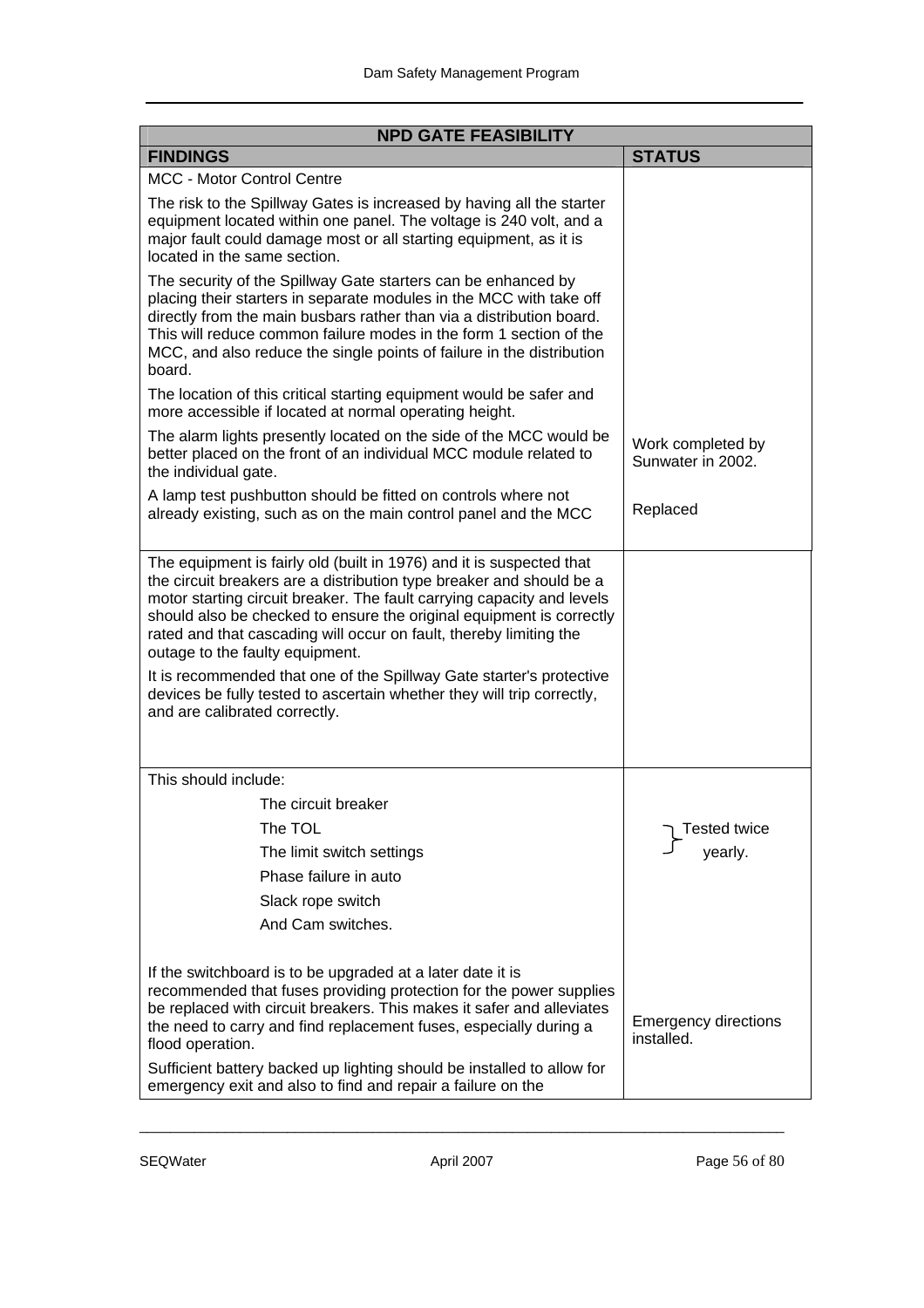| <b>NPD GATE FEASIBILITY</b>                                                                                                                                                                                                                                                                                                                                                                                                           |                                                                                                 |  |  |  |
|---------------------------------------------------------------------------------------------------------------------------------------------------------------------------------------------------------------------------------------------------------------------------------------------------------------------------------------------------------------------------------------------------------------------------------------|-------------------------------------------------------------------------------------------------|--|--|--|
| <b>FINDINGS</b>                                                                                                                                                                                                                                                                                                                                                                                                                       | <b>STATUS</b>                                                                                   |  |  |  |
| automatic starting system of the diesel generator.                                                                                                                                                                                                                                                                                                                                                                                    | Lighting not considered                                                                         |  |  |  |
| It is recommended that battery backed lighting be installed in the<br>office at the dam.                                                                                                                                                                                                                                                                                                                                              | necessary.                                                                                      |  |  |  |
| It is also recommended that danger notices be placed on the MCC<br>indicating the voltages, especially in areas that are to be used by<br>non-electrical personnel. It is further recommended that non-<br>electrical personnel not open electrical cabinets or operate                                                                                                                                                               | Rechargeable torches at<br>steps.                                                               |  |  |  |
| equipment, which have uncovered terminations or wiring.                                                                                                                                                                                                                                                                                                                                                                               | Sunwater to place signs.<br>All operators are trained<br>for switchboard access.                |  |  |  |
| Have the fuel storage, lines and associated equipment checked by<br>a qualified person such as from a petroleum company to ensure all<br>statutory requirements are being met and the equipment is in good<br>condition. It is recognised that the fuel storage on site is minimal.<br>This check will ensure compliance and also provide expert<br>knowledge of what condition the equipment is in.                                  | Operations and<br>Maintenance<br>procedures check this.                                         |  |  |  |
| It is expected that the diesel generator and the mobile unit may well<br>be relied on to open the Spillway Gates during flood as this is the<br>time that an outage of the normal supply is more likely to occur, ie.<br>during stormy weather. With this in mind it is recommended that all<br>electrical spares for the diesel generator and its controls be<br>purchased and kept on site (clearly labelled), in the control room. | Spare control circuit<br>components not needed<br>to be purchased as they<br>can be readily and |  |  |  |
| This will enable the electrician to repair a minor fault quickly, which<br>may otherwise take hours.                                                                                                                                                                                                                                                                                                                                  | promptly obtained.                                                                              |  |  |  |
| The pre-flood check for the diesel engines is critical. It is<br>recommended that the following be included in the routine<br>maintenance and, in particular, the pre-flood check:                                                                                                                                                                                                                                                    |                                                                                                 |  |  |  |
| All cable connections.                                                                                                                                                                                                                                                                                                                                                                                                                | Tested every 6 months                                                                           |  |  |  |
| All Switchgear to ensure available power at motors.                                                                                                                                                                                                                                                                                                                                                                                   |                                                                                                 |  |  |  |
| Sufficient diesel fuel available at the dam site.                                                                                                                                                                                                                                                                                                                                                                                     | Tested Weekly and Pre-                                                                          |  |  |  |
| The diesel engines.                                                                                                                                                                                                                                                                                                                                                                                                                   | flood check list is used                                                                        |  |  |  |
| Batteries for starting, fully charged.                                                                                                                                                                                                                                                                                                                                                                                                |                                                                                                 |  |  |  |
| That replaceable spares are available and easy to locate.                                                                                                                                                                                                                                                                                                                                                                             |                                                                                                 |  |  |  |
| Similarly all electrical spares for the mobile drive unit should be<br>purchased to ensure minor problems can be dealt with on site,<br>especially if the roads can be cut during a flood event. A pre-flood<br>check of the mobile unit should also include similar checks as listed<br>for the diesel generator above.                                                                                                              | Supplier listed in<br>Sunwater procedures.                                                      |  |  |  |
| Spares for this generator are available overnight as indicated by<br>operations personnel. It should be verified what is kept in stock and<br>who keeps it. This should be listed in the flood event manual as a<br>reference.                                                                                                                                                                                                        | Back up not considered<br>necessary as overnight<br>delivery.                                   |  |  |  |
| It is suggested that the normal operating ranges be marked on the<br>diesel gauges and control panel meters or on labels beside them.<br>This will allow the operator to foresee a potential problem without                                                                                                                                                                                                                          |                                                                                                 |  |  |  |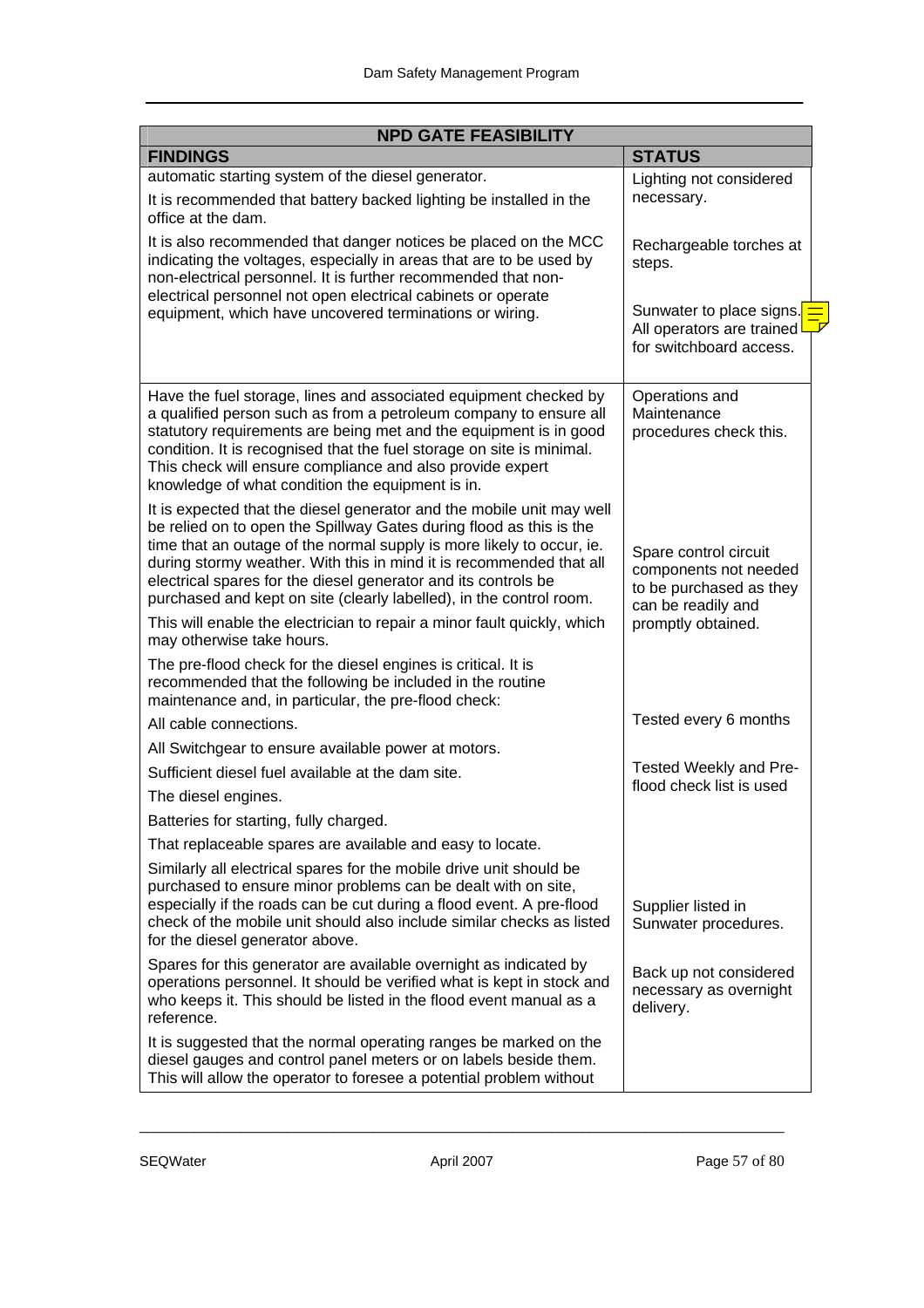| <b>NPD GATE FEASIBILITY</b>                                                                                                                                                                                                                                                                                                                                                                                                                                                                                                                                                                                                                                                                                                                      |                                                                                                   |  |  |  |
|--------------------------------------------------------------------------------------------------------------------------------------------------------------------------------------------------------------------------------------------------------------------------------------------------------------------------------------------------------------------------------------------------------------------------------------------------------------------------------------------------------------------------------------------------------------------------------------------------------------------------------------------------------------------------------------------------------------------------------------------------|---------------------------------------------------------------------------------------------------|--|--|--|
| <b>FINDINGS</b>                                                                                                                                                                                                                                                                                                                                                                                                                                                                                                                                                                                                                                                                                                                                  | <b>STATUS</b>                                                                                     |  |  |  |
| reference to a manual.                                                                                                                                                                                                                                                                                                                                                                                                                                                                                                                                                                                                                                                                                                                           |                                                                                                   |  |  |  |
| The automatic fire extinguishing system should be checked at the<br>same time as the other fire extinguishing equipment on a regular<br>basis. This is important as a malfunction in the system could cause<br>severe disruption to the operations of the site and possible damage<br>to equipment. Restitution and clean up may take some considerable<br>time and may leave the Dam at risk if a flood event is expected.                                                                                                                                                                                                                                                                                                                      | Done monthly by<br>Contractor                                                                     |  |  |  |
| It should be noted that the fire department may require specific<br>functions of the ventilation system and fans, and availability of<br>controls, at readily accessible locations. All main switches should<br>be clearly identified as main switches so that they can be easily<br>recognised by firemen in order to isolate power totally. There should<br>be a label to this effect at the RMU.                                                                                                                                                                                                                                                                                                                                              | Completed. <sup>1</sup>                                                                           |  |  |  |
| Be aware of relevant Environmental agency requirements to guard<br>against accidental damage to the environment due to fuel or oil<br>spillage that may find its way into the waterway via a drain or run-<br>off. Also consider any drainage that may exist that could spread a<br>fire from burning fuel or oil.                                                                                                                                                                                                                                                                                                                                                                                                                               | Regular environmental<br>audits.<br>Bund to be installed by<br>Sunwater <sub>II</sub>             |  |  |  |
| <b>Telemetry and Monitoring</b>                                                                                                                                                                                                                                                                                                                                                                                                                                                                                                                                                                                                                                                                                                                  |                                                                                                   |  |  |  |
| As the existing telephone system is known to have been washed<br>out and also that communication is least dependable during storms<br>some reliance is placed on the radio station to provide security of<br>communication. Hence the radio network should receive adequate<br>maintenance attention and in service testing. It should also be<br>provided with a back-up power supply, preferable non-mains supply<br>such as solar or battery, complete with charging equipment. As<br>indicated above it should also be protected from lightning and<br>surge. It should also have intruder and fire alarms installed as<br>applicable. The following items on the radio station should be<br>alarmed and sent back to the operations centre: |                                                                                                   |  |  |  |
| Power failure                                                                                                                                                                                                                                                                                                                                                                                                                                                                                                                                                                                                                                                                                                                                    |                                                                                                   |  |  |  |
| Low power back-up supply                                                                                                                                                                                                                                                                                                                                                                                                                                                                                                                                                                                                                                                                                                                         |                                                                                                   |  |  |  |
| Intruder/fire alarm                                                                                                                                                                                                                                                                                                                                                                                                                                                                                                                                                                                                                                                                                                                              |                                                                                                   |  |  |  |
| Telemetry signal failure<br>This system could be integrated with a new SCADA system in the<br>future so that data can be polled automatically.                                                                                                                                                                                                                                                                                                                                                                                                                                                                                                                                                                                                   |                                                                                                   |  |  |  |
| It is recommended that the radio equipment at the Dam, Mt.<br>Glorious and receivers be checked and inspected every 3 months<br>as part of the maintenance procedure.                                                                                                                                                                                                                                                                                                                                                                                                                                                                                                                                                                            | Alert O & M Contractor<br>does regular<br>maintenance.                                            |  |  |  |
| It is recommended that the EDAC dialler be checked monthly to<br>ensure the unit, alarms and system are operational.                                                                                                                                                                                                                                                                                                                                                                                                                                                                                                                                                                                                                             | Weekly checks done.                                                                               |  |  |  |
| It is suggested that a dry run is instigated for a failure of the Control<br>Room in Mineral House during a flood event to ascertain the back-<br>up capacity of the Sunwater Building. This will identify shortcomings<br>in the system, which can then be corrected. It will also identify what<br>problems the Flood Operations Engineer is likely to face and what                                                                                                                                                                                                                                                                                                                                                                           | <b>Flood Manual has</b><br>operating procedure for<br>loss of communication<br>with Flood Centre. |  |  |  |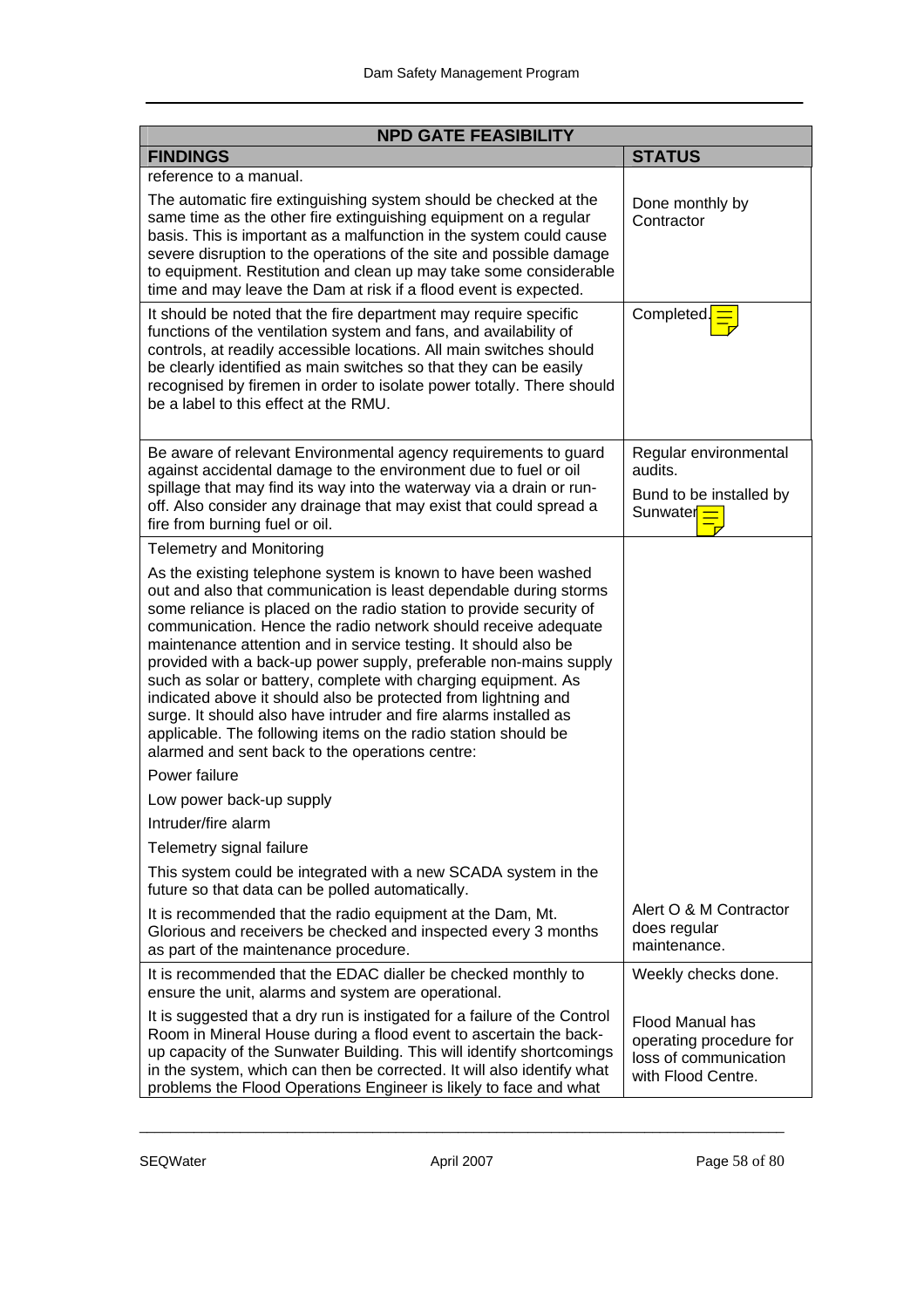| <b>NPD GATE FEASIBILITY</b>                                                                                                                                                                                                                                                                                                                                                       |                                                                                     |
|-----------------------------------------------------------------------------------------------------------------------------------------------------------------------------------------------------------------------------------------------------------------------------------------------------------------------------------------------------------------------------------|-------------------------------------------------------------------------------------|
| <b>FINDINGS</b>                                                                                                                                                                                                                                                                                                                                                                   | <b>STATUS</b>                                                                       |
| is required to deal with it.                                                                                                                                                                                                                                                                                                                                                      |                                                                                     |
| As there is already a base station in existence, with proven<br>reception, the data could be transmitted via radio as against using a<br>landline to reduce the cost. Sufficient communications back-up<br>systems are already in place to make it an effective system.                                                                                                           |                                                                                     |
| This system would typically involve VDU screen based operator<br>consoles from which the latest status of the gates can be<br>monitored. The consoles can be placed in any location or as many<br>locations as required.                                                                                                                                                          |                                                                                     |
| The SCADA system can also integrate local and remote control,<br>monitoring, data archiving and telemetry functions. Critical<br>outstations monitoring river levels and rainfall can also be added to<br>the radio system as required.                                                                                                                                           | Not considered<br>necessary.                                                        |
| It is understood the diesel generator back-up in Mineral House is<br>not under the control of Sunwater and therefore presents some risk.<br>Ideally the generator should be tested monthly and Sunwater<br>should be aware of the test that took place and their results.<br>Sunwater should also ascertain if the Control Room is on the<br>essential services for the building. | New UPS at Flood<br>Centre and diesel<br>generator under<br>maintenance by Q Build. |
| It is understood the diesel generator back-up in Mineral House is<br>not under the control of Sunwater and therefore presents some risk.<br>Ideally the generator should be tested monthly and Sunwater<br>should be aware of the test that took place and their results.<br>Sunwater should also ascertain if the Control Room is on the<br>essential services for the building. | New UPS at Flood<br>Centre and diesel<br>generator under<br>maintenance by Q Build. |
| Lightning and Surge Protection                                                                                                                                                                                                                                                                                                                                                    |                                                                                     |
| There is limited lightning protection installed at the Dam site and nil<br>at the Operations Centre in Mineral House and assumed minimal or<br>none at the Radio Repeater Station.                                                                                                                                                                                                | Alert O&M Contractor<br>advised full<br>lightning/surge                             |
| We suggest that lightning protection be implemented as a system at<br>the Dam, the Radio Repeater station, and the Control Centre. This<br>should include:                                                                                                                                                                                                                        | protection at Repeater<br><b>Stations and Operations</b><br>Centre. Sunwater        |
| An equipotentially bonded earthing system.                                                                                                                                                                                                                                                                                                                                        | advised adequate<br>lightning/surge                                                 |
| Structural protection on the highest points (such as the crane) and<br>structures through the use of finial aerials and /or interceptors.                                                                                                                                                                                                                                         | protection exists for<br>Dam operation                                              |
| All power incoming and outgoing, including high voltage.                                                                                                                                                                                                                                                                                                                          | At Dam, Lightning                                                                   |
| All controls and telemetry inputs, cabling and especially electronics<br>equipment.                                                                                                                                                                                                                                                                                               | Protection exists: 2 on<br>lift tower, 1 on EDAC                                    |
| The present protection will not protect the equipment or personnel,                                                                                                                                                                                                                                                                                                               | 1 on telephone                                                                      |
| as there are several areas where a lightning surge can enter the<br>buildings and structures.                                                                                                                                                                                                                                                                                     | On all power circuits that<br>feed control circuits                                 |
|                                                                                                                                                                                                                                                                                                                                                                                   | On Gate Position and<br>Lake Level Indicators                                       |
|                                                                                                                                                                                                                                                                                                                                                                                   | Crane operated by<br>remote control and not                                         |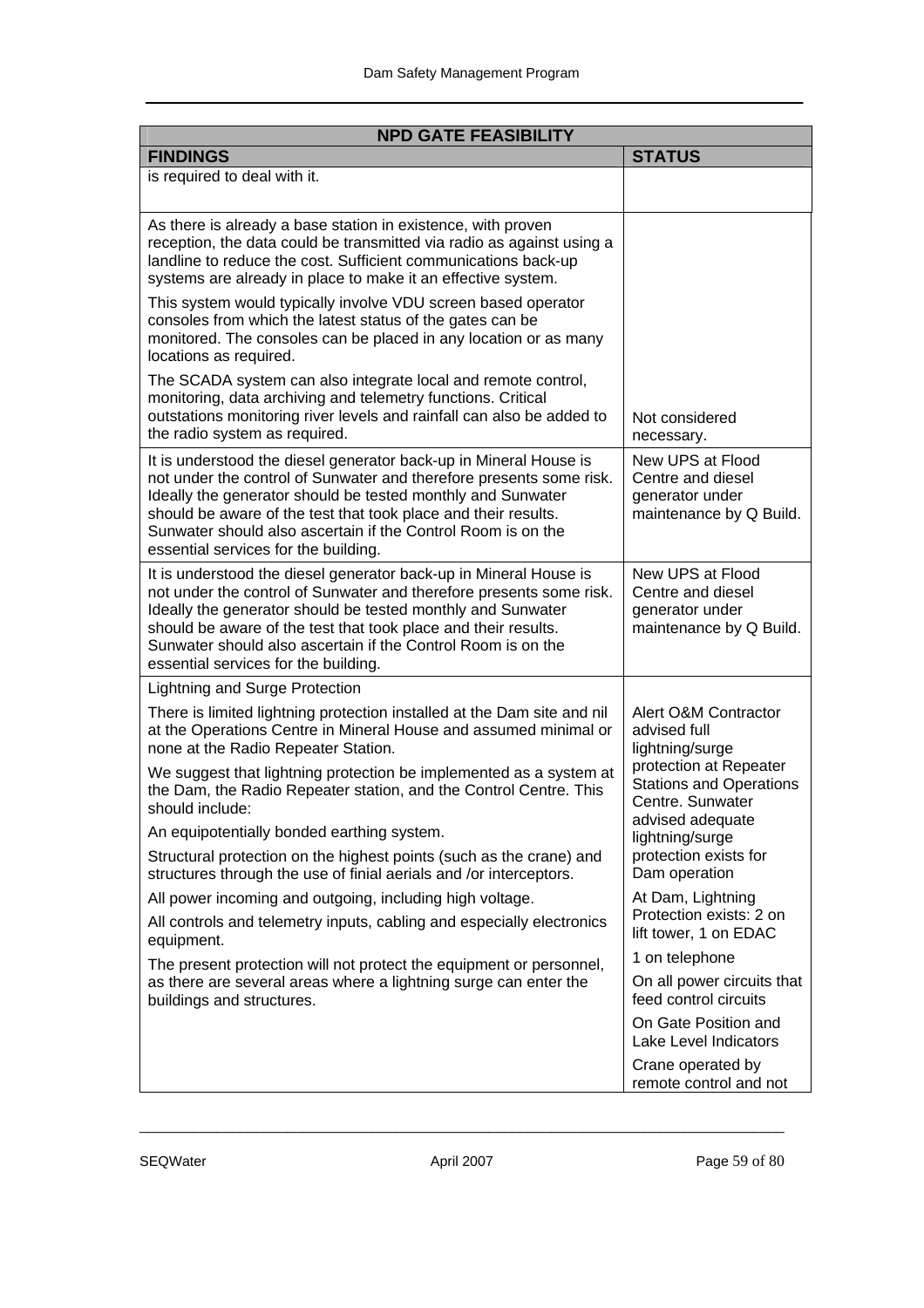| <b>NPD GATE FEASIBILITY</b>                                                                                                                                                                                                                                                                                                                                  |                                                                                                                                      |
|--------------------------------------------------------------------------------------------------------------------------------------------------------------------------------------------------------------------------------------------------------------------------------------------------------------------------------------------------------------|--------------------------------------------------------------------------------------------------------------------------------------|
| <b>FINDINGS</b>                                                                                                                                                                                                                                                                                                                                              | <b>STATUS</b>                                                                                                                        |
|                                                                                                                                                                                                                                                                                                                                                              | used in electrical storm.<br>Current system is to<br>industry standard.                                                              |
| Various lightning and surge equipment is required for different<br>levels of protection from the coarse shunt type at the power sources<br>to the fine series type at the electronics equipment level. All<br>lightning and surge equipment installed should be from the one<br>company to ensure coverage and grading between them.                         |                                                                                                                                      |
| It should be noted that surges are produced by various items of<br>equipment within the site such as motors, switches, fluorescent<br>lighting and UPS systems, all of which will produce spikes capable<br>of damaging electronic equipment.                                                                                                                |                                                                                                                                      |
| The radio Repeater station will be very susceptible to lightning<br>strikes due to its location and the tower. Lightning protection should<br>include:                                                                                                                                                                                                       | Alert O&M Contractor<br>advised full lightning and<br>surge protection exists                                                        |
| An equi potentially bonded earthing system.                                                                                                                                                                                                                                                                                                                  | for radio Repeater<br><b>Stations and Operations</b>                                                                                 |
| Structural protection on the high mast or above it to protect the<br>installation from a direct hit through the use of an interceptor.                                                                                                                                                                                                                       | Centre                                                                                                                               |
| All power incoming and outgoing.                                                                                                                                                                                                                                                                                                                             |                                                                                                                                      |
| All other incoming and outgoing wiring including communications<br>cable from the radio aerial/tower.                                                                                                                                                                                                                                                        |                                                                                                                                      |
| The Operations Room in Mineral House should be assessed to be<br>self contained in excluding lightning and surge. This will include<br>protection of all PCs, and communications. Protection should be<br>outside of the device for ease of replacement and integrity.                                                                                       |                                                                                                                                      |
| <b>Safety Issues</b>                                                                                                                                                                                                                                                                                                                                         |                                                                                                                                      |
| Whilst onsite supervision was very good, formal sign in and out of<br>confined spaces and strategies, as well formal induction was not<br>evident. Equipment and safety systems should be in place and<br>formalised to meet Workcover requirements. Confined space entry<br>and training should also be updated to meet the Australian<br>Standards.        | A full safety plan is in<br>place<br>Dam operators now<br>trained in LV access.<br>Hazards with access to<br>the starters eliminated |
| Inertia reel fall arrest harnesses are available and utilised on site. It<br>was noted that an attachment wire was connected between<br>handrails across the downstream side of the Spillway Gate. The<br>attachment should be checked by a structural engineer.                                                                                             | with control panel<br>upgrade.                                                                                                       |
| Provide security for the machinery gallery and entry to this area to<br>protect equipment from vandalism and sabotage.                                                                                                                                                                                                                                       |                                                                                                                                      |
| Provide bump caps or helmets when working in the machinery<br>gallery.                                                                                                                                                                                                                                                                                       |                                                                                                                                      |
| The stairs and platforms from the Spillway road down to the<br>machinery gallery should be checked for compliance with Australian<br>Standards. The risk is considerable the way it is as a trip on the<br>stairs could result in a fall to the bottom of the Dam. All stairways<br>and ladderways should be checked for Australian Standards<br>compliance. | Stairs are in accordance<br>with Australian<br><b>Standards</b>                                                                      |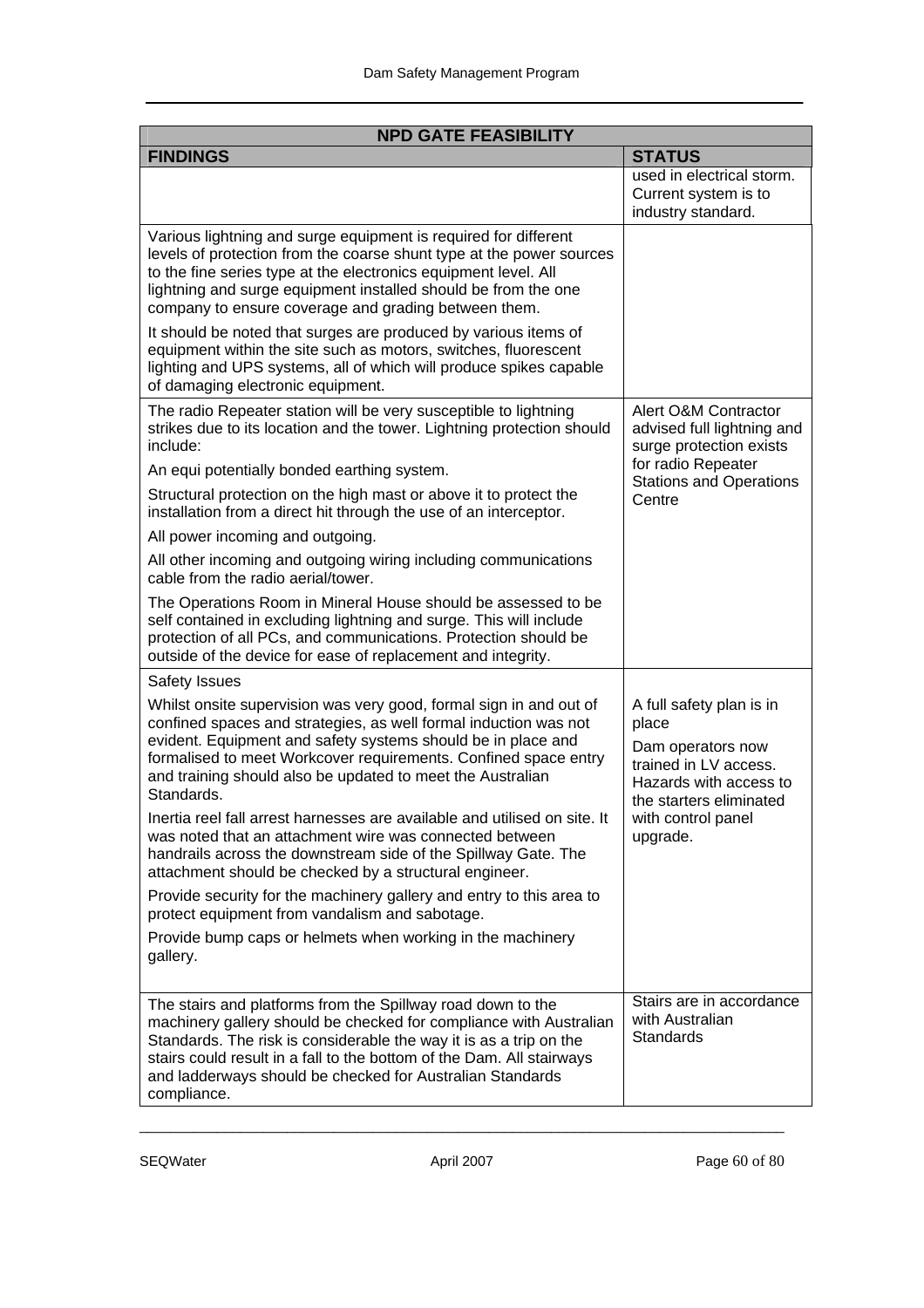| <b>NPD GATE FEASIBILITY</b>                                                                                                                                                                                                                                                                                                                                                                                                                                                                                                                                                                                                                                                |                                                                            |  |
|----------------------------------------------------------------------------------------------------------------------------------------------------------------------------------------------------------------------------------------------------------------------------------------------------------------------------------------------------------------------------------------------------------------------------------------------------------------------------------------------------------------------------------------------------------------------------------------------------------------------------------------------------------------------------|----------------------------------------------------------------------------|--|
| <b>FINDINGS</b>                                                                                                                                                                                                                                                                                                                                                                                                                                                                                                                                                                                                                                                            | <b>STATUS</b>                                                              |  |
| A warning label(s) should also be placed on the personnel lift-"DO<br>NOT USE IN AN EMERGENCY OR FLOOD EVENT"                                                                                                                                                                                                                                                                                                                                                                                                                                                                                                                                                              | Only a problem if used<br>during<br>mains<br>power                         |  |
| Additional exit signs should be installed with battery back-up<br>lighting, especially in the machinery gallery.                                                                                                                                                                                                                                                                                                                                                                                                                                                                                                                                                           | failure.<br>Operations procedures<br>require to use additional             |  |
| High voltage cabling should be totally segregated and isolated from<br>other equipment and personnel.                                                                                                                                                                                                                                                                                                                                                                                                                                                                                                                                                                      | lighting if working<br>in<br>there in the dark.                            |  |
| High voltage equipment should be clearly identified and should be<br>restricted access to qualified personnel. All switches should be<br>clearly identified and switching instructions should be in place and<br>controlled by a high voltage qualified operator.                                                                                                                                                                                                                                                                                                                                                                                                          | Completed<br>Completed                                                     |  |
| Identify any drains and other outlets that may spread a fire.                                                                                                                                                                                                                                                                                                                                                                                                                                                                                                                                                                                                              |                                                                            |  |
| Re-evaluate the issue of no-electrical personnel operating<br>equipment located within an electrical panel, and also the related<br>issue of the awkward location of the Gate starter equipment. Is<br>there written dispensation from the Department of Natural<br>Resources and Mines for non-electrical personnel to operate this<br>equipment kept with the SEQWCO? If not this may place SEQWCO<br>in a precarious position should an accident occur.                                                                                                                                                                                                                 | Not considered an issue.<br>This is in process<br>of<br>being addressed. = |  |
| Spillway Gate Hoist Motors                                                                                                                                                                                                                                                                                                                                                                                                                                                                                                                                                                                                                                                 |                                                                            |  |
| The motors are tested and inspected regularly. The results are<br>trended and can be utilised to determine wear and tear and to<br>determine when they need to be overhauled.                                                                                                                                                                                                                                                                                                                                                                                                                                                                                              |                                                                            |  |
| Under these maintenance practices a potential failure should be<br>identified before a fault occurs.                                                                                                                                                                                                                                                                                                                                                                                                                                                                                                                                                                       |                                                                            |  |
| Assuming the motors are 38 years old and have not been<br>overhauled in their lifetime they should be due for a complete<br>overhaul. It would be worthwhile investigating the cost to increase<br>their insulation rating to class H during the overhaul.                                                                                                                                                                                                                                                                                                                                                                                                                 | Condition monitoring<br>every 6 months.                                    |  |
| It is operational practice to exercise a gate to the first few steps<br>only. This does not give the motor an adequate running time. The<br>gate should be raised to full height whenever possible, water levels<br>permitting. This would fully test the motor to its nameplate rating<br>and allow any moisture in the windings from condensation to<br>evaporate. This will clear the motors of moisture, thereby reducing<br>the possibility of a short in the windings, and enhancing their<br>reliability. Any potential fault is also more likely to appear during a<br>full exercise. This will fully test all associated mechanical and<br>electrical components. | To be done during 4<br>monthly checks.                                     |  |
| A motor should be bench tested to ascertain the heat rise capacity<br>of the windings in relation to the required maximum expected duty.                                                                                                                                                                                                                                                                                                                                                                                                                                                                                                                                   | Not necessary -<br>mobile unit                                             |  |
| The motors are not expected to have an overheating problem.<br>However this should be confirmed by a heat rise test.                                                                                                                                                                                                                                                                                                                                                                                                                                                                                                                                                       | available                                                                  |  |
| This can only be done by factory testing and comparing the results<br>to the expected duty.                                                                                                                                                                                                                                                                                                                                                                                                                                                                                                                                                                                |                                                                            |  |
| A spare hoist motor should be available on site to facilitate<br>replacement in event of failure. This will improve the reliability of the                                                                                                                                                                                                                                                                                                                                                                                                                                                                                                                                 | Spare available.                                                           |  |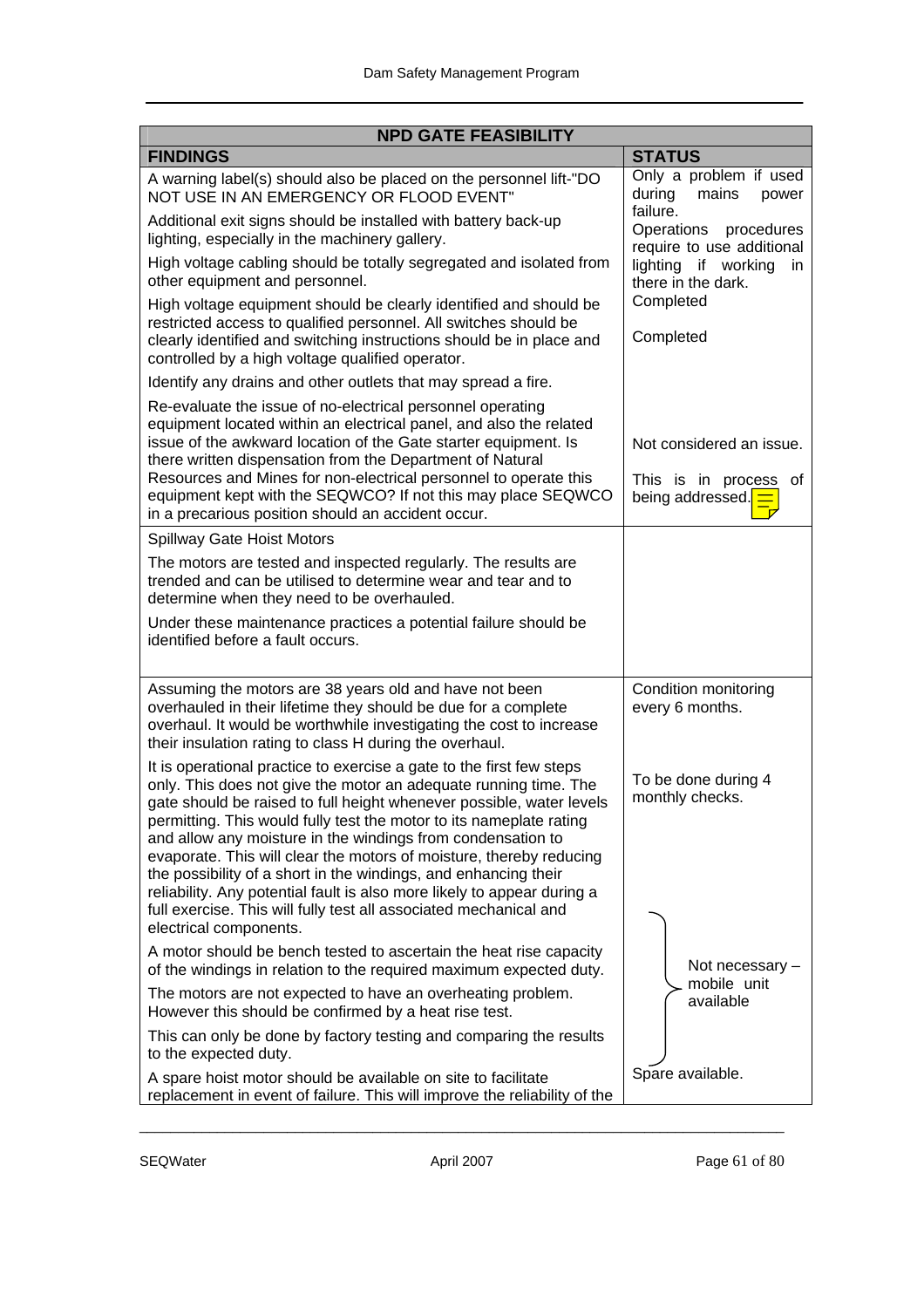| <b>NPD GATE FEASIBILITY</b>                                                                                                                                                                                                                          |                                                                      |  |
|------------------------------------------------------------------------------------------------------------------------------------------------------------------------------------------------------------------------------------------------------|----------------------------------------------------------------------|--|
| <b>FINDINGS</b>                                                                                                                                                                                                                                      | <b>STATUS</b>                                                        |  |
| gate operation.                                                                                                                                                                                                                                      |                                                                      |  |
| <b>Security Alarms</b>                                                                                                                                                                                                                               | Security service - razor                                             |  |
| The existing intruder alarm could be expanded to keep out vandals                                                                                                                                                                                    | wire on site.                                                        |  |
| and general public by placing monitors near the gate such as<br>movement and infra red detectors which will set off lights and sirens<br>on activation.                                                                                              | These monitors are not<br>feasible.                                  |  |
| It is assumed that the radio base station has a fire detector and<br>security alarm on it, as this was not inspected. If this is not the case<br>we suggest that they be installed as a local input to the radio<br>repeater station at Mt.Glorious. | No action required, as<br>back-up system on<br>separate tower exists |  |
| Smoke Detection/Firefighting Equipment                                                                                                                                                                                                               |                                                                      |  |
| There is currently no fire alarm in the control room, workshops and<br>site office. The cost to install detectors would be small as they could<br>be added to the existing system, even in the interim if a larger<br>system is being considered.    | Detectors in control<br>room.                                        |  |
| Earth Leakage Protection                                                                                                                                                                                                                             |                                                                      |  |
| Earth leakage protection should be provided for all GPO's in the<br>following areas where not already installed:                                                                                                                                     | Back up site at Mt                                                   |  |
| The radio repeater site                                                                                                                                                                                                                              | Glorious and back up at<br>Flood Centre.                             |  |
| The Operations centre in Mineral House                                                                                                                                                                                                               |                                                                      |  |
| It is noted that earth Leakage Protection is installed in the Dam<br>Office, Galleries and workshop.                                                                                                                                                 |                                                                      |  |
| <b>Emergency Lighting</b>                                                                                                                                                                                                                            |                                                                      |  |
| Emergency battery lighting should be fitted in the following areas to<br>provide the minimum lighting levels for operations and safe exit<br>during power failure and generator failure:                                                             |                                                                      |  |
| The machinery gallery.<br>$\bullet$                                                                                                                                                                                                                  | Rechargeable torches to<br>be provided.                              |  |
| The control room.<br>$\bullet$                                                                                                                                                                                                                       |                                                                      |  |
| The high voltage room.<br>٠                                                                                                                                                                                                                          |                                                                      |  |
| The generator room.                                                                                                                                                                                                                                  |                                                                      |  |
| The site office.                                                                                                                                                                                                                                     |                                                                      |  |
| Back-up lighting should be sufficient to allow for fault<br>$\bullet$<br>finding, location of tools, communications; starting up of the<br>mobile drive unit and repairing a fault in the diesel<br>generator starting sequence.                     |                                                                      |  |
| The fittings should be the maintained type which can be used as<br>normal fittings and illuminate when normal supply fails.                                                                                                                          |                                                                      |  |
| <b>Mobile Drive Unit</b>                                                                                                                                                                                                                             |                                                                      |  |
| It is recommended that the mobile unit be fitted with sufficient power<br>outlets for general 3 phase power supply, 240 volt outlets and the<br>fitting of emergency floodlighting. The limitation of the mobile unit is                             | <b>Emergency Lighting has</b><br>been purchased.                     |  |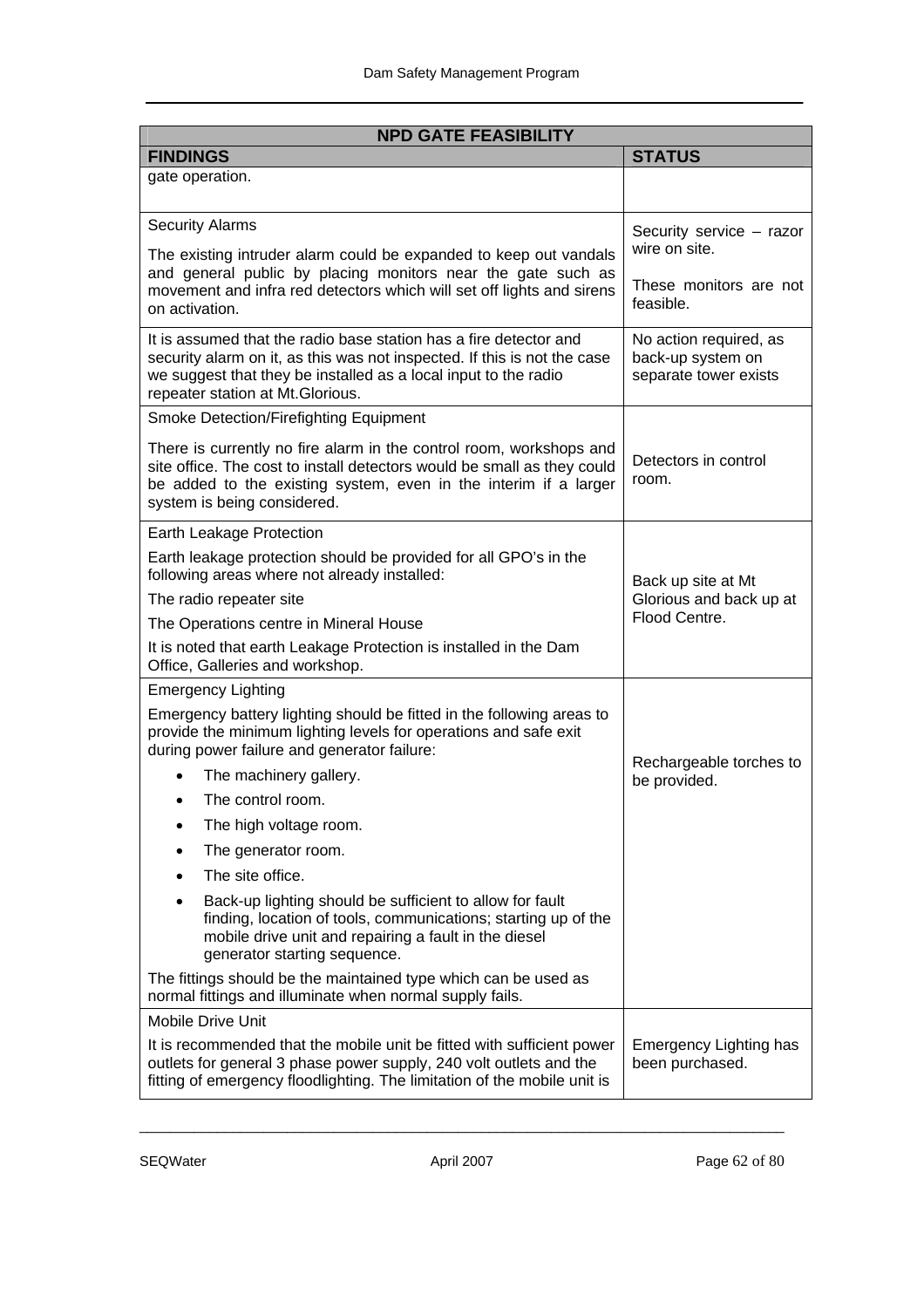| <b>NPD GATE FEASIBILITY</b>                                                                                                                                                                                                                                                                                             |                                                                                                                                                                                                                                                                                                                                                                                                                          |                                                                                                 |
|-------------------------------------------------------------------------------------------------------------------------------------------------------------------------------------------------------------------------------------------------------------------------------------------------------------------------|--------------------------------------------------------------------------------------------------------------------------------------------------------------------------------------------------------------------------------------------------------------------------------------------------------------------------------------------------------------------------------------------------------------------------|-------------------------------------------------------------------------------------------------|
| <b>FINDINGS</b>                                                                                                                                                                                                                                                                                                         |                                                                                                                                                                                                                                                                                                                                                                                                                          | <b>STATUS</b>                                                                                   |
| specific purpose and not general purpose. Whilst this is not a<br>additional outlets and a larger fuel tank to cover any emergency.                                                                                                                                                                                     | also the size of the fuel tank. This is due to the unit being built for a<br>problem it may be possible to enhance the unit by providing it with                                                                                                                                                                                                                                                                         |                                                                                                 |
| operator would be required.                                                                                                                                                                                                                                                                                             | An additional mobile drive unit will allow all gates to be fully raised<br>within 10 hours (approximately 7 hours). However it is likely a third                                                                                                                                                                                                                                                                         | Not feasible.                                                                                   |
| 4 hours of requirement.                                                                                                                                                                                                                                                                                                 | Spare parts for the mobile drive unit need to be available within 2 to                                                                                                                                                                                                                                                                                                                                                   | Noted previously.                                                                               |
| Drawings                                                                                                                                                                                                                                                                                                                |                                                                                                                                                                                                                                                                                                                                                                                                                          |                                                                                                 |
| A full set of Work as Executed drawings should be produced and<br>made available both at the dam and in the SEQWCO Offices.                                                                                                                                                                                             | The circuit diagrams for power, control, instrumentation, EDAC and<br>telemetry/radio communications for the site are not known to exist.                                                                                                                                                                                                                                                                                | Sunwater to issue.<br>Electrical and instrument<br>circuit disgrams<br>currently being updated. |
| use remains connected on site. The equipment should be de-<br>commissioned and removed from site and the drawings updated.                                                                                                                                                                                              | During the site visit it was noted that equipment that is no longer in                                                                                                                                                                                                                                                                                                                                                   |                                                                                                 |
| <b>Operations Issues</b>                                                                                                                                                                                                                                                                                                |                                                                                                                                                                                                                                                                                                                                                                                                                          |                                                                                                 |
| Retain a controlled copy of the O and M Manual in the Brisbane<br>Office.                                                                                                                                                                                                                                               |                                                                                                                                                                                                                                                                                                                                                                                                                          |                                                                                                 |
| to be stated in the operation manual.                                                                                                                                                                                                                                                                                   | Manuals need to be updated to incorporate current practices e.g the<br>gate control using computer system is no longer in use this needs                                                                                                                                                                                                                                                                                 | Done                                                                                            |
| terminology used on site.                                                                                                                                                                                                                                                                                               | The functional designation of persons needs to reflect the current                                                                                                                                                                                                                                                                                                                                                       |                                                                                                 |
| <b>Reliability Data</b>                                                                                                                                                                                                                                                                                                 |                                                                                                                                                                                                                                                                                                                                                                                                                          |                                                                                                 |
| A log should be established at the dam site and operators<br>encouraged to enter any incidences (including 'near misses' or                                                                                                                                                                                             | actual events) regarding equipment operation. Eg failure of diesel<br>generator to start, power hydraulic problems, fuse failures etc. Such<br>a log will provide a good statistical basis for future reliability studies.                                                                                                                                                                                               | Daily log used.                                                                                 |
| Human Factor Issues                                                                                                                                                                                                                                                                                                     |                                                                                                                                                                                                                                                                                                                                                                                                                          |                                                                                                 |
| Human Factors in Maintenance                                                                                                                                                                                                                                                                                            |                                                                                                                                                                                                                                                                                                                                                                                                                          |                                                                                                 |
| During our visit we were advised that the planned annual<br>maintenance program was well-resourced and included a work<br>operational testing) of all maintenance work on system critical<br>and replacement (either original or from stock) of components. A<br>to record whether maintenance checks have revealed any | order system and monitoring. However, not all maintenance work<br>was checked as a matter of course. When completed, maintenance<br>work was entered into the computer as a record that the work was<br>complete. It is recommended that appropriate checks (e.g., visual or<br>components be carried out, particularly where this involves removal<br>'near miss' reporting system for maintenance is also recommended, | This is available by on-<br>site check sheets.                                                  |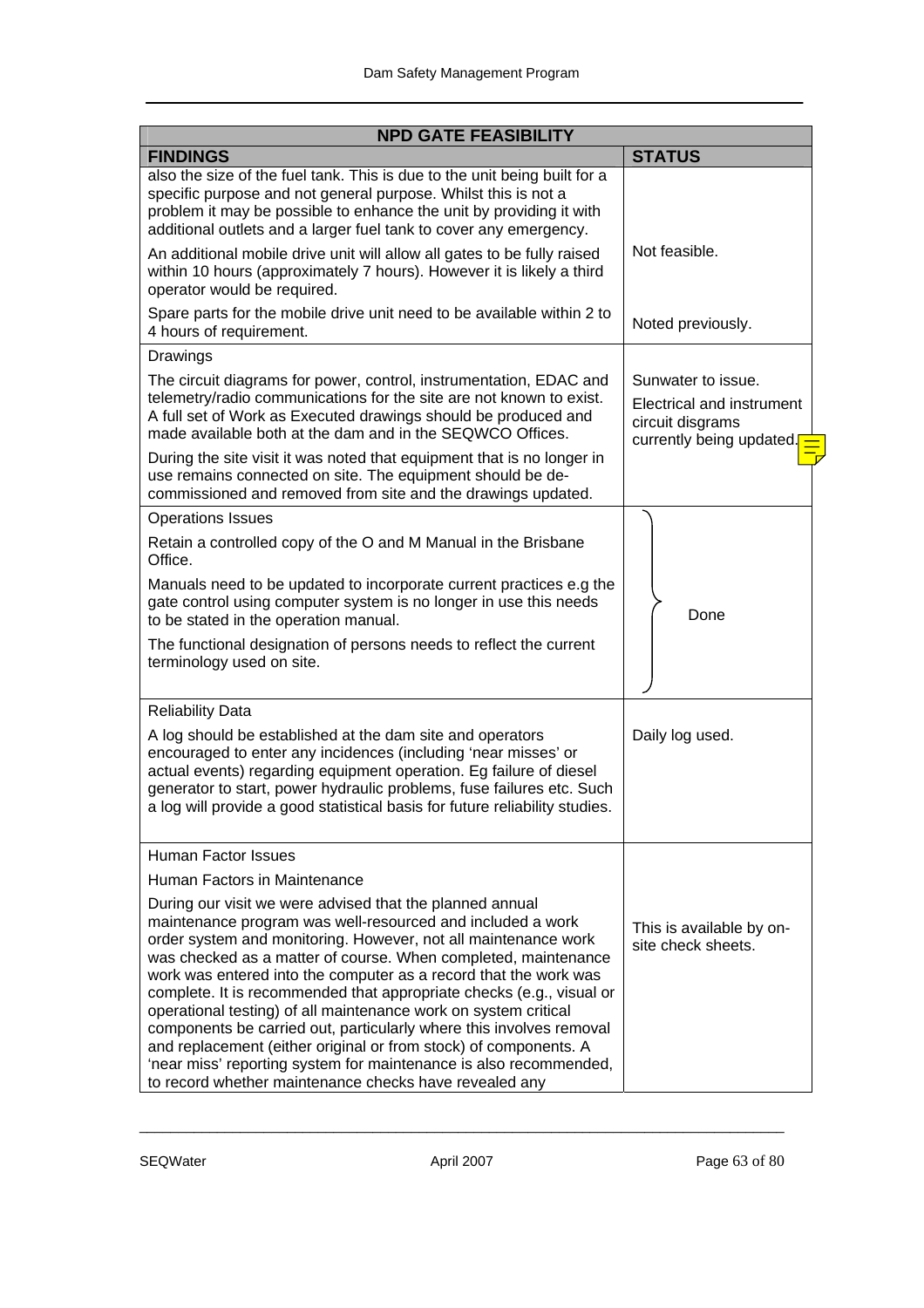| <b>NPD GATE FEASIBILITY</b>                                                                                                                                                                                                                                                                                     |                                               |
|-----------------------------------------------------------------------------------------------------------------------------------------------------------------------------------------------------------------------------------------------------------------------------------------------------------------|-----------------------------------------------|
| <b>FINDINGS</b>                                                                                                                                                                                                                                                                                                 | <b>STATUS</b>                                 |
| shortcomings in maintenance work.                                                                                                                                                                                                                                                                               |                                               |
| <b>Simulations Exercise</b>                                                                                                                                                                                                                                                                                     |                                               |
| Given the relatively low probability of serious consequences<br>resulting from a single skills-based error, the most likely disaster<br>scenario is one that results from a combination of two or more<br>simultaneous failures within the system during a flood event.                                         | Flood operation training<br>done once a year. |
| Such human factors failures might include:                                                                                                                                                                                                                                                                      |                                               |
| Inexperience of an operator with responsibility for spillway radial<br>gate operation at a particular time – for example, because the more<br>experienced operator(s) are off sick or unavoidably absent.                                                                                                       |                                               |
| Fatigue resulting from flood management activity over a period of<br>several days without adequate respite.                                                                                                                                                                                                     |                                               |
| Stress from the above factors.                                                                                                                                                                                                                                                                                  |                                               |
| A maintenance error that remains hidden until revealed by failure in<br>an operational sequence.                                                                                                                                                                                                                |                                               |
| An accident to an operator during an operational sequence, which<br>draws the only remaining operator to assist – for example,<br>negotiating steep slippery steps while gaining access to or egress<br>from a spillway gate local control panel.                                                               |                                               |
| It is recommended that the client undertake a simulation exercise<br>that mimics different combinations of the above factors in order to<br>determine the likelihood that the system will respond appropriately<br>(see below for sample scenario).                                                             |                                               |
| Example scenario for simulation exercise. An experienced operator<br>is working on the third day of a flood event alongside a less<br>experienced operator. Both operators are tired. At 01.00hr<br>instructions are received from FCC to open Gate E (the furthest<br>from the site control room).             | Flood training accounts<br>for this.          |
| It is raining heavily and the lake is close to over-topping the dam<br>wall. The experienced operator sets off to Gate E and falls down the<br>access steps injuring his back. Though conscious he is effectively<br>immobile. While falling he drops his mobile phone, which falls onto<br>the spillway below. |                                               |
| Questions that might be relevant include:                                                                                                                                                                                                                                                                       |                                               |
| How long does it take the inexperienced operator to respond to the<br>non-return of his colleague?                                                                                                                                                                                                              |                                               |
| What does he do?                                                                                                                                                                                                                                                                                                |                                               |
| How long does it take FCC to realise that Gate E has not been<br>opened as per instructions?                                                                                                                                                                                                                    |                                               |
| What does FCC do at this point?                                                                                                                                                                                                                                                                                 |                                               |
| What if the second operator sets off to find his colleague without<br>contacting FCC; when FCC staff attempt to make contact they are<br>unable to communicate with either operator?                                                                                                                            |                                               |
| <b>Periodic Reviews</b>                                                                                                                                                                                                                                                                                         |                                               |
| It is recommended that periodic reviews be undertaken of possible                                                                                                                                                                                                                                               |                                               |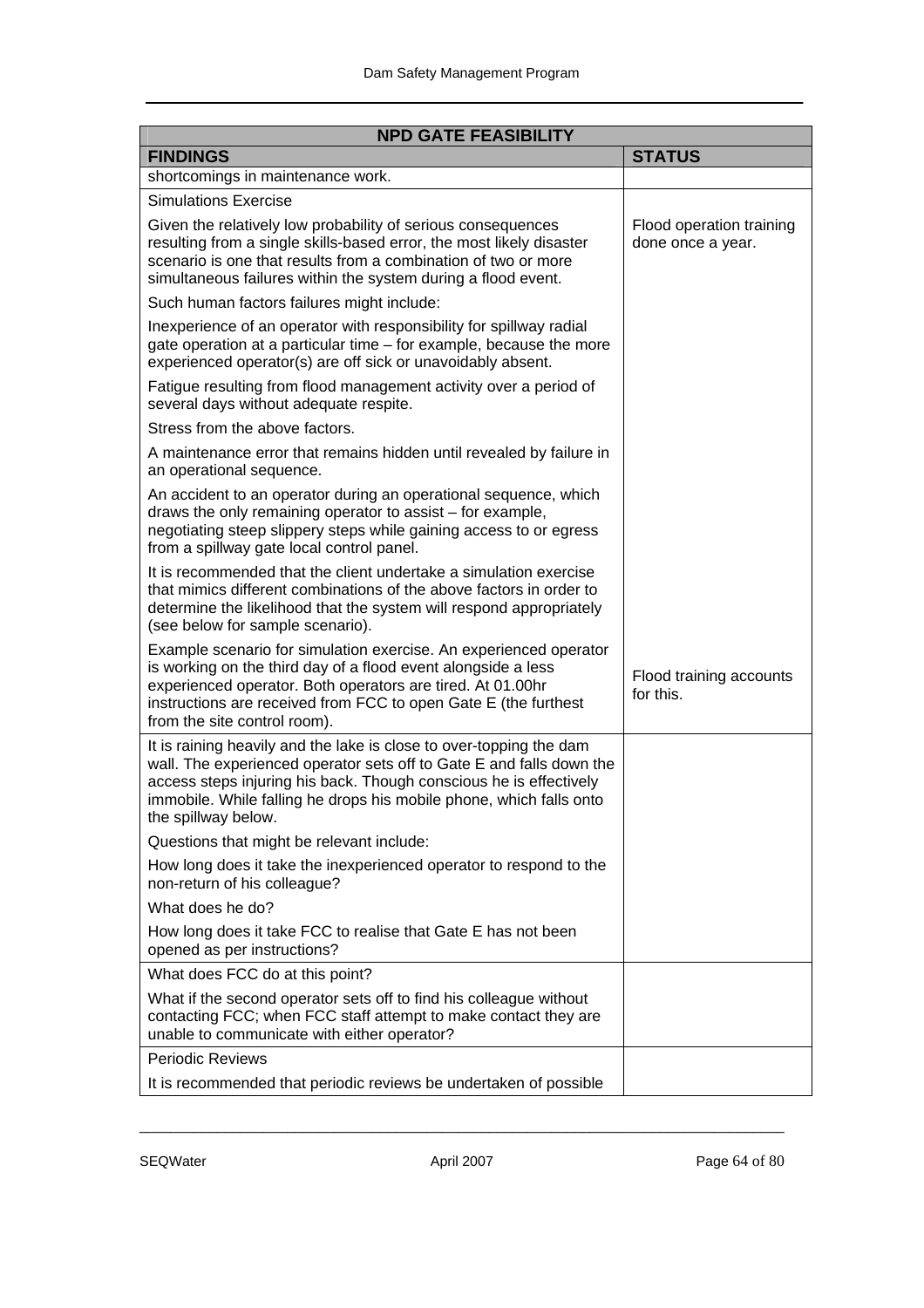| <b>NPD GATE FEASIBILITY</b>                                                                                                                                                                                                                                                                                                                                                                                                                                                                                    |                                           |  |
|----------------------------------------------------------------------------------------------------------------------------------------------------------------------------------------------------------------------------------------------------------------------------------------------------------------------------------------------------------------------------------------------------------------------------------------------------------------------------------------------------------------|-------------------------------------------|--|
| <b>FINDINGS</b>                                                                                                                                                                                                                                                                                                                                                                                                                                                                                                | <b>STATUS</b>                             |  |
| 'knock on' effects of decisions implemented centrally within the<br>organisation upon maintenance and operational tasks that impinge<br>upon flood event activities.                                                                                                                                                                                                                                                                                                                                           |                                           |  |
| Two examples from observations made during the North Pine Dam<br>site visit serve to highlight the possibility of improvement in PPE<br>(Personal Protection Equipment). The first was that neither visitors<br>nor operators were required to wear hard hats during a walkabout<br>that included time under the gantry crane. The second is that<br>provision of bump caps during access to spaces within the dam<br>structure would be worth considering as a means of reducing the<br>likelihood of injury. | Safety plan in place.                     |  |
| It is recommended that the client organisation undertake a review of<br>PPE requirements, provision, use, monitoring and maintenance on<br>operational sites.                                                                                                                                                                                                                                                                                                                                                  |                                           |  |
| Documentation                                                                                                                                                                                                                                                                                                                                                                                                                                                                                                  |                                           |  |
| Brief analysis of the log sheets has revealed that the information<br>recorded in respect of North Pine Dam spillway radial gate opening<br>and closing sequences during the February/March 1999 flood<br>events was incomplete and indicated that on at least some<br>occasions gates were operated out of sequence.                                                                                                                                                                                          |                                           |  |
| It is recommended that, to provide an accurate and up-to-date<br>record of the system state at North Pine Dam during flood events, a<br>simple chart be drawn up on which would be recorded the state of<br>the system in respect of spillway radial gate positions.                                                                                                                                                                                                                                           | Not considered<br>necessary.              |  |
| This information would be simultaneously available to both dam<br>operators and to FCC staff. The information would ideally be<br>obtained automatically from the gate operation control system and<br>displayed appropriately at both local and remote locations.                                                                                                                                                                                                                                             |                                           |  |
| <b>Organisational Issues</b>                                                                                                                                                                                                                                                                                                                                                                                                                                                                                   |                                           |  |
| From the control room human factor checklist -Ref.- Appendix A<br>Following recommendations emerge:                                                                                                                                                                                                                                                                                                                                                                                                            |                                           |  |
| It is recommended that the client organisation determine the range<br>of situations in which it might not be possible to correct actions after<br>an alarm has been raised. Examples of cases where this has<br>occurred could be used to examine possible ways of overcoming<br>any difficulties. These can be incorporated within the Human<br>Reliability Analysis as appropriate.                                                                                                                          |                                           |  |
| It is recommended that staff training scenarios be reviewed to<br>ensure that as wide a range of problem solving situations as is<br>feasible is incorporated within staff training.                                                                                                                                                                                                                                                                                                                           |                                           |  |
| It is recommended that the adequacy of guidance for operating in<br>emergencies, particularly documented guidance, and its effective<br>transmission to all operators, be reviewed.                                                                                                                                                                                                                                                                                                                            | Flood training is<br>considered adequate. |  |
| It is recommended that the client organisation consider possible<br>effects of its decision making processes upon operational actions<br>during emergencies, taking into account that these could include<br>decisions taken at any time and at any organisational level and not                                                                                                                                                                                                                               | Scenarios are discussed<br>then.          |  |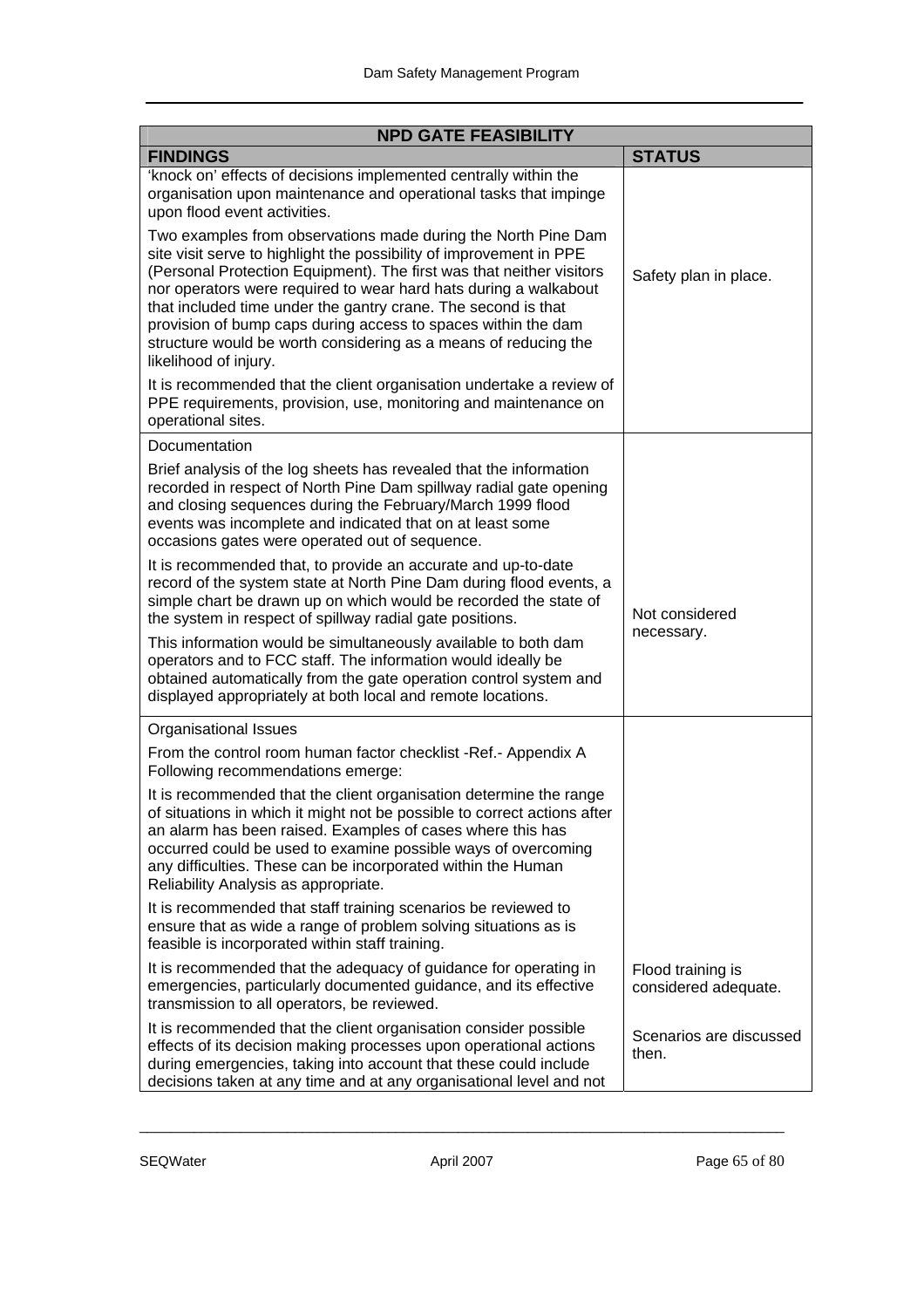| <b>NPD GATE FEASIBILITY</b>              |               |
|------------------------------------------|---------------|
| <b>FINDINGS</b>                          | <b>STATUS</b> |
| just decisions taken during flood event. |               |

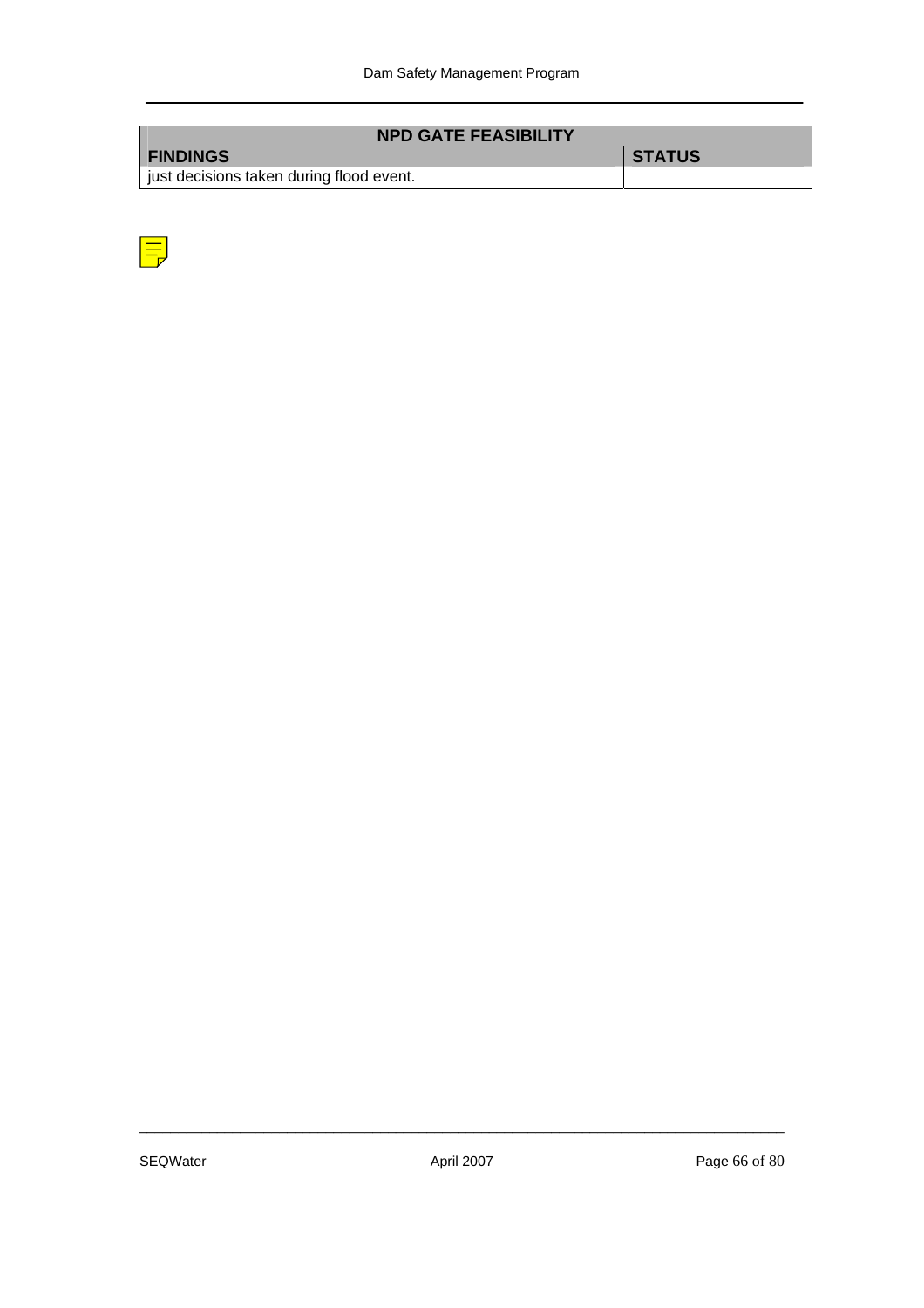### **Appendix E. Flood Studies**

#### **1. FLOOD STUDIES**

The Executive Summary of the 1994 Brisbane River and Pine River Flood Study contained a list of recommendations.

These are listed in the tables below with their current status.

| Brisbane River and Pine River Flood Study Final Report - Executive Summary Recommendations                                                                                                                                                                                                   | <b>Status at October 2002</b>                                   |
|----------------------------------------------------------------------------------------------------------------------------------------------------------------------------------------------------------------------------------------------------------------------------------------------|-----------------------------------------------------------------|
|                                                                                                                                                                                                                                                                                              |                                                                 |
| North Pine Dam - Normal Spillway Gate Operation<br>2.2.1                                                                                                                                                                                                                                     |                                                                 |
| It is recommended that modifications to the spillway radial gate winch switch gear be considered so as to<br>1.                                                                                                                                                                              | Completed.                                                      |
| improve the flood immunity of this equipment, even though there are backup power supplies for the lifting<br>mechanisms for the spillway gates. Such modifications could include moving or waterproofing the switch<br>gear.                                                                 | (Backup<br>lifting<br>mechanism<br>bridge<br>deck<br>installed) |
| It is recommended that the relationships between gate settings and discharge presented in the Manual of<br>2.<br>Operational Procedures for Flood Releases from North Pine Dam (SEQWB, 1992b) be replaced by values<br>derived from physical model testing conducted during the Flood Study. | Completed.                                                      |
| North Pine Dam - One Spillway Gate out of Service Operation<br>2.2.2                                                                                                                                                                                                                         |                                                                 |
| It is recommended that North Pine Dam continue to be operated in accordance with the existing flood<br>operation procedures (refer SEQWB 1992b). Non-compliance with the existing operating procedures could<br>lead to the failure of the dam.                                              | Implemented.                                                    |
| Somerset Dam - Normal Spillway Gate Operation<br>2.2.4                                                                                                                                                                                                                                       |                                                                 |
| 1. It is recommended that Somerset Dam continue to be operated in accordance with the existing Manual of                                                                                                                                                                                     | Implemented.                                                    |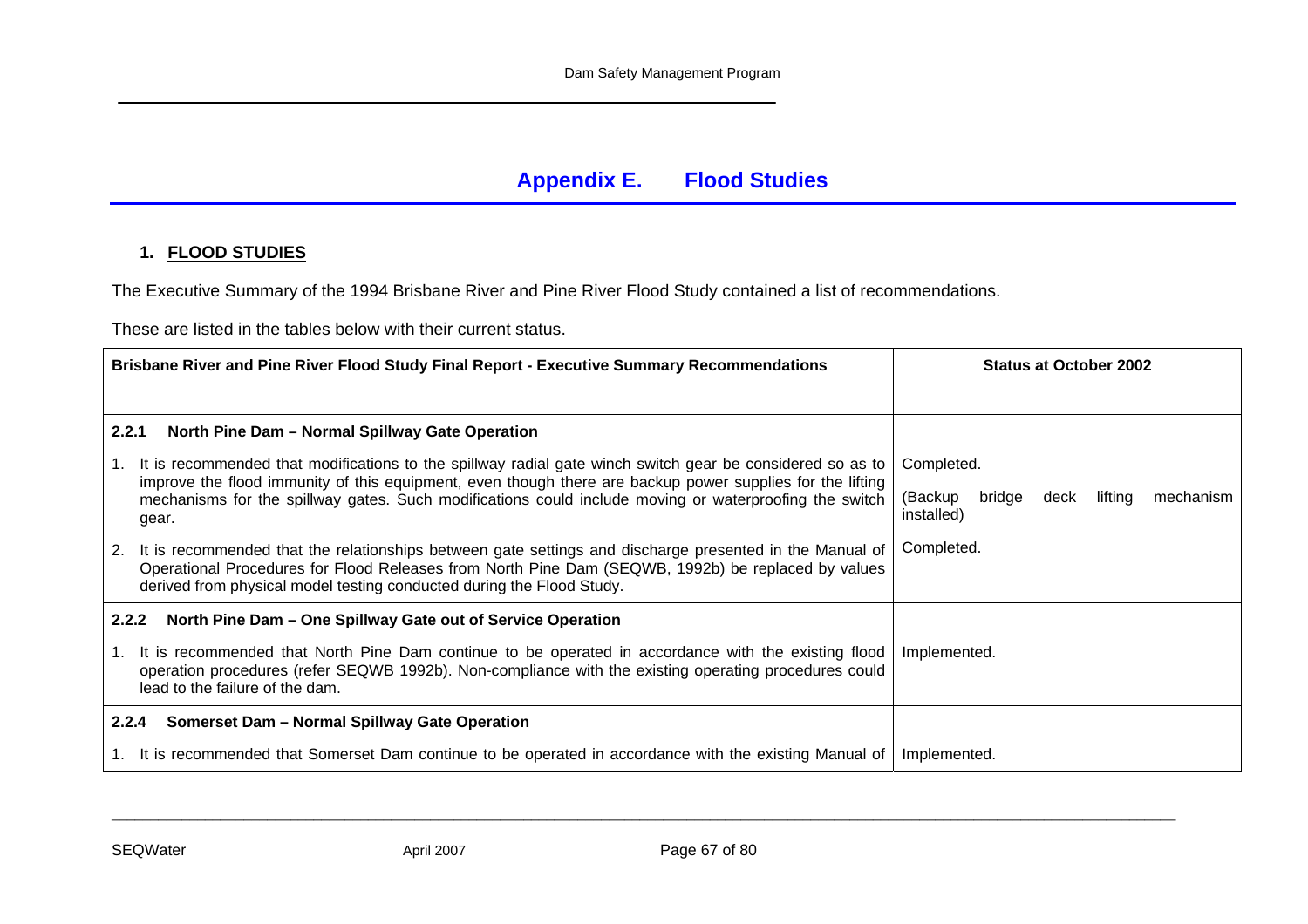| Operational Procedures for Flood Mitigation for Wivenhoe Dam and Somerset Dam (SEQWB 1992a).                                                                                                                                                                                                                 |                                                                                                                                                                                                   |
|--------------------------------------------------------------------------------------------------------------------------------------------------------------------------------------------------------------------------------------------------------------------------------------------------------------|---------------------------------------------------------------------------------------------------------------------------------------------------------------------------------------------------|
|                                                                                                                                                                                                                                                                                                              |                                                                                                                                                                                                   |
| Wivenhoe Dam - Normal Spillway Gate Operation<br>2.2.6                                                                                                                                                                                                                                                       |                                                                                                                                                                                                   |
| 1. It is recommended that investigations continue into possible alternate flood procedures for Wivenhoe Dam<br>during extreme flood events. Where possible this should be based on critical review of operational<br>experiences to date.                                                                    | Manual of Operating Procedures for Flood<br>Releases will be revised in March 2004 on<br>completion of design of new auxillary spillway.                                                          |
| 2. It is recommended that consideration be given to available options to improve the flood immunity of                                                                                                                                                                                                       | Completed.                                                                                                                                                                                        |
| Wivenhoe Dam.                                                                                                                                                                                                                                                                                                | Completed                                                                                                                                                                                         |
| It is recommended that the Clear Gate Opening (CGO) of the spillway gates of Wivenhoe Dam be measured<br>3.<br>for the full range of possible gate settings. Measurements should be undertaken during both raising and<br>lowering of the gates so that any hysteresis is noted.                             |                                                                                                                                                                                                   |
|                                                                                                                                                                                                                                                                                                              |                                                                                                                                                                                                   |
| <b>North Pine Dam</b><br>2.3.1                                                                                                                                                                                                                                                                               |                                                                                                                                                                                                   |
| 1. It is recommended that an economic risk analysis be undertaken to assess the viability of lowering the Full<br>Supply Level of North Pine Dam. Such an analysis would be necessary to determine the benefit to<br>downstream communities in increasing the flood mitigation capability of North Pine Dam. | Not considered necessary                                                                                                                                                                          |
| 2. It is recommended the feasibility of modifying the spillway radial gate switch gear be investigated.                                                                                                                                                                                                      | Completed. (Backup operating mechanism)                                                                                                                                                           |
| <b>Somerset Dam &amp; Wivenhoe Dam</b><br>2.3.2                                                                                                                                                                                                                                                              |                                                                                                                                                                                                   |
| It is recommended that an economic risk analysis be undertaken to assess possible methods of improving<br>1.<br>the flood immunity of Wivenhoe Dam and reducing the risk of flooding of downstream communities.                                                                                              | Analysis completed as part of SKM risk<br>assessment. Options were later considered,<br>with a new auxiliary spillway at Wivenhoe Dam<br>being recommended. New spillway is under<br>construction |
| 2. It is recommended that the real time flood operations model FLOOD, be used to refine the existing flood                                                                                                                                                                                                   |                                                                                                                                                                                                   |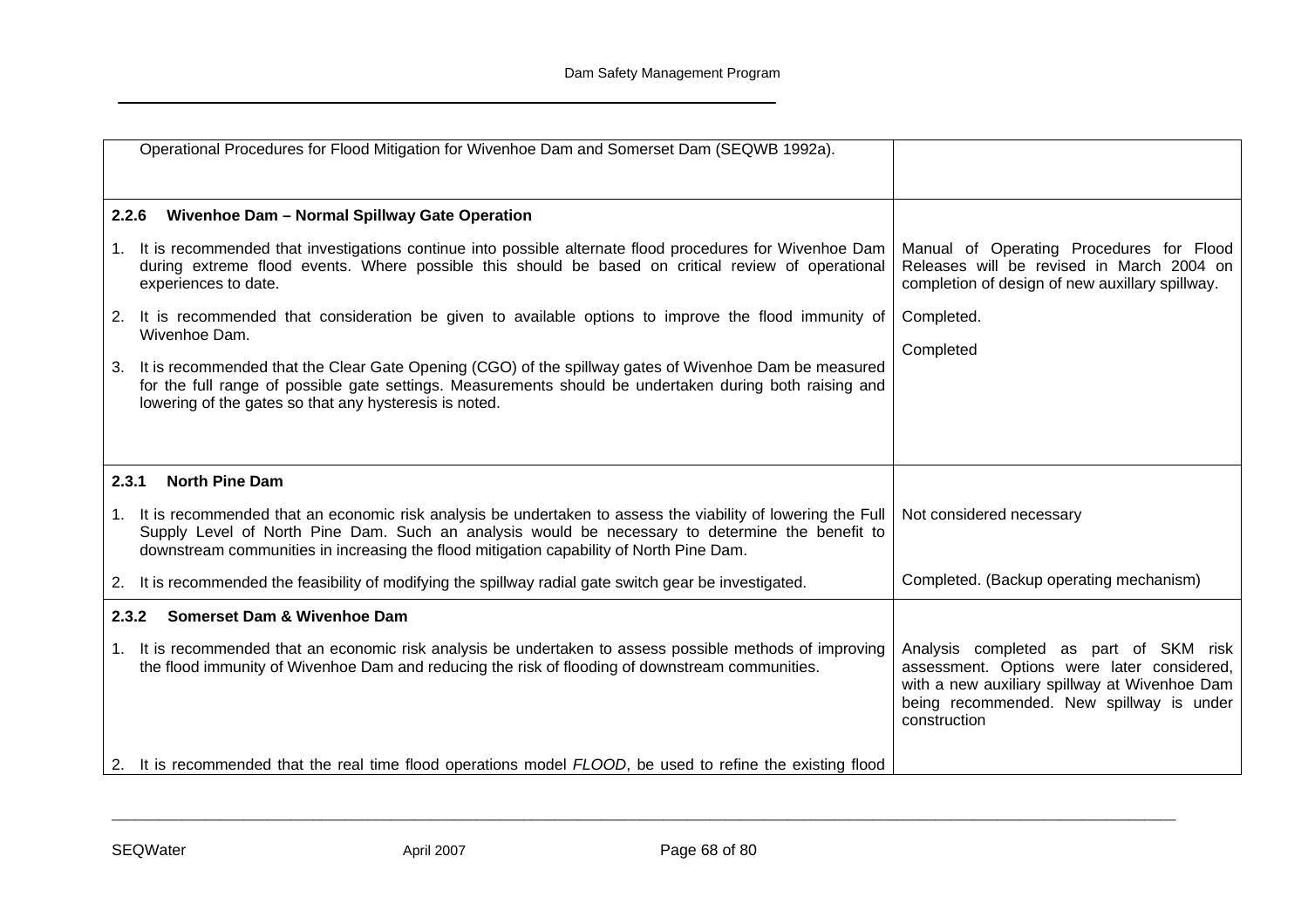| operation procedures and comprehensively test alternate operating procedures for the Somerset-Wivenhoe   Is in progress - in conjunction with Flood<br>Dam system. Such investigations should not be performed in real time, but rather during training or non-<br>flood operation periods. | Control Centre Contractor |
|---------------------------------------------------------------------------------------------------------------------------------------------------------------------------------------------------------------------------------------------------------------------------------------------|---------------------------|
|---------------------------------------------------------------------------------------------------------------------------------------------------------------------------------------------------------------------------------------------------------------------------------------------|---------------------------|

| 2.4.3<br><b>Somerset Dam</b>                                                                                                                                                                                                                                                                                                                                                                                                                    |                                                                                                        |
|-------------------------------------------------------------------------------------------------------------------------------------------------------------------------------------------------------------------------------------------------------------------------------------------------------------------------------------------------------------------------------------------------------------------------------------------------|--------------------------------------------------------------------------------------------------------|
| It is recommended that the hoist mechanisms for the spillway gates be regularly checked for adequacy and<br>1.<br>serviceability.                                                                                                                                                                                                                                                                                                               | Part of routine maintenance.                                                                           |
| 2.<br>It is recommended that the existing procedure of fully opening the spillway radial gates of Somerset Dam prior<br>to a flood event be observed whenever possible.                                                                                                                                                                                                                                                                         | Is a requirement of the Manuals.                                                                       |
| It is recommended that a structural design check be performed to assess the ability of the spillway radial gates<br>3.<br>of Somerset Dam to withstand forces exerted by water levels above the non-overflow crest level (EL 107.5m<br>AHD) and above. This check should determine the Imminent Failure Flood Level (IFFL) of the spillway gates<br>so as to confirm assumptions made in regard to potential dam failure modes of Somerset Dam. | Detailed Risk Assessment<br>completed between 2002-2004,<br>with Peer Review completed end<br>of 2004. |
|                                                                                                                                                                                                                                                                                                                                                                                                                                                 | Work on gates not considered as<br>required                                                            |
| 2.5.1<br><b>Pine River</b>                                                                                                                                                                                                                                                                                                                                                                                                                      |                                                                                                        |
| It is recommended that emergency preparedness plans for North Pine Dam be established.<br>1.                                                                                                                                                                                                                                                                                                                                                    | Emergency<br>Plans<br>Action<br>completed.                                                             |
| 2.5.2<br><b>Brisbane River</b>                                                                                                                                                                                                                                                                                                                                                                                                                  |                                                                                                        |
| It is recommended that emergency preparedness plans for Somerset Dam and Wivenhoe Dam be established<br>1.<br>as a matter of priority.                                                                                                                                                                                                                                                                                                          | Plans<br>Emergency<br>Action<br>completed.                                                             |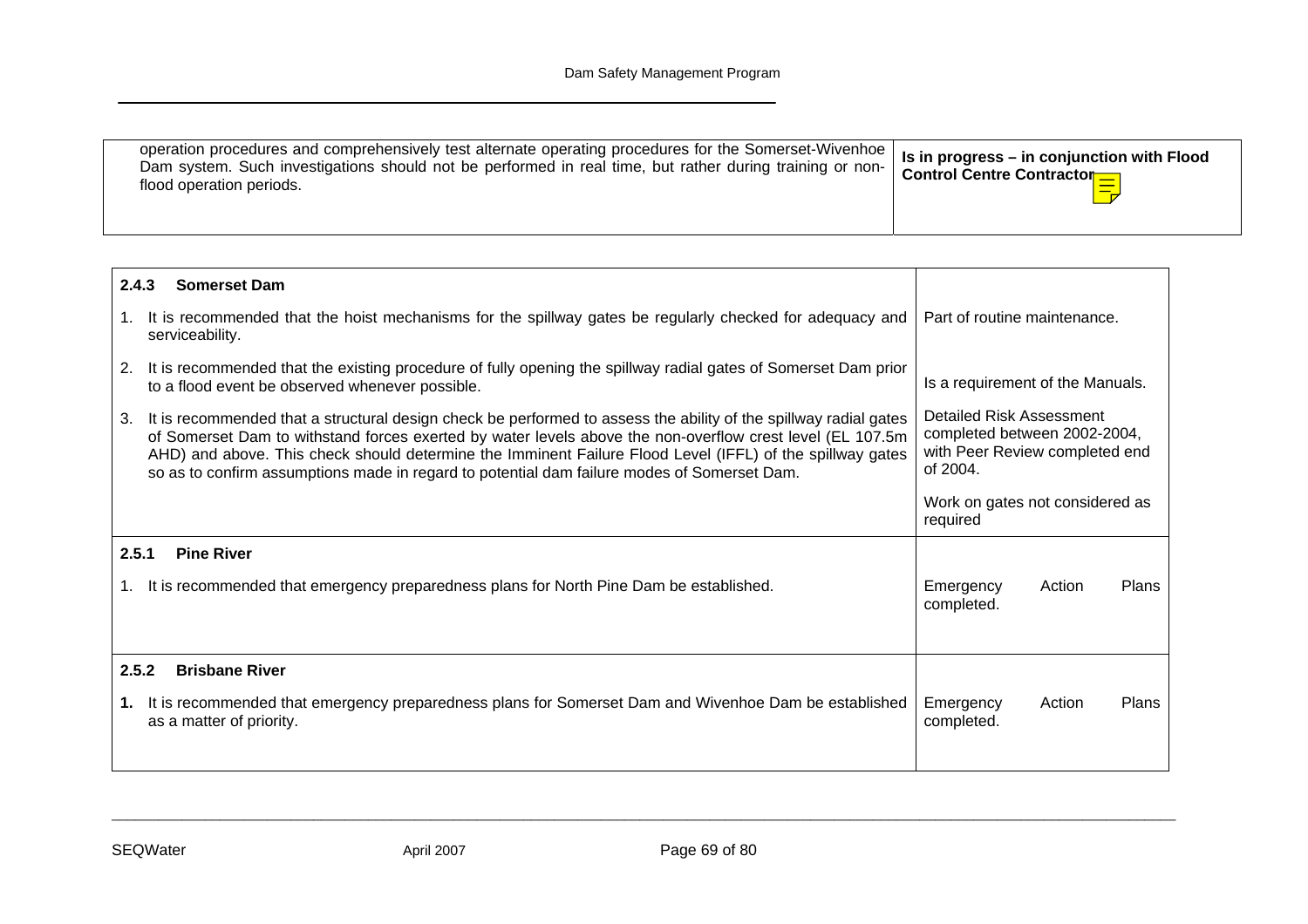| 2.6.1<br><b>Pine River</b>                                                                                                                                                                                             |                                                                                                                                                     |
|------------------------------------------------------------------------------------------------------------------------------------------------------------------------------------------------------------------------|-----------------------------------------------------------------------------------------------------------------------------------------------------|
| 1. It is recommended that the flood inundation maps of the Pine River produced as part of the Brisbane River<br>and Pine River Flood Study be distributed to organisations associated with counter disaster planning.  | Completed. Distributed to Pine<br><b>Rivers Shire Council.</b>                                                                                      |
| <b>Brisbane River</b><br>2.6.2                                                                                                                                                                                         |                                                                                                                                                     |
| 1. It is recommended that flood inundation maps for the Brisbane River produced as part of the Brisbane River<br>and Pine River Flood Study be distributed to organisations associated with counter disaster planning. | Completed. Distributed to<br>Brisbane, Ipswich, Esk and Kilcoy<br>Councils.                                                                         |
| 2.7.1<br><b>Calibration of Runoff-Routing Models</b>                                                                                                                                                                   |                                                                                                                                                     |
| It is recommended that the calibration of the runoff-routing models be reviewed when suitable additional data<br>$1_{\cdot}$<br>becomes available from the ALERT network.                                              | Checked in February 1999                                                                                                                            |
| 2.7.3<br><b>Concurrent Flooding Estimates</b>                                                                                                                                                                          |                                                                                                                                                     |
| It is recommended that developments in the assessment of concurrent flooding estimation be monitored and<br>$1_{\cdot}$<br>the analyses updated when appropriate.                                                      | Somerset/Wivenhoe concurrent<br>flooding estimates will be<br>completed as part of design of<br>proposed new auxillary spillway<br>for Wivenhoe Dam |
| 2.7.4<br><b>Areal Reduction Factors</b>                                                                                                                                                                                |                                                                                                                                                     |
| It is recommended that developments in the estimation of areal reduction factors for large catchments and<br>$1_{\cdot}$<br>long durations be monitored and the analyses updated when appropriate.                     | Completed by Bureau of<br>Meteorology, and being used now<br>for design of proposed new<br>auxillary spillway for Wivenhoe<br>Dam.                  |
| 2.8.2<br><b>Calibration of Hydraulic Models</b>                                                                                                                                                                        |                                                                                                                                                     |
| 1. It is recommended that the calibrations of the hydraulic models be reviewed after each significant flood event.                                                                                                     | Checked in February 1999                                                                                                                            |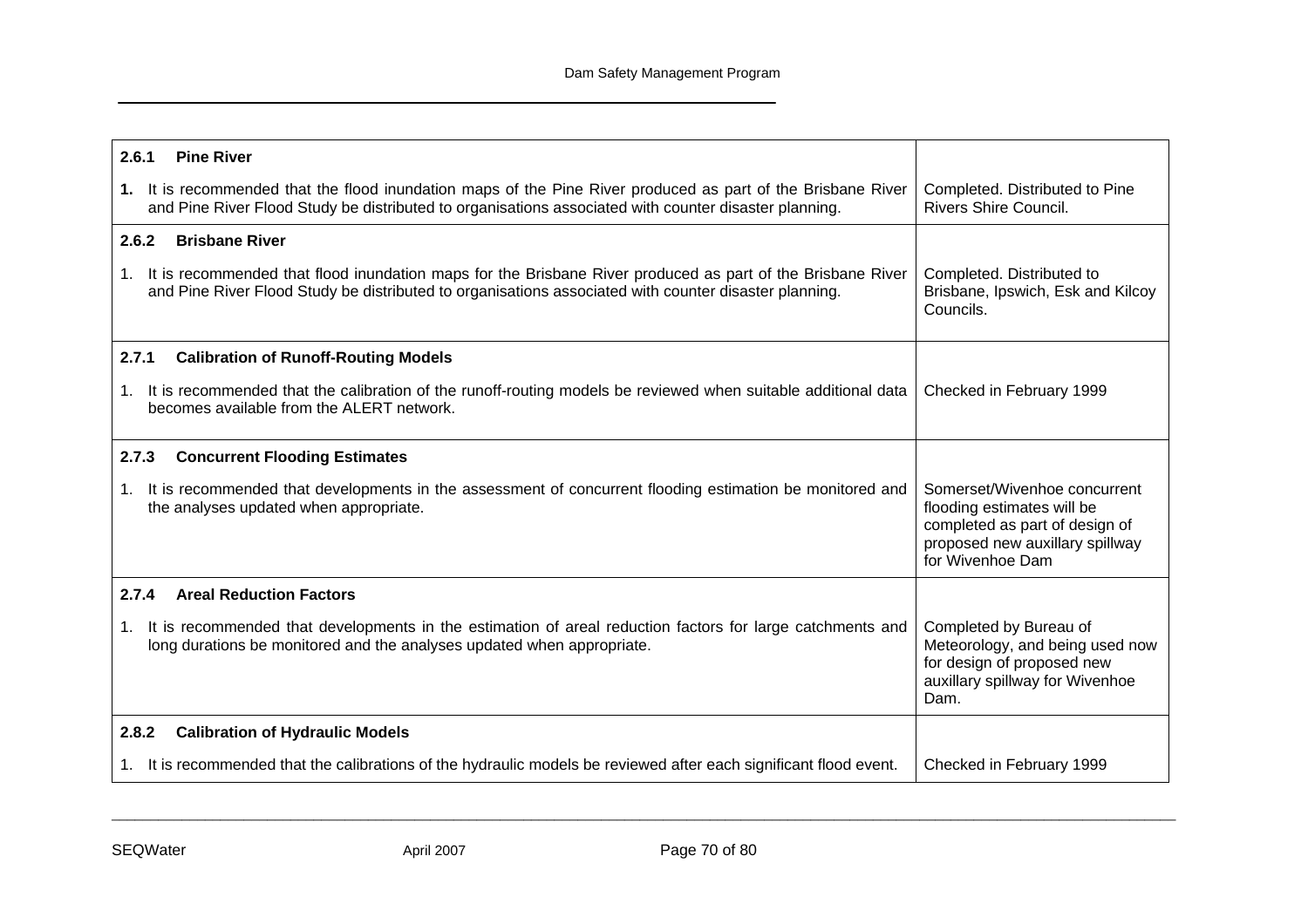| 2.<br>Whilst the availability of data from the ALERT network should provide sufficient information on which to assess<br>the appropriateness of the calibrations, it is also recommended supplementary flood data be sought from other<br>agencies after significant flood events.                                                                                                                                               | Not required. It is considered that<br>ALERT data is sufficient.       |
|----------------------------------------------------------------------------------------------------------------------------------------------------------------------------------------------------------------------------------------------------------------------------------------------------------------------------------------------------------------------------------------------------------------------------------|------------------------------------------------------------------------|
| 2.8.3<br><b>Accuracy of Hydraulic Models</b>                                                                                                                                                                                                                                                                                                                                                                                     |                                                                        |
| 1. It is recommended that the results of the hydraulic analyses should not be released for the purpose of setting<br>development levels or assessing the impacts of development proposals within the river systems.                                                                                                                                                                                                              | Implemented.                                                           |
| <b>Comparison between Hydraulic Routing and Hydrologic Routing</b><br>2.8.4                                                                                                                                                                                                                                                                                                                                                      |                                                                        |
| 1. It is recommended that estimates of peak discharge and peak water surface elevation obtained from the<br>hydraulic models be used in preference to the corresponding runoff-routing model estimates.                                                                                                                                                                                                                          | Implemented.                                                           |
| <b>Radio Telemetry Ground Stations</b><br>3.2.1                                                                                                                                                                                                                                                                                                                                                                                  |                                                                        |
| The installed ALERT network should be regarded as a minimum desirable network and that the performance<br>1.<br>of the network should be critically assessed after each major flood event so as to identify any inadequacies.                                                                                                                                                                                                    | Implemented.                                                           |
| Gate movement sensors should be installed on North Pine Dam, Somerset Dam and Wivenhoe Dam and<br>2.<br>connected to the ALERT network for transmission of the gate settings to the Headworks Operator.                                                                                                                                                                                                                          | Done 2002.                                                             |
| It is recommended that an independent review of the installations of the ALERT network be undertaken by a<br>3.<br>recognised authority experienced in stream gauging and telemetry systems. Such a review should be<br>undertaken after the first significant flood event to correspond with the de-briefing exercise associated with the<br>operation of the dams and the performance of the real time flood operations model. | Reviewed by O&M contractor -<br>performance more than<br>satisfactory. |
| <b>Computer Hardware</b><br>3.2.2                                                                                                                                                                                                                                                                                                                                                                                                |                                                                        |
| It is recommended that the hardware platform be periodically reviewed (say every three to five years) and<br>1.<br>upgraded where necessary to ensure its suitability and appropriateness.                                                                                                                                                                                                                                       | Implemented.                                                           |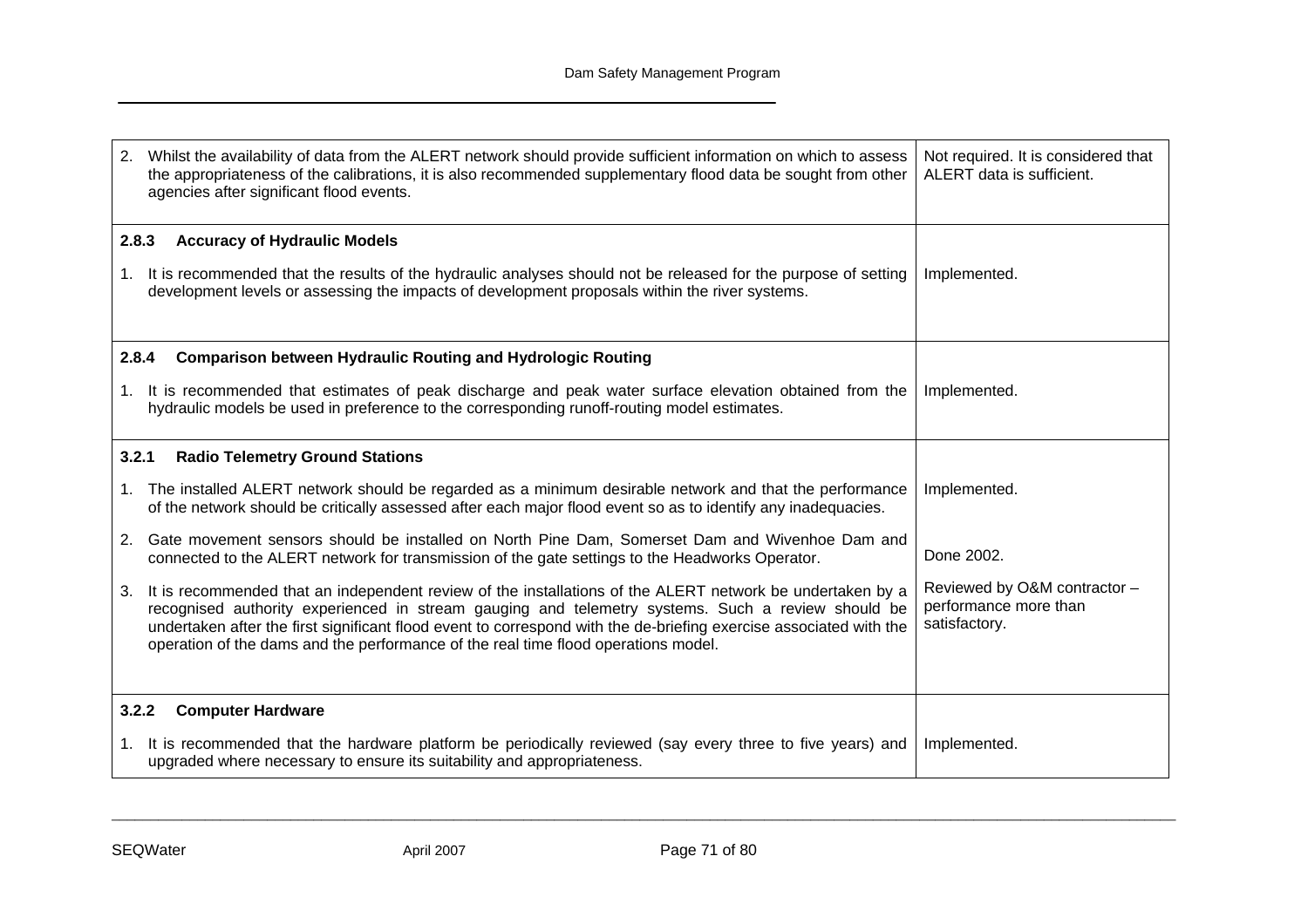| 2.                                                                                                                                                                                                                                                                   |              |
|----------------------------------------------------------------------------------------------------------------------------------------------------------------------------------------------------------------------------------------------------------------------|--------------|
| 3.5<br><b>Commissioning Process</b>                                                                                                                                                                                                                                  |              |
| It is recommended that the developers of FLOOD be engaged to provide support to the dam operators in terms of<br>suitably experienced personnel until sufficient Middle Level and High Level operators become available to operate<br>the model.                     | Implemented. |
| 3.6<br><b>Operational Requirements</b>                                                                                                                                                                                                                               |              |
| It is recommended that a formalised agreement be made between the SEQWB and the Bureau of Meteorology<br>1.<br>for the two way transfer of the above information between the Headworks Operators and the Bureau.                                                     | Implemented. |
| 3.7<br><b>Period Review</b>                                                                                                                                                                                                                                          |              |
| It is recommended that the real time flood operations model be fully reviewed after each major flood event.<br>1.<br>This includes a complete review of ALERT data gathering network, hydrologic and hydraulic model<br>calibrations and general system performance. | Implemented. |
| 2. A periodic review of the overall system should also be performed on a regular basis. Such a review could<br>coincide with the review of the flood operation manuals of the storages that occurs every five years.                                                 | Agreed.      |
| 3.8 System Maintenance                                                                                                                                                                                                                                               |              |
| It is recommended that maintenance of the system lie with the developers (DPI Water Resources) until the<br>$1_{-}$<br>system is fully commissioned.                                                                                                                 | Implemented. |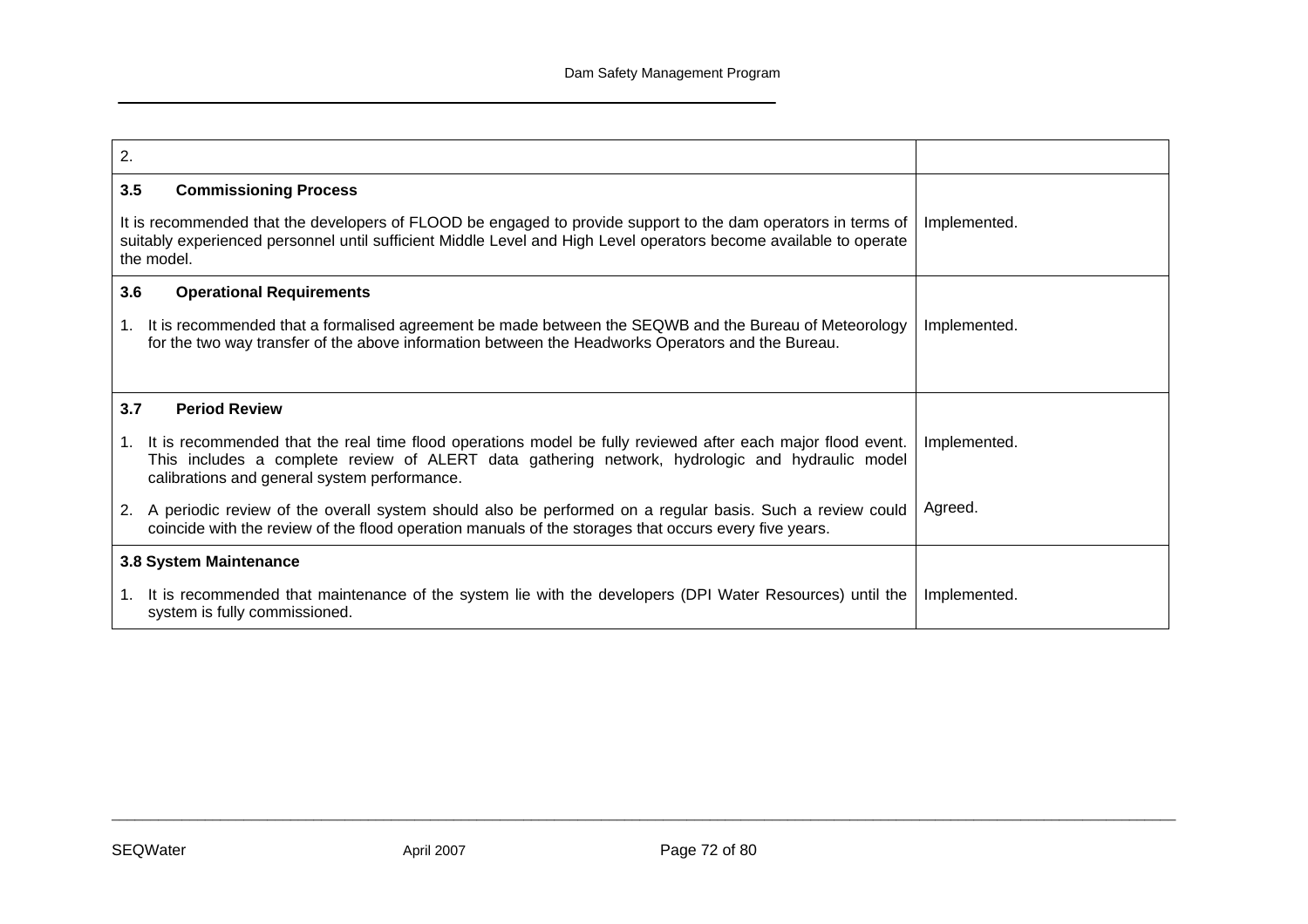**Appendix F. 2006 Comprehensive Surveillance Inspection**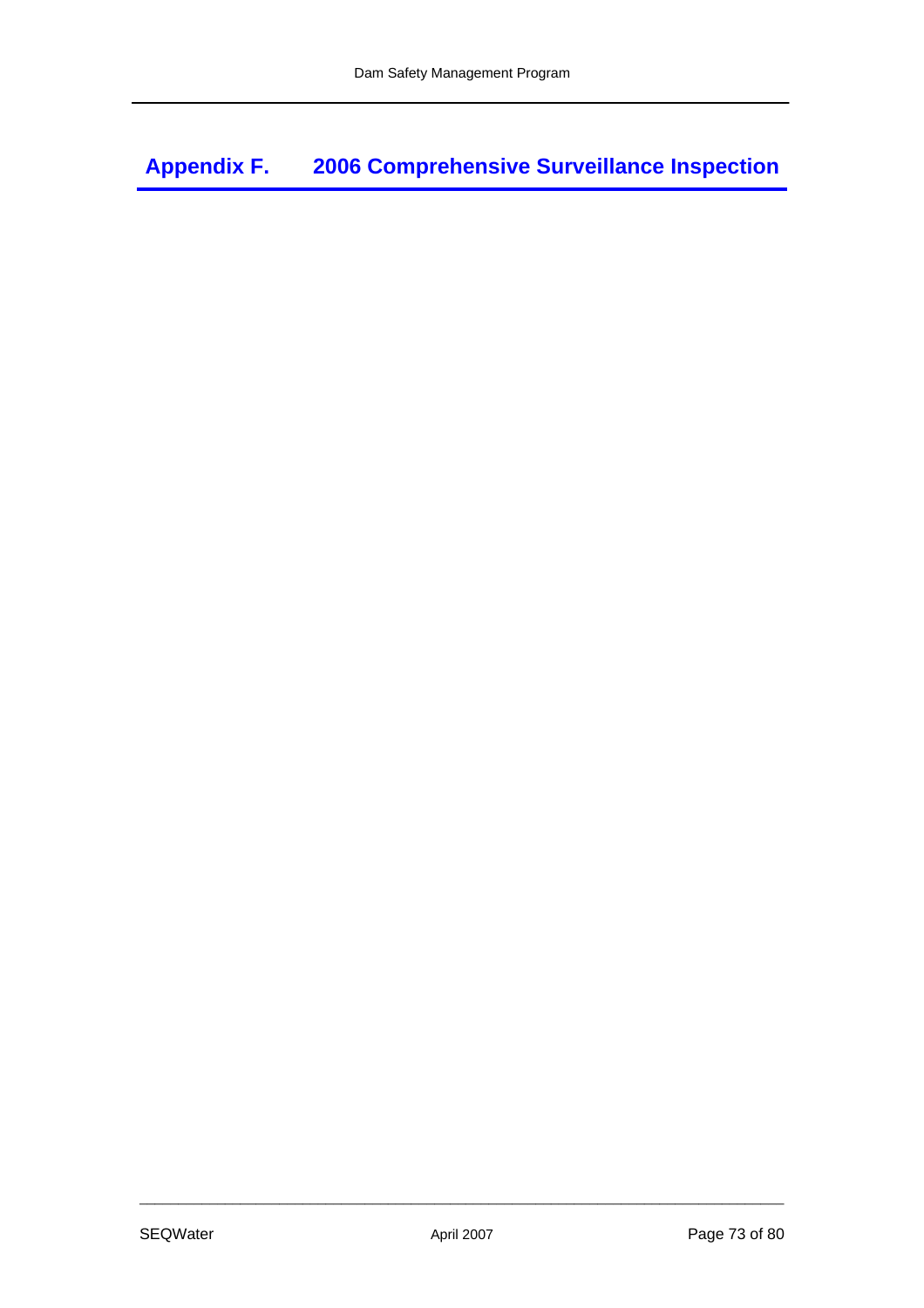# **North Pine Dam Conclusions and Recommendations**

The North Pine Dam Safety Committee, having reviewed the historical data and its performance and inspected the dam, has concluded that:

- The concrete dam is in a satisfactory condition and behaving satisfactorily;
- The spillway is in a satisfactory condition to pass floods up to the original design flood.
- The outlet works are generally in a satisfactory condition.

The Committee made the following recommendations based on the observations and review made on this inspection:

#### *General Issues*

1. Review and update the Dam Safety Management Program for Wivenhoe, Somerset, North Pine Dams to address items noted at Section 5.1

#### *Dam Surveillance Issues*

2. Review and update the Standard Operating Procedures to address items noted.

3. Review the requirements for routine dam surveillance in the Standard Operating Procedures in the light of the recent release of the ANCOLD Guidelines on Dam Safety Management, August 2003.

4. Ensure time series plots for dam surveillance instrumentation are kept up-to-date, and the full range of plots given for the earlier data (pre June 2001) should be available to allow rapid assessment in the event of an anomaly occurring.

5. Merge the instrumentation data for pre- and post- July 2001 so that long-term plots can be examined for long-term behaviour and previous behaviour under similar storage conditions, as well as looking at short-term and medium-term behaviour.

Comparison of older and newer data is difficult at present, because of presentational differences between available plots for the two sets of data.

6. Prepare a one page checklist for weekly surveillance inspection of the structures at the dam, rather than relying on written-in comments on the (essentially mechanical/electrical) monthly report. This would help to ensure that visual dam surveillance is appreciated as a separate distinct activity with a vital dam safety function, and ensure that all sections of the structures are regularly inspected.

7. Two currently read piezometers, Nos 10 and 16, are not shown on the plots. The apparent inconsistency of 6m in levels of bore P12 between June 2001 and July 2001 appears to be due to an incorrect formula in the later spreadsheet. These should be rectified.

8. The uplift spreadsheet should be corrected to give meaningful plots. Gauge 25 and gauge 31 should be closely monitored for continuing rises. The possible issue of relatively high values in Monoliths 15 and 23 should be checked once reliable uplift level behaviour plots are produced. This reassessment should take account of the higher gauge levels in the gallery and higher foundation levels for Monoliths 15 and 23.

## *Dam Operations and Maintenance Issues*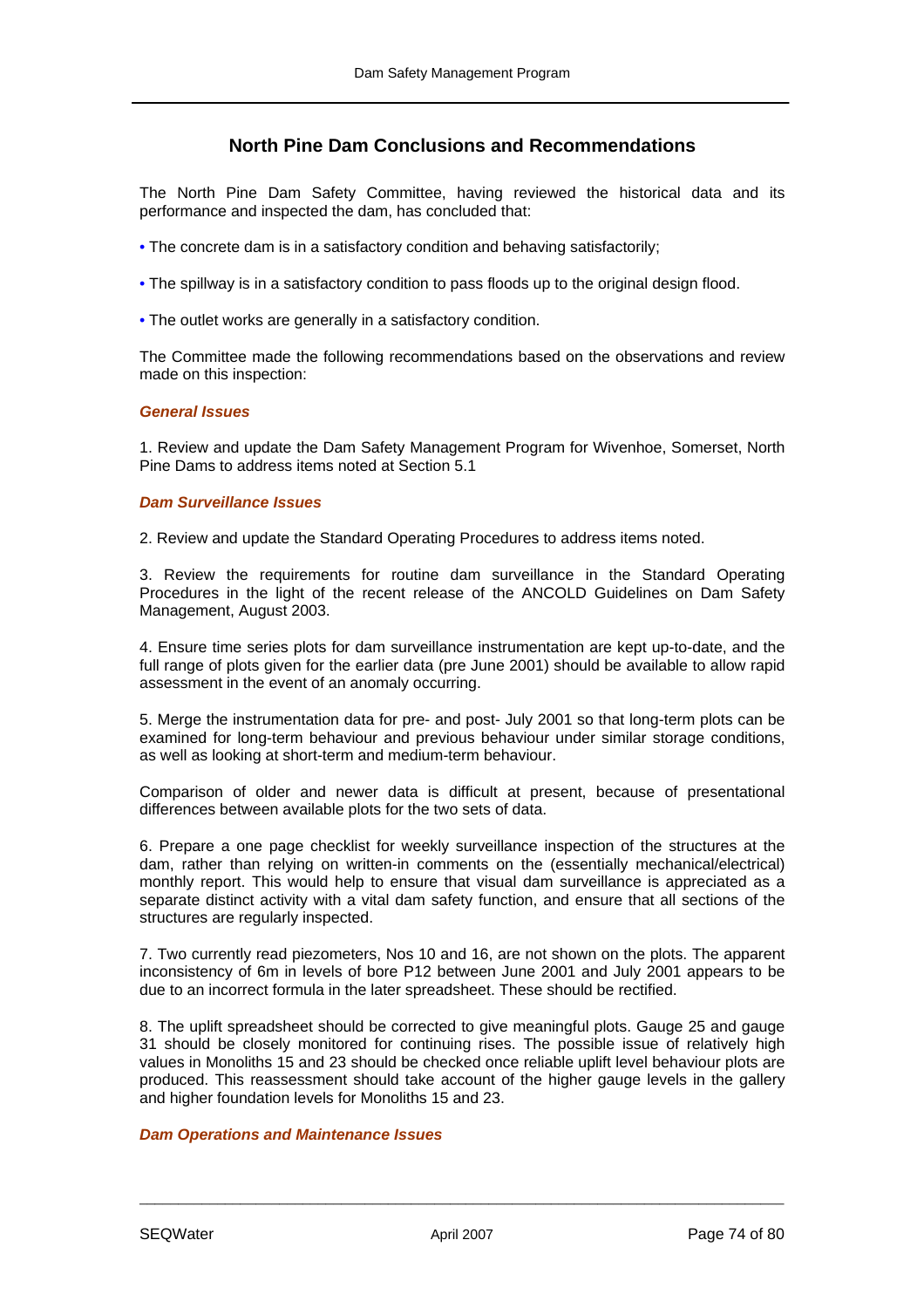9. Provide a copy of the annual inspection report to the dam supervisor to supervisor to provide feedback and to ensure that items mentioned are attended to.

10. As a general rule, keep vegetation (other than short grass) at least 5 metres away from dam structures, to ensure effective visual surveillance, and reduce the likelihood of damage through tree roots.

#### *Dam Investigation Studies*

11. A detailed review of flood hydrology, downstream flood inundation and potential loss of life estimates be undertaken as a high priority work;

12. Risk assessment studies in general are now dated, and a current risk assessment would be warranted. The need for this would be determined from results of the review recommended at item 11.

13. The dam hazard categories in the SEQWater Dam Safety Management Program of October 2002 should be reviewed to accord with the expanded range of categories in the revised ANCOLD guidelines, as noted in Section 4.5.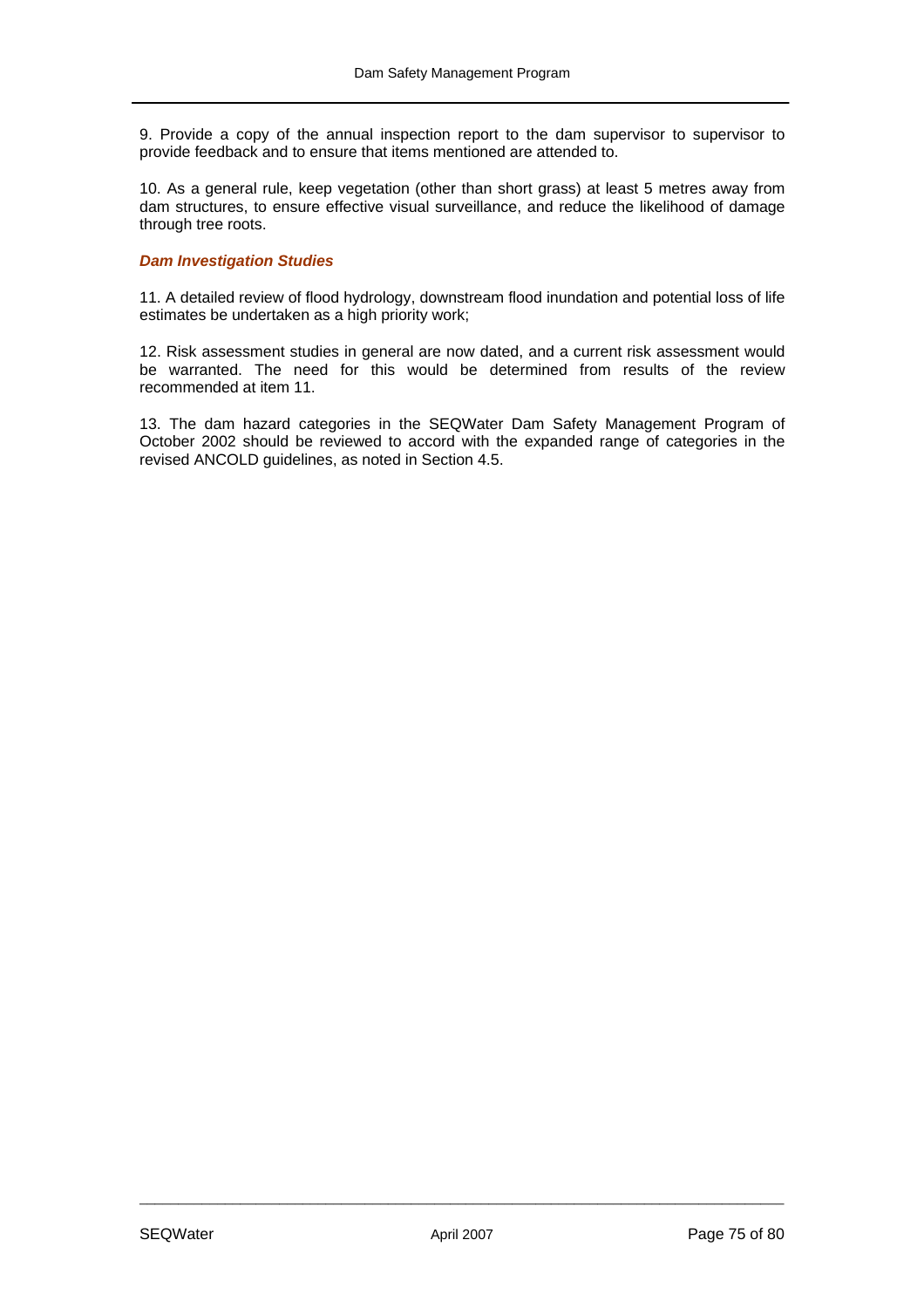# **Somerset Dam Conclusions and Recommendations**

The Somerset Dam Safety Committee, having reviewed the historical data and its performance and inspected the dam, has concluded that:

- The concrete dam is in a satisfactory condition and behaving satisfactorily;
- The spillway is in a satisfactory condition to pass floods up to the original design flood.
- The outlet works are generally in a satisfactory condition.

The Committee made the following recommendations based on the observations and review made on this inspection:

#### *General Issues*

1. Review and update the Dam Safety Management Program for Wivenhoe, Somerset, North Pine Dams to address items noted at Section 5.1

## *Dam Surveillance Issues*

2. Monitor and compare storage and seepage water annually

3. Review and update the Standard Operating Procedures to address items noted at Section 5.2;

4. Review the requirements for routine dam surveillance in the Standard Operating Procedures in the light of the recent release of the ANCOLD Guidelines on Dam Safety Management, August 2003.

5. Ensure time series plots for dam surveillance instrumentation are kept up-to-date, and the full range of plots given for the earlier data (pre June 2001) should be available to allow rapid assessment in the event of an anomaly occurring.

6. Merge the instrumentation data for pre- and post- July 2001 so that long-term plots can be examined for long-term behaviour and previous behaviour under similar storage conditions, as well as looking at short-term and medium-term behaviour.

Comparison of older and newer data is difficult at present, because of presentational differences between available plots for the two sets of data.

7. Check the installation level and calibration coefficients used in the plotting spreadsheets for piezometer PJ1.

8. Investigate the reason for lack of drainage at the left spillway training wall

9. Move the air line in the upper gallery sluice section to allow inspection of cracking

10. Prepare a one page checklist for weekly surveillance inspection of thestructures at the dam, rather than relying on written-in comments on the (essentially mechanical/electrical) monthly report. This would help to ensure that visual dam surveillance is appreciated as a separate distinct activity with a vital dam safety function, and ensure that all sections of the structures are regularly inspected.

11. Clarify monolith construction shutdown during World War II – note that this is documented on p15 of 1995 Review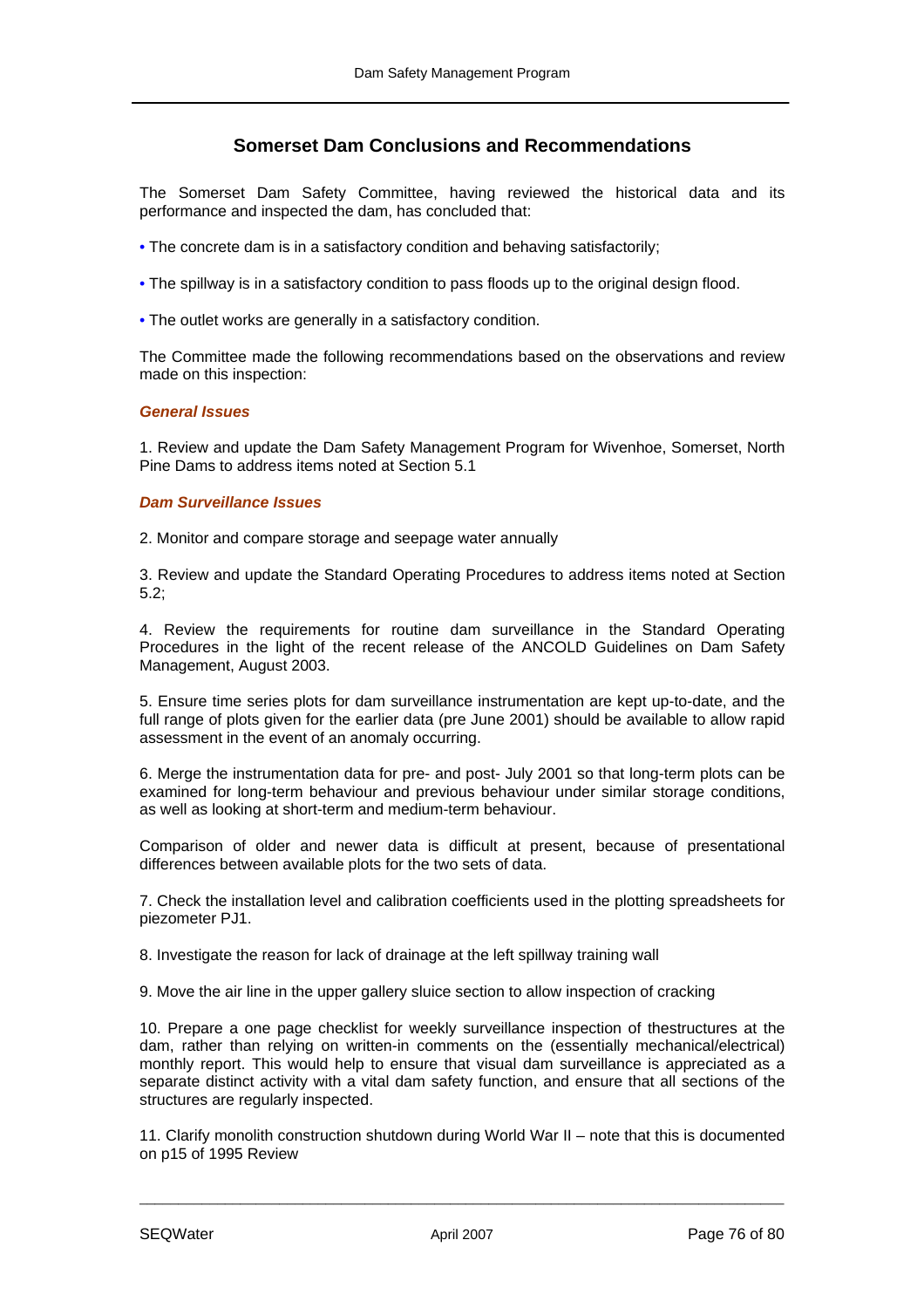#### *Dam Operations and Maintenance Issues*

12. Change the frequency of dam deformation surveys to once every 18 months.

13. Provide a copy of the annual inspection report to the dam supervisor to provide feedback and to ensure that items mentioned are attended to.

14. As a general rule, keep vegetation (other than short grass) at least 5 metres away from dam structures, to ensure effective visual surveillance, and reduce the likelihood of damage through tree roots.

15. The internal drainage system is complicated, particularly at the lower levels of the dam. It is recommended that the drainage system be fully documented, critical drains be monitored and maintenance carried out where necessary.

16. Clean out all drains.

17. Exercise the EAP.

18. Review details of galleries and details associated with them, of charged water supply pipeline within the galleries.

#### *Dam Investigation Studies*

19. The dam hazard categories in the SEQWater Dam Safety Management Program of October 2002 should be reviewed to accord with the expanded range of categories in the revised ANCOLD guidelines. as noted in Section 4.8

20. Exploratory drilling be carried out to determine whether cracks exist in the concrete above and below the Upper gallery;

21. Determine whether the WIVOPS flood operation program requires the Somerset spillway gates to be lowered if Wivenhoe Dam is in danger of being overtopped. If this is a requirement, review the associated operational and safety issues and the need for a stability upgrade;

22. Review the dam layout to ensure that galleries remain are not flooded during abutment monolith overtopping; consider need for a watertight door (keeps water in, as well as out – but it would have to be an extreme situation for inflow from cracks to exceed the drain capacity).

23. Review the risk assessment studies for Somerset and Wivenhoe Dams and determine whether more detailed studies are warranted.

24. While the storage level is low, map cracks on the upstream face to augment the crack mapping carried out in 1999, and to allow comparison with other known cracking.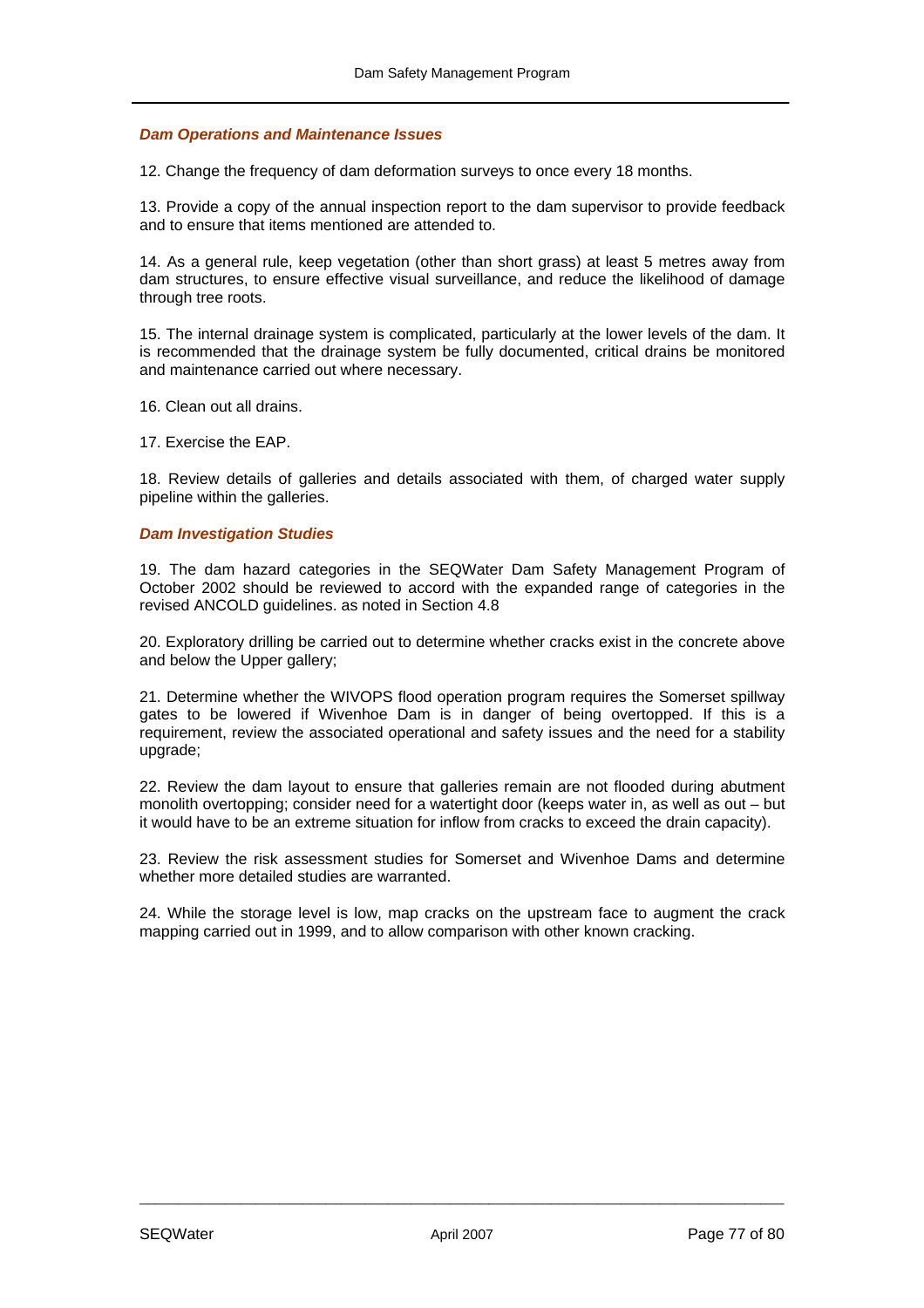# **Wivenhoe Dam Conclusions and Recommendations**

The Wivenhoe Dam Safety Committee, having reviewed the historical data and its performance and inspected the dam, has concluded that:

• The embankment dams and the two saddle dams are is in a satisfactory condition and behaving satisfactorily;

• The primary spillway is in a satisfactory condition to pass discharges up to its current component of the design flood.

• The secondary spillway is in a satisfactory condition to pass discharges up to its current component of the current design flood.

• The outlet works are generally in a satisfactory condition.

The Committee made the following recommendations based on the observations and review made on this inspection:

#### *General Issues*

*1.* Review and update the Dam Safety Management Program for Wivenhoe, Somerset, North Pine Dams to address items noted.

## *Dam Surveillance Issues*

2. Review and update the Standard Operating Procedures to address items noted. In the SOP for routine instrument surveillance, Appendix B refers to instrumentation which is no longer read, and other details may also be out of date.

3. Review the requirements for routine dam surveillance in the Standard Operating Procedures in the light of the recent release of the ANCOLD Guidelines on Dam Safety Management, August 2003.

4. Ensure time series plots for dam surveillance instrumentation are kept up-to-date, and the full range of plots given for the earlier data (pre June 2001) should be available to allow rapid assessment in the event of an anomaly occurring.

5. Merge the instrumentation data for pre- and post- July 2001 so that long-term plots can be examined for long-term behaviour and previous behaviour under similar storage conditions, as well as looking at short-term and medium-term behaviour.

Comparison of older and newer data is difficult at present, because of presentational differences between available plots for the two sets of data SEQWater Dams.

6. Prepare a one-page checklist for weekly surveillance inspection of the structures at the dam, rather than relying on written-in comments on the (essentially mechanical/electrical) monthly report. This would help to ensure that visual dam surveillance is appreciated as a separate distinct activity with a vital dam safety function, and ensure that all sections of the structures are regularly inspected.

## *Dam Operations and maintenance Issues*

7. Provide a copy of the annual inspection report to the dam supervisor to ensure that items mentioned are attended to.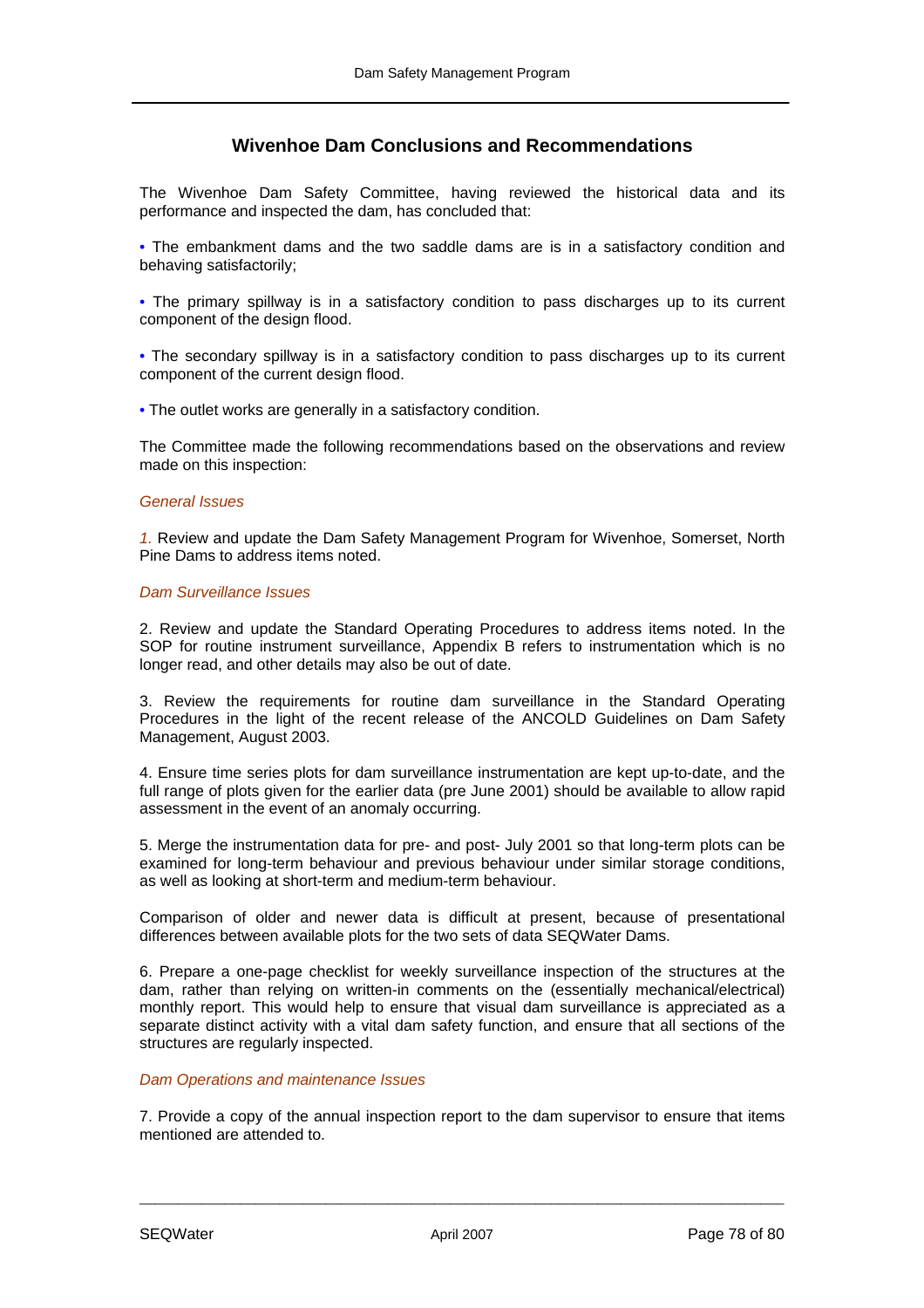8. As a general rule, keep vegetation (other than short grass) at least 5 metres away from dam structures, to ensure effective visual surveillance, and reduce the likelihood of damage through tree roots (especially saddle dams and left abutment of left embankment).

9. Remove the ant colonies evident at joints in the wave wall.

10. Clean the grass and debris from joints in the concrete dish drain on the crest adjacent to the wave wall, and clean out the pipe outlets from this drain and ensure that the area around the pipe outlets is clear of vegetation and that the flap valves are operational.

11. Clean out all drains in the concrete dam. They all appear generally satisfactory, but it is 20 years since they have been cleaned and some would have been affected by the spillway upgrade works.

#### *Dam Investigation Studies*

12. The dam hazard categories in the SEQWater Dam Safety Management Program of October 2002 should be reviewed to accord with the expanded range of categories in the revised ANCOLD guidelines.

13. Review the risk assessment studies for Somerset and Wivenhoe Dams and determine whether more detailed studies are warranted.